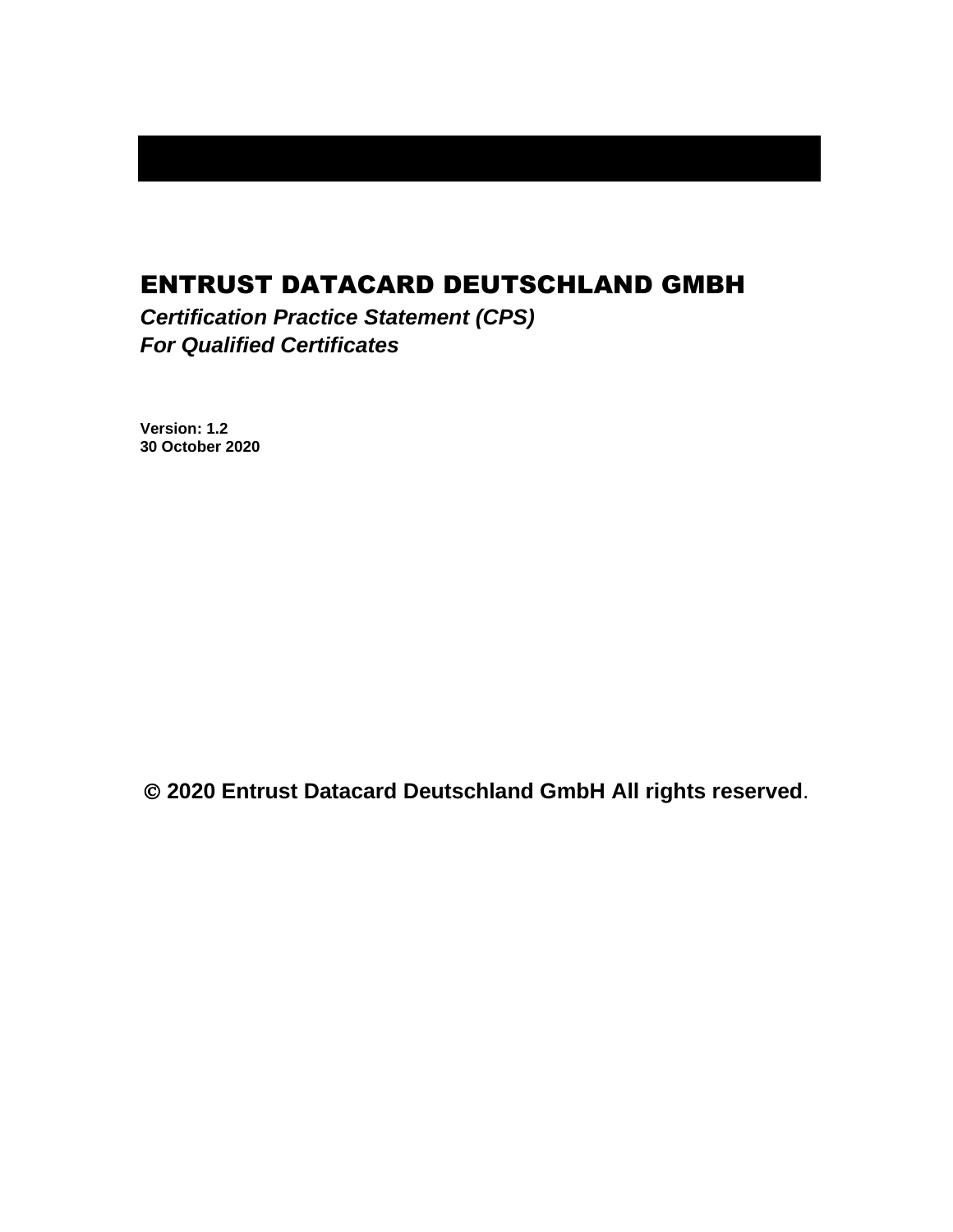# **Revision History**

| Issue | Date            | Changes in this Revision                                                                         |
|-------|-----------------|--------------------------------------------------------------------------------------------------|
| 1.0   | 10 July 2020    | Initial version.                                                                                 |
|       | 22 July 2020    | Update key ID for ED QWAC1, update 6.6.2                                                         |
|       |                 | Security Management Controls, update 9.6.4                                                       |
|       |                 | Relying Party Representations and add AATL                                                       |
|       |                 | extensions to QSignature Certificate Profile                                                     |
| 1.2   | 30 October 2020 | Update Entrust brand, email address for CPR, add<br>Q4 root, implementation of CAB Forum ballots |
|       |                 | $(23, 24, 25, 28, 30, 31, 33,$ and 35), removal of                                               |
|       |                 | non-inclusive language, and terms and conditions                                                 |
|       |                 | in section 9                                                                                     |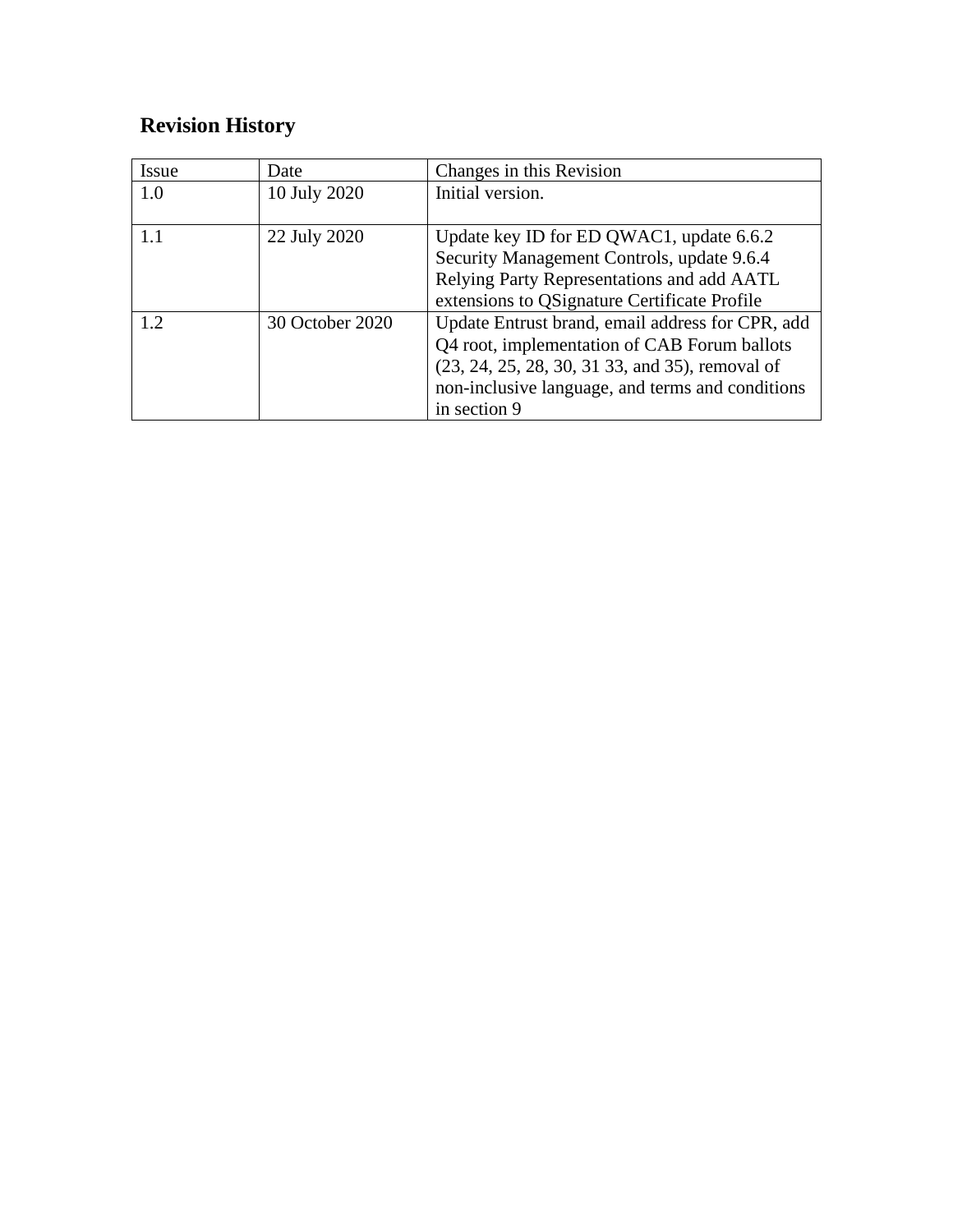# **TABLE OF CONTENTS**

| $\mathbf{I}$ . |                                                           |  |
|----------------|-----------------------------------------------------------|--|
|                | 1.1                                                       |  |
|                | 1.2                                                       |  |
|                | 1.3<br>1.3.1                                              |  |
|                | 1.3.2<br>1.3.3<br>1.3.4                                   |  |
|                | 1.3.5                                                     |  |
|                | 1.4<br>1.4.1                                              |  |
|                | 1.4.2                                                     |  |
|                | 1.5<br>1.5.1<br>1.5.2                                     |  |
|                | 1.5.3<br>1.5.4                                            |  |
|                | 1.6                                                       |  |
|                | 1.6.1<br>1.6.2                                            |  |
| 2.             |                                                           |  |
|                | 2.1                                                       |  |
|                | 2.2                                                       |  |
|                | 2.3                                                       |  |
|                | 2.4                                                       |  |
| 3.             |                                                           |  |
|                | 3.1<br>3.1.1<br>3.1.2<br>3.1.3<br>3.1.4<br>3.1.5<br>3.1.6 |  |
|                | 3.2                                                       |  |
|                | 3.2.1<br>3.2.2<br>3.2.2.2<br>3.2.2.3                      |  |
|                | 3.2.2.4<br>3.2.2.4.1<br>3.2.2.4.2                         |  |
|                | 3.2.2.4.3<br>3.2.2.4.4<br>3.2.2.4.5                       |  |
|                | 3.2.2.4.6                                                 |  |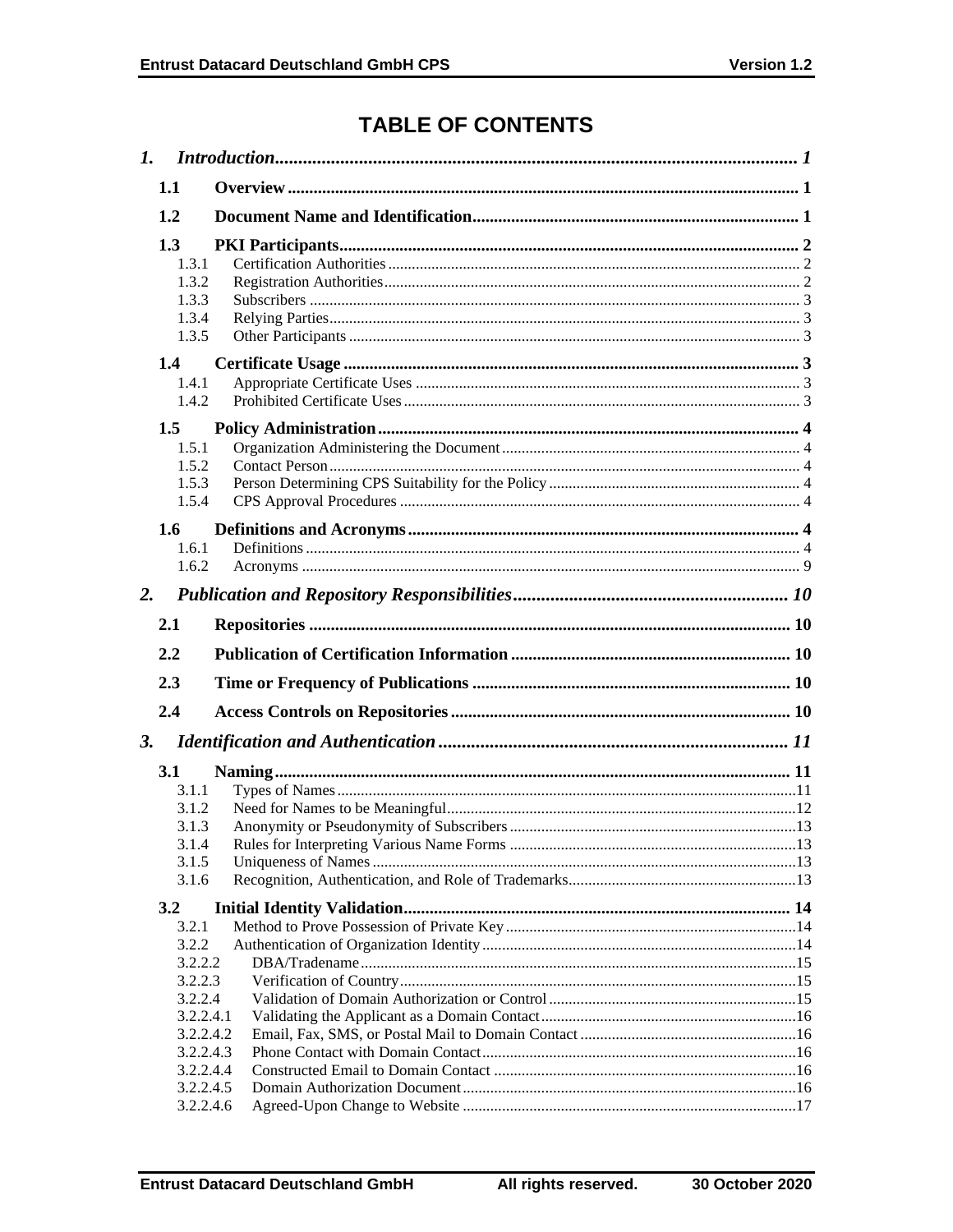|    | 3.2.2.4.7    |  |
|----|--------------|--|
|    | 3.2.2.4.8    |  |
|    | 3.2.2.4.9    |  |
|    | 3.2.2.4.10   |  |
|    | 3.2.2.4.11   |  |
|    | 3.2.2.4.12   |  |
|    | 3.2.2.4.13   |  |
|    | 3.2.2.4.14   |  |
|    | 3.2.2.4.15   |  |
|    | 3.2.2.4.16   |  |
|    | 3.2.2.4.17   |  |
|    | 3.2.2.4.18   |  |
|    | 3.2.2.4.19   |  |
|    | 3.2.2.5      |  |
|    | 3.2.2.6      |  |
|    | 3.2.2.7      |  |
|    | 3.2.2.8      |  |
|    | 3.2.2.9      |  |
|    | 3.2.2.10     |  |
|    | 3.2.3        |  |
|    | 3.2.4        |  |
|    | 3.2.5        |  |
|    | 3.2.6        |  |
|    | 3.3          |  |
|    | 3.3.1        |  |
|    | 3.3.2        |  |
|    |              |  |
|    | 3.4          |  |
|    |              |  |
| 4. |              |  |
|    | 4.1          |  |
|    | 4.1.1        |  |
|    | 4.1.2        |  |
|    |              |  |
|    | 4.2          |  |
|    | 4.2.1        |  |
|    | 4.2.2        |  |
|    | 4.2.3        |  |
|    | 4.2.4        |  |
|    | 4.3          |  |
|    | 4.3.1        |  |
|    | 4.3.2        |  |
|    |              |  |
|    | 4.4          |  |
|    | 4.4.1        |  |
|    | 4.4.2        |  |
|    | 4.4.3        |  |
|    | 4.5          |  |
|    | 4.5.1        |  |
|    | 4.5.2        |  |
|    |              |  |
|    | 4.6<br>4.6.1 |  |
|    | 4.6.2        |  |
|    | 4.6.3        |  |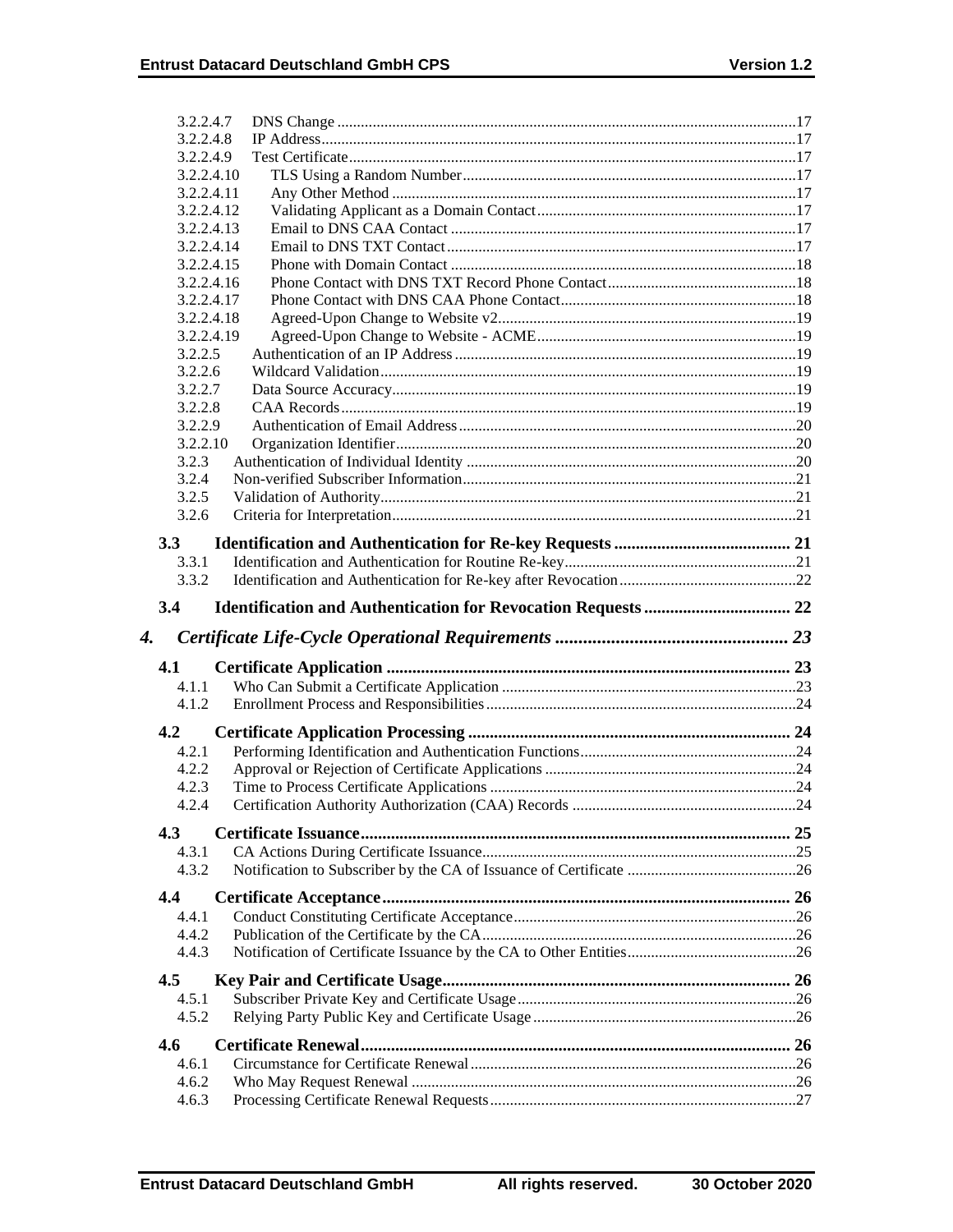|    | 4.6.4            |  |
|----|------------------|--|
|    | 4.6.5            |  |
|    | 4.6.6            |  |
|    | 4.6.7            |  |
|    | 4.7              |  |
|    |                  |  |
|    | 4.7.1            |  |
|    | 4.7.2            |  |
|    | 4.7.3            |  |
|    | 4.7.4            |  |
|    | 4.7.5            |  |
|    | 4.7.6            |  |
|    | 4.7.7            |  |
|    | 4.8              |  |
|    | 4.8.1            |  |
|    | 4.8.2            |  |
|    | 4.8.3            |  |
|    | 4.8.4            |  |
|    | 4.8.5            |  |
|    | 4.8.6            |  |
|    | 4.8.7            |  |
|    |                  |  |
|    | 4.9              |  |
|    | 4.9.1            |  |
|    | 4.9.1.1          |  |
|    | 4.9.1.2          |  |
|    | 4.9.2            |  |
|    | 4.9.3            |  |
|    | 4.9.4            |  |
|    | 4.9.5            |  |
|    | 4.9.6            |  |
|    | 4.9.7            |  |
|    | 4.9.8            |  |
|    | 4.9.9            |  |
|    | 4.9.10           |  |
|    | 4.9.11           |  |
|    | 4.9.12           |  |
|    | 4.9.13           |  |
|    | 4.9.14<br>4.9.15 |  |
|    |                  |  |
|    | 4.9.16           |  |
|    | 4.10             |  |
|    | 4.10.1           |  |
|    | 4.10.2           |  |
|    | 4.10.3           |  |
|    | 4.11             |  |
|    | 4.12             |  |
|    | 4.12.1           |  |
|    | 4.12.2           |  |
|    |                  |  |
| 5. |                  |  |
|    | 5.1              |  |
|    | 5.1.1            |  |
|    | 5.1.2            |  |
|    |                  |  |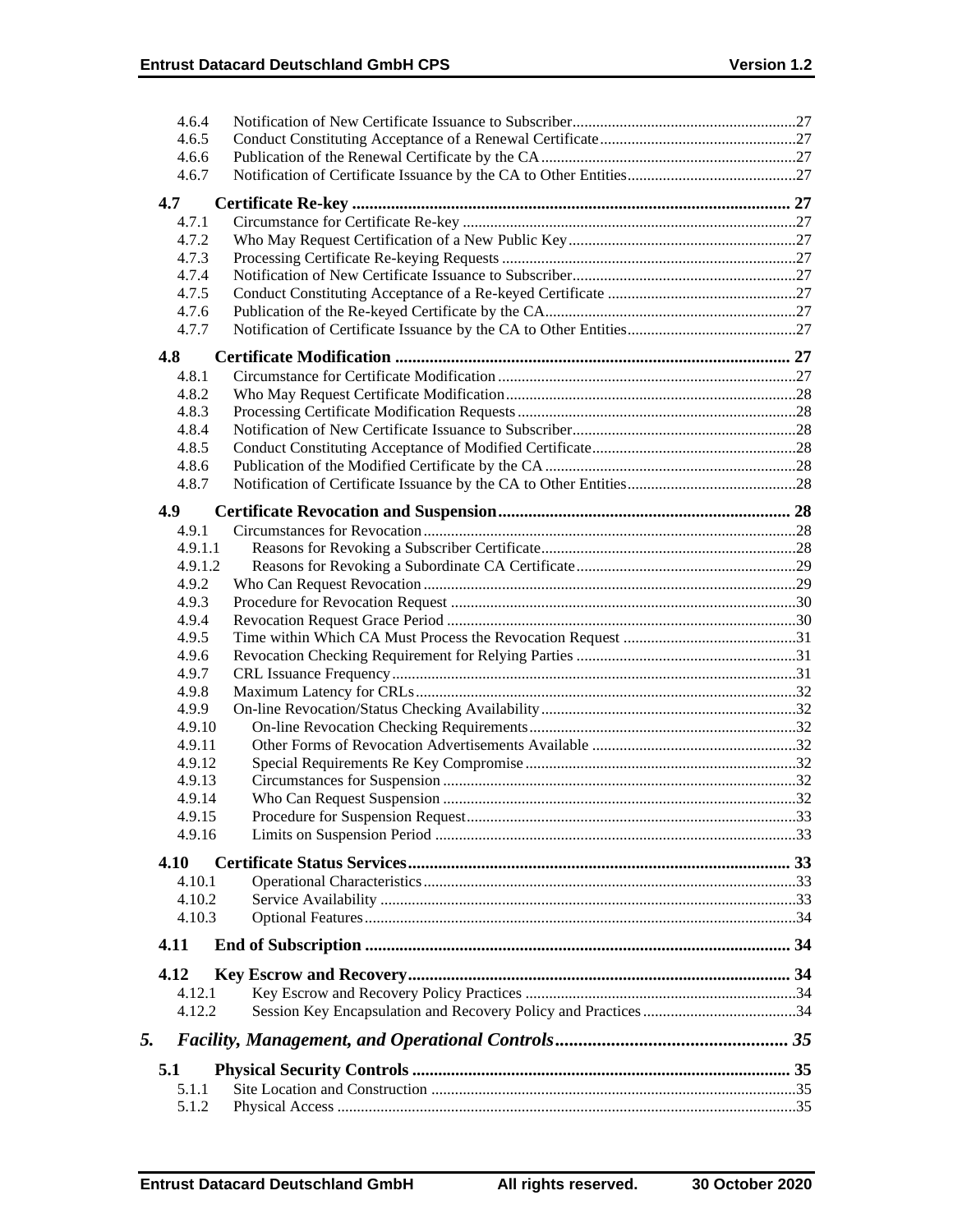| 5.1.3          |  |
|----------------|--|
| 5.1.4          |  |
| 5.1.5          |  |
| 5.1.6          |  |
| 5.1.7          |  |
| 5.1.8          |  |
| 5.2            |  |
| 5.2.1          |  |
| 5.2.2          |  |
| 5.2.3          |  |
| 5.2.4          |  |
| 5.3            |  |
| 5.3.1          |  |
| 5.3.2          |  |
| 5.3.3          |  |
| 5.3.4          |  |
| 5.3.5          |  |
| 5.3.6          |  |
| 5.3.7          |  |
| 5.3.8          |  |
| 5.4            |  |
|                |  |
| 5.4.1<br>5.4.2 |  |
| 5.4.3          |  |
| 5.4.4          |  |
| 5.4.5          |  |
| 5.4.6          |  |
| 5.4.7          |  |
| 5.4.8          |  |
|                |  |
| 5.5            |  |
| 5.5.1          |  |
| 5.5.2          |  |
| 5.5.3          |  |
| 5.5.4<br>5.5.5 |  |
|                |  |
| 5.5.6<br>5.5.7 |  |
|                |  |
| 5.6            |  |
| 5.7            |  |
| 5.7.1          |  |
| 5.7.2          |  |
| 5.7.3          |  |
| 5.7.4          |  |
| 5.8            |  |
| 6.             |  |
| 6.1            |  |
| 6.1.1          |  |
| 6.1.2          |  |
| 6.1.3          |  |
| 6.1.4          |  |
|                |  |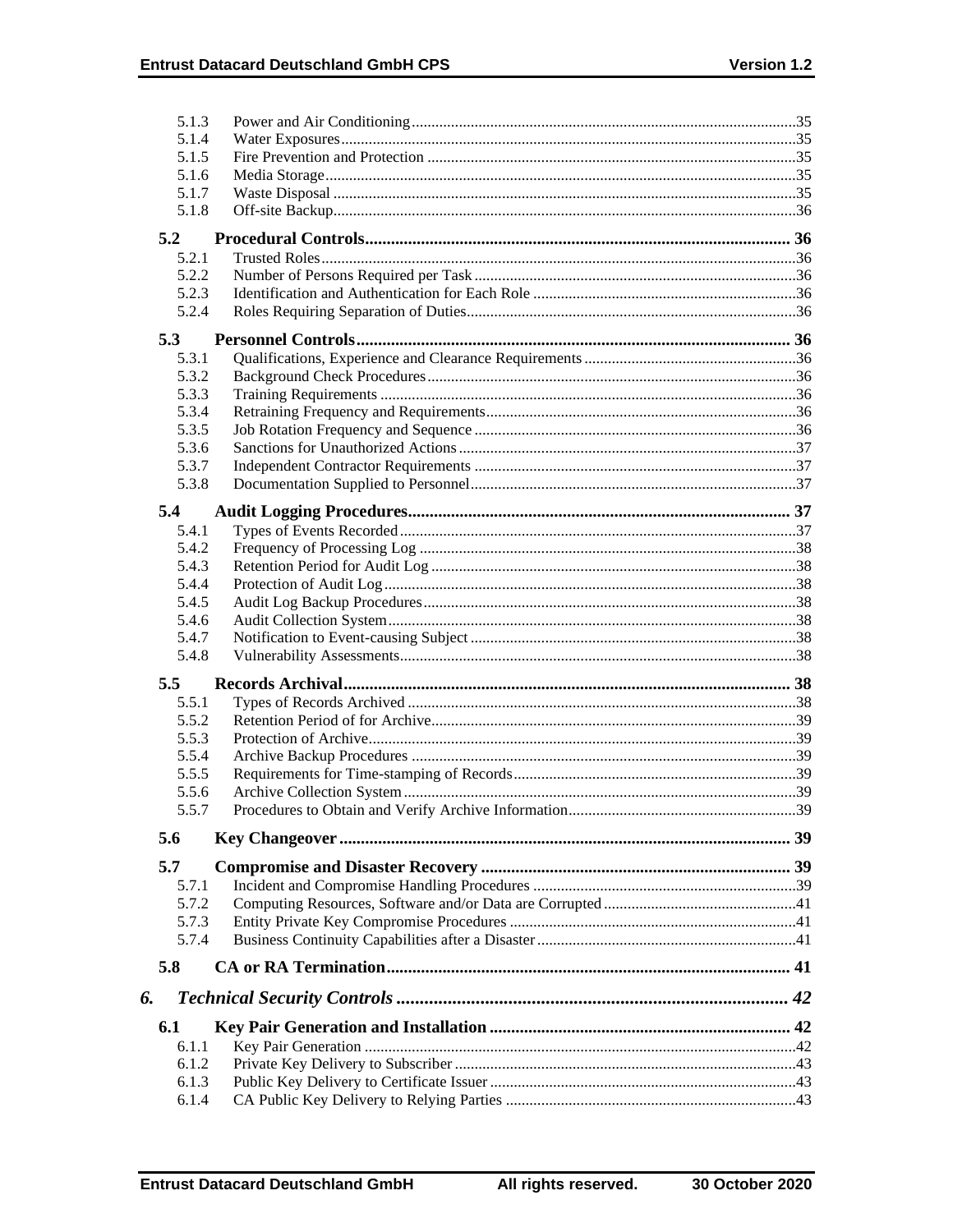|    | 6.1.5          |                                                                          |  |
|----|----------------|--------------------------------------------------------------------------|--|
|    | 6.1.6          |                                                                          |  |
|    | 6.1.7          |                                                                          |  |
|    |                |                                                                          |  |
|    | 6.2            | Private Key Protection and Cryptographic Module Engineering Controls  44 |  |
|    | 6.2.1          |                                                                          |  |
|    | 6.2.2          |                                                                          |  |
|    | 6.2.3          |                                                                          |  |
|    | 6.2.4          |                                                                          |  |
|    | 6.2.5          |                                                                          |  |
|    | 6.2.6          |                                                                          |  |
|    | 6.2.7          |                                                                          |  |
|    | 6.2.8          |                                                                          |  |
|    | 6.2.9          |                                                                          |  |
|    | 6.2.10         |                                                                          |  |
|    | 6.2.11         |                                                                          |  |
|    | 6.3            |                                                                          |  |
|    |                |                                                                          |  |
|    | 6.3.1<br>6.3.2 |                                                                          |  |
|    |                |                                                                          |  |
|    | 6.4            |                                                                          |  |
|    | 6.4.1          |                                                                          |  |
|    | 6.4.2          |                                                                          |  |
|    | 6.4.3          |                                                                          |  |
|    |                |                                                                          |  |
|    | 6.5            |                                                                          |  |
|    | 6.5.1          |                                                                          |  |
|    | 6.5.2          |                                                                          |  |
|    |                |                                                                          |  |
|    |                |                                                                          |  |
|    | 6.6            |                                                                          |  |
|    | 6.6.1          |                                                                          |  |
|    | 6.6.2          |                                                                          |  |
|    | 6.6.3          |                                                                          |  |
|    | 6.7            |                                                                          |  |
|    |                |                                                                          |  |
|    | 6.8            |                                                                          |  |
| 7. |                |                                                                          |  |
|    |                |                                                                          |  |
|    | 7.1            |                                                                          |  |
|    | 7.1.1          |                                                                          |  |
|    | 7.1.2          |                                                                          |  |
|    | 7.1.3          |                                                                          |  |
|    | 7.1.4          |                                                                          |  |
|    | 7.1.5          |                                                                          |  |
|    | 7.1.6          |                                                                          |  |
|    | 7.1.7          |                                                                          |  |
|    | 7.1.8          |                                                                          |  |
|    | 7.1.9          |                                                                          |  |
|    |                |                                                                          |  |
|    | 7.2            |                                                                          |  |
|    | 7.2.1          |                                                                          |  |
|    | 7.2.2          |                                                                          |  |
|    | 7.3            |                                                                          |  |
|    | 7.3.1          |                                                                          |  |
|    | 7.3.2          |                                                                          |  |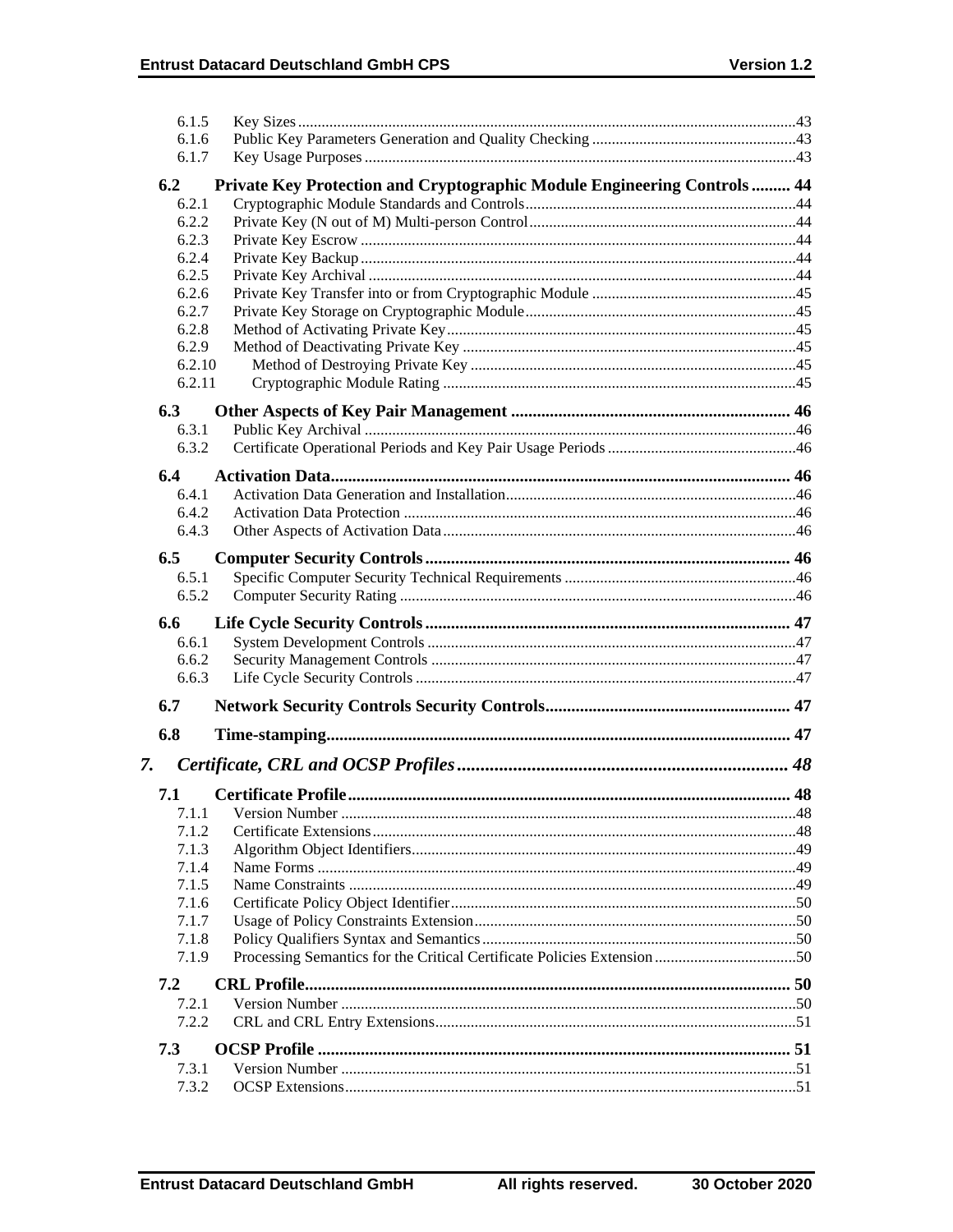| 8. |                |  |
|----|----------------|--|
|    | 8.1            |  |
|    | 8.2            |  |
|    | 8.3            |  |
|    | 8.4            |  |
|    | 8.5            |  |
|    | 8.6            |  |
|    | 8.7            |  |
| 9. |                |  |
|    | 9.1            |  |
|    | 9.1.1          |  |
|    | 9.1.2          |  |
|    | 9.1.3          |  |
|    | 9.1.4          |  |
|    | 9.1.5          |  |
|    |                |  |
|    | 9.2<br>9.2.1   |  |
|    | 9.2.2          |  |
|    | 9.2.3          |  |
|    |                |  |
|    | 9.3            |  |
|    | 9.3.1<br>9.3.2 |  |
|    | 9.3.3          |  |
|    |                |  |
|    | 9.4            |  |
|    | 9.4.1          |  |
|    | 9.4.2          |  |
|    | 9.4.3          |  |
|    | 9.4.4<br>9.4.5 |  |
|    | 9.4.6          |  |
|    | 9.4.7          |  |
|    |                |  |
|    | 9.5            |  |
|    | 9.6            |  |
|    | 9.6.1          |  |
|    | 9.6.2          |  |
|    | 9.6.3          |  |
|    | 9.6.4<br>9.6.5 |  |
|    |                |  |
|    | 9.7            |  |
|    | 9.8            |  |
|    | 9.9            |  |
|    | 9.9.1          |  |
|    | 9.9.2          |  |
|    | 9.9.3          |  |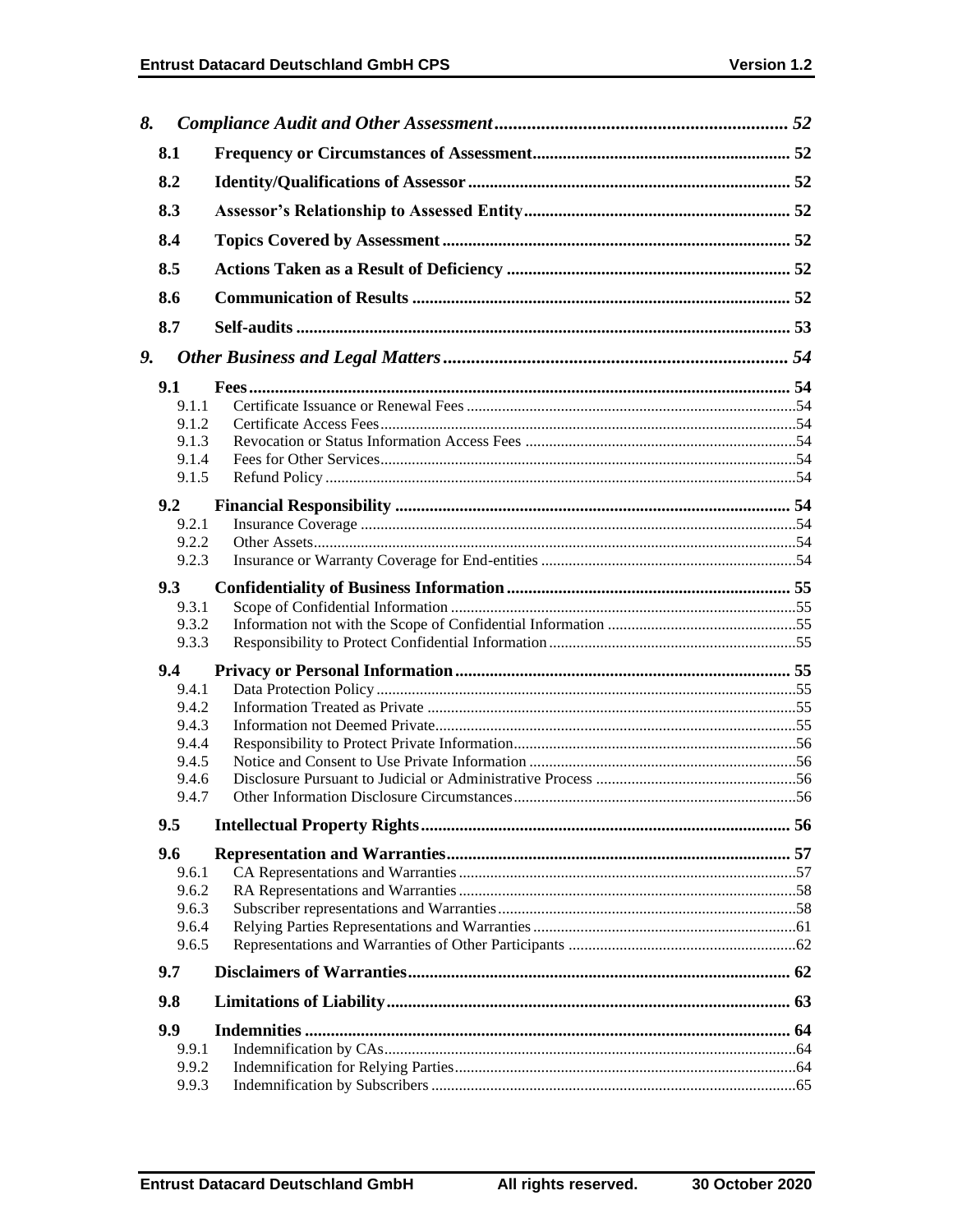| 9.10             |  |
|------------------|--|
| 9.10.1           |  |
| 9.10.2           |  |
| 9.10.3           |  |
| 9.11             |  |
| 9.12             |  |
| 9.12.1           |  |
| 9.12.2           |  |
| 9.12.3           |  |
| 9.13             |  |
| 9.14             |  |
| 9.15             |  |
| 9.16             |  |
| 9.16.1           |  |
| 9.16.2           |  |
| 9.16.3           |  |
| 9.16.4<br>9.16.5 |  |
|                  |  |
| 9.17             |  |
| 9.17.1           |  |
| 9.17.2<br>9.17.3 |  |
| 9.17.4           |  |
|                  |  |
|                  |  |
|                  |  |
|                  |  |
|                  |  |
|                  |  |
|                  |  |
|                  |  |
|                  |  |
|                  |  |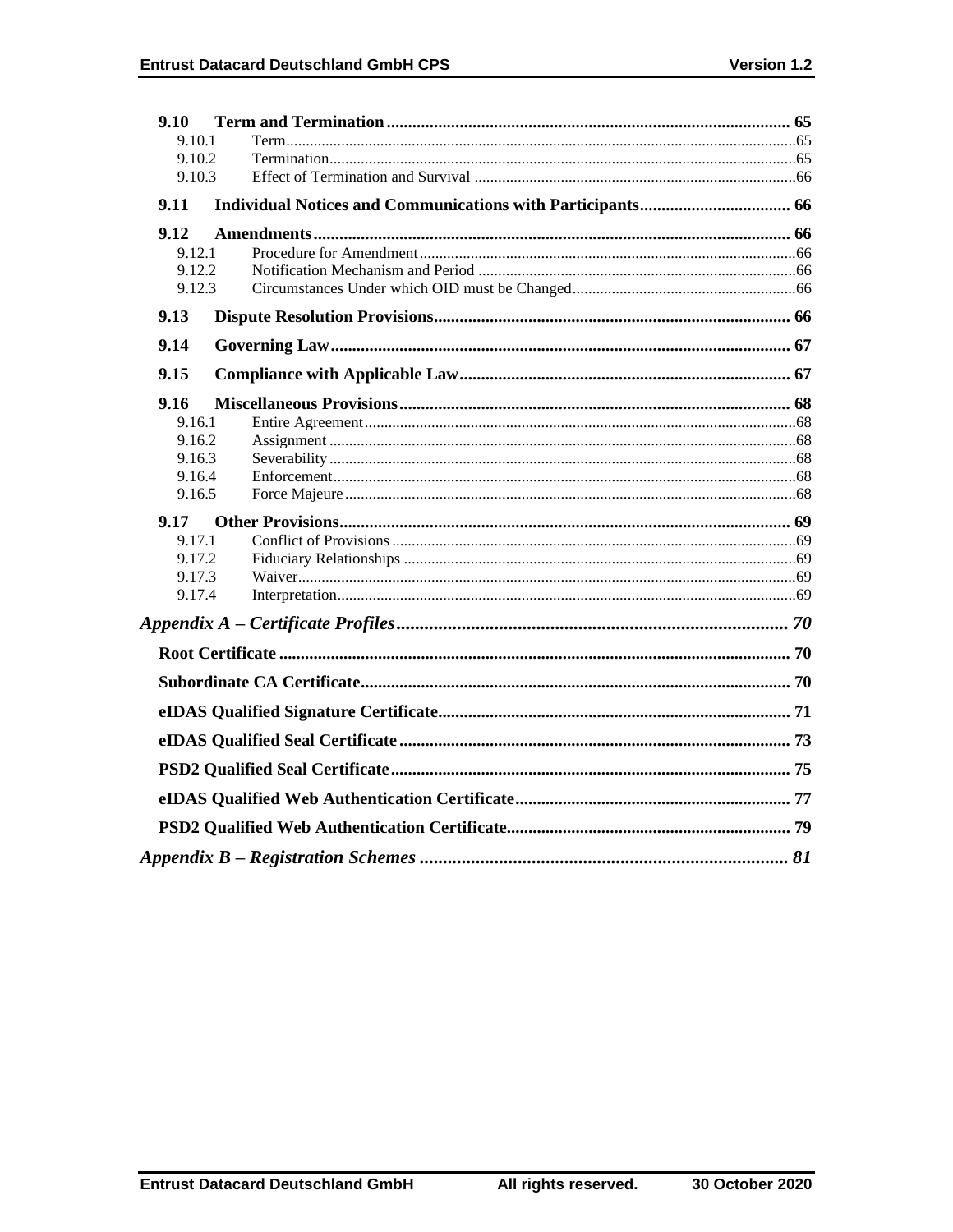## **1. Introduction**

Entrust Datacard Deutschland GmbH ("Entrust Datacard") uses its suite of software products to provide standards-compliant digital certificates that enable more secure on-line communications.

The Entrust Datacard CAs issue Certificates, which include the following Certificate types:

- eIDAS Qualified Signature Certificate(s) ("eIDAS QSigC(s)")
- eIDAS Qualified Seal Certificate(s) ("eIDAS QSealC(s)")
- PSD2 Qualified Seal Certificate(s) ("PSD2 QSealC(s)")
- eIDAS Qualified Web Authentication Certificate(s) ("eIDAS QWAC(s)")
- PSD2 Qualified Web Authentication Certificate(s) ("PSD2 QWAC(s)")

## **1.1 Overview**

This CPS describes the practices and procedures of (i) the CAs, and (ii) RAs operating under the CAs. This CPS also describes the terms and conditions under which Entrust makes CA and RA services available in respect to Certificates. This CPS is applicable to all persons, entities, and organizations, including, without limitation, all Applicants, Subscribers, Relying Parties, Resellers, Co-marketers and any other persons, entities, or organizations that have a relationship with (i) Entrust in respect to Certificates and/or any services provided by Entrust in respect to Certificates, or (ii) any RAs operating under a CAs, or any Resellers or Co-marketers providing any services in respect to Certificates. This CPS is incorporated by reference into all Certificates issued by Entrust CAs. This CPS provides Applicants, Subscribers, Relying Parties, Resellers, Co-marketers and other persons, entities, and organizations with a statement of the practices and policies of the CAs and also of the RAs operating under the CAs. This CPS also provides a statement of the rights and obligations of Entrust, any third parties that are operating RAs under the CAs, Applicants, Subscribers, Relying Parties, Resellers, Comarketers and any other persons, entities, or organizations that may use or rely on Certificates or have a relationship with a CA or a RA operating under a CA in respect to Certificates and/or any services in respect to Certificates. This CPS is structured in accordance with and includes all the information required by RFC 3647.

In respect to Qualified Certificates, Entrust conforms to Regulation (EU) No 910/2014 of the European Parliament And Of The Council of 23 July 2014 on electronic identification and trust services for electronic transactions in the internal market and repealing Directive 1999/93/EC, including its Annex IV ("eIDAS"). If there is any inconsistency between this document and eIDAS requirements, the eIDAS requirements take precedence over this document.

In respect to PSD2 Certificates, Entrust conforms to Regulation (EU) No 910/2014 of the European Parliament And Of The Council of 23 July 2014 on electronic identification and trust services for electronic transactions in the internal market and repealing Directive 1999/93/EC, including its Annex IV ("eIDAS"); and to Directive (EU) 2015/2366 [i.2] of the European Parliament and of the Council of 25 November 2015 on payment services in the internal market, amending Directives 2002/65/EC, 2009/110/EC and 2013/36/EU and Regulation (EU) No 1093/2010, and repealing Directive 2007/64/EC ("PSD2"). If there is any inconsistency between this document and PSD2 requirements, the PSD2 requirements take precedence over this document.

Additionally, in respect to eIDAS QWACs and PSD2 QWACs, Entrust conforms to the current version of the Guidelines for the Issuance and Management of Extended Validation Certificates published at http://www.cabforum.org. The EV SSL Guidelines describe certain minimum requirements that a CA must meet in order to issue EV SSL Certificates. In the event of any inconsistency between this CPS and the EV SSL Guidelines, the EV SSL Guidelines take precedence over this CPS.

## **1.2 Document Name and Identification**

This document is called the Entrust Datacard Deutschland GmbH Certification Practice Statement.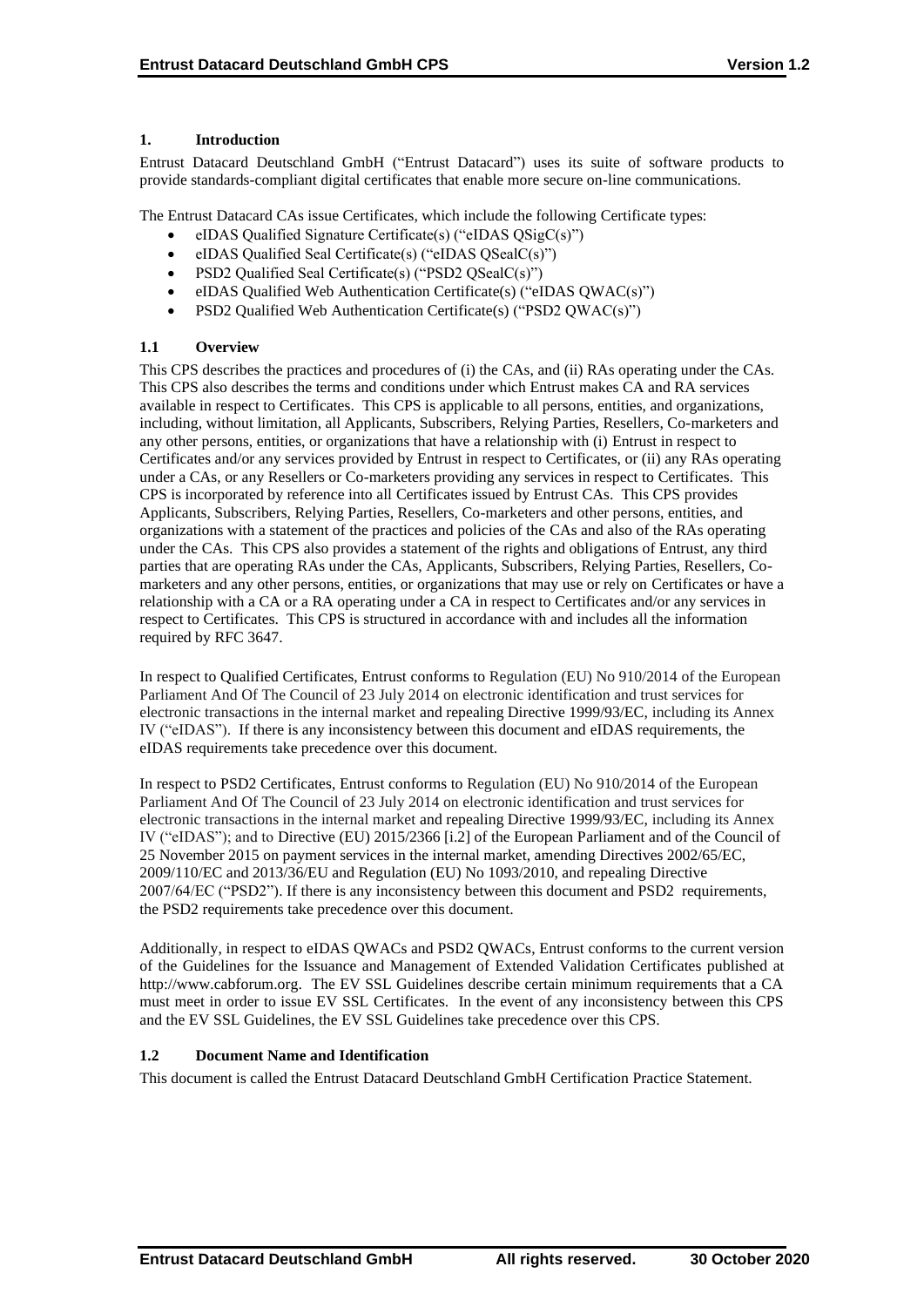## **1.3 PKI Participants**

## **1.3.1 Certification Authorities**

In the Entrust public-key infrastructure, CAs may accept Certificate Signing Requests (CSRs) and Public Keys from Applicants whose identity has been verified as provided herein by an RA. If a Certificate Application is verified, the verifying RA will send a request to a CA for the issuance of a Certificate. The CA will create a Certificate containing the Public Key and identification information contained in the request sent by the RA to that CA. The Certificate created in response to the request will be digitally signed by the CA.

This CPS covers all Certificates issued and signed by the following CAs. The purpose of these CAs is to enable Entrust to issue the trusted Qualified certificate types listed in Section 1 in accordance with applicable rules and regulations.

## **Root**

CN: Entrust Root Certification Authority – G2 Key Identifier: 6a 72 26 7a d0 1e ef 7d e7 3b 69 51 d4 6c 8d 9f 90 12 66 ab Thumbprint (SHA-1): 8c f4 27 fd 79 0c 3a d1 66 06 8d e8 1e 57 ef bb 93 22 72 d4

## **Subordinate CA(s) to G2**

CN: Entrust Certification Authority – DE QWAC1 Subject Key Identifier: 19:23:3a:e7:46:eb:e4:d8:94:e2:f7:da:f1:b3:f8:aa:95:34:0e:63

## **Root**

CN: Entrust Root Certification Authority – G4 Key Identifier: 9f 38 c4 56 23 c3 39 e8 a0 71 6c e8 54 4c e4 e8 3a b1 bf 67 Thumbprint (SHA-1): 14 88 4e 86 26 37 b0 26 af 59 62 5c 40 77 ec 35 29 ba 96 01

> CN: Entrust Certification Authority – AATL1 Subject Key Identifier: 63:f1:84:dd:03:be:a3:9f:64:fa:76:7a:47:c4:56:7e:c0:6d:a0:20

## **Subordinate CA(s) to AATL1**

CN: Entrust Certification Authority – DE QSeal1 Subject Key Identifier: 6d:86:65:84:8c:52:6c:86:2f:8a:f7:f0:2e:5b:9b:45:72:66:8c:7c

Subordinate CA(s) CN: Entrust Certification Authority – DE QSig1 Subject Key Identifier: 31:ec:07:13:30:c7:e2:d1:2d:5e:11:f8:37:a5:7d:a9:63:5f:53:64

Entrust shall be responsible for ensuring that all Subordinate CAs complies with all applicable policy requirements for the Root "Entrust Root Certification Authority – G2" and "Entrust Root Certification Authority – G4".

#### **Externally Issued Cross Certificates**

Issuer: CN = Microsoft Code Verification Root, O = Microsoft Corporation, L = Redmond,  $S =$  Washington,  $C = US$ Subject: CN = Entrust Root Certification Authority - G2, OU = (c) 2009 Entrust, Inc. - for authorized use only,  $OU = See$  www.entrust.net/legal-terms,  $O =$  Entrust, Inc.,  $C = US$ Serial Number: 33 00 00 00 42 00 ba 5e 23 b0 a1 f3 99 00 00 00 00 00 42 Subject Key Identifier: 6a 72 26 7a d0 1e ef 7d e7 3b 69 51 d4 6c 8d 9f 90 12 66 ab Valid until: July 7, 2025 Thumbprint (SHA-1): d8 fc 24 87 48 58 5e 17 3e fb fb 30 75 c4 b4 d6 0f 9d 8d 08

#### **1.3.2 Registration Authorities**

RAs under the CA may accept Certificate Applications from Applicants and perform verification of the information contained in such Certificate Applications, according to the procedures established by the Policy Authority. A RA operating under a CA may send a request to such CA to issue a Certificate to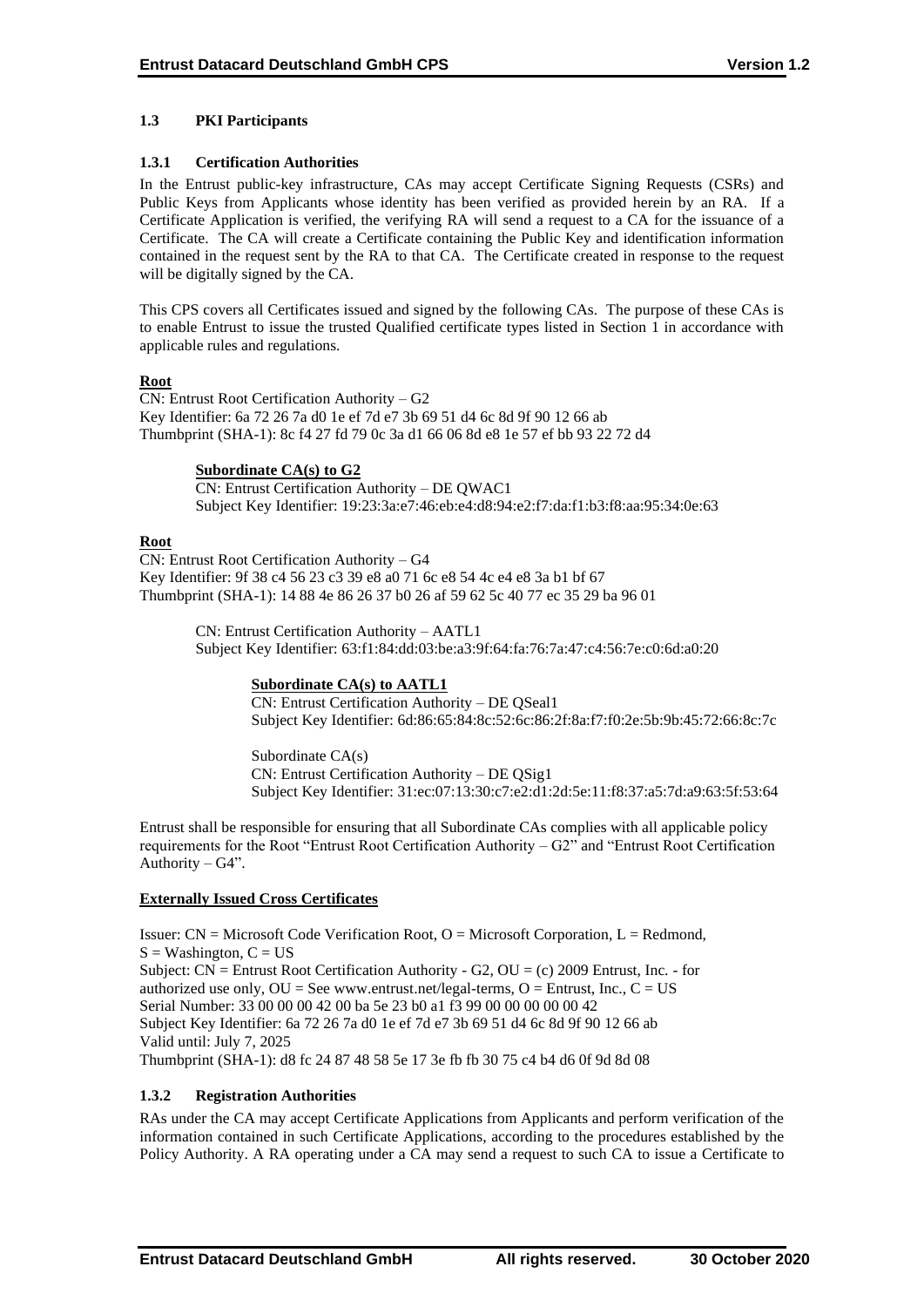the Applicant. Only RAs authorized by Entrust are permitted to submit requests to a CA for the issuance of Certificates.

Third Party RAs may not be delegated to validate FQDNs nor IP Addresses per §3.2.2.4 or §3.2.2.5.

The CA may designate an Enterprise RA to verify Certificate requests from the Enterprise RA's own organization or from an organization of which the Enterprise RA is an agent. The requested FQDNs must be within the Enterprise RA's domain namespace.

#### **1.3.3 Subscribers**

Subscribers may use CA services to support transactions and communications. The Subject of a Certificate is the party named in the Certificate. A Subscriber, as used herein, may refer to both the Subject of the Certificate and the entity that contracted with the CA for the Certificate's issuance. Prior to verification of identity and issuance of a Certificate, a Subscriber is an Applicant.

Entrust will make its services accessible to all Applicants and Subscribers whose activities fall within its declared field of operation and who agree to abide by all obligations as specified in Entrust's Subscription Agreement and this CPS.

## **1.3.4 Relying Parties**

Relying Parties are entities that act in reliance on a Certificate and/or digital signature. Relying Parties should ensure the Certificate is not expired or revoked before relying on the Certificate or digital signature. Certificate revocation status can be confirmed by checking the appropriate CRL or OCSP response. The location of the CRL distribution point and/or OCSP response is detailed within the Certificate..

## **1.3.5 Other Participants**

The CA may make use of third parties to provide parts of the certification service as described in this CPS. Third parties providing services to support the activities will abide by the current practices declared in this CPS.

## **1.4 Certificate Usage**

#### **1.4.1 Appropriate Certificate Uses**

This CPS is applicable to the following Certificate types.

#### eIDAS QSigC

eIDAS QSigCs issued under this CPS are aimed to support the advanced electronic signatures based on a qualified certificate defined in articles 26 and 27 of the Regulation (EU) No 910/2014.

#### eIDAS QSealC

eIDAS QSealCs issued under this CPS are aimed to support the advanced electronic seals based on a qualified certificate defined in articles 36 and 37 of the Regulation (EU) No 910/2014.

#### eIDAS QWAC

eIADS QWACs issued under this CPS are aimed to support website authentication based on a qualified certificate defined in articles 3 (38) and 45 of the Regulation (EU) No 910/2014.

#### PSD2 Certificates

PSD2 Certificates issued under this CPS are aimed to support the PSD2 Regulatory Technical Standards for use of qualified certificates as defined in eIDAS (Regulation (EU) No 910/2014), including Annex IV to meet the regulatory requirements of PSD2 (Directive (EU) 2015/2366), including the requirements of ETSI TS 119 495 and related ETSI Guidelines.

#### **1.4.2 Prohibited Certificate Uses**

The use of all Certificates issued by the CA shall be for lawful purposes and consistent with applicable laws, including without limitation, applicable export or import laws.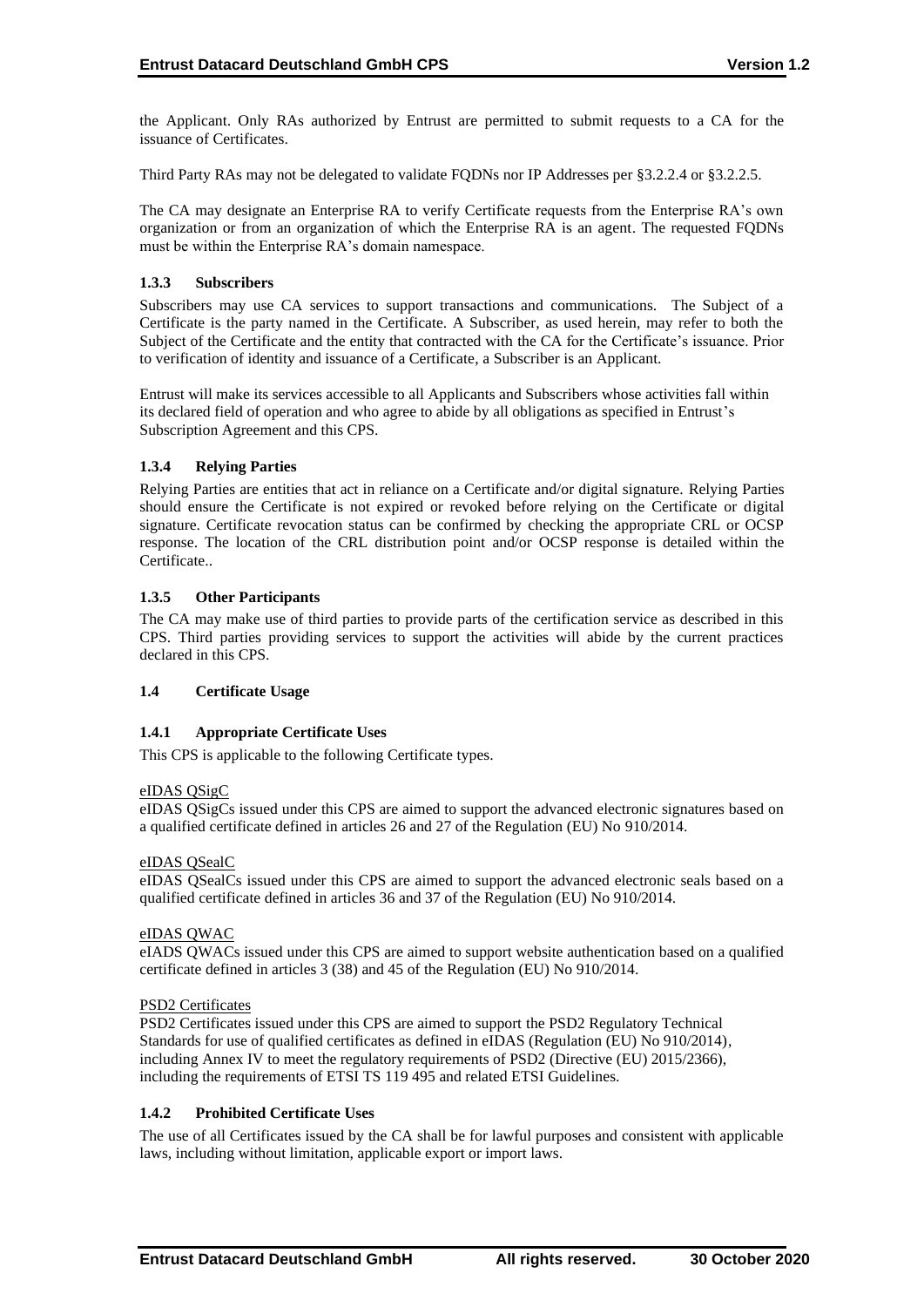Certificates and the services provided by Entrust in respect to Certificates are not designed, manufactured, or intended for use in or in conjunction with hazardous activities or uses requiring failsafe performance, including the operation of nuclear facilities, aircraft navigation or communications systems, air traffic control, medical devices or direct life support machines.

Certificates issued under this CPS may not be used for "traffic management" or "man-in-the-middle" purposes.

#### **1.5 Policy Administration**

#### **1.5.1 Organization Administering the Document**

The CPS is administered by the Policy Authority; it is based on the policies established by Entrust Datacard Deutschland GmbH.

## **1.5.2 Contact Person**

The contact information for questions about Certificates is:

Entrust Limited 1000 Innovation Drive Ottawa, Ontario Canada K2K 3E7 Attn: Entrust Certificate Services

Tel: 1-866-267-9297 or 1-613-270-2680 Email: [ecs.support@entrust.com](mailto:ecs.support@entrustdatacard.com)

Certificate Problem Reports, such as Certificate misuse, vulnerability reports or external reports of key compromise, must be emailed to **ecs.support@entrust.com**.

## **1.5.3 Person Determining CPS Suitability for the Policy**

The Policy Authority determines the suitability and applicability of this CPS. The Policy Authority shall ensure the CPS meets the requirements of any applicable Certificate Policy.

#### **1.5.4 CPS Approval Procedures**

This CPS and any subsequent changes shall be approved by the Policy Authority.

This CPS will be published to the Entrust Repository, where it may be viewed by all Applicants, Subscribers, Relying Parties, and other third parties. After changes to this CPS have been approved by the Policy Authority they will be circulated to those Entrust employees, agents, and third parties who participate in providing the services provided herein and are affected by the changes.

Entrust may (i) revise the terms of this CPS; and/or (ii) change part of the services provided herein at any time. Any such change will be binding and effective immediately upon publication of the change in Entrust's Repository. If you do not agree with the change, you should terminate your use of or reliance on any Entrust Certificate immediately. By continuing to use or rely on any Entrust Certificate after such change, you agree to abide by and be bound thereby. Applicants, Subscribers, Relying Parties, and other third parties should look for updated versions of this CPS from time to time by checking our Repository. These provisions apply to all Applicants, Subscribers, Relying Parties, and other third parties.

#### **1.6 Definitions and Acronyms**

#### **1.6.1 Definitions**

Affiliate: means with respect to Entrust a person or entity that directly, or indirectly through one or more intermediaries, controls, is controlled by or is under common control with Entrust and, with respect to any other party, any corporation or other entity that is directly or indirectly controlled by that party. In this context, a party "controls" a corporation or another entity if it directly or indirectly owns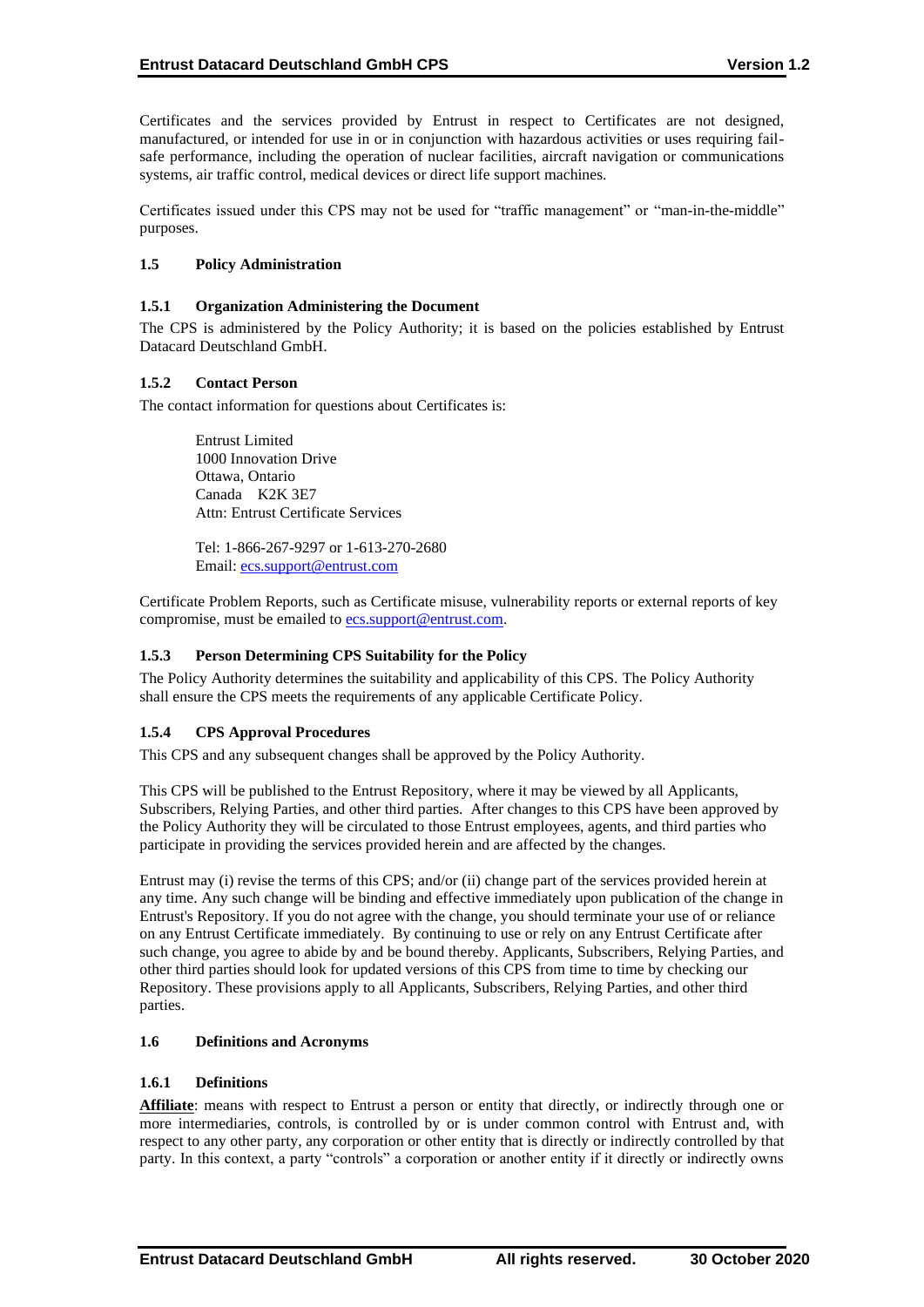or controls fifty percent (50%) or more of the voting rights for the board of directors or other mechanism of control or, in the case of a non-corporate entity, an equivalent interest.

**Applicant**: means a person, entity, or organization applying for a Certificate, but which has not yet been issued a Certificate, or a person, entity, or organization that currently has a Certificate or Certificates and that is applying for renewal of such Certificate or Certificates or for an additional Certificate or Certificates.

**Applicant Representative**: as defined in the Baseline Requirements.

**Application Software Vendor**: means a developer of Internet browser software or other software that displays or uses Certificates.

**Attestation Letter:** as defined in the Baseline Requirements.

**Authorization Domain Name**: as defined in the Baseline Requirements.

**Authorized Port**: as defined in the Baseline Requirements.

**Authorized Representative:** An authorized representative of a legal person.

**Base Domain Name**: as defined in the Baseline Requirements.

**Baseline Requirements**: means the CA/Browser Forum Guidelines Baseline Requirements for the Issuance and Management of Publicly-Trusted Certificates published at http://www.cabforum.org. The Baseline Requirements describe certain minimum requirements that a CA must meet in order to issue SSL Certificates. In the event of any inconsistency between this CPS and the Baseline Requirements, the Baseline Requirements take precedence over this CPS.

**Business Day:** means any day, other than a Saturday, Sunday, statutory or civic holiday in the City of Düsseldorf, Germany.

**CA Key Pair**: as defined in the Baseline Requirements.

**Certificate:** means a digital document issued by the CA that, at a minimum: (a) identifies the CA issuing it, (b) names or otherwise identifies a Subject, (c) contains a Public Key of a Key Pair, (d) identifies its operational period, and (e) contains a serial number and is digitally signed by a CA. Certificate includes, without limitation, the following Certificate types issued by the CA; Qualified Certificate and PSD2 Certificate.

**Certificate Application:** means the form and application information requested by an RA operating under a CA and submitted by an Applicant when applying for the issuance of a Certificate.

**Certificate Approver:** means an employee or agent authorized to approve a request for a Certificate for an organization.

**Certificate Beneficiaries**: means, collectively, all Application Software Vendors with whom Entrust has entered into a contract to include its root Certificate(s) in software distributed by such Application Software Vendors, and all Relying Parties that actually rely on such Certificate during the Operational Period of such Certificate.

**Certificate Requester**: means an employee or agent authorized to request a Certificate for an organization.

**Certificate Revocation List:** means a time-stamped list of the serial numbers of revoked Certificates that has been digitally signed by a CA.

**Certificate Problem Report**: as defined in the Baseline Requirements.

**Certificate Profile**: as defined in the Baseline Requirements.

**Certificate Transparency:** a method for publicly logging Certificates in accordance with IETF RFC 6962.

**Certification Authority:** means a certification authority operated by or on behalf of Entrust for the purpose of issuing, managing, revoking, renewing, and providing access to Certificates. The CA (i) creates and digitally signs Certificates that contain among other things a Subject's Public Key and other information that is intended to identify the Subject, (ii) makes Certificates available to facilitate communication with the Subject identified in the Certificate, and (iii) creates and digitally signs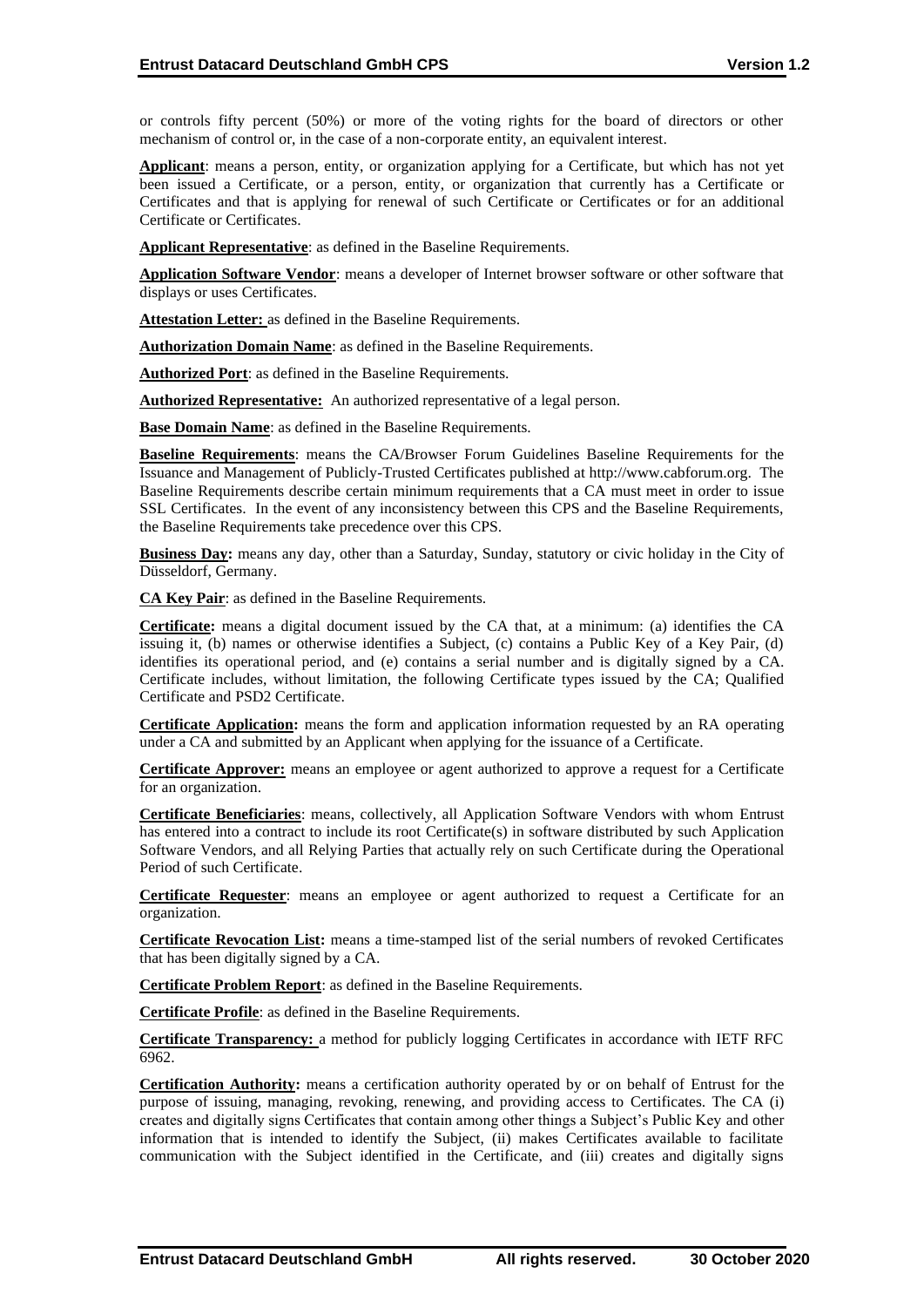Certificate Revocation Lists containing information about Certificates that have been revoked and which should no longer be used or relied upon.

**Certification Authority Authorization**: as defined in the Baseline Requirements.

**Certification Practice Statement:** means this document, which is a statement of the practices that the CA uses in issuing, managing, revoking, renewing, and providing access to Certificates, and the terms and conditions under which the CA makes such services available.

**Co-marketers:** means any person, entity, or organization that has been granted by Entrust or an RA operating under a CA the right to promote Certificates.

**Compromise:** means a suspected or actual loss, disclosure, or loss of control over sensitive information or data.

**Contract Signer:** means an employee or agent authorized to sign the subscription agreement on behalf of the organization.

**Cross Certificate(s)**: as defined in the Baseline Requirements.

**Domain Contact**: as defined in the Baseline Requirements.

**Domain Name Registrant**: as defined in the Baseline Requirements.

**Domain Name Registrar**: as defined in the Baseline Requirements.

**DNS CAA Email Contact:** as defined in the Baseline Requirements.

**DNS CAA Phone Contact:** as defined in the Baseline Requirements.

**DNS TXT Record Email Contact:** as defined in the Baseline Requirements.

**DNS TXT Record Phone Contact:** as defined in the Baseline Requirements.

**Enterprise RA:** as defined in the Baseline Requirements.

**Entrust:** means Entrust Limited.

**Entrust.net**: means Entrust Limited.

**Entrust Datacard:** means Entrust Datacard Deutschland GmbH.

**Entrust Group:** means collectively Entrust, its Affiliates, its licensors (including for the avoidance of any doubt Microsoft), its resellers, its suppliers, its co-marketers, its subcontractors, its distributors and the directors, officers, employees, agents and independent contractors of any of them.

**Entrust Group Affiliates**: Collectively, Entrust Limited and Affiliates.

**ETSI Guidelines:** Collectively, the ETSI guidelines as contained in ETSI EN 319 411-1 (V1.2.2); ETSI EN 319 411-2 (V2.2.2); ETSI TS 119 495 (V1.3.1) and related documents that apply to Qualified Certificates and PSD2 Certificates.

**EV SSL Certificate:** means an SSL Certificate issued by a CA meeting the requirements of the EV SSL Guidelines.

**EV SSL Guidelines:** means the CA/Browser Forum Guidelines For The Issuance and Management of Extended Validation Certificates published at http://www.cabforum.org. The EV SSL Guidelines describe the requirements that a CA must meet in order to issue EV SSL Certificates. In the event of any inconsistency between this CPS and the EV SSL Guidelines, the EV SSL Guidelines take precedence over this CPS.

**FIPS:** means the Federal Information Processing Standards. These are U.S. Federal standards that prescribe specific performance requirements, practices, formats, communication protocols, and other requirements for hardware, software, data, and telecommunications operation.

**Fully-Qualified Domain Name**: as defined in the Baseline Requirements.

**IETF:** means the Internet Engineering Task Force. The Internet Engineering Task Force is an international community of network designers, operators, vendors, and researchers concerned with the evolution of the Internet architecture and the efficient operation of the Internet.

**Incorporating Agency:** as defined in the EV SSL Guidelines.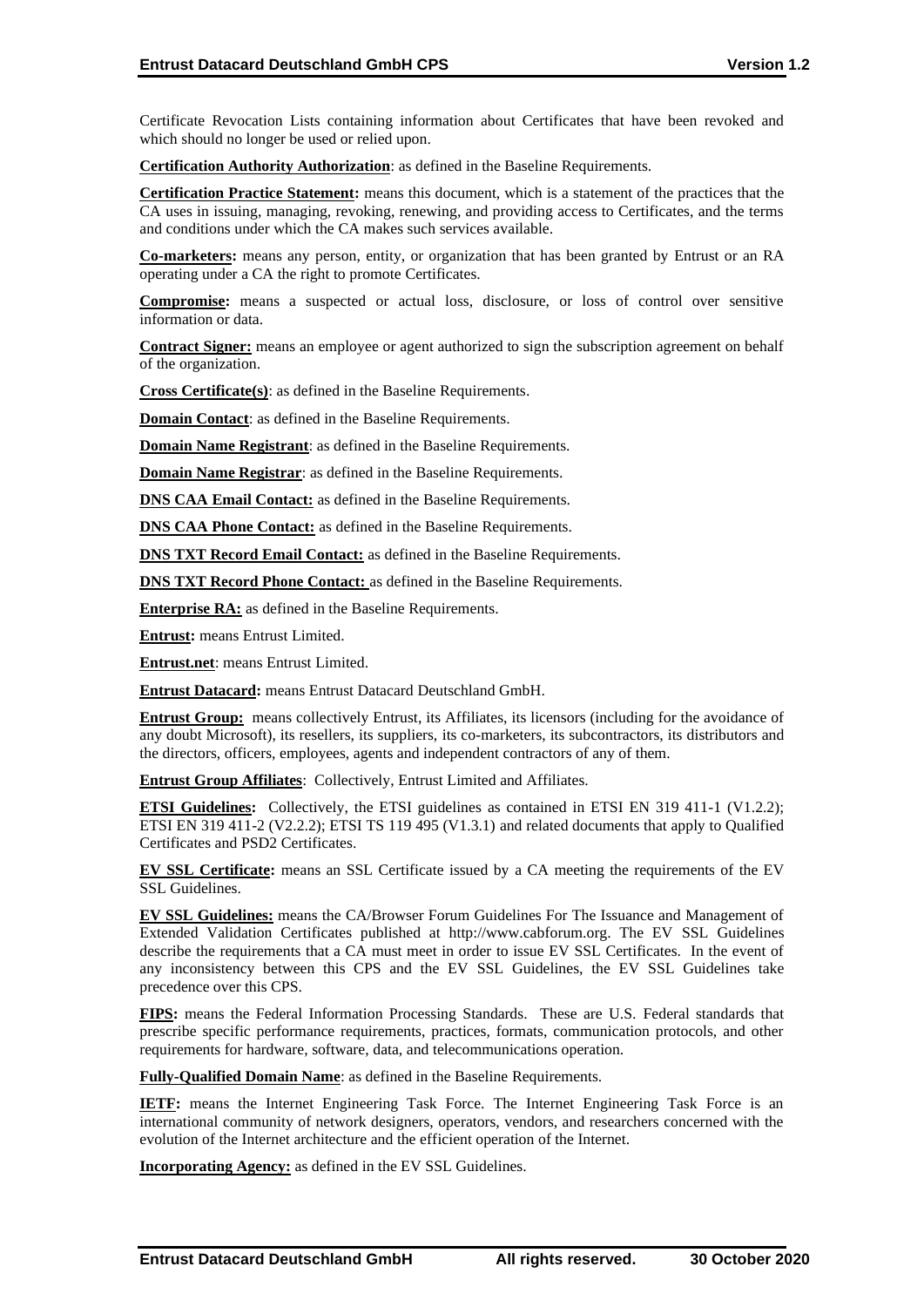**Internal Name:** as defined in the Baseline Requirements.

**IP Address:** as defined in the Baseline Requirements.

**IP Address Contact:** as defined in the Baseline Requirements.

**IP Address Registration Authority:** as defined in the Baseline Requirements.

**Issuing CA:** In relation to a particular Certificate, the CA that issued the Certificate. This could be either a Root CA or a Subordinate CA.

**Key Compromise:** as defined in the Baseline Requirements.

**Key Pair:** means two mathematically related cryptographic keys, having the properties that (i) one key can be used to encrypt a message that can only be decrypted using the other key, and (ii) even knowing one key, it is believed to be computationally infeasible to discover the other key.

**National Competent Authority:** as used under ETSI TS 119 495.

**Object Identifier:** means a specially-formatted sequence of numbers that is registered in accordance with internationally-recognized procedures for object identifier registration.

**Operational Period:** means, with respect to a Certificate, the period of its validity. The Operational Period would typically begin on the date the Certificate is issued (or such later date as specified in the Certificate), and ends on the date and time it expires as noted in the Certificate or earlier if the Certificate is Revoked.

**Parent Company:** as defined in the Baseline Requirements.

**PKIX:** means an IETF Working Group developing technical specifications for PKI components based on X.509 Version 3 Certificates.

**Policy Authority:** means those personnel who work for or on behalf of Entrust and who are responsible for determining the policies and procedures that govern the operation of the CAs. The Policy Authority is responsible for creating, implementing, and maintaining a statement of the practices and procedures used to address all the requirements identified for the applicable Entrust policy and its work is supervised by the senior executive management of Entrust Deutschland GmbH.

**Private Key:** means the key of a Key Pair used to decrypt an encrypted message. This key must be kept secret.

**PSD2 Certificates:** means PSD2 Qualified Web Authentication Certificate(s) and/or PSD2 Qualified Seal Certificate(s).

**PSD2 Qualified Seal Certificate:** means a Qualified Seal Certificate which is additionally issued under the requirements of the PSD2 Regulatory Technical Standards for use of qualified certificates as defined in eIDAS (Regulation (EU) No 910/2014) including Annex IV to meet the regulatory requirements of PSD2 (Directive (EU) 2015/2366), including the requirements of ETSI TS 119 495 and related ETSI Guidelines.

**PSD2 Qualified Web Authentication Certificate:** means a Qualified Web Authentication Certificate which is additionally issued under the requirements of the PSD2 Regulatory Technical Standards for use of qualified certificates as defined in eIDAS (Regulation (EU) No 910/2014) including Annex IV to meet the regulatory requirements of PSD2 (Directive (EU) 2015/2366), including the requirements of ETSI TS 119 495 and related ETSI Guidelines.

**Public Key:** means the key of a Key Pair used to encrypt a message. The Public Key can be made freely available to anyone who may want to send encrypted messages to the holder of the Private Key of the Key Pair. The Public Key is usually made publicly available in a Certificate issued by a CA and is often obtained by accessing a repository or database. A Public Key is used to encrypt a message that can only be decrypted by the holder of the corresponding Private Key.

**Qualified Certificate:** means eIDAS Qualified Web Authentication Certificate(s), eIDAS Qualified Seal Certificate(s) and/or eIDAS Qualified Signature Certificate.

**Qualified Seal Certificate:** means a Certificate issued for use as a qualified seal certificate as defined in eIDAS (Regulation (EU) No 910/2014), including Annex III and the requirements of ETSI EN 319 411-2 and related ETSI Guidelines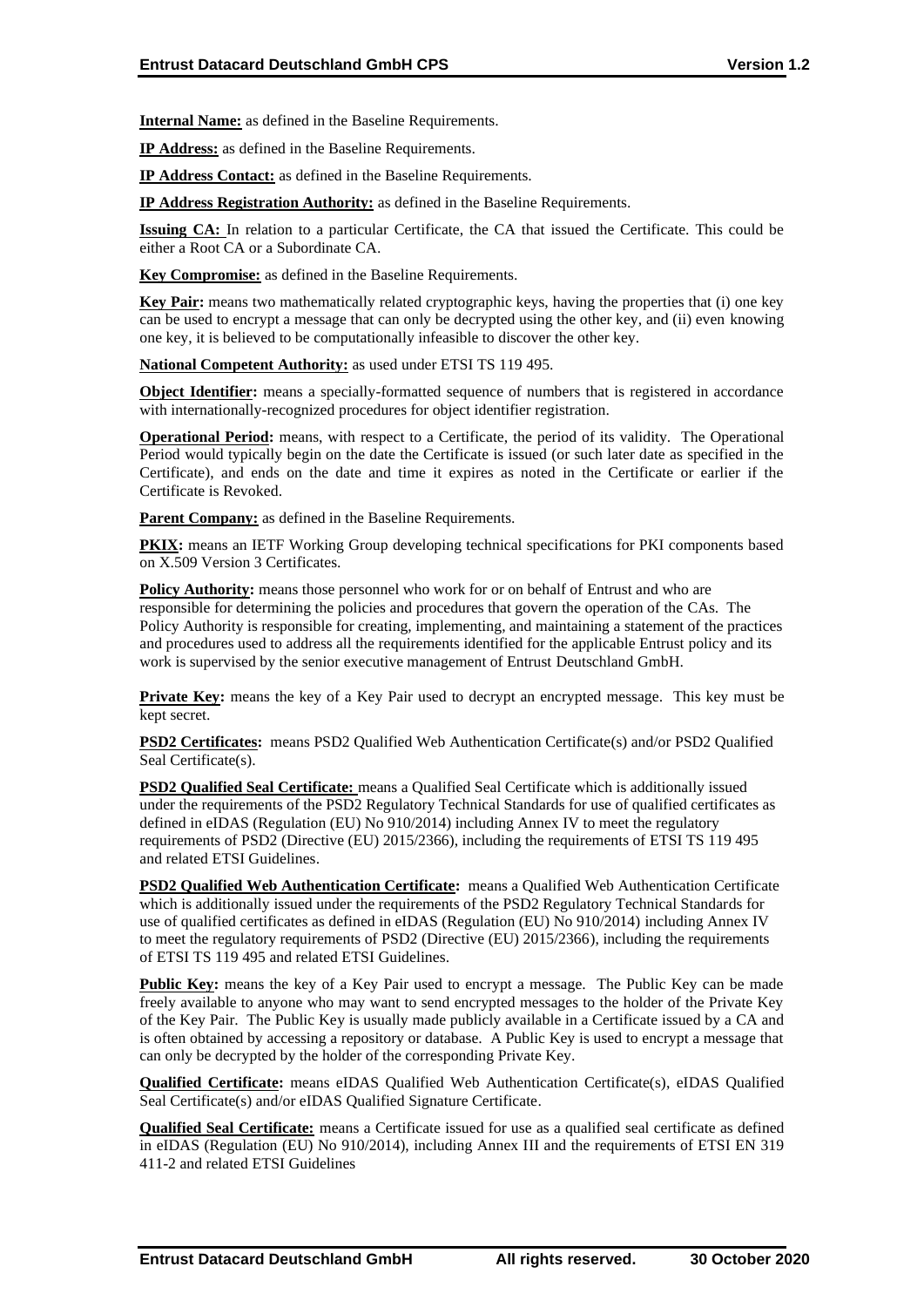**Qualified Signature Certificate:** means a Certificate issued for use as a qualified signature certificate as defined in eIDAS (Regulation (EU) No 910/2014), including Annex I and the requirements of ETSI EN 319 411-2 and related ETSI Guidelines

**Qualified Web Authentication Certificate:** means a Certificate issued for use as a qualified web authentication certificate as defined in eIDAS (Regulation (EU) No 910/2014), including Annex IV and the requirements of ETSI EN 319 411-2 and related ETSI Guidelines.

**Random Value**: as defined in the Baseline Requirements.

**Registration Agency:** as defined in the EV SSL Guidelines.

**Registration Authority:** means an entity that performs two functions: (1) the receipt of information from a Subject to be named in a Certificate, and (2) the performance of verification of information provided by the Subject following the procedures prescribed by the CAs. In the event that the information provided by a Subject satisfies the criteria defined by the CAs, an RA may send a request to a CA requesting that the CA generate, digitally sign, and issue a Certificate containing the information verified by the RA. An RA may be operated by Entrust or by an independent third-party.

**Reliable Data Source:** as defined in the Baseline Requirements.

**Relying Party:** means a person, entity, or organization that relies on or uses a Certificate and/or any other information provided in a Repository under a CA to obtain and confirm the Public Key and identity of a Subscriber. For avoidance of doubt, an ASV is not a "Relying Party" when software distributed by such ASV merely displays information regarding a Certificate.

**Relying Party Agreement:** means the agreement between a Relying Party and Entrust or between a Relying Party and an independent third-party RA or Reseller under a CA in respect to the provision and use of certain information and services in respect to Certificates.

**Repository:** means a collection of databases and web sites that contain information about Certificates issued by a CA including among other things, the types of Certificates and services provided by the CA, fees for the Certificates and services provided by the CA, Certificate Revocation Lists, OCSP responses, descriptions of the practices and procedures of the CA, and other information and agreements that are intended to govern the use of Certificates issued by the CA.

**Request Token:** as defined in the Baseline Requirements.

**Request Value:** as defined in the Baseline Requirements.

**Required Website Content:** as defined in the Baseline Requirements.

**Resellers:** means any person, entity, or organization that has been granted by Entrust or an RA operating under a CA the right to license the right to use Certificates.

**Reserved IP Address:** as defined in the Baseline Requirements.

**Revoke or Revocation:** means, with respect to a Certificate, to prematurely end the Operational Period of that Certificate from a specified time forward.

**Root CA:** mean the top level CAs listed in §1.3.1.

**SSL Certificate:** means a Certificate issued by a CA for use on secure servers.

**Subordinate CA:** means collectively, the subordinate CAs listed in §1.3.1.

**Subordinate CA Certificate**: shall mean a Certificate that (i) includes the Public Key of a Public-Private Key Pair generated by a certification authority; and (ii) includes the digital signature of a Root CA.

**Subject:** means a person, entity, or organization whose Public Key is contained in a Certificate.

**Subscriber:** means a person, entity, or organization that has applied for and has been issued a Certificate.

**Subscription Agreement:** means the agreement between a Subscriber and Entrust (or an Affiliate of Entrust) or between a Subscriber and an independent third-party RA or Reseller under a CA in respect to the issuance, management, and provision of access to a Certificate and the provision of other services in respect to such Certificate.

**Subsidiary Company:** as defined in the Baseline Requirements.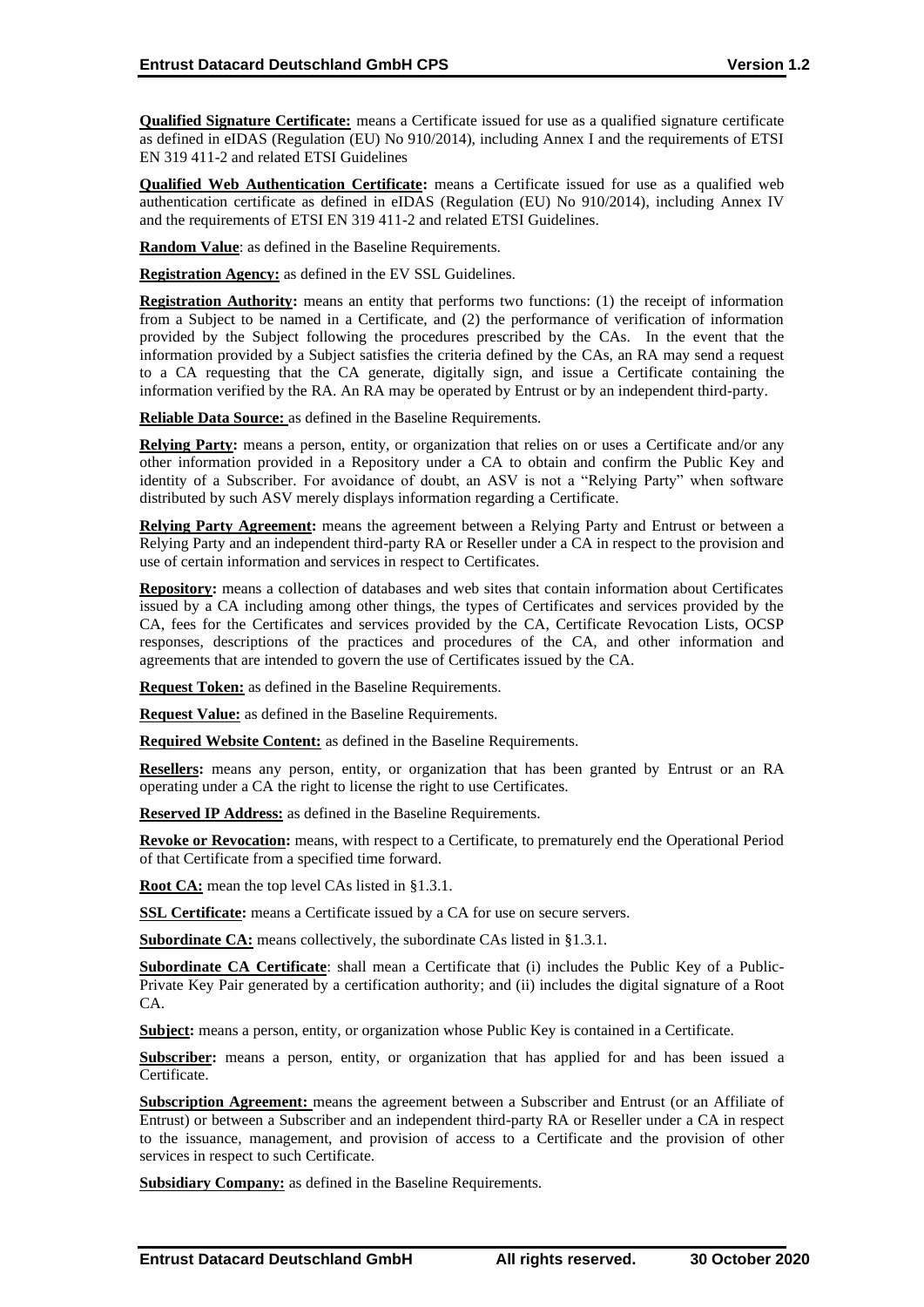**Suspect Code**: means any code or set of instructions that contains malicious functionality or serious vulnerabilities, including spyware, malware and other code that installs without the user's consent and/or resists its own removal, and code that can be exploited in ways not intended by its designers to compromise the trustworthiness of the computing environment on which it executes.

**Technically Constrained Subordinate CA:** as defined in the Baseline Requirements.

**Validation Specialist:** as defined in the Baseline Requirements.

**Wildcard Domain Name:** A Domain Name consisting of a single asterisk character followed by a single full stop character ("\*.") followed by a Fully-Qualified Domain Name.

| 1.6.2      | <b>Acronyms</b>                                                                  |
|------------|----------------------------------------------------------------------------------|
| ADN        | <b>Authorization Domain Name</b>                                                 |
| ASV        | <b>Application Software Vendor</b>                                               |
| CA         | <b>Certification Authority</b>                                                   |
| CAA        | Certification Authority Authorization                                            |
| CPR        | Certificate Problem Report                                                       |
| <b>CPS</b> | <b>Certification Practice Statement</b>                                          |
| CRL        | <b>Certificate Revocation List</b>                                               |
| <b>CSR</b> | Certificate Signing Request                                                      |
| <b>CT</b>  | Certificate Transparency                                                         |
| DBA        | Doing Business As                                                                |
| DN         | Distinguished Name                                                               |
| DNS        | Domain Name System                                                               |
| DNSSEC     | Domain Name System Security Extensions                                           |
| EAL        | <b>Evaluation Assurance Level</b>                                                |
| eIDAS      | Electronic Identification, Authentication and Trust Services                     |
| EKU        | <b>Extended Key Usage</b>                                                        |
| ETSI       | European Telecommunications Standards Institute                                  |
| EV         | <b>Extended Validation</b>                                                       |
| FIPS       | (US Government) Federal Information Processing Standard                          |
| FQDN       | Fully Qualified Domain Name                                                      |
| HTTP       | <b>Hyper Text Transfer Protocol</b>                                              |
| HTTPS      | <b>Hyper Text Transfer Protocol Secure</b>                                       |
| IANA       | <b>Internet Assigned Numbers Authority</b>                                       |
| ICANN      | <b>Internet Corporation for Assigned Names and Numbers</b>                       |
| IETF       | <b>Internet Engineering Task Force</b>                                           |
| ISO        | International Organization for Standardization                                   |
| ITU-T      | International Telecommunication Union - Telecommunication Standardization Sector |
| <b>NCA</b> | National Competent Authority                                                     |
| NIST       | (US Government) National Institute of Standards and Technology                   |
| OCSP       | Online Certificate Status Protocol                                               |
| OID        | Object Identifier                                                                |
| PA         | Policy Authority                                                                 |
| PSD2       | (Revised) Payment Services Directive                                             |
| PDS        | <b>PKI Disclosure Statement</b>                                                  |
| PIN        | Personal Identification Number                                                   |
| PKI        | Public-Key Infrastructure                                                        |
| PSP        | Payment Service Provider                                                         |
| QSealC     | Qualified Seal Certificate                                                       |
| QSigC      | Qualified Signature Certificate                                                  |
| QWAC       | Qualified Web Authentication Certificate                                         |
| RA         | <b>Registration Authority</b>                                                    |
| RFC        | <b>Request for Comment</b>                                                       |
| RSA        | Rivest-Shamir-Adleman cryptosystem                                               |
| SAN        | <b>Subject Alternative Name</b>                                                  |
| SSL        | Secure Sockets Layer                                                             |
| TLS        | <b>Transport Layer Security</b>                                                  |
| TSA        | Time-Stamp Authority                                                             |
| URL        | Universal Resource Locator                                                       |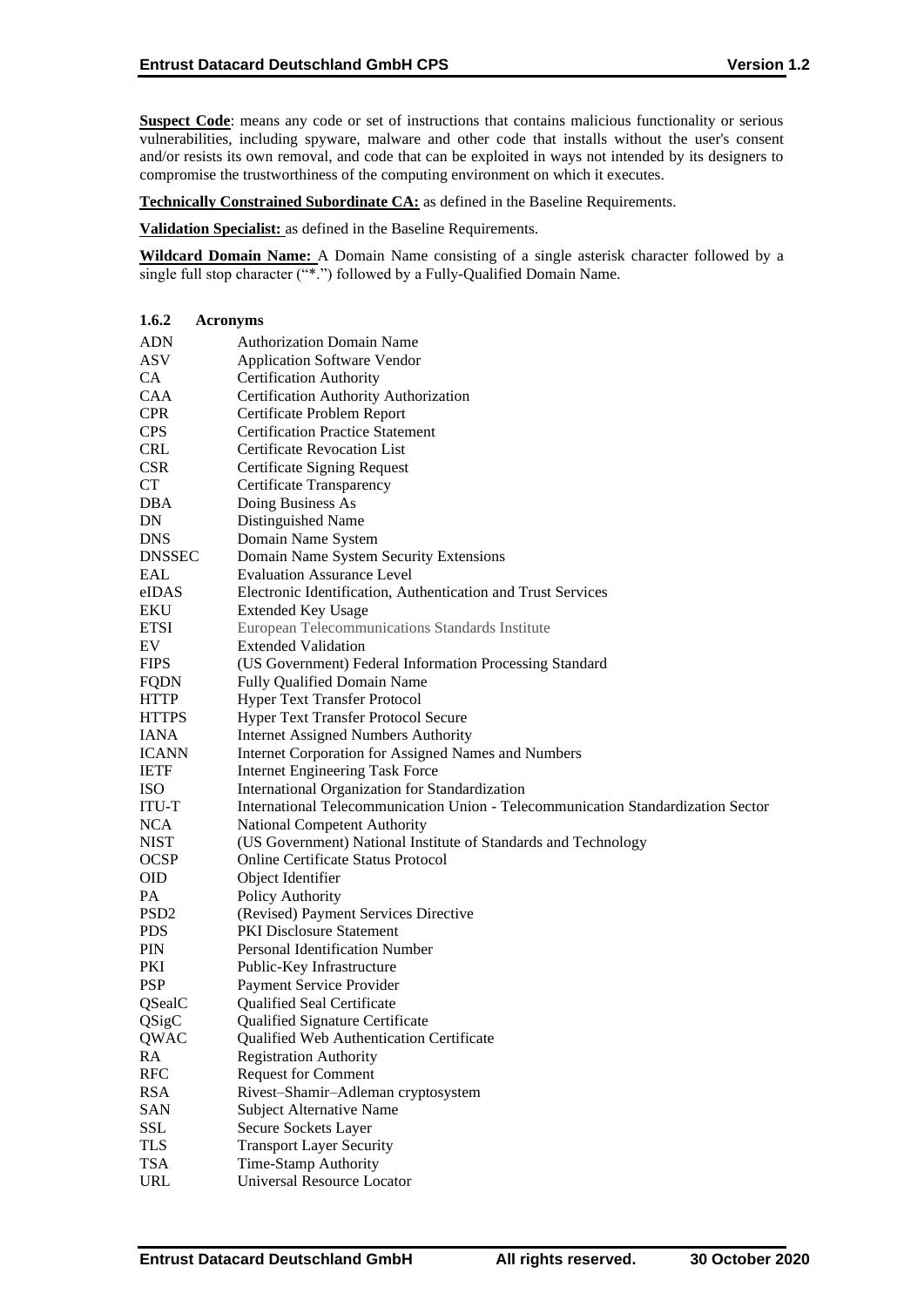## **2. Publication and Repository Responsibilities**

Entrust maintains the Repository to store various information related to Certificates and the operation of the CAs and RAs. The CPS and various other related information is published in the Repository.

#### **2.1 Repositories**

The CAs maintain the Repositories to allow access to Certificate-related and Certificate revocation information. The information in the Repositories is accessible through a web interface, available on a 24x7 basis and is periodically updated as set forth in this CPS. The Repositories are the only approved source for CRL and other information about Certificates.

The CA will adhere to the latest version of the CPS published in the Repository.

The Repository can be accessed at [https://www.entrust.net/CPS.](https://www.entrust.net/CPS)

Web pages that can be used by ASVs to test their software with Certificates that chain up to each publicly trusted Root Certificate are hosted a[t https://www.entrust.net/CPS.](https://www.entrust.net/CPS)

## **2.2 Publication of Certification Information**

The CA publishes its CPS, CA Certificates, Subscription Agreements, PKI Disclosure Statement, Relying Party Agreements, and CRLs in the Repositories.

## **2.3 Time or Frequency of Publications**

The CPS will be re-issued and published at least once per year. The CPS will be updated with an incremented version number and a new date on an annual basis even if no other changes have been made to this document.

CRLs will be updated as per §4.9.7.

OCSP responses will be updated as per §4.9.10.

#### **2.4 Access Controls on Repositories**

Information published in the Repository is public information. Read only access is unrestricted. The CAs have implemented logical and physical controls to prevent unauthorized write access to its Repositories.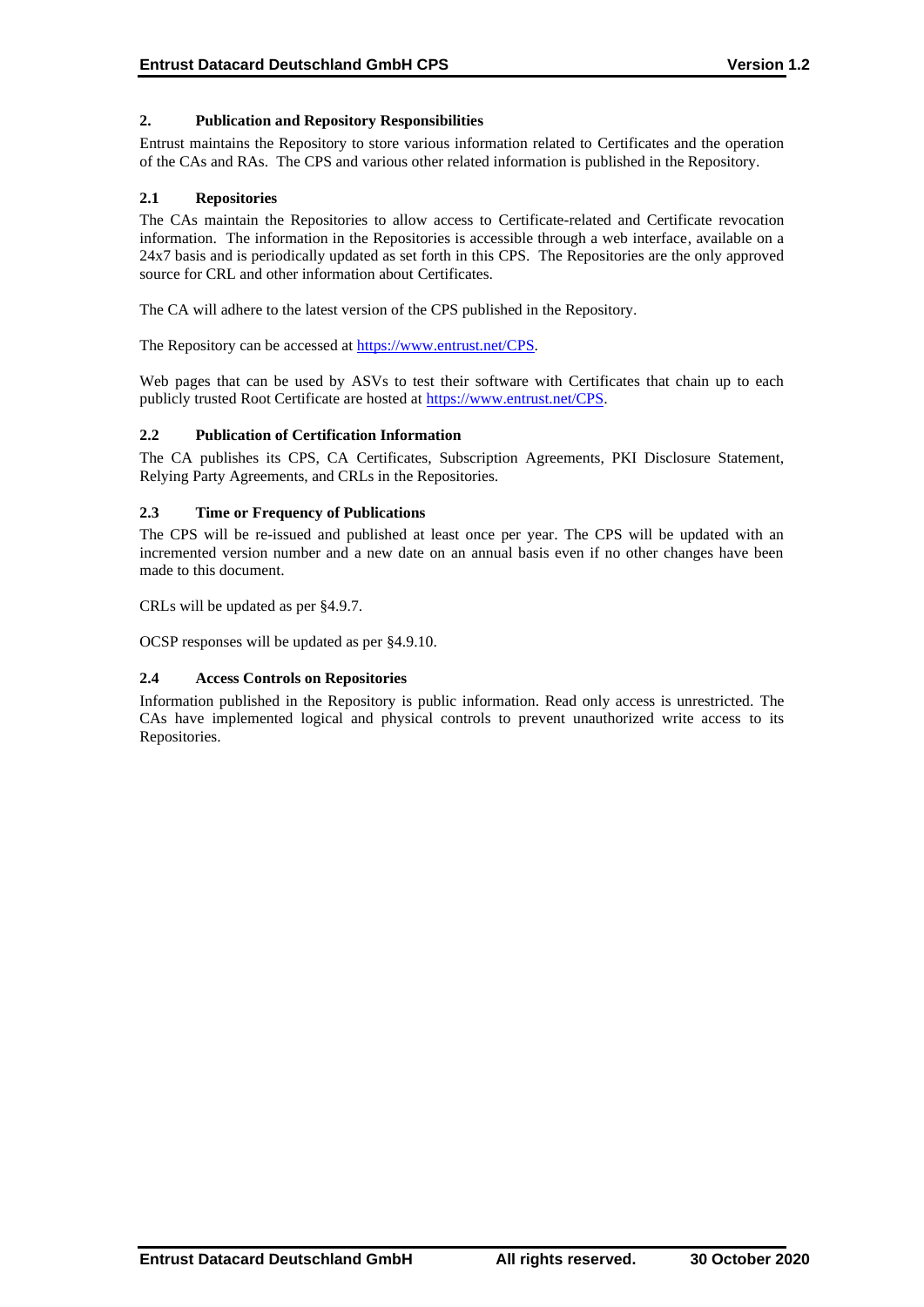## **3. Identification and Authentication**

The Policy Authority mandates the verification practices for verifying identification and authentication, and may, in its discretion, update such practices.

#### **3.1 Naming**

Before issuing an Certificate, the CAs ensure that all Subject organization information in the Certificate conforms to the requirements of, and has been verified in accordance with the procedures prescribed in this CPS and matches the information confirmed and documented by the RA pursuant to its verification processes.

## eIDAS QWAC and PSD2 QWAC

The CA and RA must follow the verification procedures in this CPS, the EV SSL Guidelines, and the ETSI Guidelines and match the information confirmed and documented by the RA pursuant to its verification processes. Such verification procedures are intended to accomplish the following:

- (i) Verify the Applicant's existence and identity, including;
	- a. Verify the Applicant's legal existence and identity (as stipulated in the EV SSL Guidelines and ETSI Guidelines),
	- b. Verify the Applicant's physical existence (business presence at a physical address) , and c. Verify the Applicant's operational existence (business activity).
- (ii) Verify the Applicant's authorization for the Certificate, including;
	- a. Verify the name, title, and authority of the Contract Signer, Certificate Approver, and Certificate Requester;
	- b. Verify that Contract Signer signed the Subscription Agreement; and
	- c. Verify that a Certificate Approver has signed or otherwise approved the Certificate request.
- (iii) For PSD2 QWAC, verify the additional information required by ETSI TS 119 495, including the Applicant's organizationIdentifier assigned by an NCA and the Applicant's approved payment service provider roles.

## **3.1.1 Types of Names**

The Subject names in a Certificate comply with the X.501 Distinguished Name (DN) form. The CAs shall use a single naming convention as set forth below.

Qualified Signature Certificates

- (i) "Country Name" (C) which is the two-letter ISO 3166 code for the country in which the Applicant is located;
- (ii) "State" (ST) (if applicable), which is the state or province of the organization's place of business;
- (iii) "Locality" (L), which is the city or locality of the organization's place of business;
- (iv) "Organization Name" (O) which is the name of the organization in the case of a corporation, partnership, or other entity. In the case of a sole proprietorship, the organization name can be the name of the Applicant;
- (v) "Organizational Unit Name" (OU) which is an optional field. The OU field may be used to distinguish between different organizational groups within an organization (for example, to distinguish between human resources, marketing, and development);
- (vi) "Surname" which is the validated surname of the Subject:
- (vii) "First Name" which is the validated first name of the Subject;
- (viii) "Serial Number" which is randomly generated and assigned to the Subject
- (ix) "Common Name" (CN) which is the first name and the surname of the Subject .

Qualified Seal Certificates

(i) "Country Name" (C) which is the two-letter ISO 3166 code for the country in which the Applicant is located;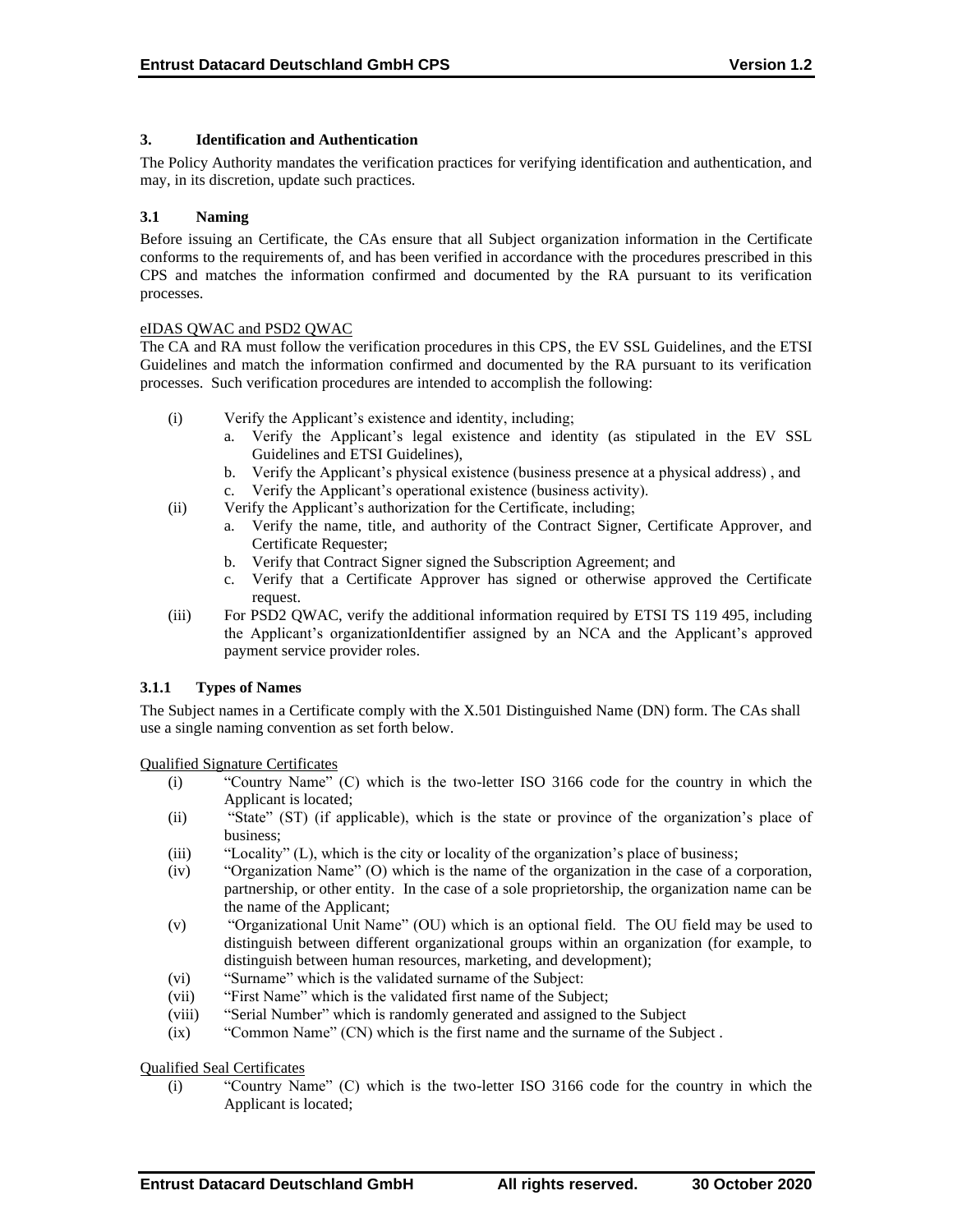- (ii) "State" (ST) (if applicable), which is the state or province of the organization's place of business;
- (iii) "Locality" (L), which is the city or locality of the organization's place of business;
- (iv) "Organization Name" (O) which is the name of the organization in the case of a corporation, partnership, or other entity. In the case of a sole proprietorship, the organization name can be the name of the Applicant;
- (v) "Organization Identifier" which is the Organization Identifier;
- (vi) "Organizational Unit Name" (OU) which is an optional field. The OU field may be used to distinguish between different organizational groups within an organization (for example, to distinguish between human resources, marketing, and development);
- (vii) "Common Name" (CN) which is commonly used by the subject to represent itself .

Qualified Web Authentication Certificates

- (i) "Country Name" (C) which is the two-letter ISO 3166 code for the country in which the Applicant is located and plans to host the secure server on which the Applicant is intending to install the Certificate;
- (ii) "Organization Name" (O) which is the name of the organization in the case of a corporation, partnership, or other entity. In the case of a sole proprietorship, the organization name can be the name of the Applicant;
- (iii) "Organizational Unit Name" (OU) which is an optional field. The OU field may be used to distinguish between different organizational groups within an organization (for example, to distinguish between human resources, marketing, and development);
- (iv) "Common Name" (CN) which is the hostname, the fully qualified hostname or path used in the DNS of the secure server on which the Applicant is intending to install the Certificate;
- (v) "Locality" (L), which is the city or locality of the organization's place of business; and
- (vi) "State" (ST) (if applicable), which is the state or province of the organization's place of business.
- (vii) "serialNumber" which is the registration number of Subscriber,
- (viii) "businessCategory" which is the applicable business category clause per the EV SSL Guidelines,
- (ix) "jurisdictionOfIncorporationLocalityName" (if applicable) which is the jurisdiction of registration or incorporation locality of Subscriber,
- (x) "jurisdictionOfIncorporationStateOrProvinceName" (if applicable) which is the jurisdiction of registration or incorporation state or province of Subscriber, and
- (xi) "jurisdictionOfIncorporationCountry" which is the jurisdiction of registration or incorporation country of Subscriber.

#### PSD2 Certificates

- (i) Same as Qualified Seal Certificate or Qualified Web Authentication Certificates, plus
- (ii) Applicant's "organizationIdentifier" assigned by an NCA.

## **3.1.2 Need for Names to be Meaningful**

The Certificates issued pursuant to this CPS are meaningful only if the names that appear in the Certificates can be understood and used by Relying Parties. Names used in the Certificates must identify the person or object to which they are assigned in a meaningful way. CAs shall not issue Certificates to the Subscribers that contain domain names, IP Addresses, DN, URL, and/or e-mail addresses that the Subscribers do not legitimately own or control. Examples of fields and extensions where these names appear include subject DN and subject alternative names.

## eIDAS QSigC

The value of the Common Name to be used in eIDAS QSigC shall be the Subject's first name and surname.

#### eIDAS QSEalC and PSD2 QSealC

The value of the Common Name to be used in eIDAS QSealC and PSD2 QSealC shall be the Applicant's organization name.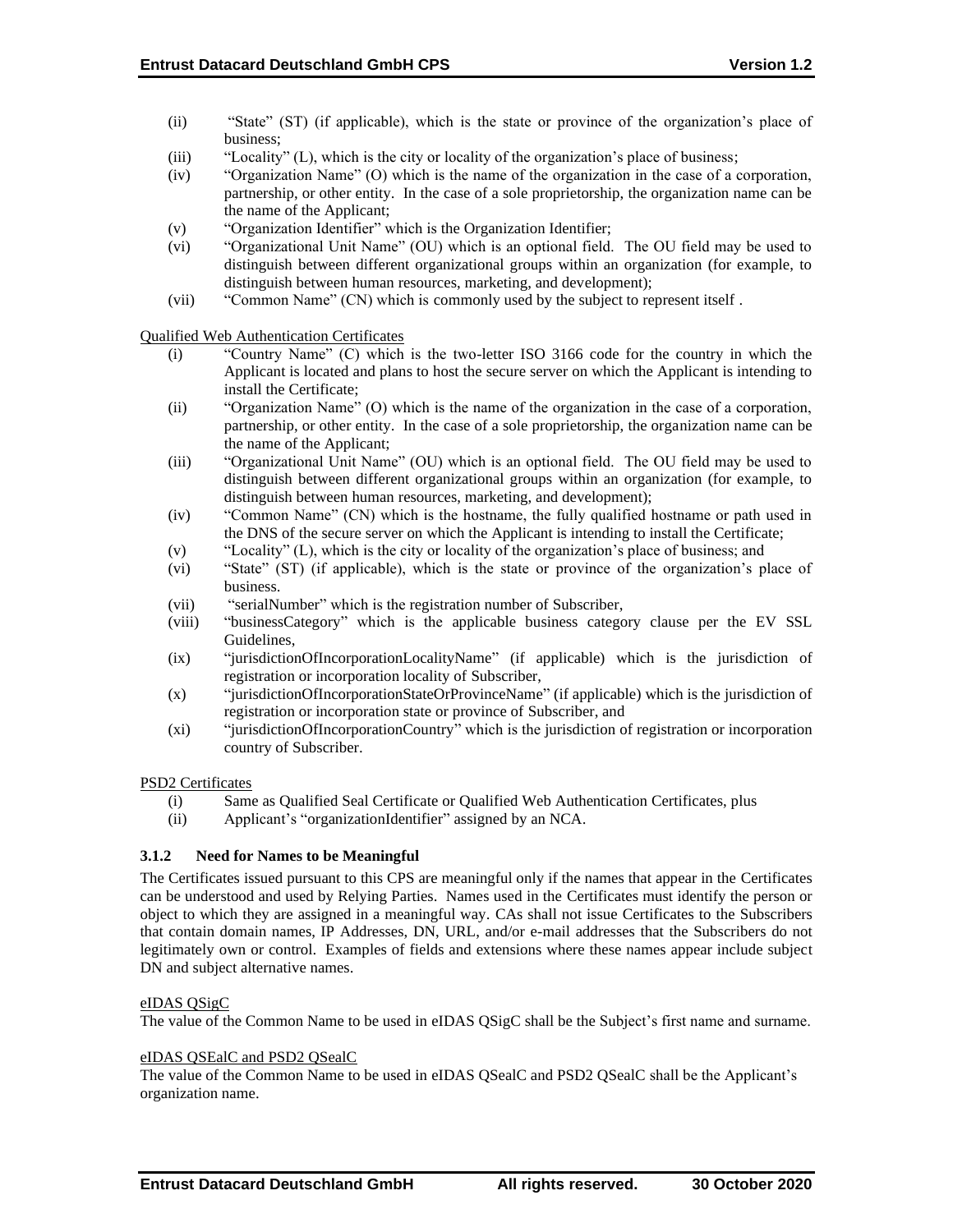## eIDAS QWAC and PSD2 QWAC

The value of the Common Name to be used in an eIDAS QWAC or PSD2 QWAC shall be the Applicant's FQDN that is used in the DNS of the secure server on which the Applicant is intending to install the Certificate. The FQDN for an eIDAS QWAC or PSD2 QWAC cannot be an IP address or a Wildcard Domain Name.

#### **3.1.3 Anonymity or Pseudonymity of Subscribers**

No stipulation.

## **3.1.4 Rules for Interpreting Various Name Forms**

No stipulation.

## **3.1.5 Uniqueness of Names**

Names shall be defined unambiguously for each Subject in a Repository. The Distinguished Name attribute will usually be unique to the Subject to which it is issued. Each Certificate shall be issued a unique serial number within the name space of the Subordinate CA.

## **3.1.6 Recognition, Authentication, and Role of Trademarks**

The Subject names in Certificates are issued on a "first come, first served" basis. By accepting a Subject name for incorporation into a Certificate, an RA operating under a CA does not determine whether the use of such information infringes upon, misappropriates, dilutes, unfairly competes with, or otherwise violates any intellectual property right or any other rights of any person, entity, or organization. The CAs and any RAs operating under the CAs neither act as an arbitrator nor provide any dispute resolution between Subscribers or between Subscribers and third-party complainants in respect to the use of any information in an Certificate. The CPS does not bestow any procedural or substantive rights on any Subscriber or thirdparty complainant in respect to any information in a Certificate. Neither the CAs nor any RAs operating under the CAs shall in any way be precluded from seeking legal or equitable relief (including injunctive relief) in respect to any dispute between Subscribers or between Subscribers and third-party complainants or in respect to any dispute between Subscribers and a CA or an RA operating under a CA or between a third-party complainant and a CA or an RA operating under a CA arising out of any information in an Certificate. The CAs and RAs operating under the CAs shall respectively have the right to revoke and the right to request revocation of Certificates upon receipt of a properly authenticated order from an arbitrator or court of competent jurisdiction requiring the revocation of a Certificate.

A CA or an RA operating under a CA may, in certain circumstances, take action in respect to a Certificate containing information that possibly violates the trademark rights of a third-party complainant. In the event that a third-party complainant provides a CA or an RA operating under a CA with (i) a certified copy that is not more than three (3) months old of a trademark registration from the principal trademark office in any one of the United States, Canada, Japan, Australia or any of the member countries of the European Union, and further provided that such registration is still in full force and effect, and (ii) a copy of a prior written notice to the Subscriber of the Certificate in dispute, stating that the complainant believes that information in the Subscriber's Certificate violates the trademark rights of the complainant, and (iii) a representation by the complainant indicating the means of notice and basis for believing that such notice was received by the Subscriber of the Certificate in dispute, a CA or an RA operating under a CA may initiate the following actions. The CA or the RA operating under a CA may determine whether the issue date of the Subscriber's Certificate predates the registration date on the trademark registration provided by the complainant. If the date of issuance of the Subscriber's Certificate predates the trademark registration date, the CA or the RA operating under the CA will take no further action unless presented with an authenticated order from an arbitrator or court of competent jurisdiction. If the date of issuance of the Certificate is after the registration date on the trademark registration provided by the complainant, the CA or the RA operating under the CA shall request that the Subscriber provide a proof of ownership for the Subscriber's own corresponding trademark registration from the principal trademark office in any one of the United States, Canada, Japan, Australia or any of the member countries of the European Union. If the Subscriber can provide a certified copy, as set forth above, that predates or was issued on the same date as the complainant's trademark registration, the CA or the RA operating under the CA will take no further action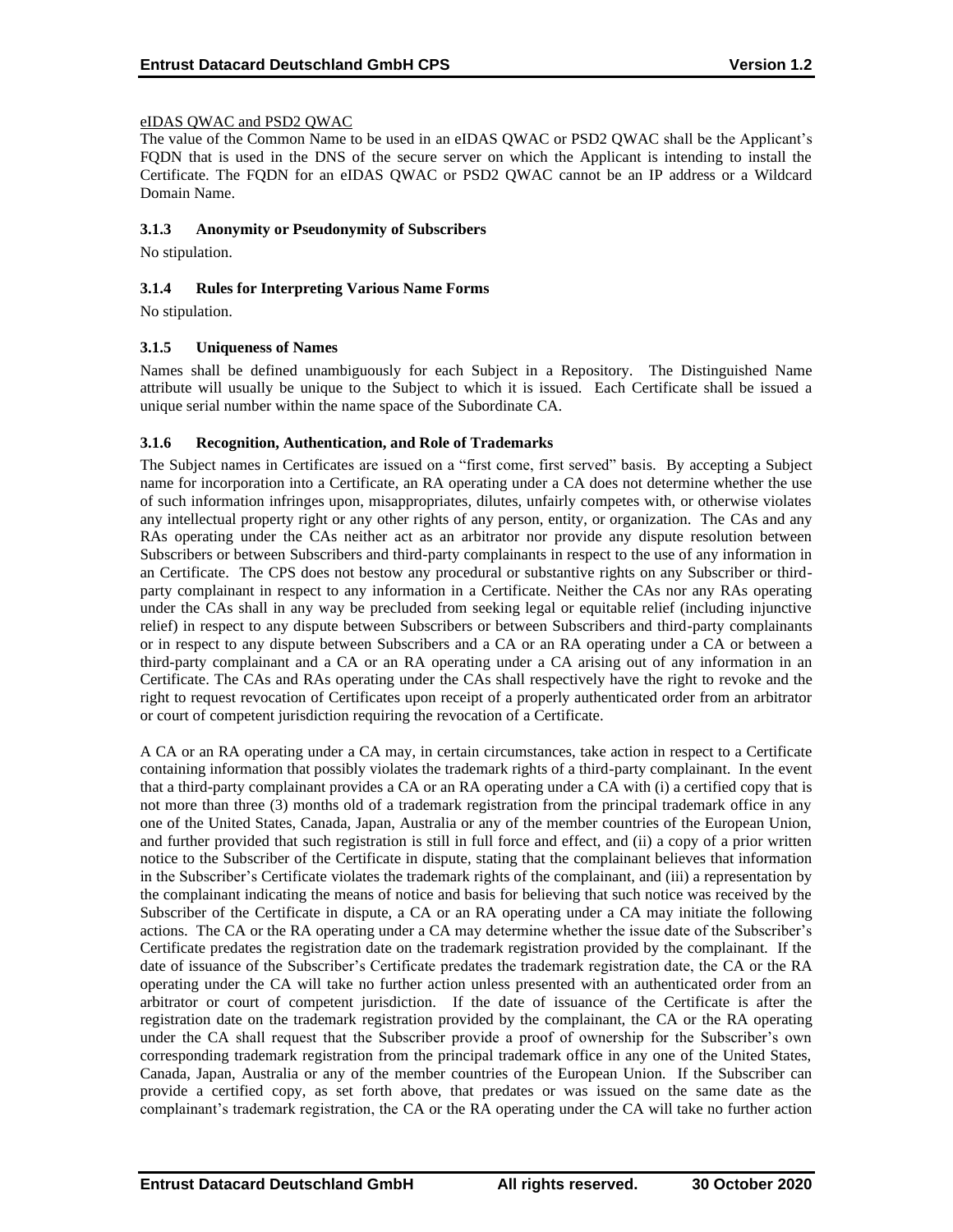unless presented with an authenticated order from an arbitrator or court of competent jurisdiction. If the Subscriber does not respond within ten (10) Business Days, or if the date on the certified copy of the trademark registration provided by the Subscriber postdates the certified copy of the trademark registration provided by the complainant, the CA and the RAs operating under that CA respectively may revoke or may request revocation of the disputed Certificate.

If a Subscriber files litigation against a complainant, or if a complainant files litigation against a Subscriber, and such litigation is related to any information in an issued Certificate, and if the party instigating the litigation provides a CA or an RA operating under a CA with a copy of the file-stamped complaint or statement of claim, the CA will maintain the current status of the Certificate or the RA operating under the CA will request that the CA maintain the current status of the Certificate, subject to any requirements to change the status of such Certificate otherwise provided or required under this CPS, a Subscription Agreement, or any Relying Party Agreement. During any litigation, a CA will not revoke and an RA operating under a CA will not request revocation of a Certificate that is in dispute unless ordered by an arbitrator or a court of competent jurisdiction or as otherwise provided or required under this CPS, a Subscription Agreement, or any Relying Party Agreement. In the event of litigation as contemplated above, the CAs and RAs operating under the CAs will comply with any directions by a court of competent jurisdiction in respect to a Certificate in dispute without the necessity of being named as a party to the litigation. If named as a party in any litigation in respect to a Certificate, Entrust and/or any third party operating an RA under a CA shall be entitled to take any action that it deems appropriate in responding to or defending such litigation. Any Subscriber or Relying Party that becomes involved in any litigation in respect to a Certificate shall remain subject to all of the terms and conditions of the CPS, the Subscriber's Subscription Agreement, and the Relying Party's Relying Party Agreement.

RAs operating under a CA shall notify the CA of any disputes of which such RA is aware and which relate to any information contained in a Certificate whose issuance was requested by such RA.

## **3.2 Initial Identity Validation**

## **3.2.1 Method to Prove Possession of Private Key**

For Key Pairs generated by the Applicant, the CAs perform proof of possession tests for CSRs created using reversible asymmetric algorithms (such as RSA) by validating the signature on the CSR submitted by the Applicant with the Certificate Application.

#### **3.2.2 Authentication of Organization Identity**

## **3.2.2.1 Identity**

RAs operating under the CAs shall perform verification of any organizational identities that are submitted by an Applicant or Subscriber in accordance with the practices mandated by the Policy Authority. RAs operating under the CAs shall determine whether the organizational identity, address, and domain name provided with a Certificate Application are consistent with information contained in third-party databases and/or governmental sources. The information and sources used for the verification of Certificate Applications may vary depending on the jurisdiction of the Applicant or Subscriber.

In the case of organizational identities that are not registered with any governmental sources, RAs operating under the CAs shall use commercially reasonable efforts to confirm the existence of the organization. Such commercially reasonable efforts may include site visits or third-party attestation letter.

#### eIDAS QWAC and PSD2 QWAC

The CA or RA will identify the organization and, if applicable, any specific attributes of the organization, will be verified by an Authorized Representative.

#### eIDAS QWAC

RAs operating under the CAs shall also determine:

(i) Business Category;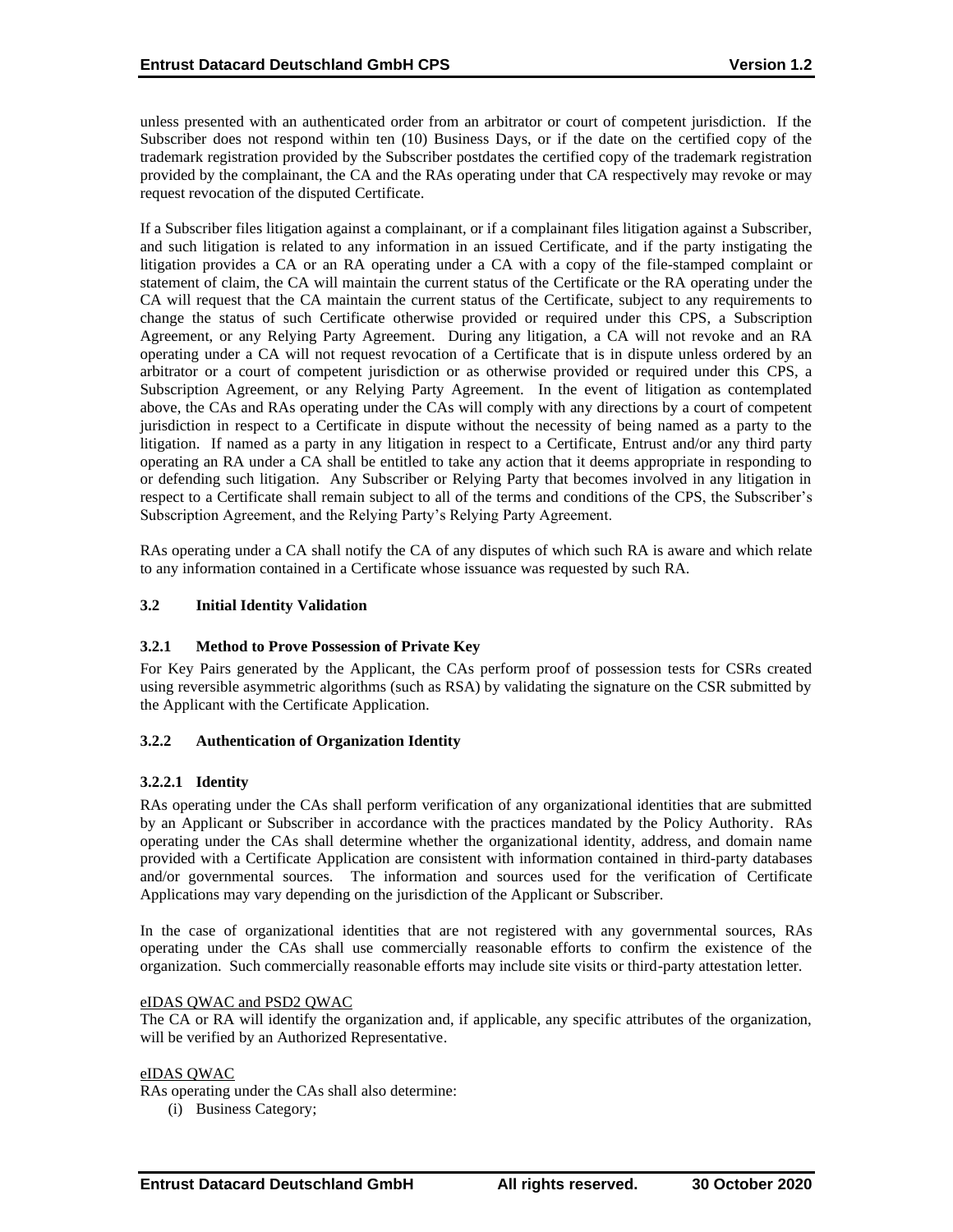- (ii) Jurisdiction of Incorporation or Registration;
- (iii) Registration Number;
- (iv) Physical address of Place of Business; and
- (v) Operational Existence.

Prior to the use of an Incorporating Agency or Registration Agency to fulfill these verification requirements, the agency information about the Incorporating Agency or Registration Agency will be disclosed at [https://www.entrust.com/legal-compliance/approved-incorporating-agencies.](https://www.entrust.com/legal-compliance/approved-incorporating-agencies)

This agency information includes the following:

- (vi) Sufficient information to unambiguously identify the Incorporating Agency or Registration Agency (such as a name, jurisdiction, and website);
- (vii)The accepted value or values for each of the
	- subject:jurisdictionLocalityName (OID: 1.3.6.1.4.1.311.60.2.1.1), subject:jurisdictionStateOrProvinceName (OID: 1.3.6.1.4.1.311.60.2.1.2), and subject:jursidictionCountryName (OID: 1.3.6.1.4.1.311.60.2.1.3) fields, when a Certificate is issued using information from that Incorporating Agency or Registration Agency, indicating the jurisdiction(s) that the agency is appropriate for; and,
- (viii) A revision history that includes a unique version number and date of publication for any additions, modifications, and/or removals from this list.

## PSD2 Certificates

RAs operating under the CAs shall also determine:

- (ix) Applicable NCA;
- (x) organizationIdentifier assigned by the NCA; and
- (xi) Payment service provider roles approved by the NCA.
- Note: RAs shall conform to the specific NCA rules for verifying these attributes.

## **3.2.2.2 DBA/Tradename**

If the subject identity information is to include a DBA or tradename, the RA must verify the Applicant's right to use the DBA/tradename using at least one of the following:

- (i) The RA may verify the assumed name through use of a Qualified Government Information Source operated by, or on behalf of, an appropriate government agency in the jurisdiction of the Applicant's Place of Business, or by direct contact with such government agency in person or via mail, e-mail, Web address, or telephone; or
- (ii) The RA may verify the assumed name through use of a Qualified Independent Information Source provided that the QIIS has verified the assumed name with the appropriate government agency.
- (iii) The RA may rely on a Verified Professional Letter that indicates the assumed name under which the Applicant conducts business, the government agency with which the assumed name is registered, and that such filing continues to be valid.

## **3.2.2.3 Verification of Country**

Verification of country will be done in accordance with the methods of § 3.2.2.1.

#### **3.2.2.4 Validation of Domain Authorization or Control**

The CA shall confirm that prior to issuance, the CA or the RA validated each Fully‐Qualified Domain Name (FQDN) listed in the Certificate using at least one of the methods listed below.

Completed validations of Applicant authority may be used for the issuance of multiple Certificates over time. For purposes of domain validation, the term Applicant includes the Applicant's Parent Company, Subsidiary Company, or Affiliate.

The CA shall maintain a record of which domain validation method was used to validate every domain.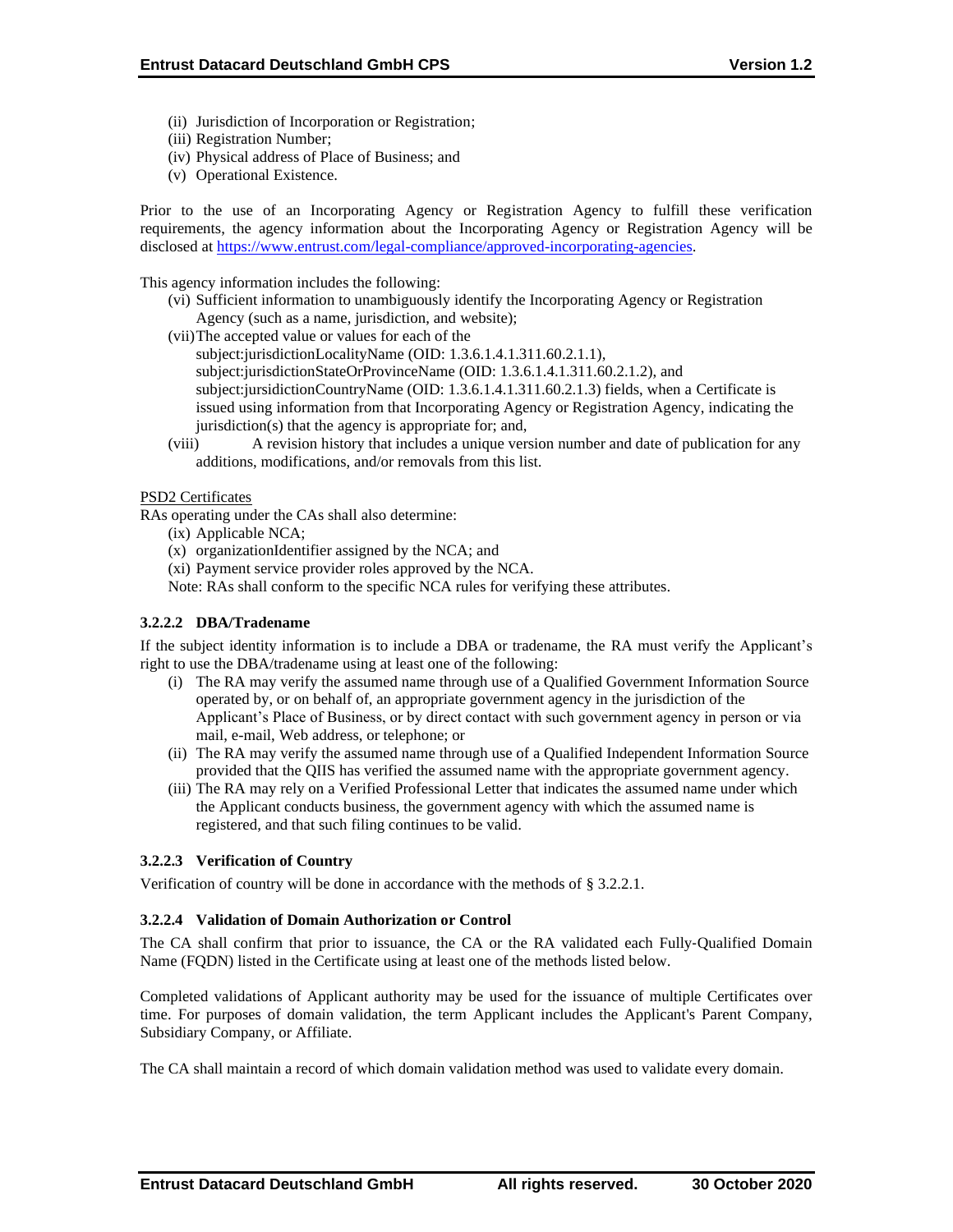## **3.2.2.4.1 Validating the Applicant as a Domain Contact**

This method of domain validation is not used.

## **3.2.2.4.2 Email, Fax, SMS, or Postal Mail to Domain Contact**

Confirm the Applicant's control over the FQDN by sending a Random Value via email, fax, SMS, or postal mail and then receiving a confirming response utilizing the Random Value. The Random Value must be sent to an email address, fax/SMS number, or postal mail address identified as a Domain Contact.

Each email, fax, SMS, or postal mail may confirm control of multiple ADNs.

The CA or RA may send the email, fax, SMS, or postal mail identified under this section to more than one recipient provided that every recipient is identified by the Domain Name Registrar as representing the Domain Name Registrant for every FQDN being verified using the email, fax, SMS, or postal mail.

The Random Value is unique in each email, fax, SMS, or postal mail.

The CA or RA may resend the email, fax, SMS, or postal mail in its entirety, including re‐use of the Random Value, provided that the communication's entire contents and recipient(s) remain unchanged.

The Random Value will remain valid for use in a confirming response for no more than 30 days from its creation.

## **3.2.2.4.3 Phone Contact with Domain Contact**

Confirm the Applicant's control over the FQDN by calling the Domain Name Registrant's phone number and obtaining a response confirming the Applicant's request for validation of the FQDN. The CA or RA shall place the call to a phone number identified by the Domain Name Registrar as the Domain Contact.

Each phone call shall be made to a single number and may confirm control of multiple FQDNs, provided that the phone number is identified by the Domain Registrar as a valid contact method for every Base Domain Name being verified using the phone call.

This method will not be re-used after May 31, 2019.

#### **3.2.2.4.4 Constructed Email to Domain Contact**

Confirm the Applicant's control over the FQDN by (i) sending an email to one or more addresses created by using 'admin', 'administrator', 'webmaster', 'hostmaster', or 'postmaster' as the local part, followed by the at-sign (" $@$ "), followed by an ADN, (ii) including a Random Value in the email, and (iii) receiving a confirming response utilizing the Random Value.

Each email may confirm control of multiple FQDNs, provided the ADN used in the email is an ADN for each FQDN being confirmed.

The Random Value shall be unique in each email.

The email may be re-sent in its entirety, including the re-use of the Random Value, provided that its entire contents and recipient shall remain unchanged.

The Random Value shall remain valid for use in a confirming response for no more than 30 days from its creation.

#### **3.2.2.4.5 Domain Authorization Document**

This method of domain validation is not used.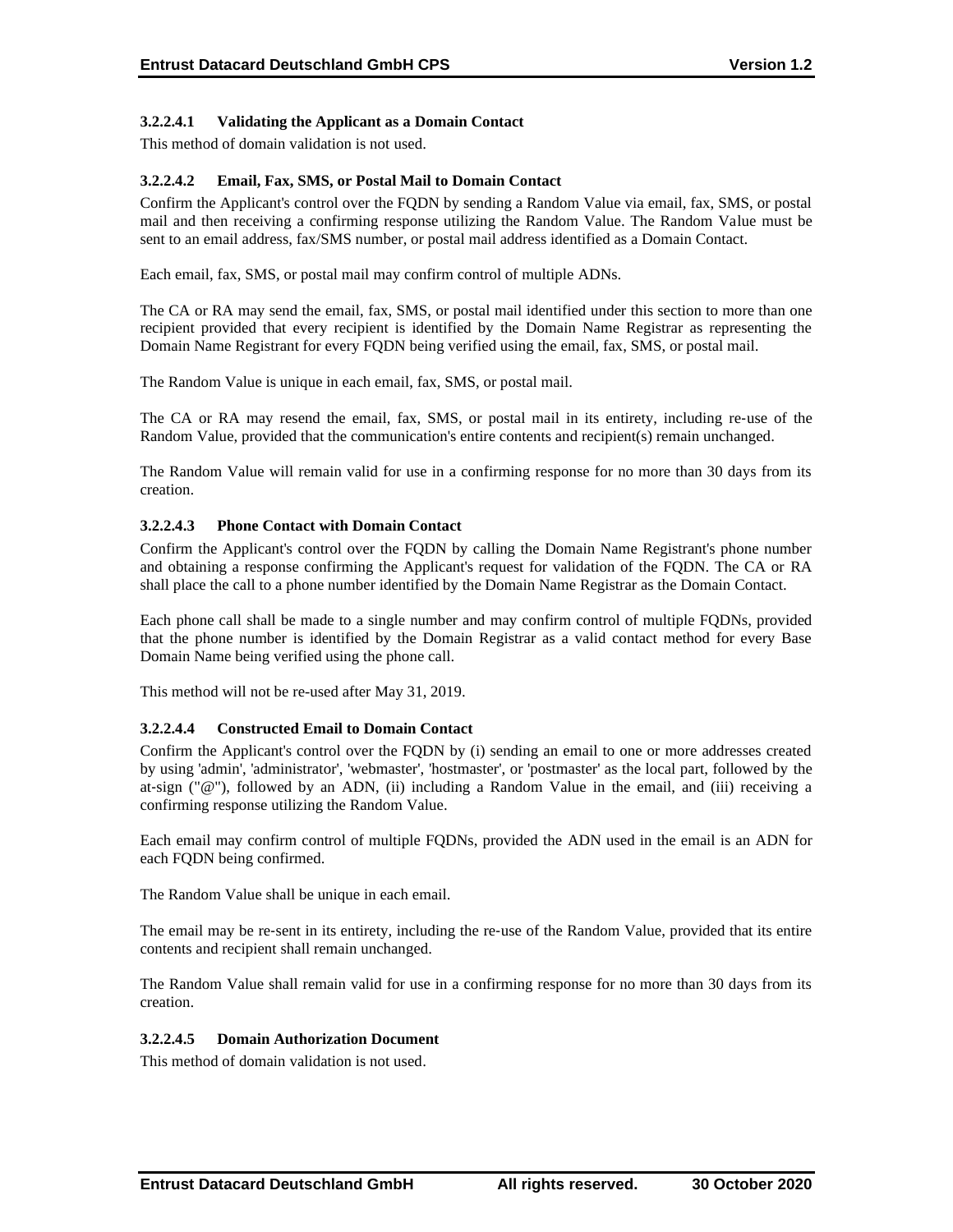## **3.2.2.4.6 Agreed-Upon Change to Website**

This method of domain validation is not used.

## **3.2.2.4.7 DNS Change**

Confirm the Applicant's control over the FQDN by confirming the presence of a Random Value in a DNS CNAME, TXT or CAA record for an ADN or an ADN that is prefixed with a label that begins with an underscore character.

If a Random Value is used, the CA or RA shall provide a Random Value unique to the Certificate request and shall not use the Random Value after (i) 30 days or (ii) if the Applicant submitted the Certificate request, the timeframe permitted for reuse of validated information relevant to the Certificate.

## **3.2.2.4.8 IP Address**

Confirming the Applicant's control over the FQDN by confirming that the Applicant controls an IP Address returned from a DNS lookup for A or AAAA records for the FQDN in accordance with § 3.2.2.5.

Once the FQDN has been validated using this method, the CA MAY NOT also issue Certificates for FQDNs for higher level domain levels that end in the validated FQDN unless the CA performs a separate validation for that FQDN using an authorized method. This method is NOT suitable for validating Wildcard Domain Names.

## **3.2.2.4.9 Test Certificate**

This method of domain validation is not used.

## **3.2.2.4.10 TLS Using a Random Number**

This method of domain validation is not used.

#### **3.2.2.4.11 Any Other Method**

This method of domain validation is not used.

#### **3.2.2.4.12 Validating Applicant as a Domain Contact**

This method of domain validation is not used.

#### **3.2.2.4.13 Email to DNS CAA Contact**

Confirm the Applicant's control over the FQDN by sending a Random Value via email and then receiving a confirming response utilizing the Random Value. The Random Value will be sent to a DNS CAA Email Contact. The relevant CAA Resource Record Set will be found using the search algorithm defined in RFC 8659 Section 3.

Each email may confirm control of multiple FQDNs, provided that each email address is a DNS CAA Email Contact for each ADN Name being validated. The same email may sent to multiple recipients as long as all recipients are the DNS CAA Email Contacts for each ADN being validated.

The Random Value shall be unique in each email. The email may be re-sent in its entirety, including the reuse of the Random Value, provided that its entire contents and recipient(s) remain unchanged. The Random Value shall remain valid for use in a confirming response for no more than 30 days from its creation.

## **3.2.2.4.14 Email to DNS TXT Contact**

Confirm the Applicant's control over the FQDN by sending a Random Value via email and then receiving a confirming response utilizing the Random Value. The Random Value will be sent to a DNS TXT Record Email Contact for the ADN selected to validate the FQDN.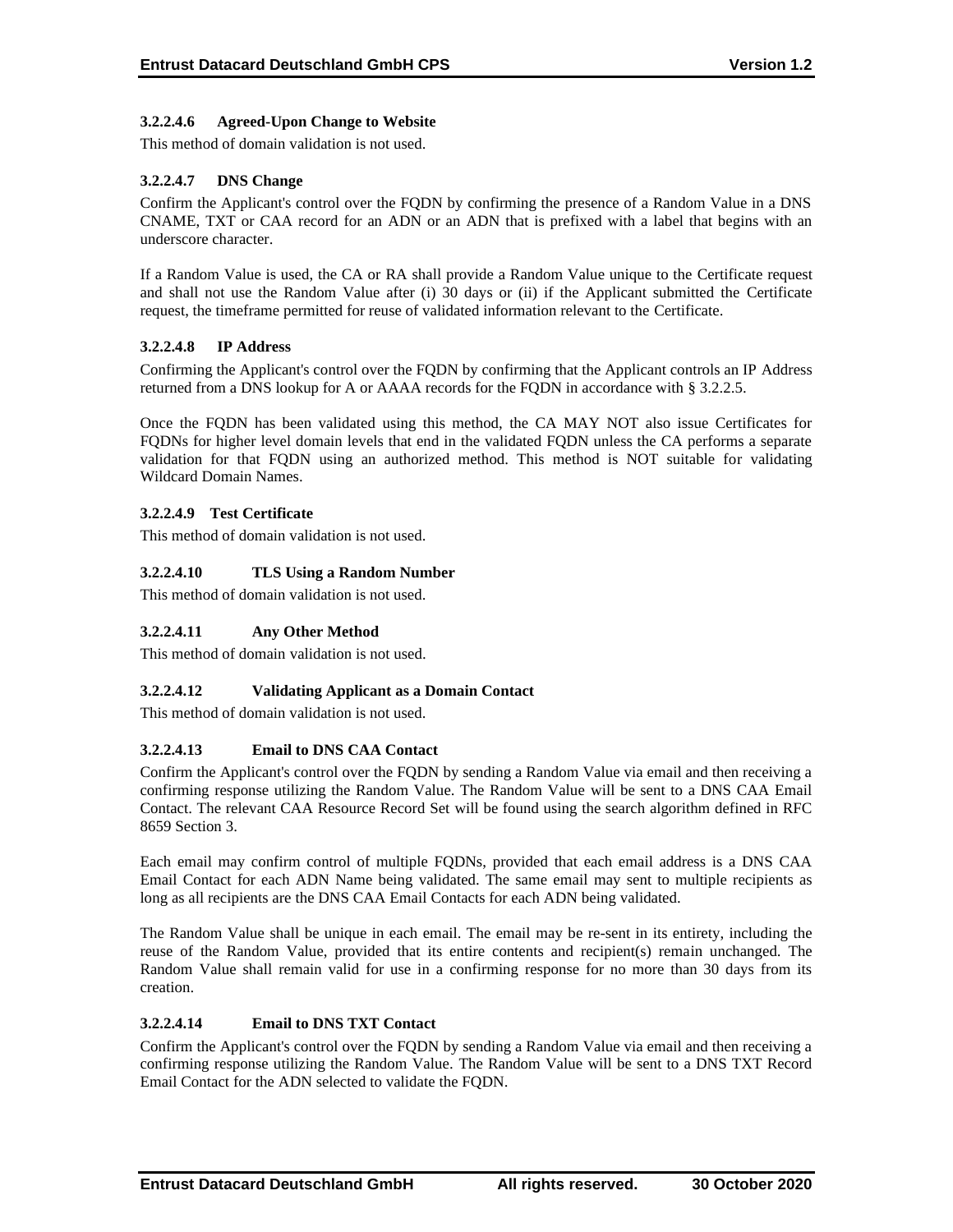Each email may confirm control of multiple FQDNs, provided that each email address is DNS TXT Record Email Contact for each ADN being validated. The same email may be sent to multiple recipients as long as all recipients are the DNS TXT Record Email Contacts for each ADN being validated.

The Random Value shall be unique in each email. The email may be re-sent in its entirety, including the reuse of the Random Value, provided that its entire contents and recipient(s) remain unchanged. The Random Value shall remain valid for use in a confirming response for no more than 30 days from its creation.

## **3.2.2.4.15 Phone with Domain Contact**

Confirm the Applicant's control over the FQDN by calling the Domain Contact's phone number and obtain a confirming response to validate the ADN. Each phone call may confirm control of multiple ADNs provided that the same Domain Contact phone number is listed for each ADN being verified and they provide a confirming response for each ADN.

In the event that someone other than a Domain Contact is reached, the CA may request to be transferred to the Domain Contact.

In the event of reaching voicemail, the CA may leave the Random Value and the ADN(s) being validated. The Random Value must be returned to the CA to approve the request.

The Random Value shall remain valid for use in a confirming response for no more than 30 days from its creation.

#### **3.2.2.4.16 Phone Contact with DNS TXT Record Phone Contact**

Confirm the Applicant's control over the FQDN by calling the DNS TXT Record Phone Contact's phone number and obtain a confirming response to validate the ADN. Each phone call may confirm control of multiple ADNs provided that the same DNS TXT Record Phone Contact phone number is listed for each ADN being verified and they provide a confirming response for each ADN.

The CA may not knowingly be transferred or request to be transferred as this phone number has been specifically listed for the purposes of domain validation.

In the event of reaching voicemail, the CA may leave the Random Value and the ADN(s) being validated. The Random Value must be returned to the CA to approve the request.

The Random Value shall remain valid for use in a confirming response for no more than 30 days from its creation.

#### **3.2.2.4.17 Phone Contact with DNS CAA Phone Contact**

Confirm the Applicant's control over the FQDN by calling the DNS CAA Phone Contact's phone number and obtain a confirming response to validate the ADN. Each phone call may confirm control of multiple ADNs provided that the same DNS CAA Phone Contact phone number is listed for each ADN being verified and they provide a confirming response for each ADN. The relevant CAA Resource Record Set must be found using the search algorithm defined in RFC 8659 Section 3.

The CA may not knowingly be transferred or request to be transferred as this phone number has been specifically listed for the purposes of domain validation.

In the event of reaching voicemail, the CA may leave the Random Value and the ADN(s) being validated. The Random Value must be returned to the CA to approve the request.

The Random Value shall remain valid for use in a confirming response for no more than 30 days from its creation.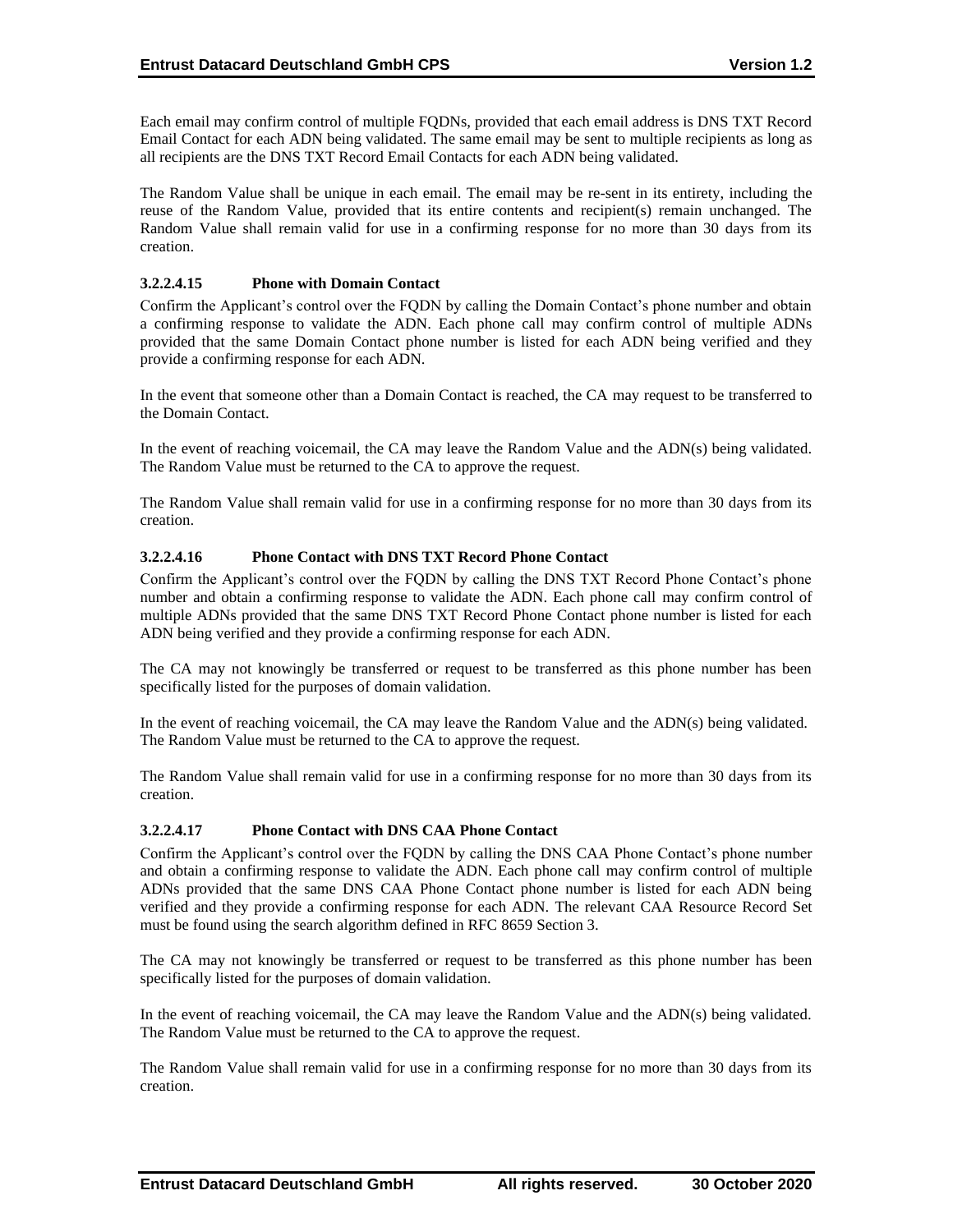## **3.2.2.4.18 Agreed-Upon Change to Website v2**

Confirm the Applicant's control over the FQDN by verifying that the Request Token or Random Value is contained in the contents of a file.

- (i) The entire Request Token or Random Value must not appear in the request used to retrieve the file, and
- (ii) the CA MUST receive a successful HTTP response from the request (meaning a 2xx HTTP status code must be received).

The file containing the Request Token or Random Number:

- (iii) Must be located on the Authorization Domain Name, and
- (iv) Must be located under the "/.well-known/pki-validation" directory, and
- (v) Must be retrieved via either the "http" or "https" scheme, and
- (vi) Must be accessed over an Authorized Port.

If the CA follows redirects the following apply:

- (vii) Redirects must be initiated at the HTTP protocol layer (e.g. using a 3xx status code).
- (viii) Redirects must be the result of an HTTP status code result within the 3xx Redirection class of status codes, as defined in RFC 7231, Section 6.4.
- (ix) Redirects must be to resource URLs with either via the "http" or "https" scheme.
- (x) Redirects must be to resource URLs accessed via Authorized Ports.

If a Random Value is used, then:

- (xi) The CA must provide a Random Value unique to the certificate request.
- (xii)The Random Value must remain valid for use in a confirming response for no more than 30 days from its creation. The CPS MAY specify a shorter validity period for Random Values, in which case the CA must follow its CPS.

Note: Once the FQDN has been validated using this method, the CA may also issue Certificates for other FQDNs that end with all the labels of the validated FQDN. This method is suitable for validating Wildcard Domain Names.

## **3.2.2.4.19 Agreed-Upon Change to Website - ACME**

This method of domain validation is not used.

#### **3.2.2.4.20 TLS Using ALPN**

This method of domain validation is not used.

#### **3.2.2.5 Authentication of an IP Address**

IP addresses are not permitted for Certificates.

## **3.2.2.6 Wildcard Validation**

Wildcards are not permitted for eIDAS QWAC or PSD2 QWAC.

#### **3.2.2.7 Data Source Accuracy**

Prior to using any data source as a Reliable Data Source, the RA shall evaluate the source for its reliability, accuracy, and resistance to alteration or falsification.

#### **3.2.2.8 CAA Records**

Entrust policy on CAA records is stated in §4.2.4.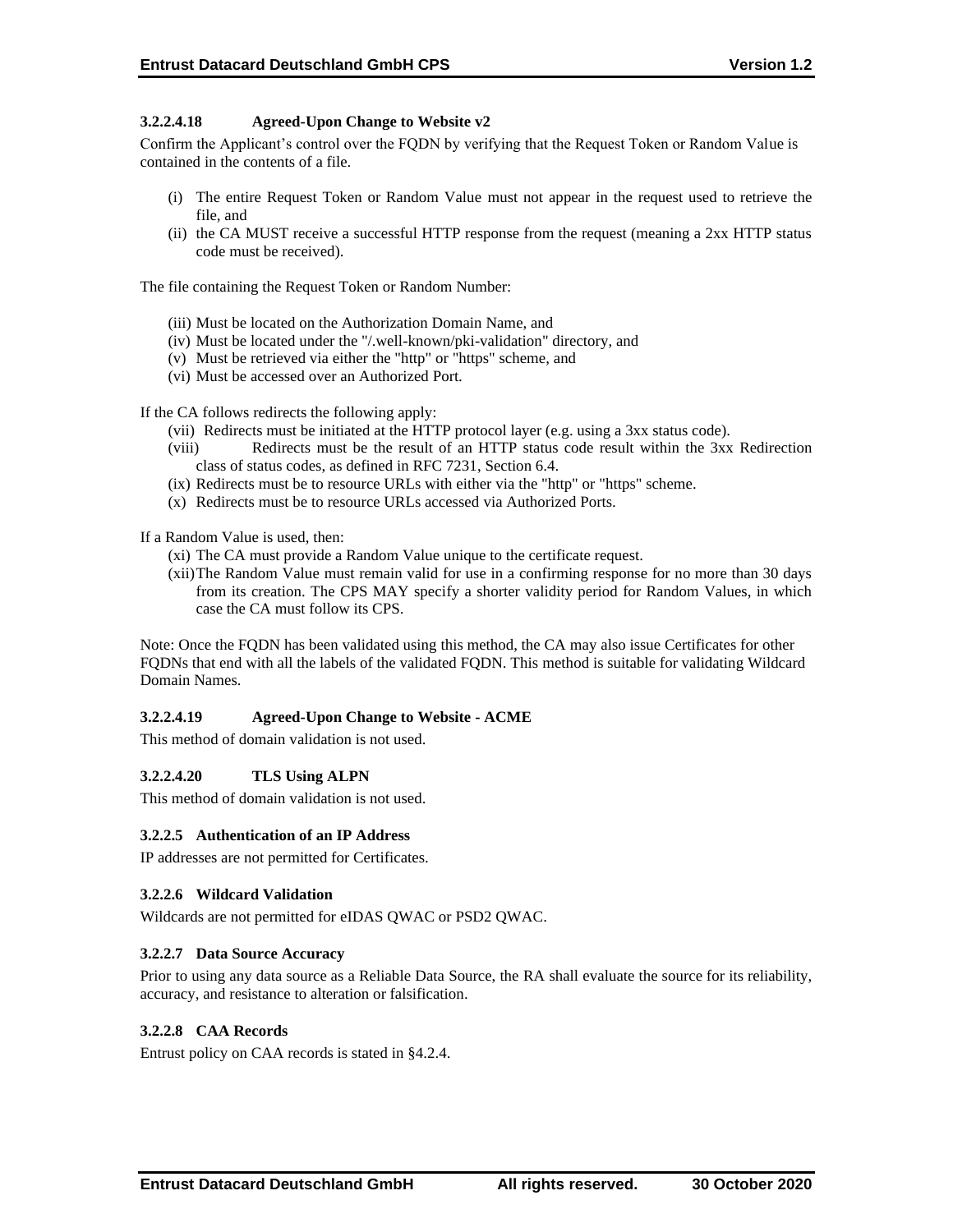## **3.2.2.9 Authentication of Email Address**

The CA uses one of the following methods to confirm that the Applicant has control of or right to use email addresses:

- (i) Sending a URL including a random value to the email address and then receiving an acknowledgement click-through with passphrase on the web page utilizing the random value URL; or
- (ii) Using a domain validation process from §3.2.2.4 to demonstrate control over or right to use an FQDN. Once verified, the Enterprise RA can approve issuance of Certificates containing email addresses under that FQDN or associated Base Domain Name.

#### **3.2.2.10 Organization Identifier**

The organization identifier must contain a registration reference for a legal entity assigned in accordance to the identified registration scheme.

The registration scheme must be identified using the using the following structure in the presented order:

- (i) 3 character registration scheme identifier;
- (ii) 2 character ISO 3166 country code for the nation in which the registration scheme is operated, or if the
- (iii) scheme is operated globally ISO 3166 code "XG" shall be used;
- (iv) For the NTR registration scheme identifier, if required, a 2 character ISO 3166-2 identifier for the subdivision (state or province) of the nation in which the registration scheme is operated, preceded by plus "+" (0x2B (ASCII), U+002B (UTF-8));
- (v) a hyphen-minus "-"  $(0x2D (ASCII), U+002D (UTF-8));$
- (vi) Registration Reference allocated in accordance with the identified Registration Scheme

Note: Registration references may contain hyphens, but registration schemes, ISO 3166 country codes, and ISO 3166-2 identifiers do not. Therefore if more than one hyphen appears in the structure, the leftmost hyphen is a separator, and the remaining hyphens are part of the registration reference.

The CA or RA shall:

- (vii) Confirm that the organization represented by the registration reference is the same as the organization named within the context of the Subject's jurisdiction per §3.2.2.1;
- (viii) Further verify the registration reference matches other information verified in accordance with §3.2.2;
- (ix) Take appropriate measures to disambiguate between different organizations as described in Appendix B for each registration scheme;
- (x) Apply the validation rules relevant to the registration scheme as specified in Appendix B.

#### **3.2.3 Authentication of Individual Identity**

RAs operating under the CAs shall use the methods set out below to verify any individual identities that are submitted by an Applicant or Subscriber.

The CA or RA will verify the Authorized Representative or Subject by:

- (i) Physical presence; or
- (ii) Means of a Certificate of a qualified electronic signature or of a qualified electronic seal (except that a qualified electronic signature or qualified electronic seal certificate may not be used for this purpose to obtain a new qualified electronic signature or qualified electronic seal); or
- (iii) For qualified electronic signature and qualified electronic seal certificates only, by using video transmission as permitted under German law when the Authorized Representative is a natural person. If this method is used, the certificates will have validity periods of no more than 24 hours.

#### eIDAS QWAC and PSD2 QWAC

RAs operating under the CAs shall perform a verification of the identity and authority of the Contract Signer, the Certificate Approver, and the Certificate Requestor associated with Certificate Applications that are submitted by an Applicant or Subscriber. In order to establish the accuracy of an individual identity,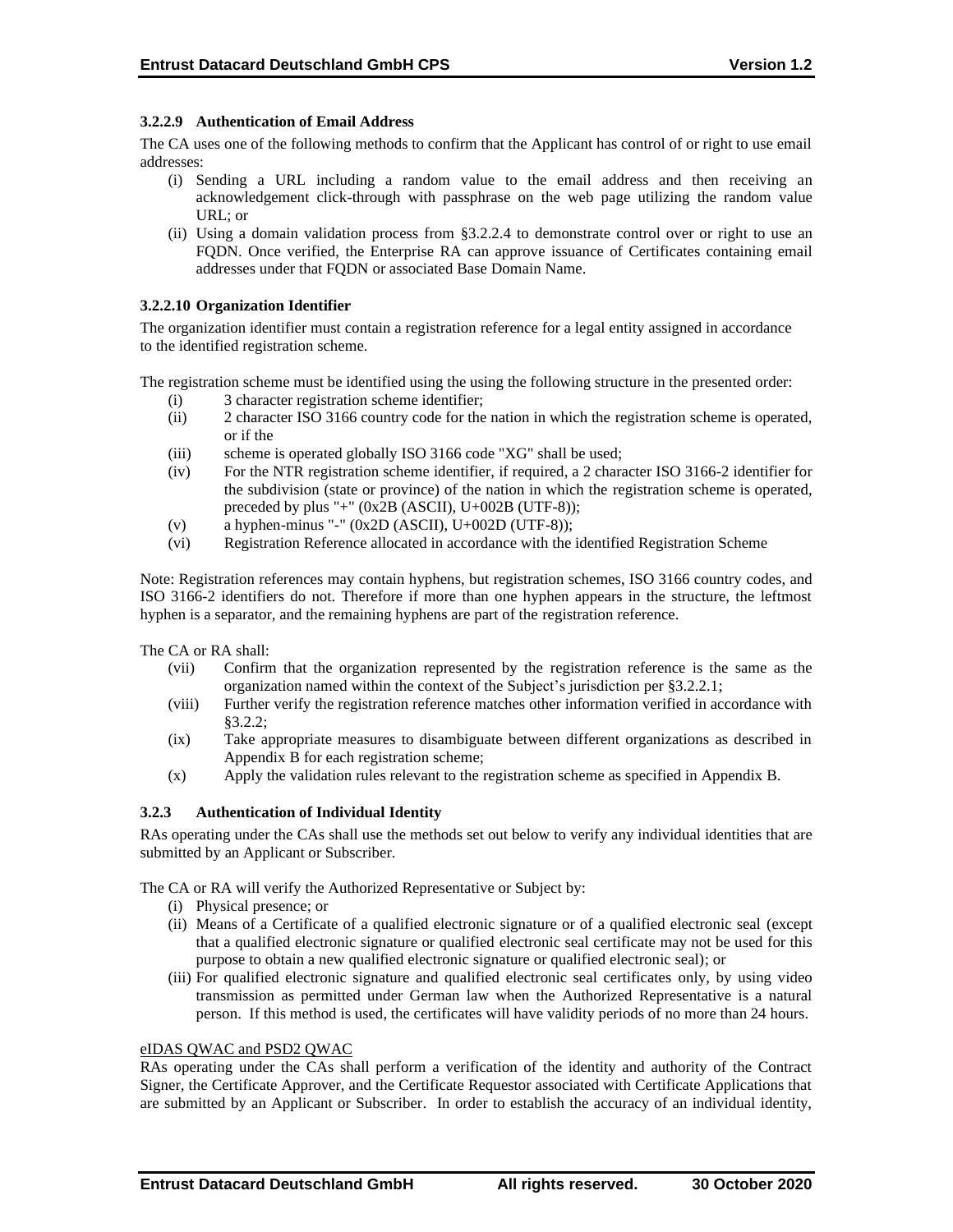the RA operating under a CA shall perform identity and authority verification consistent with the requirements set forth in the EV SSL Guidelines published by the CA/Browser Forum and the ETSI Guidelines.

#### **3.2.4 Non-verified Subscriber Information**

No stipulation.

## **3.2.5 Validation of Authority**

If the Applicant for a Certificate containing subject identity information is an organization, the RA will use a reliable method of communication to verify the authenticity of the Applicant representative's Certificate request.

The RA may use the sources listed in §3.2.2.1 to verify the reliable method of communication. Provided that the RA uses a reliable method of communication, the RA may establish the authenticity of the Certificate request directly with the Applicant representative or with an authoritative source within the Applicant's organization, such as the Applicant's main business offices, corporate offices, human resource offices, information technology offices, or other department that the RA deems appropriate.

The CA allows a Subscriber to specify the individuals who may request Certificates and will not accept any Certificate requests that are outside this specification. The CAs will provide a Subscriber with a list of its authorized Certificate Requesters upon the Subscriber's verified written request.

## eIDAS QWAC and PSD2 QWAC

The CA or RA must verify the identity and authority of the Contract Signer and Certificate Approver in accordance with EV SSL Guidelines section 11.8.

## **3.2.6 Criteria for Interpretation**

Externally issued Cross Certificates that identify Entrust as the subject are disclosed in §1.3.1, provided that Entrust arranged for or accepted the establishment of the trust relationship (i.e. the Cross Certificate at issue).

#### **3.3 Identification and Authentication for Re-key Requests**

#### **3.3.1 Identification and Authentication for Routine Re-key**

Each Certificate shall contain a Certificate expiration date. The reason for having an expiration date for a Certificate is to minimize the exposure of the Key Pair associated with the Certificate. For this reason, when processing a new Certificate Application, the CA recommends that a new Key Pair be generated and that the new Public Key of this Key Pair be submitted with the Applicant's Certificate Application. If a Subscriber wishes to continue to use a Certificate beyond the expiry date for the current Certificate, the Subscriber must obtain a new Certificate and replace the Certificate that is about to expire. Subscribers submitting a new Certificate Application will be required to complete the initial application process, as described in §4.1. The RA may reuse documents and data provided in §3.2 to verify Certificate information per §4.2.1.

The RA that processed the Subscriber's Certificate Application shall make a commercially reasonable effort to notify Subscribers of the pending expiration of their Certificate by sending an email to the technical contact listed in the corresponding Certificate Application. Upon expiration of a Certificate, the Subscriber shall immediately cease using such Certificate and shall remove such Certificate from any devices and/or software in which it has been installed.

## eIADS QWAC and PSD2 QWAC

The Subscriber may request a replacement Certificate using an existing key pair.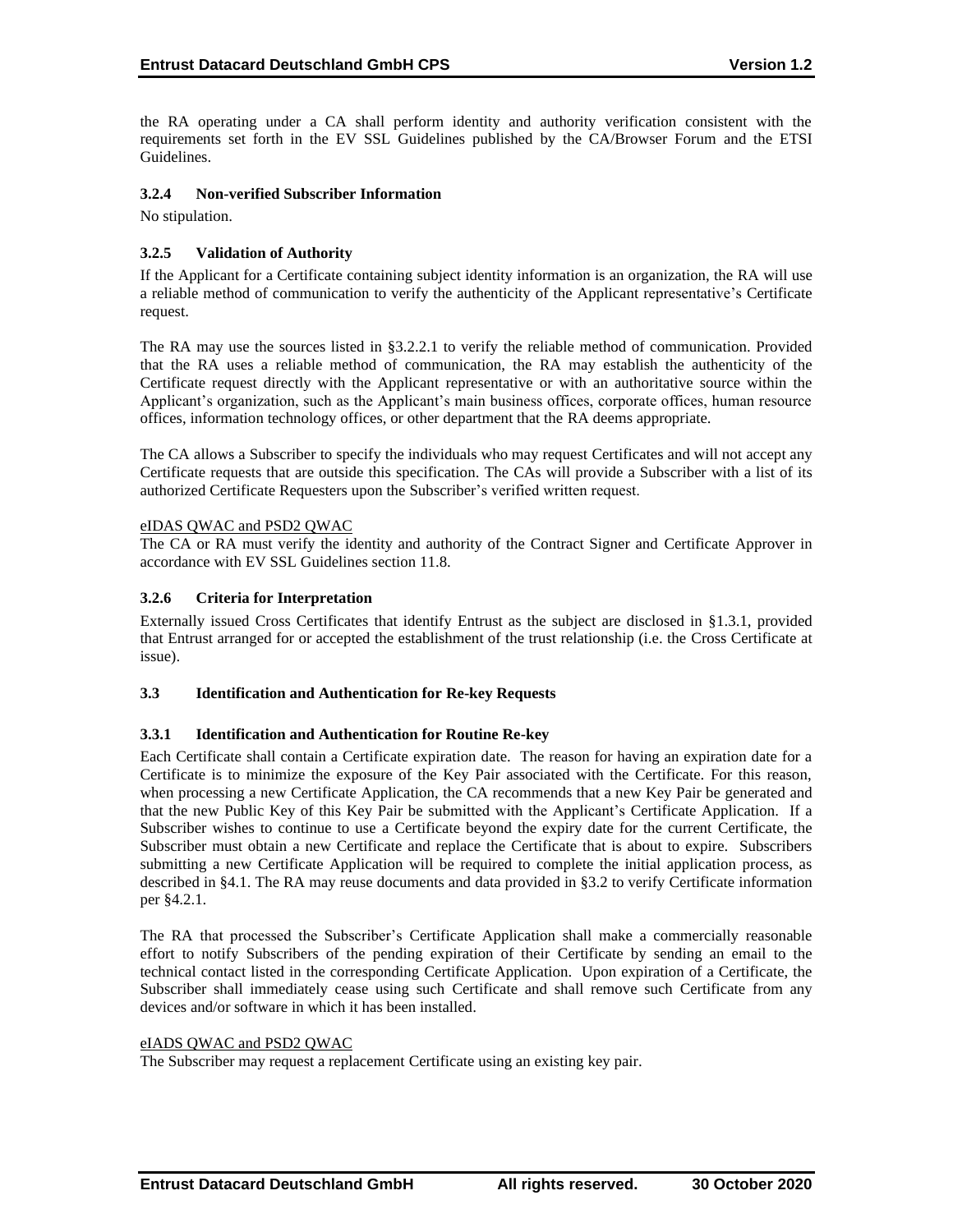## **3.3.2 Identification and Authentication for Re-key after Revocation**

The CAs and RAs operating under the CAs do not renew Certificates that have been revoked. If a Subscriber wishes to use a Certificate after revocation, the Subscriber must apply for a new Certificate and replace the Certificate that has been revoked. In order to obtain another Certificate, the Subscriber shall be required to complete the initial application process, as described in §4.1. Upon revocation of a Certificate, the Subscriber shall immediately cease using such Certificate and shall remove such Certificate from any devices and/or software in which it has been installed.

#### **3.4 Identification and Authentication for Revocation Requests**

A Subscriber may request revocation of their Certificate at any time provided that the Subscriber can validate to the RA that processed the Subscriber's Certificate Application that the Subscriber is the person, organization, or entity to whom the Certificate was issued. The RA shall authenticate a request from a Subscriber for revocation of their Certificate by authenticating the Subscriber or confirming authorization of the Subscriber through a reliable method of communication. Upon receipt and confirmation of such information, the RA shall then process the revocation request as stipulated in §4.9.

An Enterprise RA may use multi-factor authentication to request revocation of a Certificate.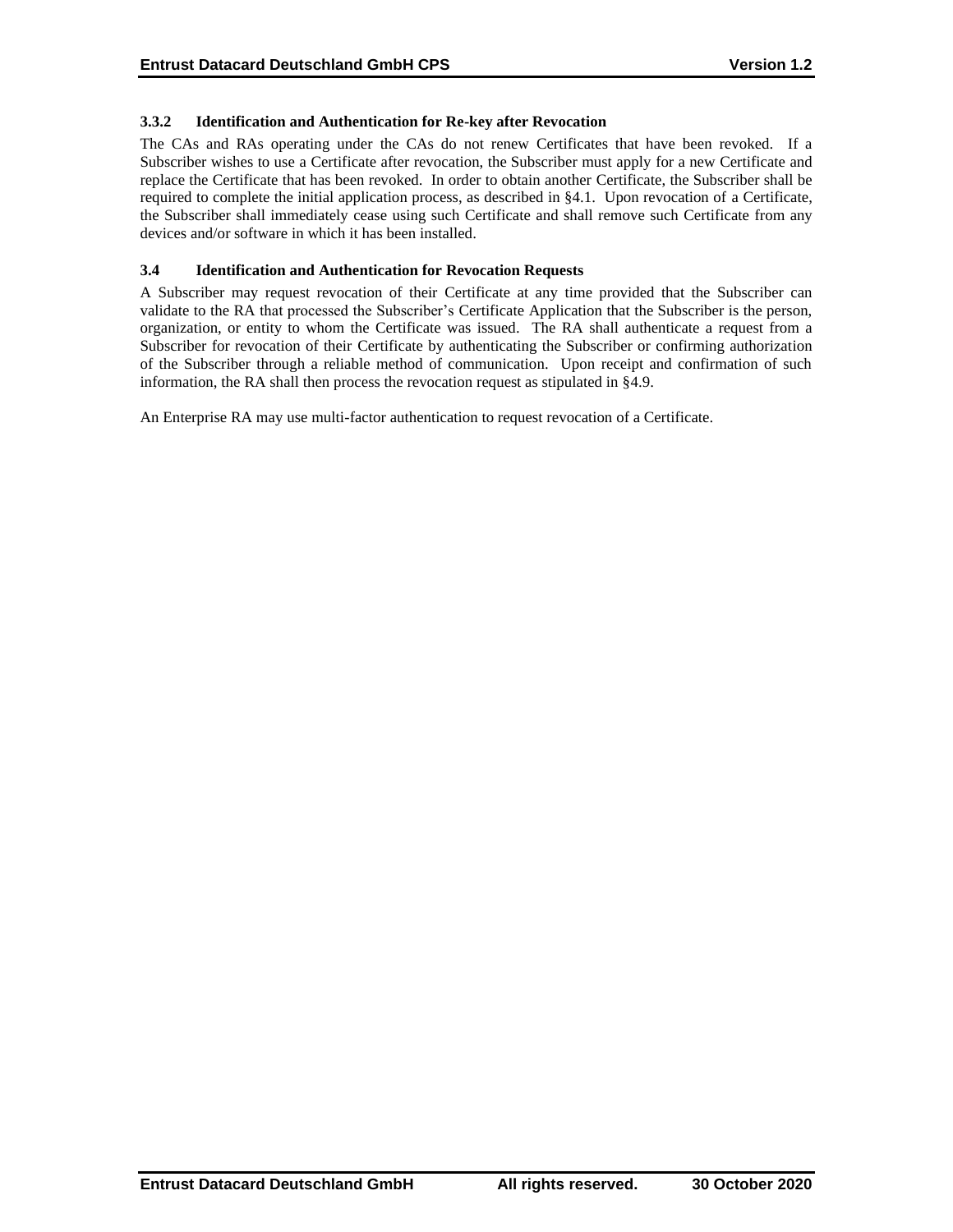## **4. Certificate Life-Cycle Operational Requirements**

#### **4.1 Certificate Application**

To obtain a Certificate, an Applicant must:

- (i) generate a secure and cryptographically sound Key Pair, if not generated by a CA
- (ii) agree to all of the terms and conditions of the CPS and the Subscription Agreement, and
- (iii) complete and submit a Certificate Application, providing all information requested by an RA without any errors, misrepresentation, or omissions.

If the Applicant is not the same as the Subject of the Certificate being requested by the Applicant, then both the Applicant and the Subject must agree to all of the terms and conditions of the CPS and the Subscription Agreement.

To avoid any conflicts of interests, the Subscriber and Entrust shall be separate entities. The only exception is Entrust running all or part of the RA tasks when subscribing a certificate for itself or for persons identified in association with Entrust as the Subject.

Upon an Applicant's completion of the Certificate Application and acceptance of the terms and conditions of this CPS and the Subscription Agreement, an RA shall follow the procedures described in §3.2 to perform verification of the information contained in the Certificate Application. If the verification performed by an RA is successful, the RA may, in its sole discretion, request the issuance to the Applicant of a Certificate from a CA. If an RA refuses to request the issuance of a Certificate, the RA shall (i) use commercially reasonable efforts to notify the Applicant by email of any reasons for refusal, and (ii) promptly refund any amounts that have been paid in connection with the Certificate Application.

In the event of successful verification of a Certificate Application, the RA shall submit a request to a CA for the issuance of a Certificate and shall notify the Applicant. The CA will provide the Certificate pickup through either email, URL link or through the API.

#### eIDAS QWAC and PSD2 QWAC

- (iv) Certificate Requester The Certificate request must be signed and submitted by an authorized Certificate Requester.
- (v) Certificate Approver The Certificate request must be reviewed and approved by an authorized Certificate Approver.
- (vi) Contract Signer A Subscription Agreement applicable to the requested Certificate must be signed by an authorized Contract Signer.

One person may be authorized by the Applicant to fill one, two, or all three of these roles. An Applicant may also authorize more than one person to fill each of these roles.

#### **4.1.1 Who Can Submit a Certificate Application**

Either the Applicant or an individual authorized to request Certificates on behalf of the Applicant may submit Certificate requests. Applicants are responsible for any data that the Applicant or an agent of the Applicant supplies to the RA.

The CAs shall identify subsequent suspicious Certificate requests in accordance with the high risk process per §4.2.1.

The CAs do not issue Certificates to any persons or entities on a government denied list maintained by Germany and Canada or that is located in a country with which the laws of Germany or Canada prohibit doing business.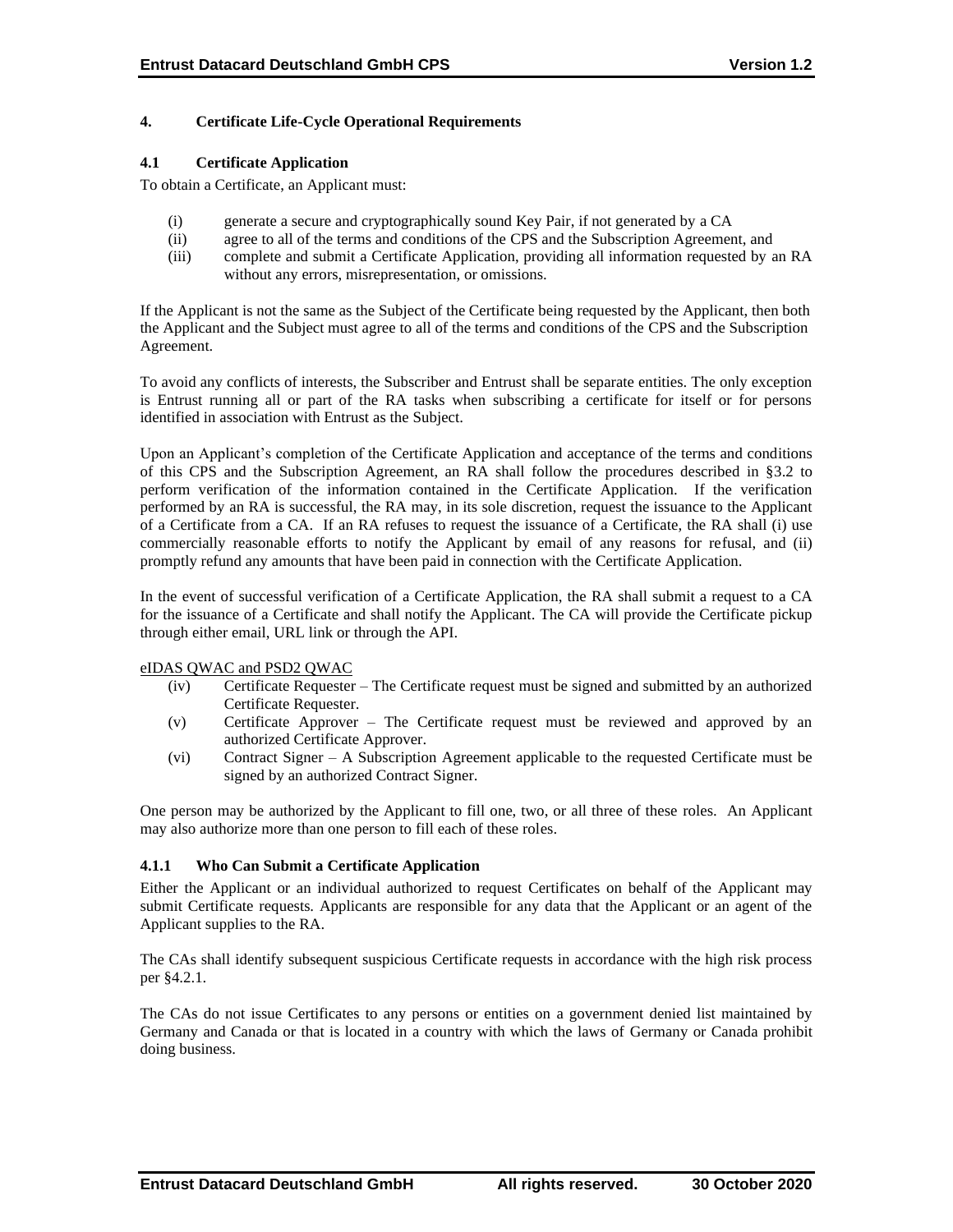## **4.1.2 Enrollment Process and Responsibilities**

The CAs require each Applicant to submit a Certificate request and application information prior to issuing a Certificate. The CAs or RAs authenticates all communication from an Applicant and protects communication from modification.

Generally, Applicants request a Certificate by completing the request forms online. Applicants are solely responsible for submitting a complete and accurate Certificate request for each Certificate.

The enrollment process includes:

- (i) Agreeing to the applicable Subscription Agreement,
- (ii) Paying any applicable fees,
- (iii) Submitting a complete Certificate application,
- (iv) Generating a key pair, and
- (v) Delivering the public key of the key pair to the CA.

By executing the Subscription Agreement, Subscribers warrant that all of the information contained in the Certificate request is correct.

The Subscription Agreement may be signed in either of the following two methods:

- If the Subscription Agreement is in electronic form, it will be signed with an online click-through process.
- In the alternative, Subscribers may print and sign a signature page referring to the Subscription Agreement, and email or upload the signed document to Entrust.

#### **4.2 Certificate Application Processing**

#### **4.2.1 Performing Identification and Authentication Functions**

The CAs and RAs may use the documents and data provided in §3.2 to verify Certificate information.

The CAs maintain procedures to identify high risk Certificate requests that require additional verification activity prior to Certificate issuance. High risk certificate procedures include processes to verify high risk domain names and/or evaluate deceptive domain names.

#### eIDAS QWAC and PSD2 QWAC

With the exception of PSD2 specific attributes, reuse of previous validation data or documentation obtained from a source specified under §3.2 may be used no more than 13 months after such data or documentation was validated.

#### PSD2 Certificates

PSD2 specific attributes shall only be used for 30 days after validation is completed.

#### **4.2.2 Approval or Rejection of Certificate Applications**

The CAs shall not issue Certificates containing Internal Names.

#### **4.2.3 Time to Process Certificate Applications**

No stipulation.

#### **4.2.4 Certification Authority Authorization (CAA) Records**

Prior to issuing eIDAS QWAC or PSD2 QWAC, the CA checks for certification authority authorization (CAA) records for each dNSName in the subjectAltName extension of the Certificate to be issued, according to the procedure in RFC 8659, following the processing instructions set down in RFC 8659 for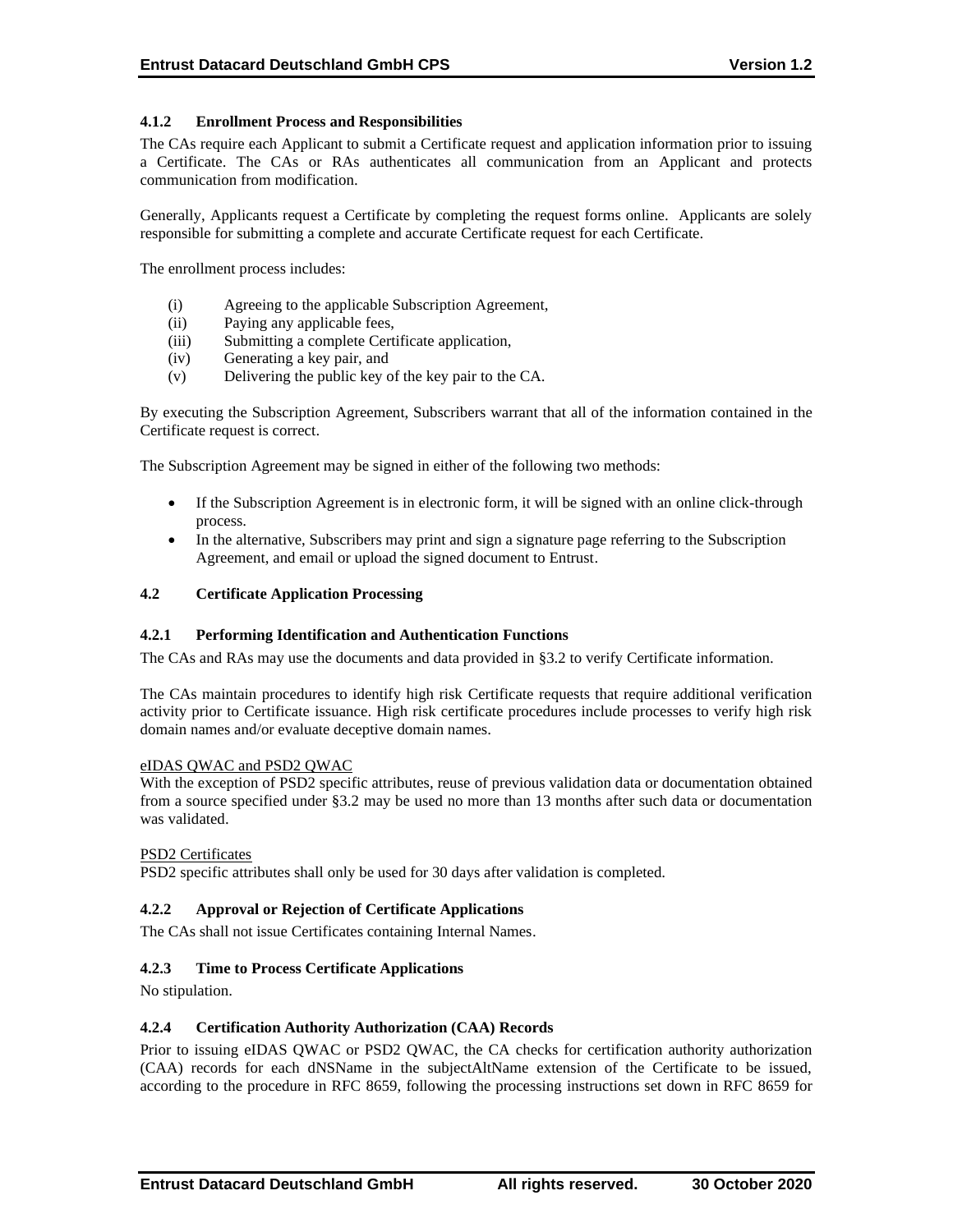any records found. If the Certificate is issued, it will be issued within the TTL of the CAA record, or 8 hours, whichever is greater.

When processing CAA records, the CAs process the issue, issuewild, and iodef property tags as specified in RFC 8659. The CA may not act on the contents of the iodef property tag. The CAs respect the critical flag and will not issue a Certificate if they encounter an unrecognized property with this flag set.

The CAs may not check CAA records for the following exceptions:

- (i) For Certificates for which a Certificate Transparency pre‐certificate was created and logged in at least two public logs, and for which CAA was checked.
- (ii) For Certificates issued by a Technically Constrained Subordinate CA Certificate as set out in Baseline Requirements section 7.1.5, where the lack of CAA checking is an explicit contractual provision in the contract with the Applicant.
- (iii) If the CA or an Affiliate of the CA is the DNS Operator (as defined in RFC 7719) of the domain's DNS.

The CA treats a record lookup failure as permission to issue if:

- (iv) the failure is outside the CA's infrastructure; and
- (v) the lookup has been retried at least once; and
- (vi) the domain's zone does not have a DNSSEC validation chain to the ICANN root.

The CA documents potential issuances that were prevented by a CAA record in sufficient detail to provide feedback to the CAB Forum on the circumstances, and will dispatch reports of such issuance requests to the contact(s) stipulated in the CAA iodef record(s), if present. The CAs support mailto: and https: URL schemes in the iodef record.

Entrust CAA identifying domain is '**entrust.net**'.

#### **4.3 Certificate Issuance**

After performing verification of the information provided by an Applicant with a Certificate Application, an RA operating under a CA may request that a CA issue a Certificate. Upon receipt of a request from an RA operating under a CA, the CA may generate and digitally sign an Certificate in accordance with the Certificate profile described in §7. An Enterprise RA can approve issuance of Certificates and submit the certificate request to an RA.

Entrust shall not issue certificates whose lifetime exceeds that of the CA's Certificate.

Upon issuance of a Certificate, neither Entrust nor any independent third-party RA operating under a CA, nor any Resellers or Co-marketers, or any subcontractors, distributors, agents, suppliers, employees, or directors of any of the foregoing shall have any obligation to perform any ongoing monitoring, investigation, or verification of the information provided in a Certificate Application.

#### eIDAS QWAC and PSD2 QWAC

The CA assigns a person who is not responsible for the collection of information to review all of the information and documentation assembled in support of the Certificate Application and look for discrepancies or other details requiring further explanation. Upon successful completion of this final crosscorrelation and due diligence step, the CA may generate and digitally sign a Certificate.

## **4.3.1 CA Actions During Certificate Issuance**

Certificate issuance by the Root CA shall require an individual authorized by the CA (i.e. the CA system operator, system officer, or PKI administrator) to deliberately issue a direct command in order for the Root CA to perform a certificate signing operation.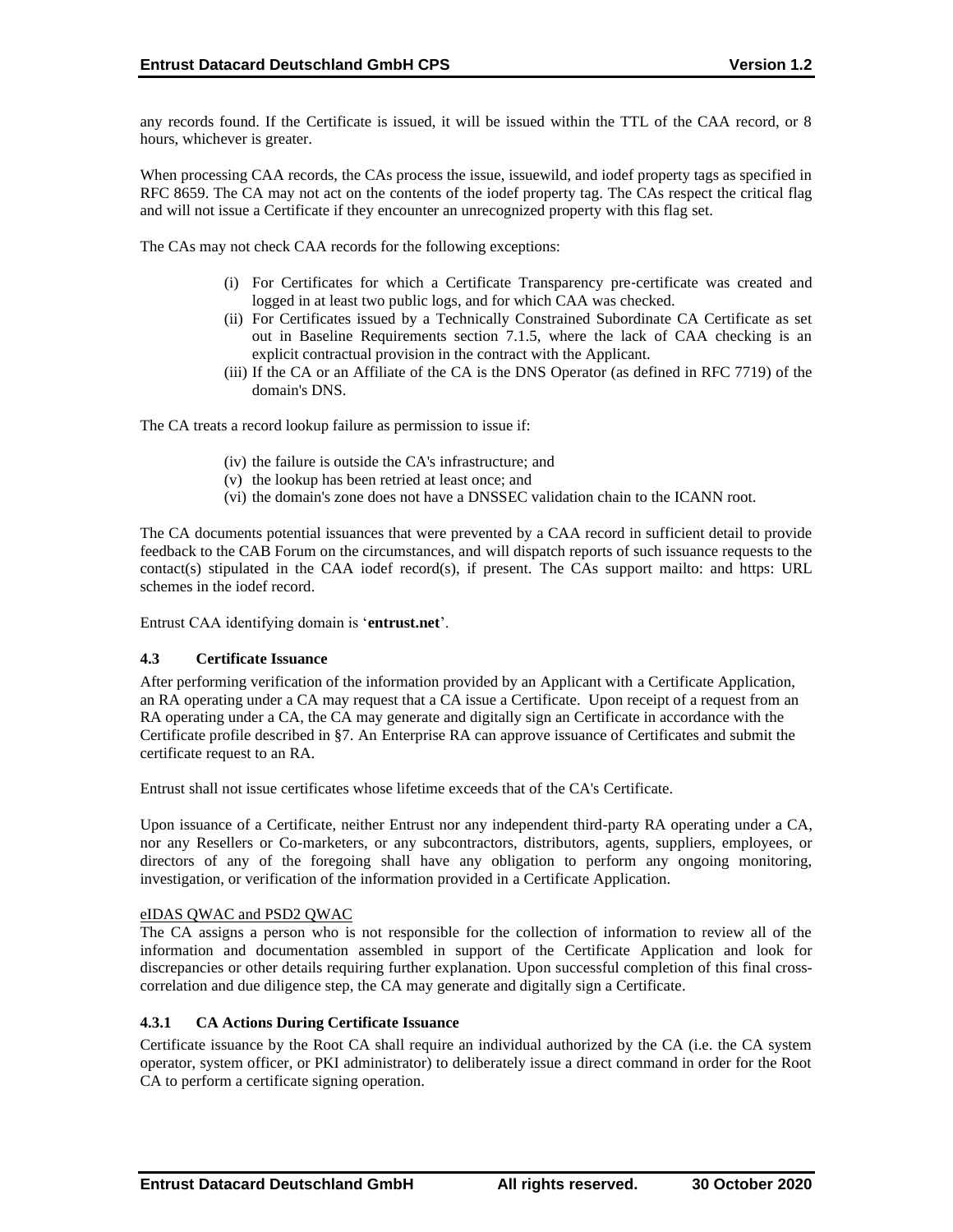## eIDAS QSigC

If the CA generated the Key Pair, the secure cryptographic device containing the Private Key shall be securely delivered to the registered Subject or, in the case of the CA managing the Private Key on behalf of the Subject, the CA shall ensure that the Subject has sole control over its Private Key.

## **4.3.2 Notification to Subscriber by the CA of Issuance of Certificate**

Once a Certificate has been generated and placed in a Repository, the RA that requested the issuance of the Certificate shall use commercially reasonable efforts to notify the Applicant by email that the Applicant's Certificate is available. The email may contain a URL for use by the Applicant to retrieve the Certificate.

## **4.4 Certificate Acceptance**

## **4.4.1 Conduct Constituting Certificate Acceptance**

No stipulation.

## **4.4.2 Publication of the Certificate by the CA**

No stipulation.

#### **4.4.3 Notification of Certificate Issuance by the CA to Other Entities**

#### Subordinate CA Certificates

Subordinate CA Certificates shall be disclosed in the CA Common Database (i.e., https://ccadb.force.com) within one week of Certificate issuance.

#### eIDAS QWAC and PSD2 QWAC

eIDAS QWAC and PSD2 QWAC will include two or more signed certificate timestamps (SCT) from ASV approved independent Certificate Transparency logs.

#### PSD2 Certificates

If the NCA provides an email address where the CA can inform the NCA identified in a newly issued Certificate then the CA shall send to that email address information on the content of the Certificate in plain text including the Certificate serial number in hexadecimanl, the subject distinguished name, the issuer distinguished name, the Certificate validity period, as well as contact information and instructions for revocation requests and a copy of the Certificate file.

#### **4.5 Key Pair and Certificate Usage**

#### **4.5.1 Subscriber Private Key and Certificate Usage**

Subscriber shall conform to §9.6.3.

## **4.5.2 Relying Party Public Key and Certificate Usage**

No stipulation.

#### **4.6 Certificate Renewal**

#### **4.6.1 Circumstance for Certificate Renewal**

In accordance with the Subscription Agreement, CAs or RAs will provide a Certificate lifecycle monitoring service which will support Certificate renewal.

#### **4.6.2 Who May Request Renewal**

Subscribers or Subscriber agents may request renewal of Certificates.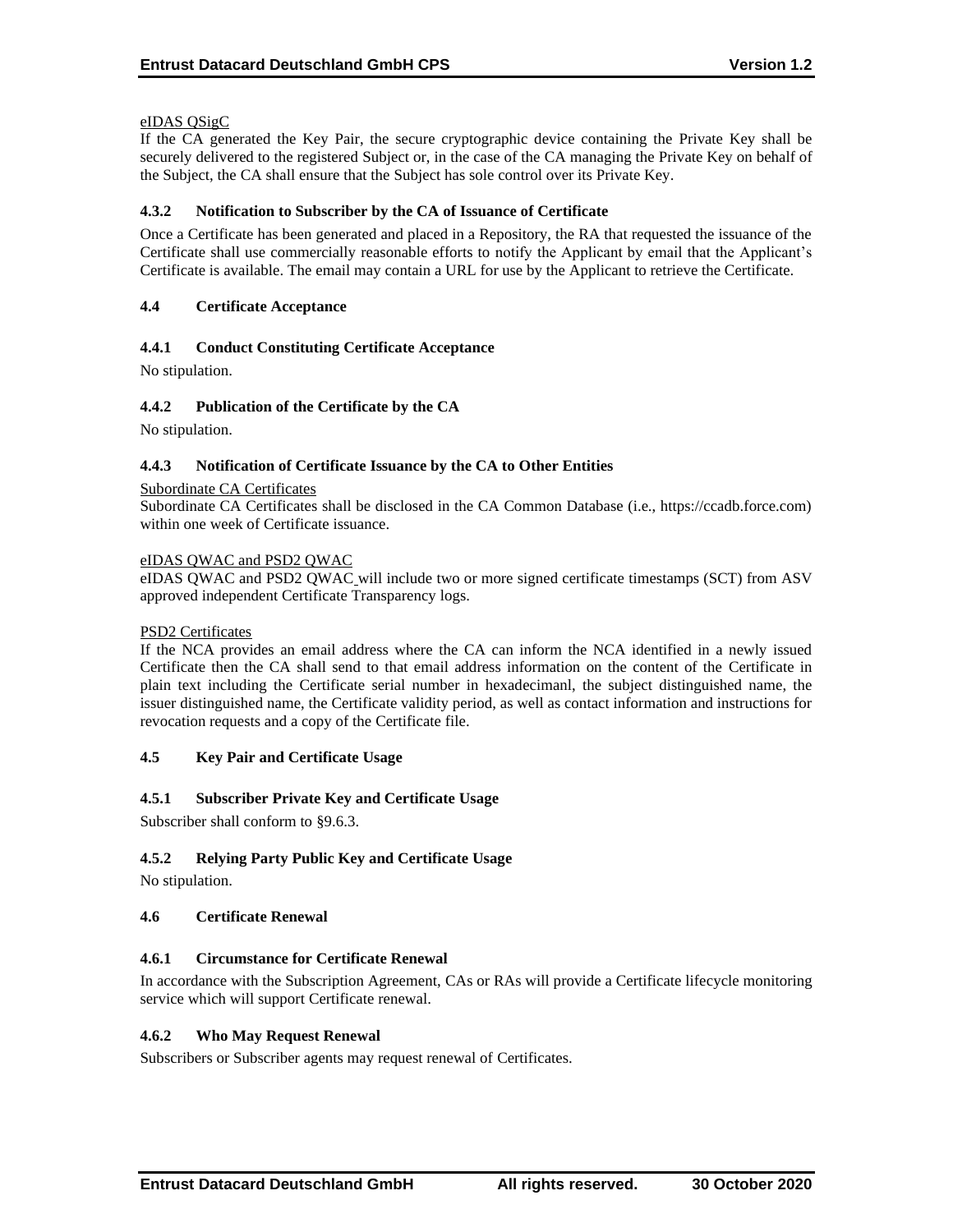## **4.6.3 Processing Certificate Renewal Requests**

CAs or RAs will process Certificate renewal requests with validated verification data. Previous verification data may be used as specified in §4.2.1.

Certificates may be renewed using the previously accepted Public Key, if the Public Key meets the key size requirements of §6.1.5.

## **4.6.4 Notification of New Certificate Issuance to Subscriber**

CAs or RAs will provide Certificate renewal notification to the Subscriber or Subscriber agents through an Internet link or by email.

Subscribers or Subscriber agents may request that email renewal notices are not sent for their expiring Certificates.

## **4.6.5 Conduct Constituting Acceptance of a Renewal Certificate**

No stipulation.

## **4.6.6 Publication of the Renewal Certificate by the CA**

CAs or RAs will provide the Subscriber with a Certificate through an Internet link.

## **4.6.7 Notification of Certificate Issuance by the CA to Other Entities**

No stipulation.

## **4.7 Certificate Re-key**

## **4.7.1 Circumstance for Certificate Re-key**

No stipulation.

## **4.7.2 Who May Request Certification of a New Public Key**

No stipulation.

## **4.7.3 Processing Certificate Re-keying Requests**

No stipulation.

## **4.7.4 Notification of New Certificate Issuance to Subscriber**

No stipulation.

## **4.7.5 Conduct Constituting Acceptance of a Re-keyed Certificate**

No stipulation.

## **4.7.6 Publication of the Re-keyed Certificate by the CA**

No stipulation.

**4.7.7 Notification of Certificate Issuance by the CA to Other Entities** No stipulation.

#### **4.8 Certificate Modification**

## **4.8.1 Circumstance for Certificate Modification**

No stipulation.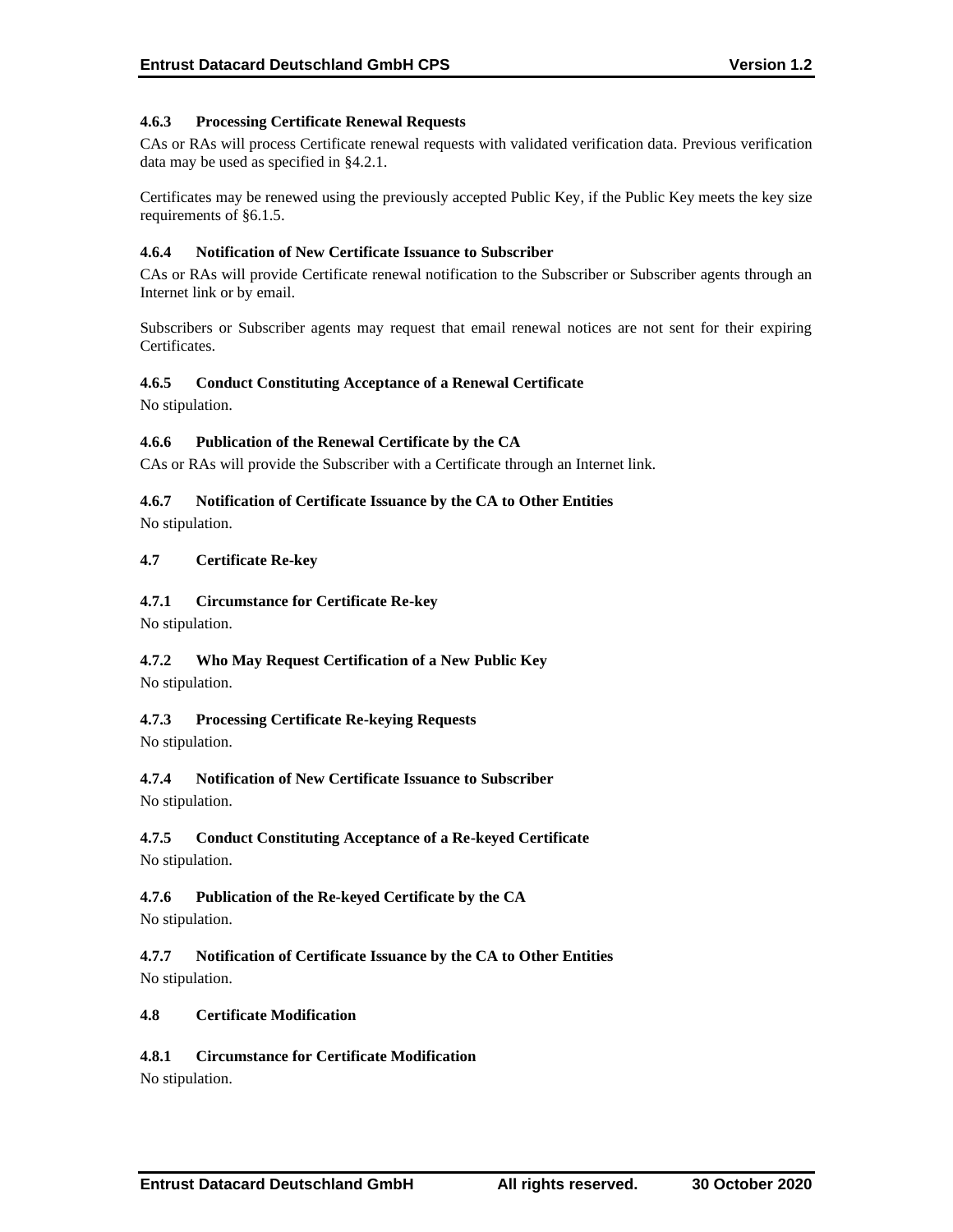# **4.8.2 Who May Request Certificate Modification**

No stipulation.

# **4.8.3 Processing Certificate Modification Requests**

No stipulation.

# **4.8.4 Notification of New Certificate Issuance to Subscriber**

No stipulation.

# **4.8.5 Conduct Constituting Acceptance of Modified Certificate** No stipulation.

# **4.8.6 Publication of the Modified Certificate by the CA**

No stipulation.

# **4.8.7 Notification of Certificate Issuance by the CA to Other Entities**

No stipulation.

# **4.9 Certificate Revocation and Suspension**

The CA shall revoke a Certificate after receiving a valid revocation request from an RA operating under such CA. An RA operating under a CA shall be entitled to request and may request that a CA revoke a Certificate after such RA receives a valid revocation request from the Subscriber for such Certificate. An RA operating under a CA shall be entitled to request and shall request that a CA revoke a Certificate if such RA becomes aware of the occurrence of any event that would require a Subscriber to cease to use such Certificate.

The CA shall revoke all single-use qualified electronic signature and qualified electronic seal certificates after use if the certificate was issued by using video transmission to verify the Authorized Representative as described in CPS Sec. 3.2.3(iii).

CAs do not support the suspension of Certificates.

# **4.9.1 Circumstances for Revocation**

# **4.9.1.1 Reasons for Revoking a Subscriber Certificate**

The CA shall be entitled to revoke and may revoke, and an RA operating under a CA shall be entitled to request revocation of and shall request revocation of, a Subscriber's Certificate if the CA or RA has knowledge of or a reasonable basis for believing that of any of the events listed in this section have occurred.

The CA will revoke a Certificate within 24 hours if one or more of the following occurs:

- (i) The Subscriber requests in writing that the CA revoke the Certificate;
- (ii) The Subscriber notifies the CA that the original Certificate request was not authorized and does not retroactively grant authorization;
- (iii) The CA obtains evidence that the Subscriber's Private Key corresponding to the Public Key in the Certificate suffered a Key Compromise;
- (iv) The CA is made aware of a demonstrated or proven method that can easily compute the Subscriber's Private Key based on the Public Key in the Certificate (such as a Debian weak key, se[e https://wiki.debian.org/SSLkeys\)](https://wiki.debian.org/SSLkeys); or
- (v) The CA obtains evidence that the validation of the domain authorization or control for any FQDN or IP Address in the Certificate should not be relied upon.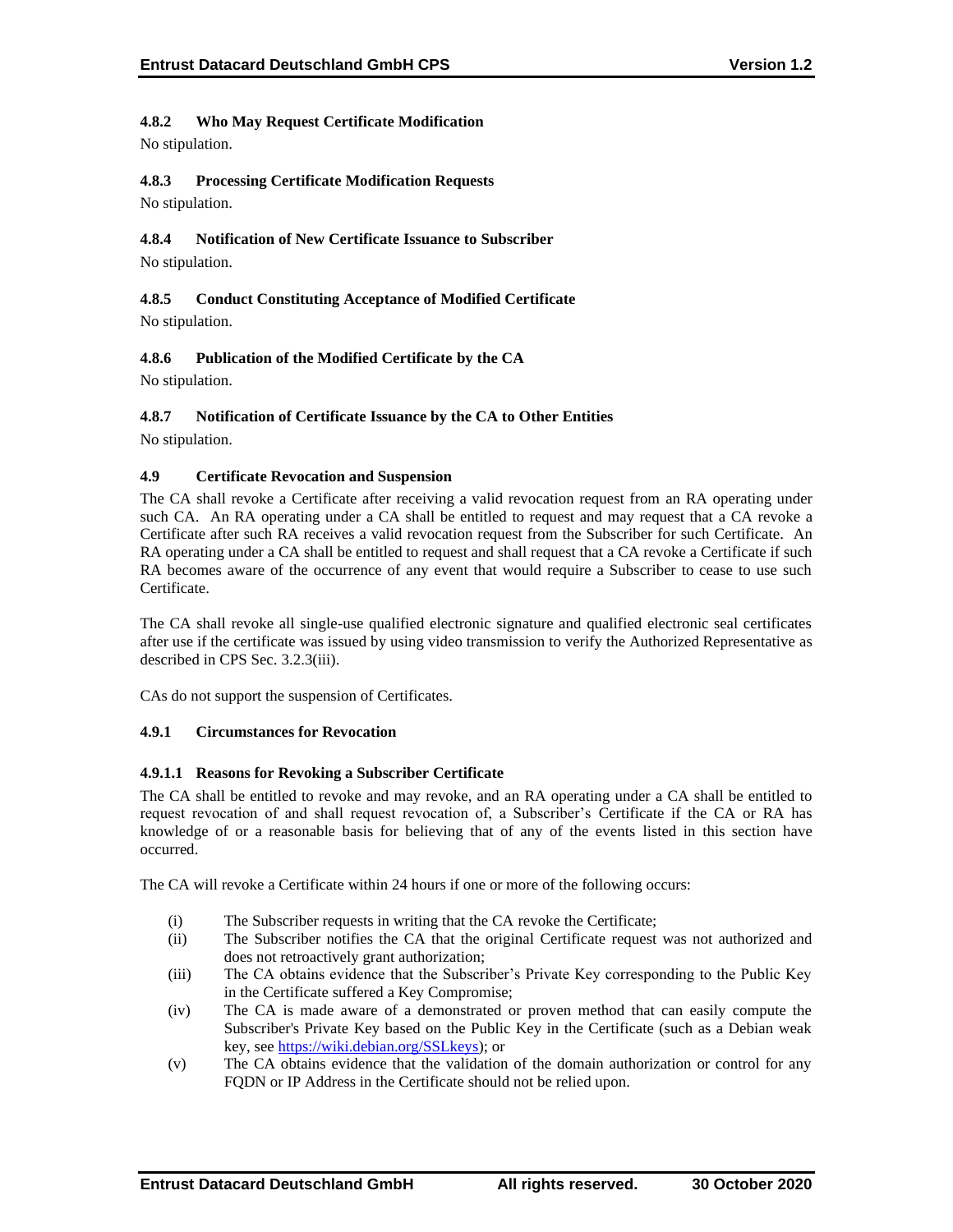The CA should revoke a Certificate within 24 hours and must revoke a Certificate within 5 days if one or more of the following occurs:

- (vi) The Certificate no longer complies with the requirements of Sections 6.1.5 and 6.1.6;
- (vii) The CA obtains evidence that the Certificate was misused;
- (viii) The CA is made aware that a Subscriber has violated one or more of its material obligations under the Subscription Agreement;
- (ix) The CA is made aware of any circumstance indicating that use of a FQDN or IP Address in the Certificate is no longer legally permitted (e.g. a court or arbitrator has revoked a Domain Name Registrant's right to use the Domain Name, a relevant licensing or services agreement between the Domain Name Registrant and the Applicant has terminated, or the Domain Name Registrant has failed to renew the Domain Name);
- (x) The CA is made aware that a Certificate with a Wildcard Domain Name has been used to authenticate a fraudulently misleading subordinate FQDN;
- (xi) The CA is made aware of a material change in the information contained in the Certificate;
- (xii) The CA is made aware that the Certificate was not issued in accordance with this CPS;
- (xiii) The CA determines that any of the information appearing in the Certificate is inaccurate;
- (xiv) The CA's right to issue Certificates under this CPS expires or is revoked or terminated, unless the CA has made arrangements to continue maintaining the CRL/OCSP Repository;
- (xv) Revocation is required by any other section in this CPS;
- (xvi) The CA is made aware of a demonstrated or proven method that exposes the Subscriber's Private Key to compromiseor if there is clear evidence that the specific method used to generate the Private Key was flawed;
- (xvii) The technical content or format of the Certificate presents an unacceptable risk to ASVs or Relying Parties;
- (xviii) A Certificate is used to digitally sign hostile code, including spyware or other malicious software (malware); or
- (xix) Any other reason that may be reasonably expected to affect the integrity, security, or trustworthiness of a Certificate or CA.

# **4.9.1.2 Reasons for Revoking a Subordinate CA Certificate**

The Issuing CA shall revoke a Subordinate CA Certificate within seven (7) days if one or more of the following occurs:

- (i) The Subordinate CA requests revocation in writing;
- (ii) The Subordinate CA notifies the Issuing CA that the original Certificate request was not authorized and does not retroactively grant authorization;
- (iii) The Issuing CA obtains evidence that the Subordinate CA's Private Key corresponding to the Public Key in the Certificate suffered a Key Compromise or no longer complies with the requirements of §6.1.5 and §6.1.6,
- (iv) The Issuing CA obtains evidence that the Certificate was misused;
- (v) The Issuing CA is made aware that the Certificate was not issued in accordance with or that Subordinate CA has not complied with the Baseline Requirements, EV SSL Guidelines, or this CPS;
- (vi) The Issuing CA determines that any of the information appearing in the Certificate is inaccurate or misleading;
- (vii) The Issuing CA or Subordinate CA ceases operations for any reason and has not made arrangements for another CA to provide revocation support for the Certificate;
- (viii) The Issuing CA's or Subordinate CA's right to issue Certificates under the Baseline Requirements expires or is revoked or terminated, unless the Issuing CA has made arrangements to continue maintaining the CRL/OCSP Repository; or
- (ix) Revocation is required by the Issuing CA's CPS.

# **4.9.2 Who Can Request Revocation**

CAs, RAs and Subscribers may initiate revocation.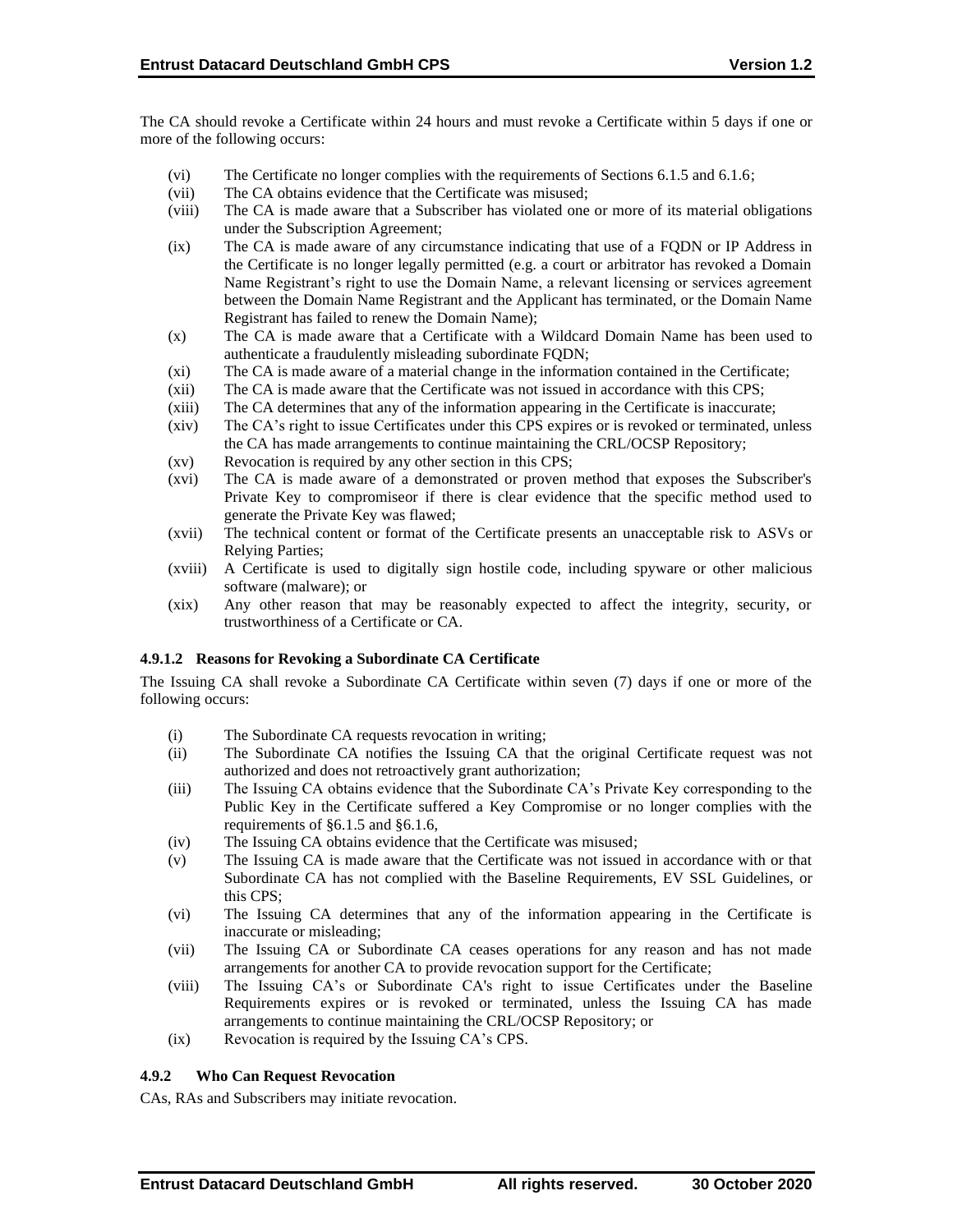A Subscriber or another appropriately authorized party (such as an administrative contact, a Contract Signer, Certificate Approver, or Certificate Requester) may request revocation of their Certificate at any time for any reason. If a Subscriber requests revocation of their Certificate, the Subscriber must be able to validate themselves as set forth in §3.4 to the RA that processed the Subscriber's Certificate Application. The CAs shall not be required to revoke and the RAs operating under the CAs shall not be required to request revocation of an Certificate until a Subscriber can properly validate themselves as set forth in §4.9.3. A CA shall be entitled to revoke and shall revoke, and an RA operating under a CA shall be entitled to request revocation of and shall request revocation of, a Subscriber's Certificate at any time for any of the reasons set forth in §4.9.1.

Subscribers, Relying Parties, ASVs, Anti-Malware Organizations and other third parties may submit CPRs informing the CA of a reasonable cause to revoke the Certificate.

# **4.9.3 Procedure for Revocation Request**

A Subscriber shall request revocation of their Certificate if the Subscriber has a suspicion or knowledge of or a reasonable basis for believing that of any of the following events have occurred:

- (i) Compromise of the Subscriber's Private Key;
- (ii) Knowledge that the original Certificate request was not authorized and such authorization will not be retroactively granted;
- (iii) Change in the information contained in the Subscriber's Certificate;
- (iv) Change in circumstances that cause the information contained in Subscriber's Certificate to become inaccurate, incomplete, or misleading.

A Subscriber request for revocation of their Certificate may be verified by (i) Subscriber authentication credentials, or (ii) authorization of the Subscriber through a reliable method of communication.

If a Subscriber's Certificate is revoked for any reason, the Subscriber shall be notified by sending an email to the technical and security contacts listed in the Certificate Application. Revocation of a Certificate shall not affect any of the Subscriber's contractual obligations under this CPS, the Subscriber's Subscription Agreement, or any Relying Party Agreements.

Subscribers, Relying Parties, ASVs, Anti-Malware Organizations and other third parties may submit a CPR by notification through the contact information specified in §1.5.2. If a CPR is received, the CA shall:

- (v) Log the CPR as high severity into a ticketing system for tracking purposes;
- (vi) Review the CPR and engage the necessary parties to verify the CPR, draft a CPR investigation report and provide the CPR investigation report to the Subscriber and the party that provided the CPR within 24 hours from receipt of the CPR;
- (vii) Determine if there was Certificate mis-issuance. In the case of Certificate miss-issuance, the incident must be 1) escalated to the policy authority team and to service management and 2) a Certificate mis-issuance report must be publicly post within one business day;
- (viii) If Certificate revocation is required, perform revocation in accordance with the requirements of §4.9.1.1;
- (ix) Update Certificate mis-issuance report within 5 days from receipt of CPR; and
- (x) Complete the CPR investigation report when the incident is closed and provide to the Subscriber and the party that provided the CPR.

#### PSD2 Certificates

Additional provisions concerning revocation of PSD2 Certificates are addressed in §4.9.17.

# **4.9.4 Revocation Request Grace Period**

In the case of Private Key Compromise, or suspected Private Key Compromise, a Subscriber shall request revocation of the corresponding Certificate immediately upon detection of the Compromise or suspected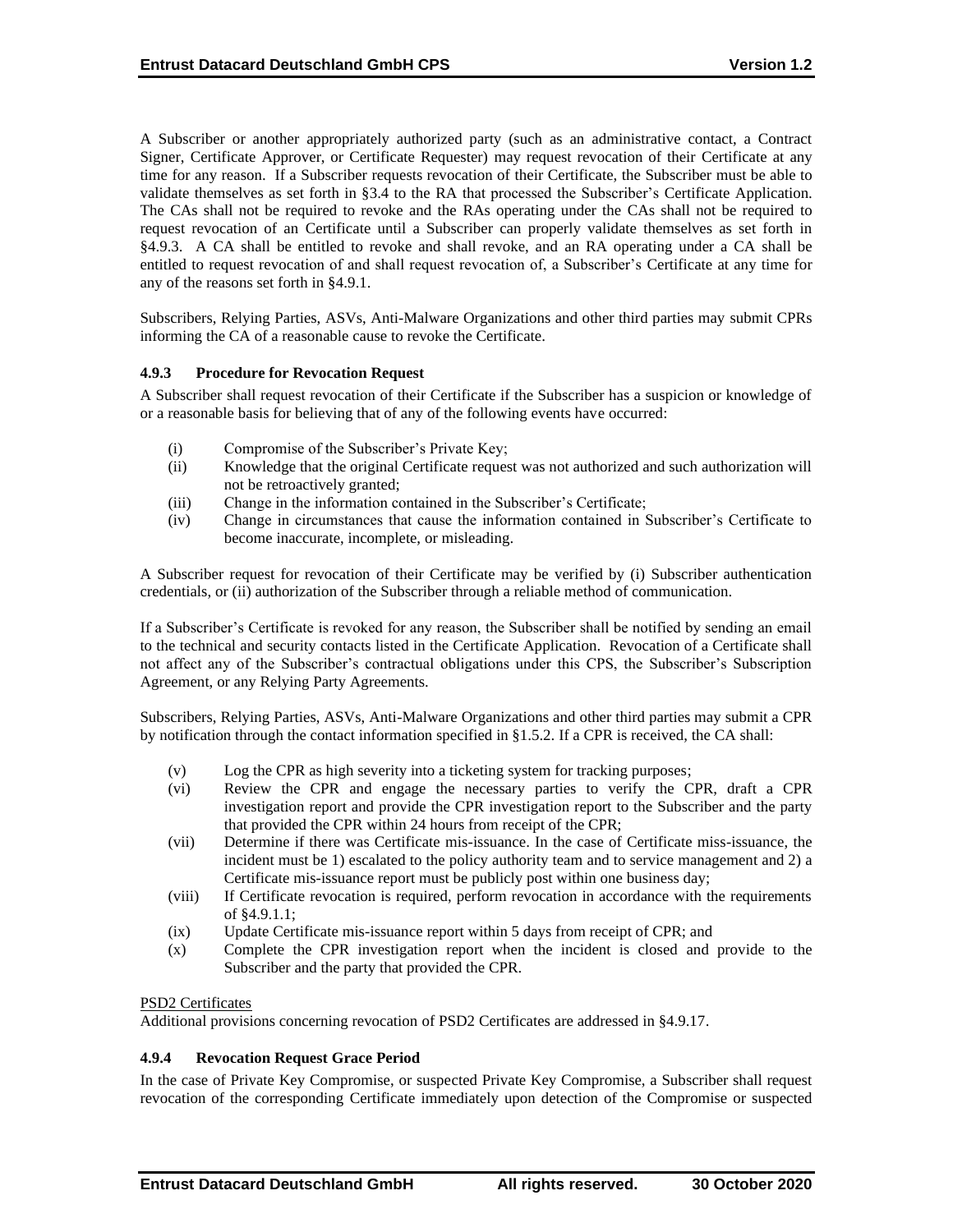Compromise. Revocation requests for other required reasons shall be made as soon as reasonably practicable.

# **4.9.5 Time within Which CA Must Process the Revocation Request**

Within 24 hours after receiving a CPR, the CA will investigate the facts and circumstances related to the CPR and provide a preliminary report to both the Subscriber and the entity who filed the CPR.

After reviewing the facts and circumstances, the CA will work with the Subscriber and any entity reporting the CPR or other revocation-related notice to establish whether or not the Certificate will be revoked, and if so, a date which the CA will revoke the Certificate. The period from receipt of the CPR or revocationrelated notice to published revocation will not exceed the timeframe set forth in §4.9.1.1. The date selected by the CA will consider the following criteria:

- (i) The nature of the alleged problem (scope, context, severity, magnitude, risk of harm);
- (ii) The consequences of revocation (direct and collateral impacts to Subscribers and Relying Parties);
- (iii) The number of CPRs received about a particular Certificate or Subscriber;
- (iv) The entity making the complaint (for example, a complaint from a law enforcement official that a Web site is engaged in illegal activities should carry more weight than a complaint from a consumer alleging that they didn't receive the goods they ordered); and
- (v) Relevant legislation.

The maximum time between the confirmation of the revocation of a certificate to become effective and the actual change of the status information of the certificate in Entrust's revocation services shall be at most 60 minutes. Entrust synchronizes its system time at least every 24 hours using a real time value distributed by a recognized UTC(k) laboratory or National Measurement Institute.

# **4.9.6 Revocation Checking Requirement for Relying Parties**

A Relying Party shall check whether the Certificate that the Relying Party wishes to rely on has been revoked. A Relying Party shall check the Certificate Revocation Lists maintained in the appropriate Repository or perform an on-line revocation status check using OCSP to determine whether the Certificate that the Relying Party wishes to rely on has been revoked. In no event shall the Entrust Group be liable for any damages whatsoever due to (i) the failure of a Relying Party to check for revocation or expiration of a Certificate, or (ii) any reliance by a Relying Party on a Certificate that has been revoked or that has expired.

#### **4.9.7 CRL Issuance Frequency**

The CAs shall issue CRLs as follows:

- (i) CRLs for Certificates issued to Subordinate CAs shall be issued at least once every twelve months or within 24 hours after revoking a Subordinate CA Certificate. The next CRL update shall not be more than twelve months from the last update.
- (ii) CRLs for Certificates shall be issued within 60 minutes of revocation of a certificate, and at least once every 24 hours. The next CRL update is 24 hours from the last update.
- (iii) Revocation status information for a Certificate shall be made available beyond the validity period of the certificate. Revoked Certificates will not be removed from the CRL after they have expired and the CRL shall include the X.509 "ExpiredCertsOnCRL" extension.
- (iv) A last CRL will not be issued until all certificates in the scope of the CRL are either expired or revoked. If Entrust decides or is required to terminate a CRL, Entrust will issue and publish at the corresponding CRL Distribution Point a last CRL with a nextUpdate field value in the CRL set to "99991231235959Z";
- (v) CRLs and OCSP services shall be consistent over time taking into account different delays in updating the status information for both methods. The revocation status information shall be publicly and internationally available.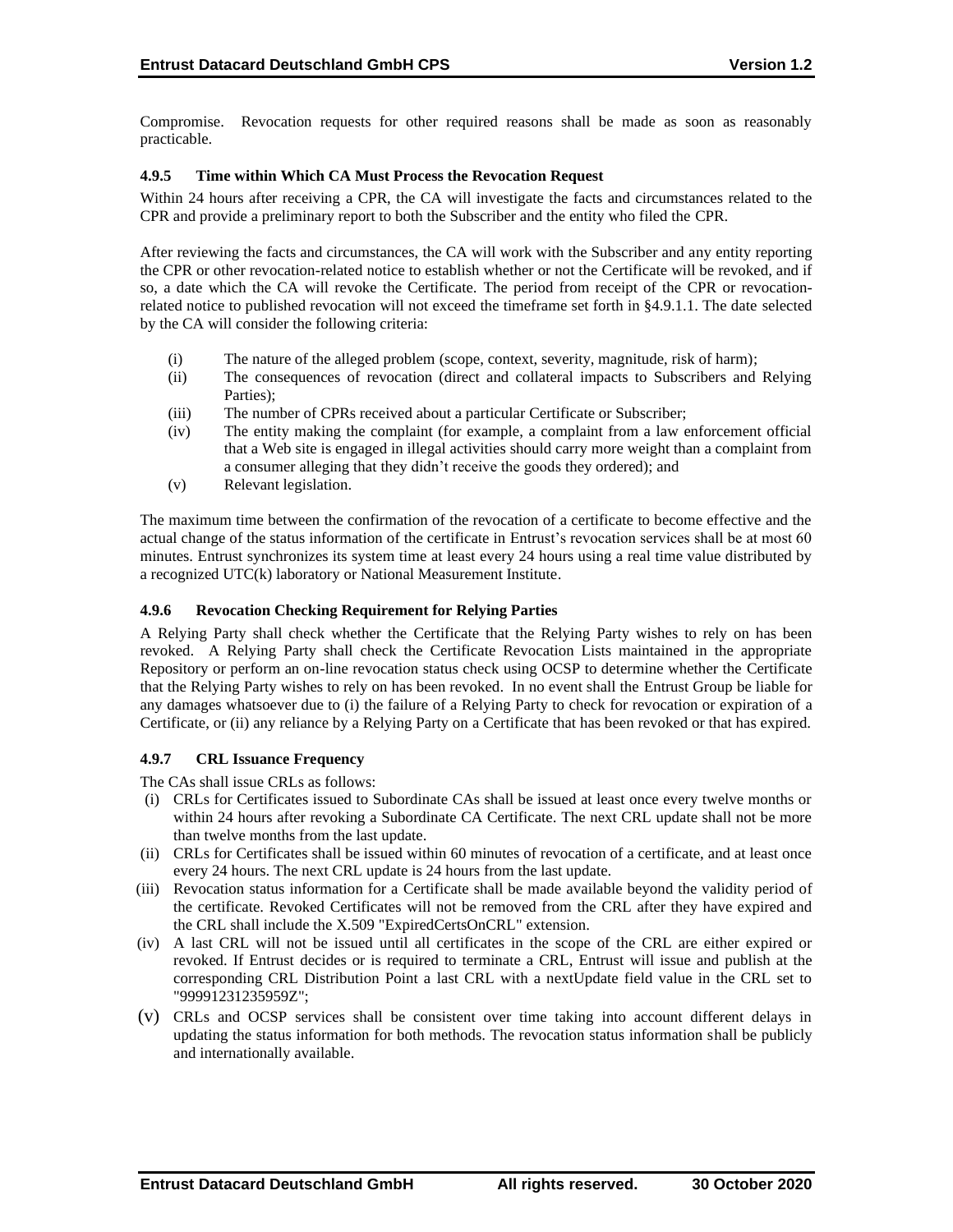# **4.9.8 Maximum Latency for CRLs**

No stipulation.

# **4.9.9 On-line Revocation/Status Checking Availability**

On-line revocation/status checking of Certificates is available on a continuous basis by CRL or On-line Certificate Status Protocol (OCSP).

OCSP responses are signed by an OCSP responder whose Certificate is signed by the CA that issued the Certificate whose revocation status is being checked. The OCSP signing Certificate contains an extension of type id-pkix-ocsp-nocheck, as defined by RFC6960.

# **4.9.10 On-line Revocation Checking Requirements**

The CAs support an OCSP capability using the GET and POST methods for Certificates issued in accordance with this CPS.

The CAs shall sign and make available OCSP as follows:

- (i) OCSP responses for Certificates issued to Subordinate CAs shall be issued at least once every twelve months or within 24 hours after revoking a Subordinate CA Certificate.
- (ii) OCSP responses for Subscriber Certificates shall be issued within 60 minutes of revocation of a certificate, and at least once every 24 hours. OCSP responses will have a maximum expiration time of seven days.
- (iii) The OCSP responder will use the ArchiveCutOff extension as specified in IETF RFC 6960, with the archiveCutOff date set to the CA's certificate "notBefore" time and date value. Entrust's issuing certificate is about to expire, the Entrust will compute a last OCSP answer for each and every issued certificate (whether revoked or not), with the "nextUpdate" field set to "99991231235959Z.

If the OCSP responder receives a request for status of a Certificate serial number that is "unused", then the responder will not respond with a "good" status.

The on-line locations of the CRL and the OCSP response are included in the Certificate to support software applications that perform automatic Certificate status checking. A Relying Party can also be check Certificate revocation status directly with the Repository at [https://www.entrust.net/CPS.](https://www.entrust.net/CPS) 

#### **4.9.11 Other Forms of Revocation Advertisements Available**

No stipulation.

#### **4.9.12 Special Requirements Re Key Compromise**

If a Subscriber suspects or knows that the Private Key corresponding to the Public Key contained in the Subscriber's Certificate has been Compromised, the Subscriber shall immediately notify the RA that processed the Subscriber's Certificate Application, using the procedures set forth in §3.4, of such suspected or actual Compromise. The Subscriber shall immediately stop using such Certificate and shall remove such Certificate from any devices and/or software in which such Certificate has been installed. The Subscriber shall be responsible for investigating the circumstances of such Compromise or suspected Compromise and for notifying any Relying Parties that may have been affected by such Compromise or suspected Compromise.

#### **4.9.13 Circumstances for Suspension**

The Repository will not include entries that indicate that a Certificate has been suspended.

#### **4.9.14 Who Can Request Suspension**

Not applicable.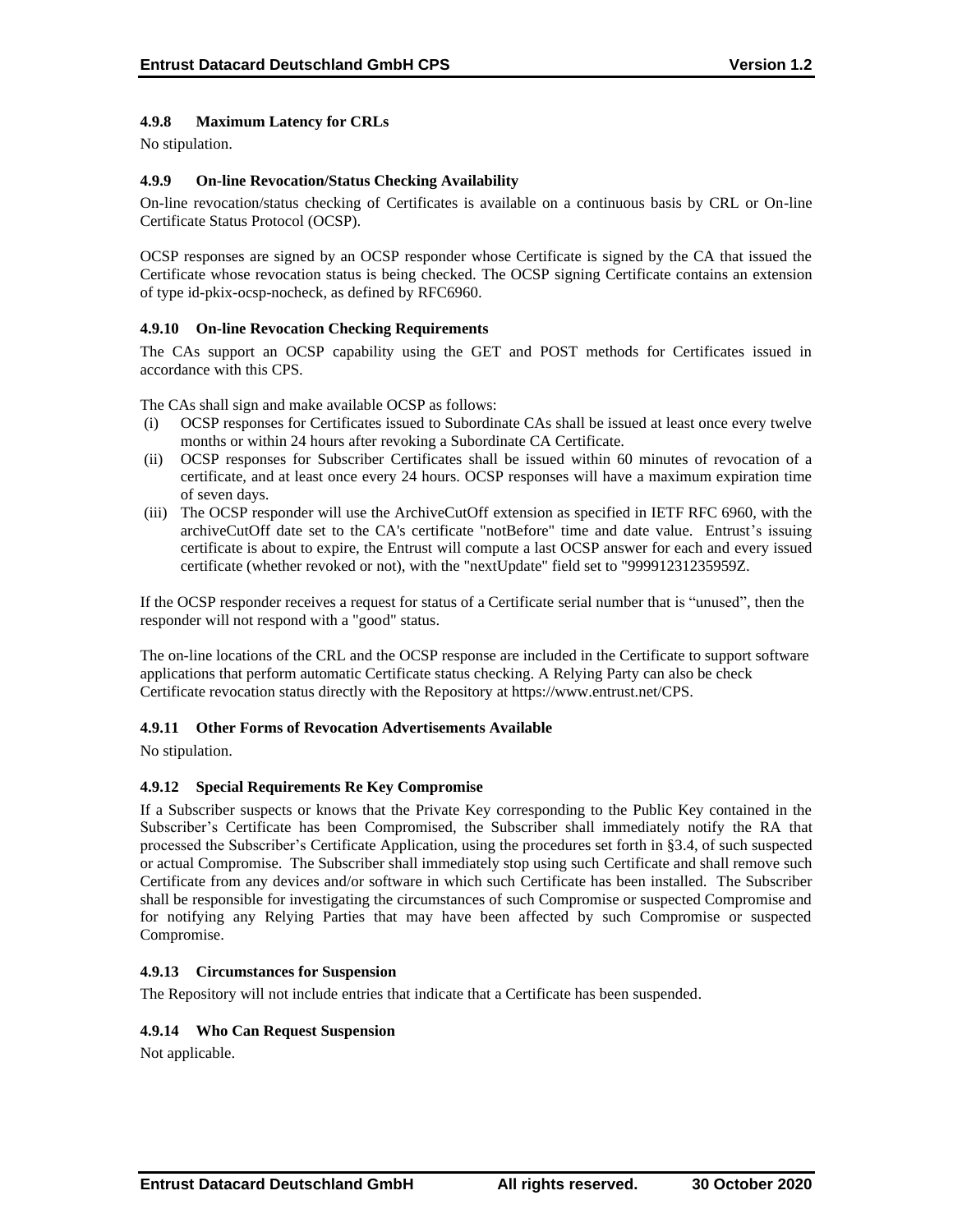# **4.9.15 Procedure for Suspension Request**

Not applicable.

# **4.9.16 Limits on Suspension Period**

Not applicable.

### **4.9.17 Additional Provisions for PSD2 Certificates**

The following additional provisions concerning revocation shall apply to PSD2 Certificates:

Certificate revocation requests by NCAs may be submitted by email to [nca@entrust.com.](mailto:nca@entrustdatacard.com) Entrust will check the authenticity of all certificate revocation requests submitted by NCAs using either of the following methods of authentication of the NCA's revocation request as selected by the NCA:

- a shared secret if it was provided by Entrust to the NCA for revocation purposes, or
- a digital signature supported by a certificate issued to the NCA by Entrust compliant with a qualified certificate policy.

If Entrust is notified of an email address where it can contact the respective NCA then Entrust will inform the NCA, using this email address, how the NCA can authenticate itself in revocation requests.

Entrust shall allow the NCA, as the owner of the PSD2 specific information, to request certificate revocation by the following procedure. The NCA may specify a reason, which can be descriptive rather than in a standard form, for the revocation. Entrust shall process such requests, and shall validate their authenticity. If it is not clearly indicated or implied why the revocation is requested or the reason is not in the area of responsibility of the NCA then the Entrust may decide to not take action. Based on an authentic request from an NCA, the Entrust shall revoke the certificate in a timely manner, and in any event within 24 hours after the receipt of the acceptable revocation request, if any of the following conditions holds (in addition to any general requirements of Section 4.9 of this CPS):

- the authorization of the Subscriber has been revoked, or
- any PSP role included in the certificate has been revoked.

If the NCA as the owner of the PSD2 specific information notifies Entrust that information has changed which can affect the validity of the certificate, but without a properly authenticated request with an acceptable reason for why the certificate should be revoked, Entrust shall investigate this notification regardless of its content and format, and shall revoke the affected certificate(s) if necessary. This notification need not be processed within 24 hours.

NCAs may send notifications about changes of relevant PSD2 regulatory information of the PSP which can affect the validity of the certificate to the following email address: [nca@entrust.com.](mailto:nca@entrustdatacard.com) The content and format of these notifications may be agreed between the NCA and Entrust. However, Entrust shall investigate this notification regardless of its format. If Entrust is notified of an email address where it can inform the NCA identified in a revoked certificate then Entrust shall send to that email address information about the certificate revocation.

#### **4.10 Certificate Status Services**

#### **4.10.1 Operational Characteristics**

Revocation entries on a CRL or OCSP response are not removed until after the expiration of the issuing CA.

#### **4.10.2 Service Availability**

The CA operates and maintains its CRL and OCSP capability with resources sufficient to provide a response time of ten seconds or less under normal operating conditions.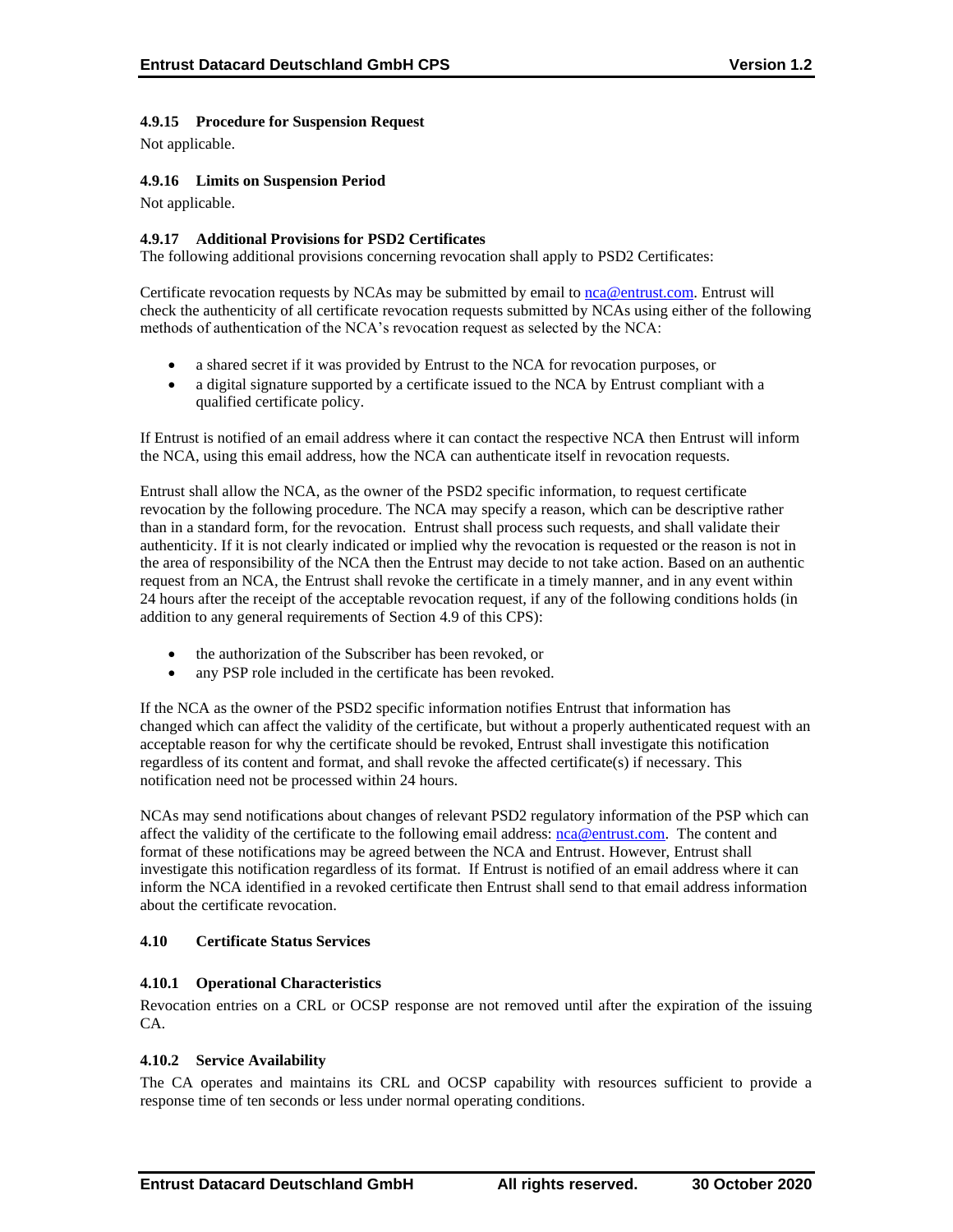The CA maintains an online 24x7 Repository that application software can use to automatically check the current status of all unexpired Certificates issued by the CA.

The CA maintains a continuous 24x7 ability to respond internally to a high-priority CPR. Where appropriate, the CA forwards such a complaint to law enforcement authorities, and/or revokes a Certificate that is the subject of such a complaint.

# **4.10.3 Optional Features**

No stipulation.

# **4.11 End of Subscription**

No stipulation.

# **4.12 Key Escrow and Recovery**

#### **4.12.1 Key Escrow and Recovery Policy Practices**

No stipulation.

# **4.12.2 Session Key Encapsulation and Recovery Policy and Practices**

No stipulation.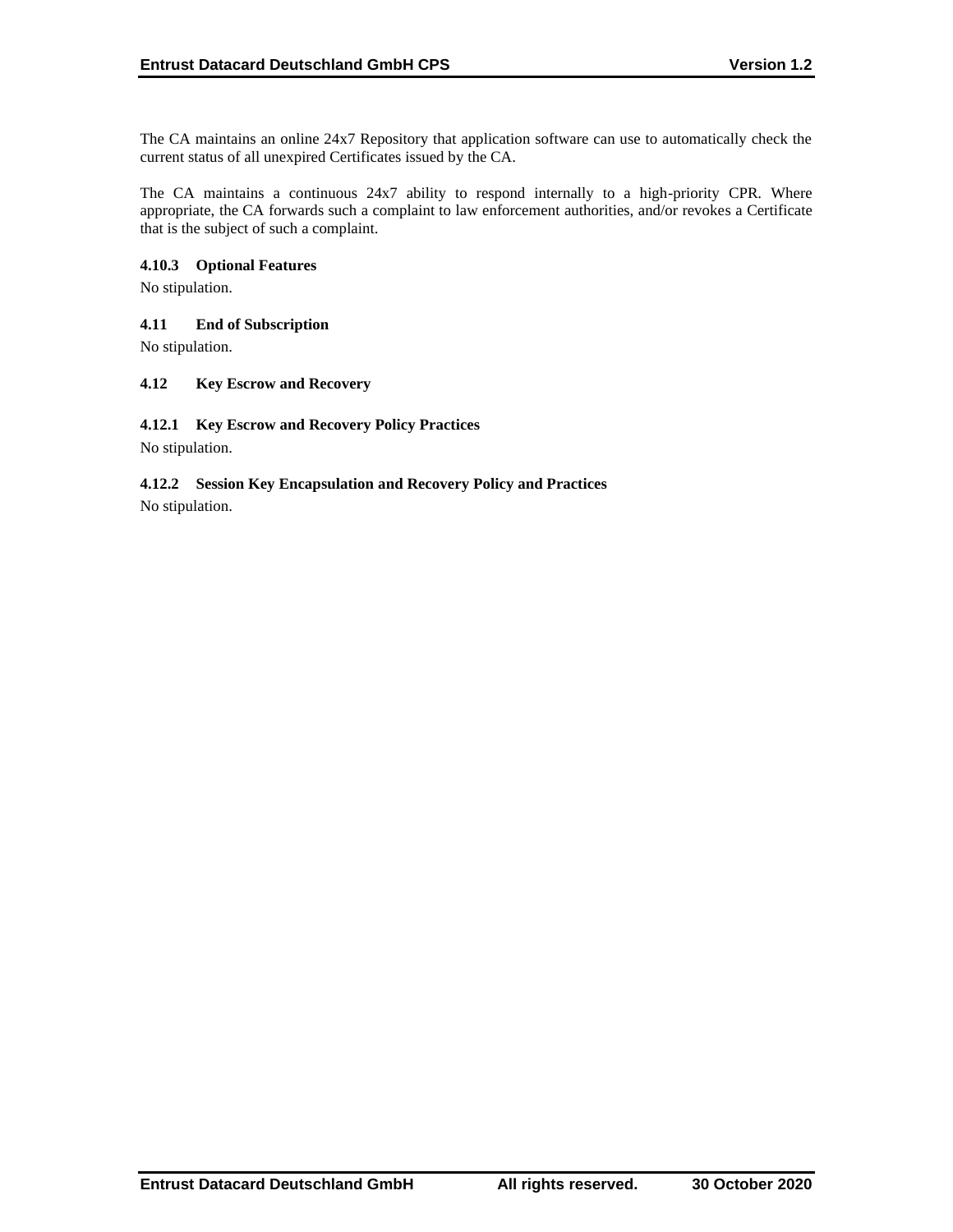# **5. Facility, Management, and Operational Controls**

The CA/Browser Forum's Network and Certificate System Security Requirements are incorporated by reference as if fully set forth herein. Entrust retains overall responsibility for conformance with the procedures prescribed in its information security policy even as to those policies whose functionality is undertaken by outsourcers.

# **5.1 Physical Security Controls**

### **5.1.1 Site Location and Construction**

The computing facilities that host the CA services are located in Ottawa, Canada. The CA equipment is located in a security zone that is physically separated from Entrust's other systems to restrict access to personnel in trusted roles. The security zone is constructed with privacy and secured with slab-to-slab and wire mesh. The security zone is protected by electronic control access systems, alarmed doors and is monitored via a 24 x7 recorded security camera and motion detector system.

# **5.1.2 Physical Access**

The room containing the CA software is designated a two (2) person zone, and controls are used to prevent a person from being in the room alone. Alarm systems are used to notify security personnel of any violation of the rules for access to a CA.

# **5.1.3 Power and Air Conditioning**

The Security zone is equipped with:

- Filtered, conditioned, power connected to an appropriately sized UPS and generator;
- Heating, ventilation, and air conditioning appropriate for a commercial data processing facility; and
- Emergency lighting.

The environmental controls conform to local standards and are appropriately secured to prevent unauthorized access and/or tampering with the equipment. Temperature control alarms and alerts are activated upon detection of threatening temperature conditions.

#### **5.1.4 Water Exposures**

No liquid, gas, exhaust, etc. pipes traverse the controlled space other than those directly required for the area's HVAC system and for the pre-action fire suppression system. Water pipes for the pre-action fire suppression system are only filled on the activation of multiple fire alarms.

#### **5.1.5 Fire Prevention and Protection**

The CA facility is fully wired for fire detection, alarm and suppression. Routine, frequent inspections of all systems are made to assure adequate operation.

#### **5.1.6 Media Storage**

All media is stored away from sources of heat and from obvious sources of water or other obvious hazards. Electromagnetic media (e.g. tapes) are stored away from obvious sources of strong magnetic fields. Archived material is stored in a room separate from the CA equipment until it is transferred to the archive storage facility.

Entrust employs media management procedures to protect against obsolescence and deterioration of media within the period of time that records are required to be retained.

#### **5.1.7 Waste Disposal**

Waste is removed or destroyed in accordance with industry best practice. Media used to store sensitive data is destroyed, such that the information is unrecoverable, prior to disposal.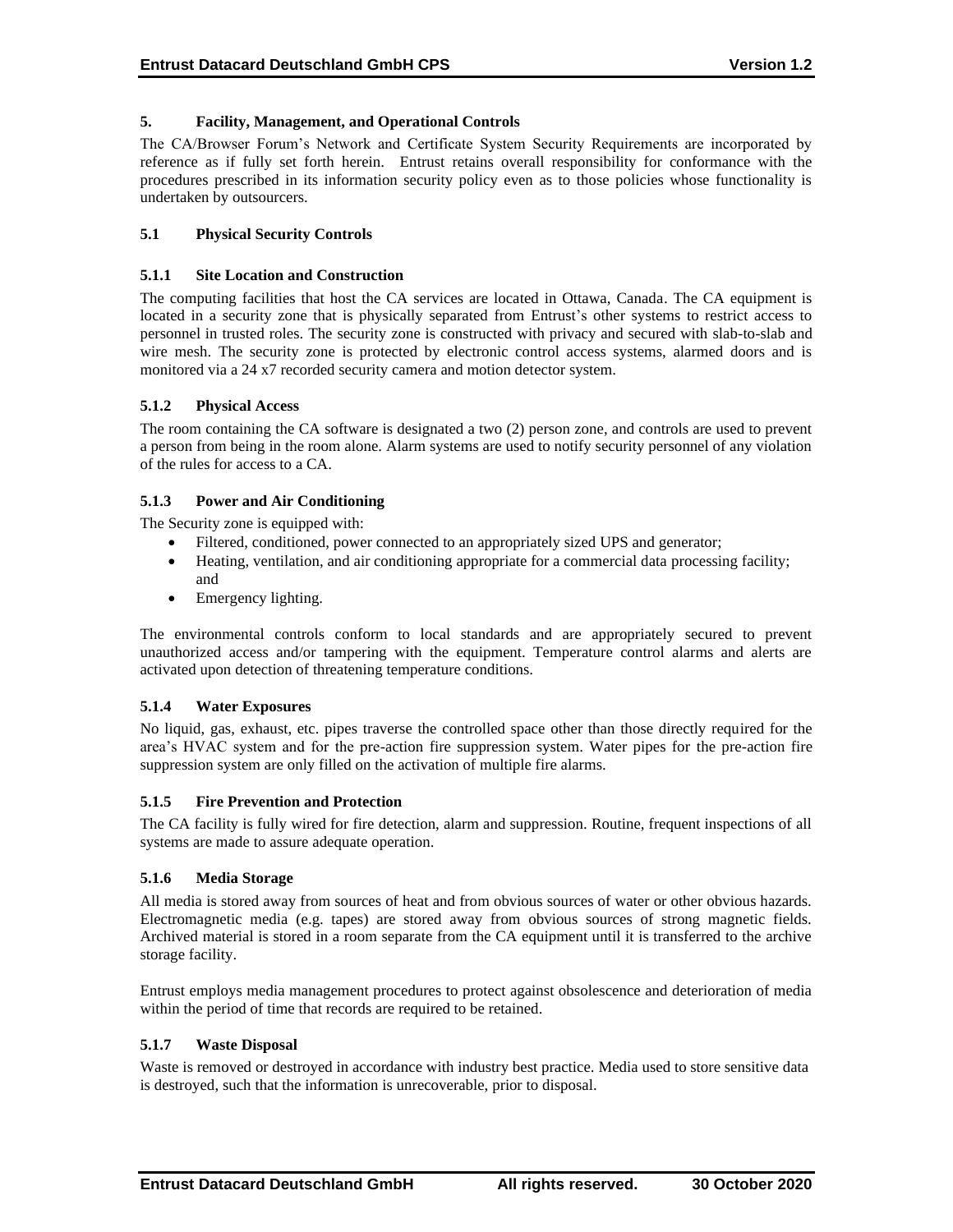# **5.1.8 Off-site Backup**

As stipulated in §5.5.

# **5.2 Procedural Controls**

# **5.2.1 Trusted Roles**

The CAs have a number of trusted roles for sensitive operations of the CA software.

### **5.2.2 Number of Persons Required per Task**

CA operations related to changing CA policy settings require more than one person with a trusted role to perform the operation.

The CA Private Keys are backed up, stored, and recovered only by personnel in trusted roles using dual control in a physically secured environment.

# **5.2.3 Identification and Authentication for Each Role**

Personnel in trusted roles must undergo background investigations and must be trained for their specific role.

# **5.2.4 Roles Requiring Separation of Duties**

No stipulation.

# **5.3 Personnel Controls**

Operational personnel for a CA will not be assigned other responsibilities that conflict with their operational responsibilities for the CA. The privileges assigned to operational personnel for a CA will be limited to the minimum required to carry out their assigned duties.

#### **5.3.1 Qualifications, Experience and Clearance Requirements**

Prior to the engagement of any person in the Certificate management process, the CA or RA shall verify the identity and trustworthiness of such person.

# **5.3.2 Background Check Procedures**

No stipulation.

# **5.3.3 Training Requirements**

CAs or RAs must provide a trusted role of Validation Specialist to perform information verification duties with skills-training that covers basic PKI knowledge, authentication and vetting policies and procedures (including this CPS), common threats to the information verification process (including phishing and other social engineering tactics), and the Baseline Requirements.

Validation Specialists receive skills-training prior to commencing their job role and are required them to pass an examination on the applicable information verification requirements.

CAs maintain records of such training and ensures that personnel entrusted with Validation Specialist duties maintain an appropriate skill level.

### **5.3.4 Retraining Frequency and Requirements**

CAs and RAs provide refresher training and informational updates sufficient to ensure that all personnel in trusted roles retain the requisite degree of expertise.

#### **5.3.5 Job Rotation Frequency and Sequence**

No stipulation.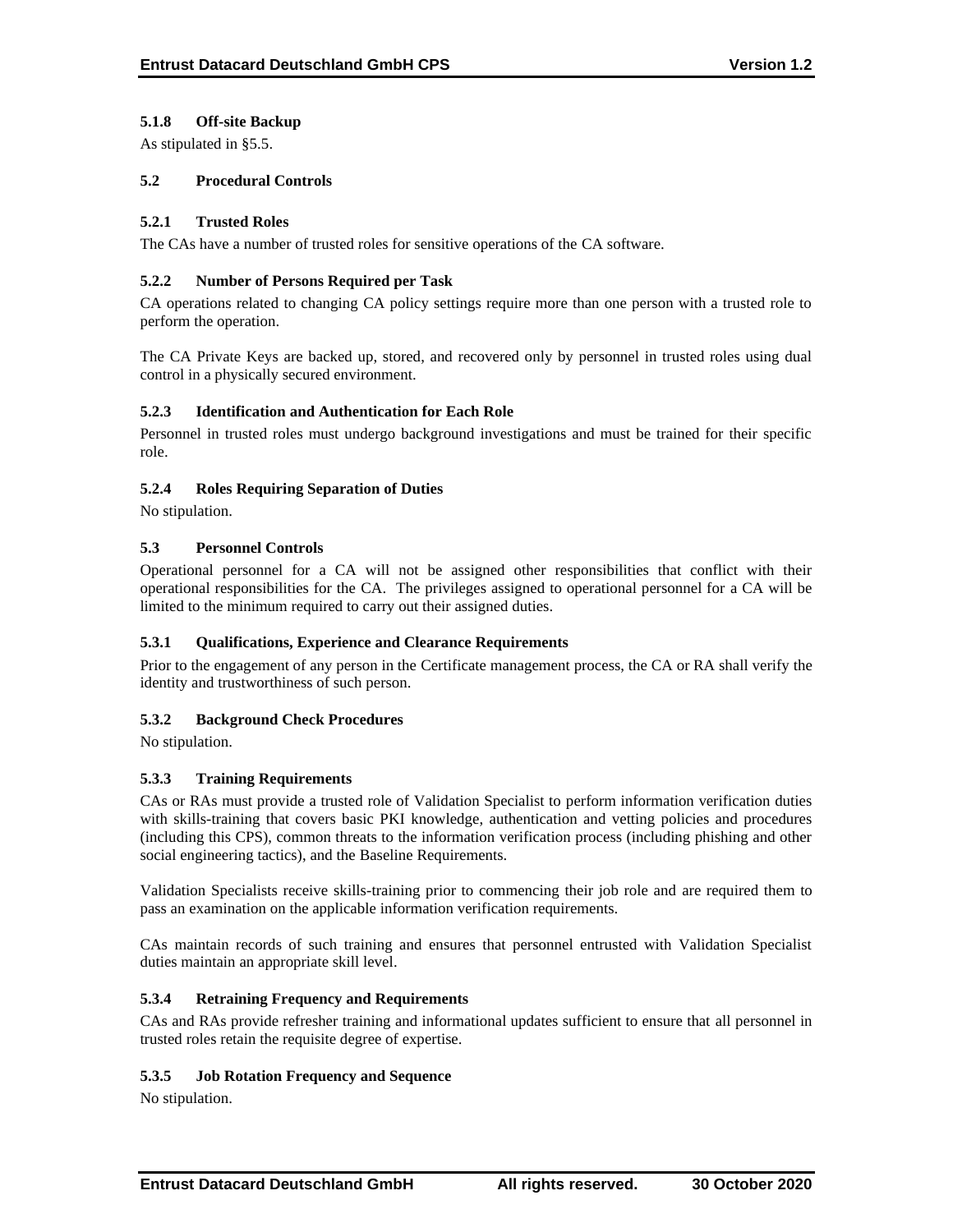# **5.3.6 Sanctions for Unauthorized Actions**

No stipulation.

# **5.3.7 Independent Contractor Requirements**

Third Party RAs personnel involved in the issuance of a Certificate shall meet the training and skills requirements of §5.3.3 and the document retention and event logging requirements of §5.4.1.

# **5.3.8 Documentation Supplied to Personnel**

No stipulation.

#### **5.4 Audit Logging Procedures**

Significant security events in the CAs are automatically time-stamped and recorded as audit logs in audit trail files. The audit trail files are processed (reviewed for policy violations or other significant events) on a regular basis. Audit trail files are archived periodically. All files including the latest audit trail file are moved to backup media and stored in a secure archive facility.

Entrust synchronizes its system time at least every 24 hours using a real time value distributed by a recognized UTC(k) laboratory or National Measurement Institute.

# **5.4.1 Types of Events Recorded**

The CAs and all RAs operating under a CA record in detail every action taken to process an Certificate request and to issue an Certificate, including all information generated or received in connection with an Certificate request, and every action taken to process the Request, including time, date, and personnel involved in the action.

The foregoing record requirements include, but are not limited to, an obligation to record the following events:

- (i) CA Certificate key lifecycle events, including:
	- a. Key generation, backup, storage, recovery, archival, and destruction;
	- b. Certificate requests, renewal and re-key requests, and revocation:
	- c. Approval and rejection of Certificate requests;
	- d. Cryptographic device lifecycle management events;
	- e. Generation of CRLs and OCSP entries; and
	- f. Introduction of new Certificate Profiles and retirement of existing Certificate Profiles.
- (ii) Subscriber Certificate lifecycle management events, including:
	- g. Certificate requests, renewal and re-key requests, and revocation;
	- h. All verification activities required by this CPS;
	- i. Approval and rejection of Certificate requests;
	- j. Issuance of Certificates; and
	- k. Generation of CRLs and OCSP entries.
- (iii) Security events, including:
	- l. Successful and unsuccessful PKI system access attempts;
	- m. PKI and security system actions performed;
	- n. Security profile changes;
	- o. System crashes, hardware failures, and other anomalies;
	- p. Firewall and router activities; and
	- q. Entries to and exits from the CA facility.

Log entries include the following elements:

- r. Date and time of record;
- s. Identity of the person making the journal record; and
- t. Description of record.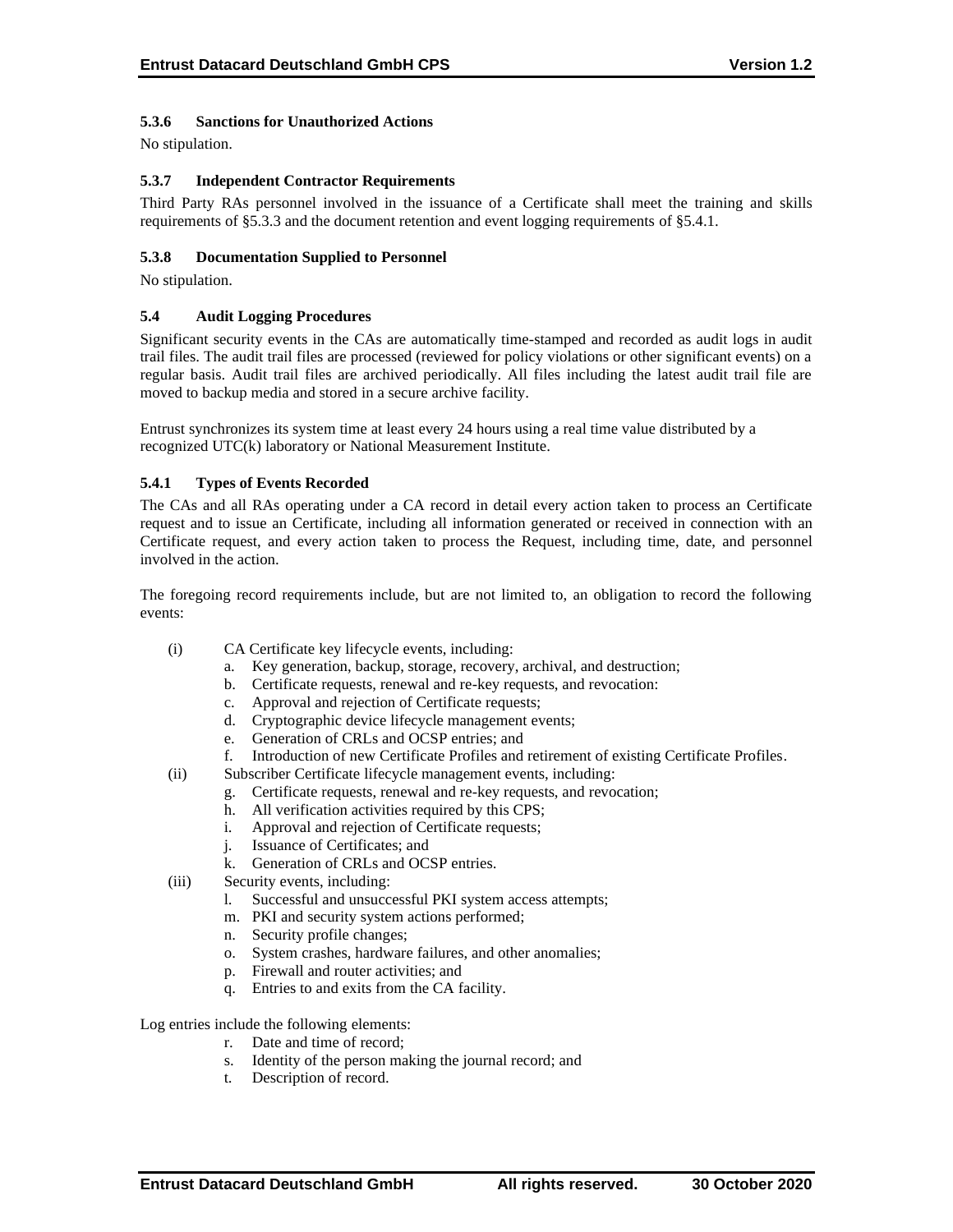# **5.4.2 Frequency of Processing Log**

No stipulation

# **5.4.3 Retention Period for Audit Log**

The CA will retain for at least two years:

- (i) CA Certificate and key lifecycle management event records, as set forth in §5.4.1(i), after either: the destruction of the CA key, or the revocation or expiration of the CA Certificate, whichever occurs later;
- (ii) Subscriber Certificate lifecycle management event records, as set forth in Section §5.4.1(ii), after the revocation or expiration of the Subscriber Certificate; and
- (iii) Any security event records, as set forth in §5.4.1(iii), after the event occurred.

# **5.4.4 Protection of Audit Log**

Only trusted roles have access to read or archive the logs. Audit logs are protected from destruction prior to the end of the audit log retention period and are retained securely on-site until transferred to an off-site storage location. The off-site storage location is a safe and secure location that is separate from the location where the data was generated.

# **5.4.5 Audit Log Backup Procedures**

No stipulation.

# **5.4.6 Audit Collection System**

No stipulation.

# **5.4.7 Notification to Event-causing Subject**

No stipulation.

#### **5.4.8 Vulnerability Assessments**

CAs annually perform a risk assessment that:

- (i) Identifies foreseeable internal and external threats that could result in unauthorized access, disclosure, misuse, alteration, or destruction of any Certificate data or Certificate management processes;
- (ii) Assesses the likelihood and potential damage of these threats, taking into consideration the sensitivity of the Certificate data and Certificate management processes; and
- (iii) Assesses the sufficiency of the policies, procedures, information systems, technology, and other arrangements that the CA has in place to counter such threats.

Based on the risk assessment, a security plan is developed, implemented, and maintained consisting of security procedures, measures, and products designed to achieve the objectives set forth above and to manage and control the risks identified during the risk assessment. The security plan includes administrative, organizational, technical, and physical safeguards appropriate to the sensitivity of the Certificate data and Certificate management processes. The security plan also takes into account thenavailable technology and the cost of implementing the specific measures, and implements a reasonable level of security appropriate to the harm that might result from a breach of security and the nature of the data to be protected.

# **5.5 Records Archival**

#### **5.5.1 Types of Records Archived**

The audit trail files, databases and revocation information for the CAs are archived.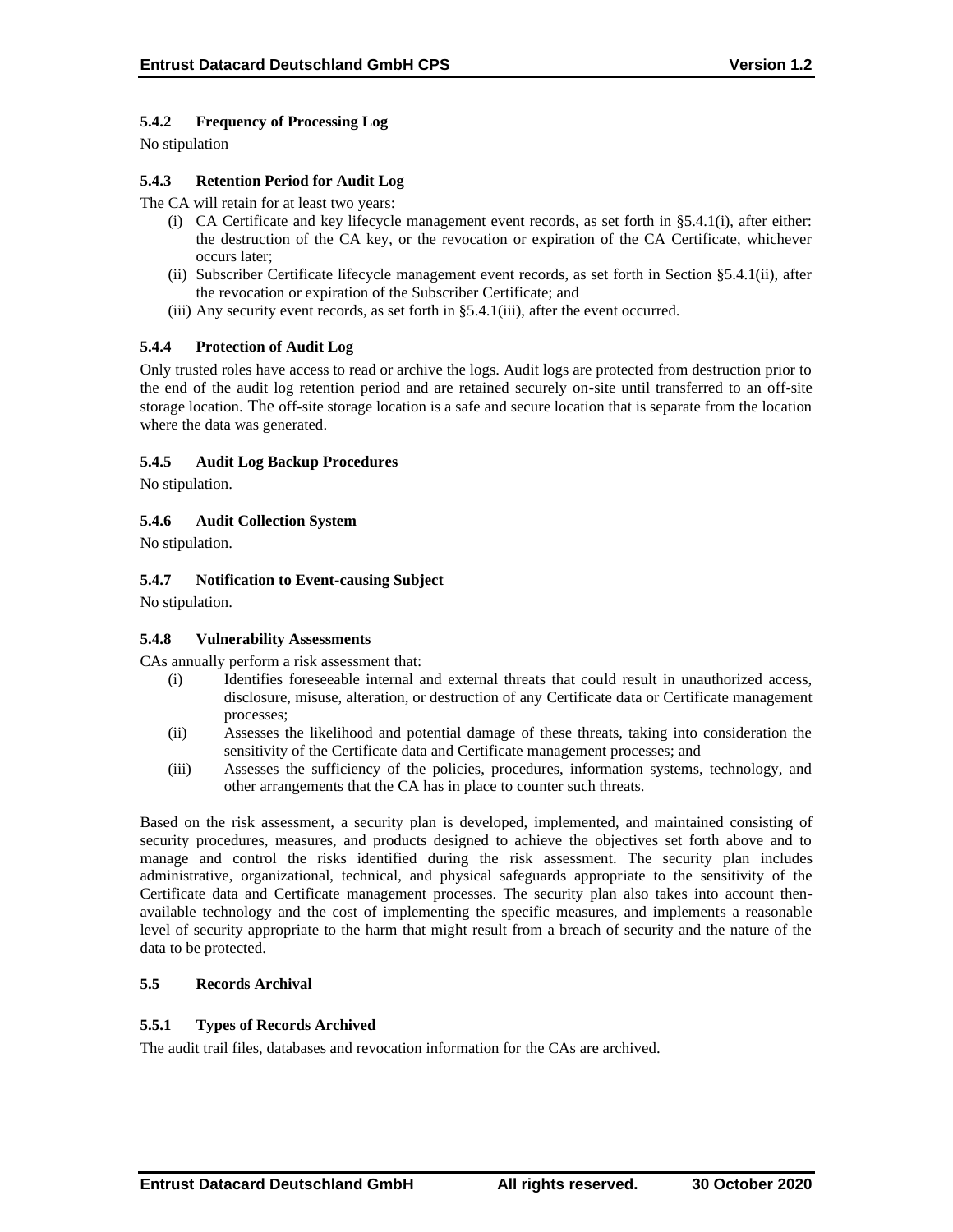# **5.5.2 Retention Period of for Archive**

The CA will retain all documentation relating to certificate requests and the verification thereof, and all Certificates and revocation thereof, for at least seven years after any Certificate based on that documentation ceases to be valid.

### **5.5.3 Protection of Archive**

The databases for CAs are protected by encryption. The archive media is protected through storage in a restricted-access facility to which only Entrust-authorized personnel have access. Archive files are backed up as they are created. Originals are stored on-site and housed with a CA system. Backup files are stored at a secure and separate geographic location.

# **5.5.4 Archive Backup Procedures**

No stipulation.

# **5.5.5 Requirements for Time-stamping of Records**

No stipulation.

# **5.5.6 Archive Collection System**

No stipulation.

# **5.5.7 Procedures to Obtain and Verify Archive Information**

No stipulation.

# **5.6 Key Changeover**

CAs' key pairs will be retired from service at the end of their respective lifetimes as defined in §6.3. New CA key pairs will be created as required to support the continuation of CA Services. Each CA will continue to publish CRLs signed with the original key pair until all Certificates issued using that original key pair have expired. The CA key changeover process will be performed such that it causes minimal disruption to Subscribers and Relying Parties.

Specifically, before expiration of any Certificate which is used for signing subject keys (for example as indicated by expiration of any Certificate), in case of continuing with the service:

- (i) Entrust shall generate a new Certificate for signing subject key pairs, and shall apply all necessary actions to avoid disruption to the operations of any entity that may rely on the Certificate;
- (ii) the new CA Certificate shall also be generated and distributed in accordance with the present document.

Subsections (i) and (ii) will be performed with a suitable interval between Certificate expiry date and the last Certificate signed to allow all parties that have relationships with Entrust (subjects, subscribers, relying parties, CAs higher in the CA hierarchy, etc.) to be aware of this key changeover and to implement the required operations to avoid inconveniences and malfunctions. The minimum changeover period will be two years before the Certificate expiry date. This does not apply if Entrust will cease its operations before its own Certificate-signing Certificate expiration date.

### **5.7 Compromise and Disaster Recovery**

#### **5.7.1 Incident and Compromise Handling Procedures**

CAs have a security incident response plan, a disaster recovery plan, and a business continuity plan to provide for timely recovery of services in the event of a security incident, breach of security, loss of system integrity, or system outage. The address the following: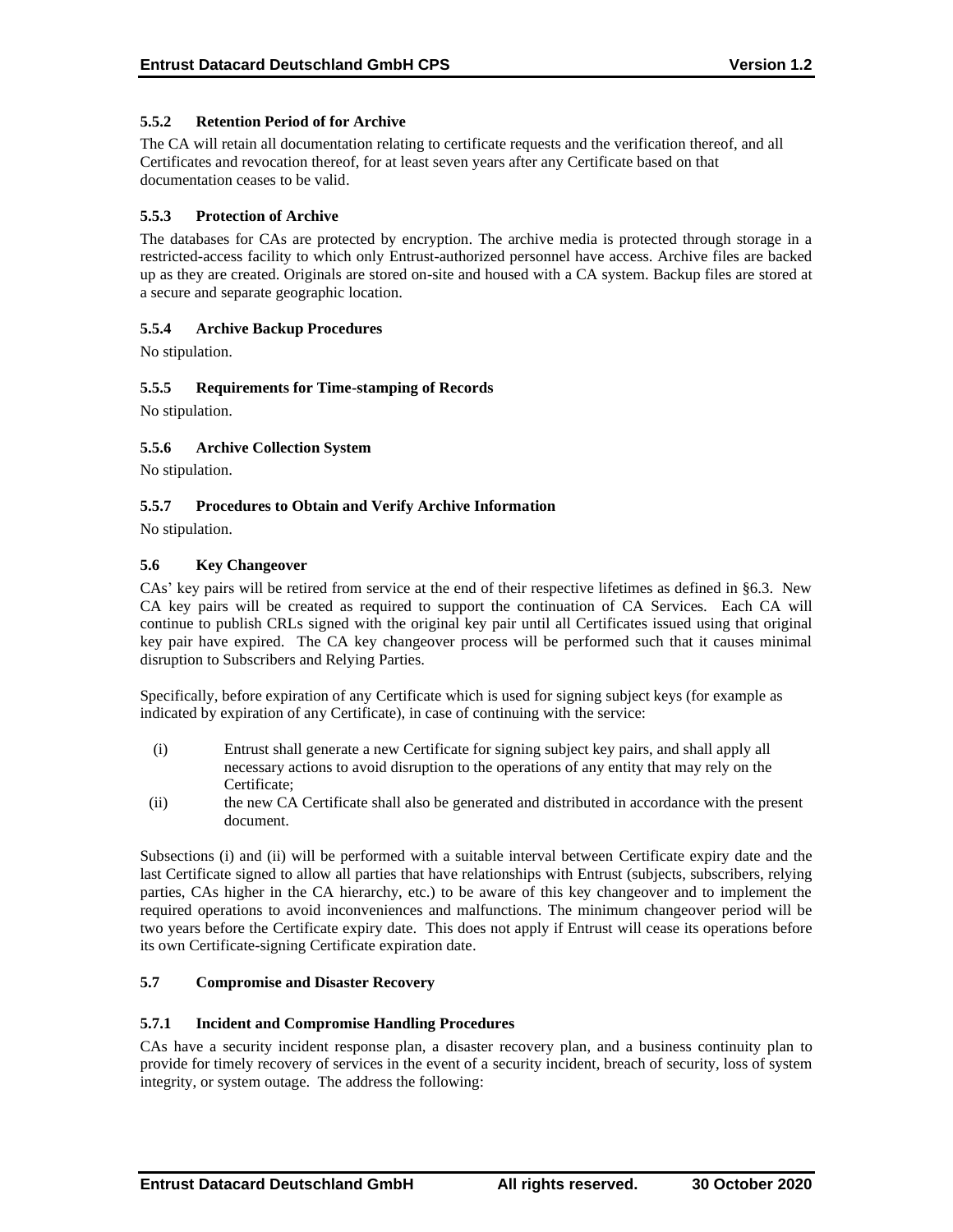- (i) the conditions for activating the plans;
- (ii) resumption procedures;
- (iii) a maintenance schedule for the plan;
- (iv) awareness and education requirements;
- (v) the responsibilities of the individuals;
- (vi) recovery point objective (RPO) of fifteen minutes;
- (vii) recovery time objective (RTO) of 72 hours for essential CA operations which include Certificate revocation, and issuance of Certificate revocation status; and
- (viii) testing of recovery plans.

In order to mitigate the event of a disaster, the CAs have implemented the following:

- (ix) secure on-site and off-site storage of backup HSMs containing copies of all CA Private Keys
- (x) secure on-site and off-site storage of all requisite activation materials
- (xi) regular synchronization of critical data to the disaster recovery site
- (xii) regular incremental and daily backups of critical data within the primary site
- (xiii) weekly backup of critical data to a secure off-site storage facility
- (xiv) secure off-site storage of disaster recovery plan and disaster recovery procedures
- (xv) environmental controls as described in §5.1
- (xvi) high availability architecture for critical systems

Entrust has implemented a secure disaster recovery facility that is greater than 250 km from the primary secure CA facilities.

In the event of any security incident, breach of security, loss of system integrity, or system outage affecting Subscribers, ASVs, Relying Parties, or other entities with which Entrust has agreements or other form of established relations, Entrust shall inform them within 24 hours of the problem being identified by sending one or more email messages to Subscribers, ASVs and other entities with which Entrust has agreements or other form of established relations based on records of current email addresses, and will post one or more messages to Relying Parties on its website describing the nature of the problem.

If appropriate, Entrust will notify all parties that certificates and revocation status information issued using this CA key may no longer be valid include a recommendation that Subscribers replace all certificates affected by the problem, that all ASVs, other entities with which Entrust has agreements or other form of established relations, and that Relying Parties cease to rely on all certificates affected by the problem. These communications will be made by the Computer Security Incident Response Team established by Entrust's Security Incident Response Plan and according to the procedures established in such Plan, together with assistance from such other Entrust staff as may be required by the Computer Security Incident Response Team to send such notifications. Following any disaster, any security incident, breach of security, loss of system integrity, or system outage, Entrust shall, where practical, take steps to avoid repetition of the problem. Entrust shall revoke any CA certificate that has been issued for the compromised CA when Entrust is informed of the compromise of another CA (e.g., for cross-certificates).

Upon system failure, service or other factors which are not under the control of Entrust, we shall apply our commercially reasonable endeavors to ensure that the service is not unavailable for longer than a maximum period of 72 hours.

Entrust requires rigorous security controls to maintain the integrity of the CAs. The Compromise of the Private Key used by a CA is viewed by Entrust as being very unlikely; however, Entrust has policies and procedures that will be employed in the event of such a Compromise. At a minimum, all Subscribers, ASVs, and Relying Parties shall be informed as soon as practicable of such a Compromise and information shall be posted in the Repository. To inform these parties in the event of key compromise, Entrust will send one or more email messages to Subscribers and ASVs based on records of current email addresses and will post one or more messages to Relying Parties on its website describing the nature of the key compromise, stating that certificates and revocation status information issued using this CA key may no longer be valid, and recommending that Subscribers replace all certificates issued from the CA that was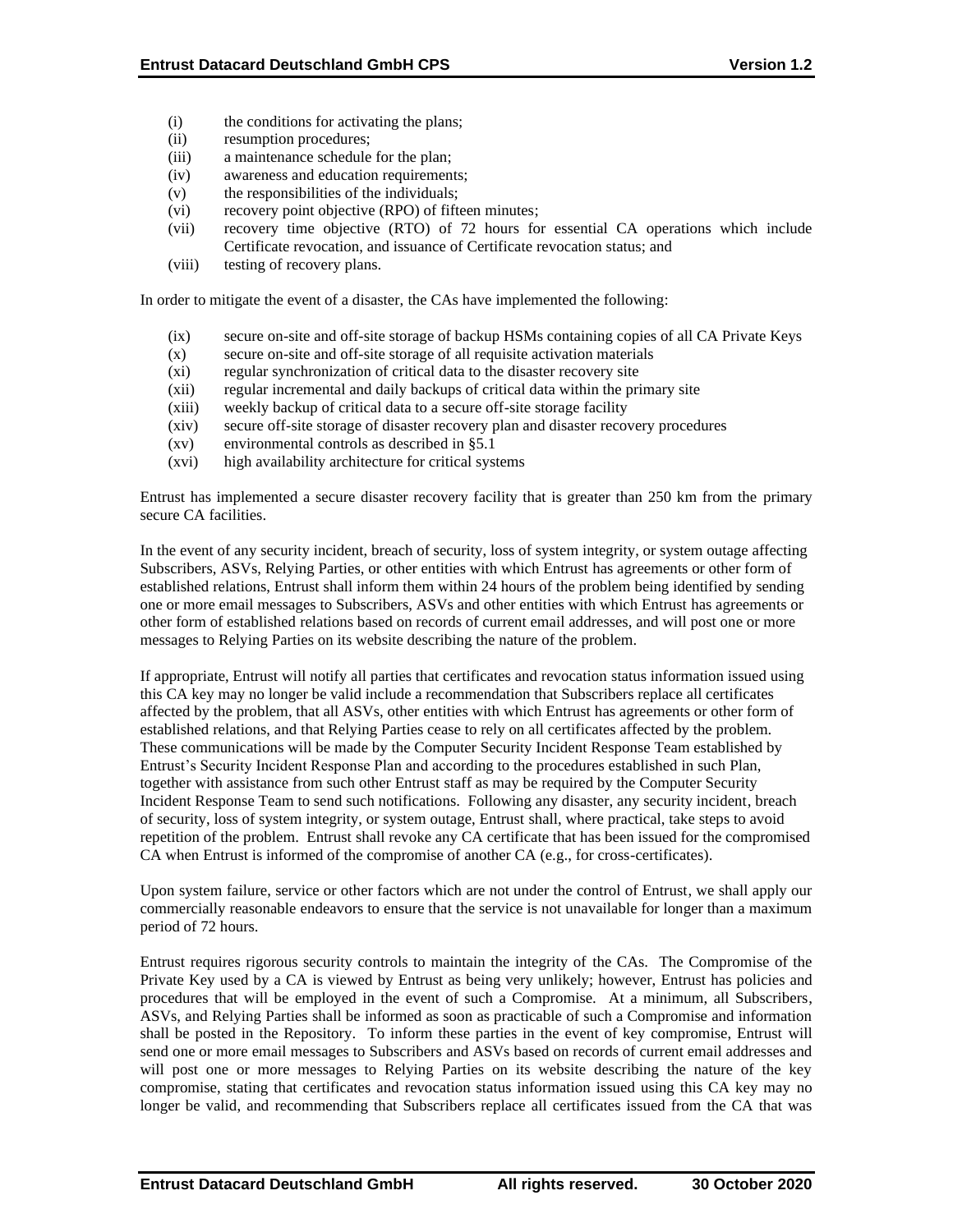subject to key compromise and that all ASVs and Relying Parties cease to rely on all certificates issued from the CA that was subject to key compromise.

# **5.7.2 Computing Resources, Software and/or Data are Corrupted**

No stipulation.

# **5.7.3 Entity Private Key Compromise Procedures**

No stipulation.

### **5.7.4 Business Continuity Capabilities after a Disaster**

No stipulation.

#### **5.8 CA or RA Termination**

In the event of CA termination, Entrust will:

- (i) Provide notice and information about the CA termination by sending notice to Subscribers with unrevoked unexpired Certificates, Application Software Vendors and Relying Parties and by posting such information in the Repository and sending informational emails; and
- (ii) Transfer all responsibilities to a qualified successor entity.

If a qualified successor entity does not exist, Entrust will:

- (iii) Transfer those functions capable of being transferred to a reliable third party and arrange to preserve all relevant records with a reliable third party or a government, regulatory, or legal body with appropriate authority;
- (iv) Revoke all Certificates that are still unrevoked or unexpired on a date as specified in the notice and publish final CRLs;
- (v) Destroy all CA Private Keys; and
- (vi) Make other necessary arrangements that are in accordance with this CPS.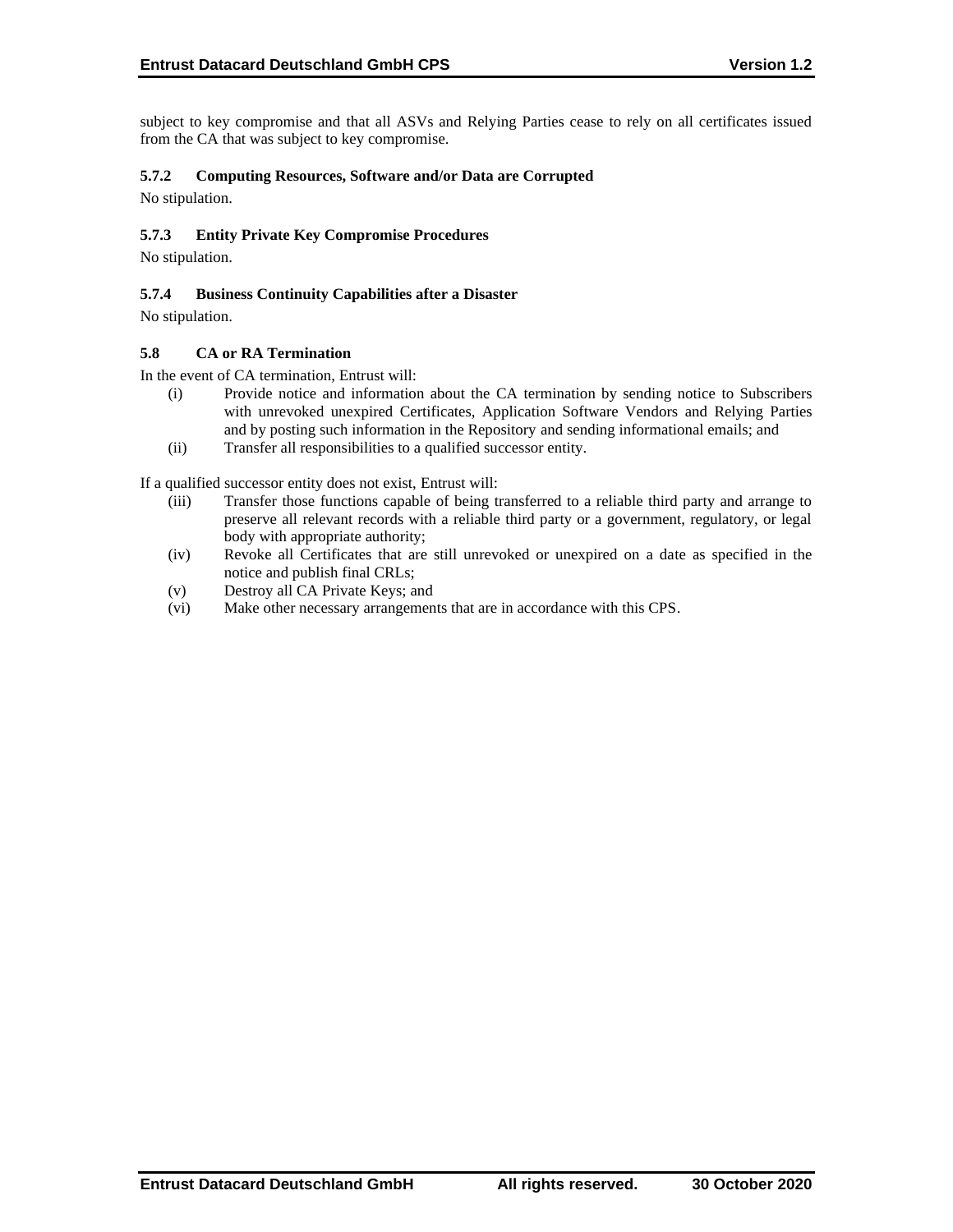### **6. Technical Security Controls**

#### **6.1 Key Pair Generation and Installation**

#### **6.1.1 Key Pair Generation**

# **6.1.1.1 CA Key Pair Generation**

The CAs will perform the following when generating a CA Key Pair:

- (i) Prepare and follow a Key Pair generation script;
- (ii) Have a qualified auditor witness the CA Key Pair generation process;
- (iii) Have a qualified auditor issue a report opining that the CA followed its CA Key Pair generation ceremony during its key generation process and the controls to ensure the integrity and confidentiality of the CA Key Pair;
- (iv) Generate the CA Key Pair in a physically secured environment;
- (v) Generate the CA Key Pair using personnel in trusted roles under the principles of multiple person control and split knowledge;
- (vi) Generate the CA Key Pair within cryptographic modules meeting the applicable requirements of §6.2.11;
- (vii) Log its CA Key Pair generation activities; and
- (viii) Maintain effective controls to provide reasonable assurance that the Private Keys was generated and protected in conformance with the procedures described in this CPS and (if applicable) its CA Key pair generation script.

#### CA Administrators

Keys Pairs for CA administrators must be generated and protected on a cryptographic module that meets or exceeds the requirements as defined in §6.2.11. The cryptographic modules are prepared using the software provided by the module vendor. The cryptographic modules are personalized for the administrator by giving the card an identity and a password known by the administrator. The Key Pair is generated by creating the administrator as a user in the CA and performing an enrollment process which is authenticated with the administrator's module password.

# **6.1.1.2 RA Key Pair Generation**

No stipulation.

#### **6.1.1.3 Subscriber Key Pair Generation**

The Applicant or Subscriber is required to generate or initiate a new, secure, and cryptographically sound Key Pair to be used in association with the Subscriber's Certificate or Applicant's Certificate Application.

The CA will reject a Certificate request if one or more of the following conditions are met:

- (i) The Key Pair does not meet the requirements set forth in §6.1.5 and/or §6.1.6;
- (ii) There is clear evidence that the specific method used to have generate the Private Key was flawed;
- (iii) The CA is aware of a demonstrated or proven method that exposes the Private Key to compromise;
- (iv) The CA has previously been made aware that the Private Key has suffered a Key Compromise, such as through the provisions of Section 4.9.1.1;
- (v) The CA is aware of a demonstrated or proven method to easily compute the Private Key based on the Public Key (such as a Debian weak key, see [https://wiki.debian.org/SSLkeys\)](https://wiki.debian.org/SSLkeys).

#### eIDAS QWAC and PSD2 QWAC

The CA will not generate a Key Pair on behalf of a Subscriber, and will not accept a Certificate request using a Key Pair previously generated by the CA.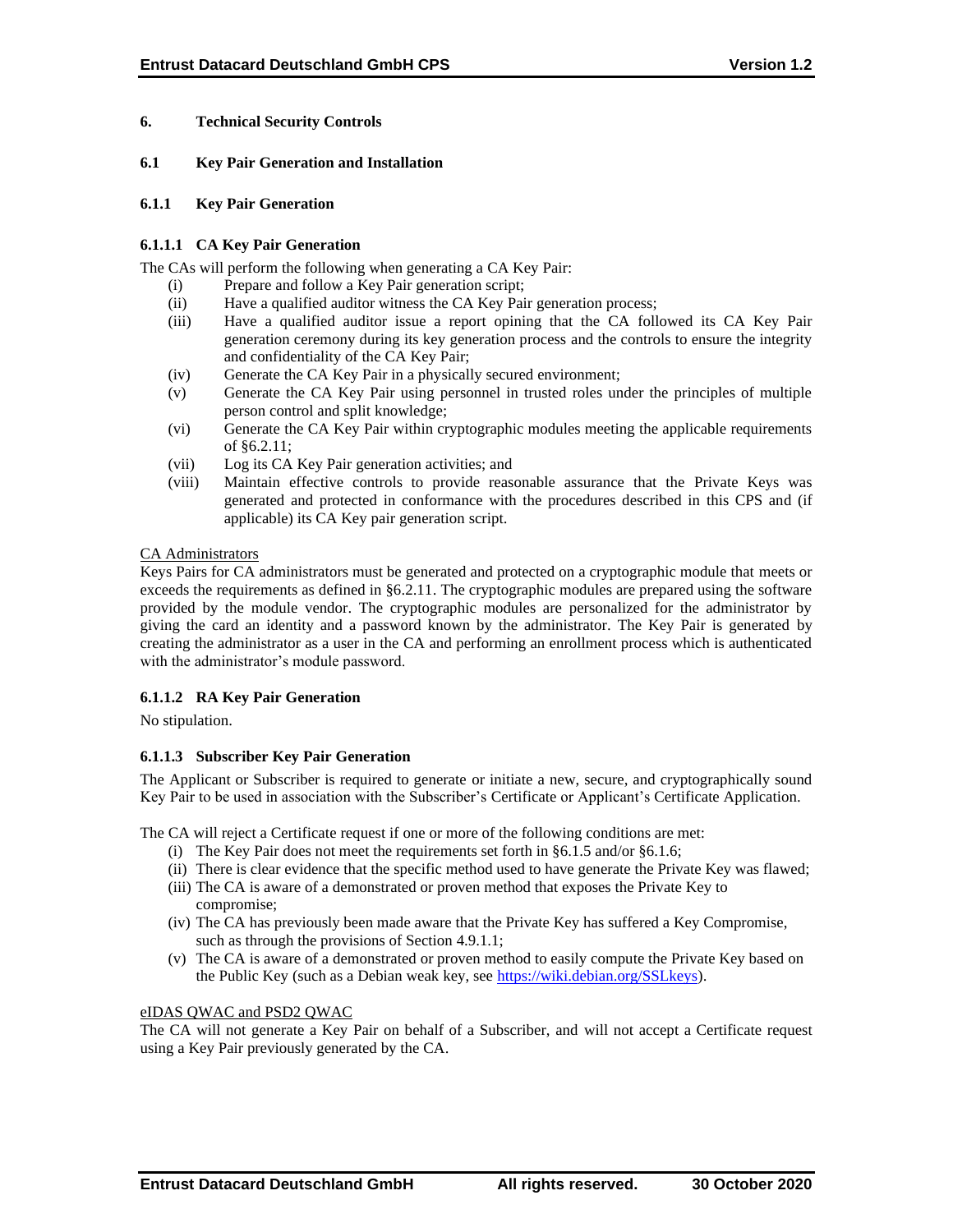# eIDAS QSigC

Subscriber Key Pairs must be generated in a manner that ensures that the Private Key is not known to or accessible by anybody other than the Subscriber or a Subscriber's authorized representative. Subscriber Key Pairs must be generated in a cryptographic module that prevents exportation or duplication and that meets or exceed the requirements as defined in §6.2.11.

# **6.1.2 Private Key Delivery to Subscriber**

If the CA generates the Subscriber's Key Pair, the CA will have a secure process to generate the Key Pair on a secure cryptographic device. The CA will securely store and/or distribute the secure cryptographic device.

# **6.1.3 Public Key Delivery to Certificate Issuer**

The Public Key to be included in a Certificate is delivered to the CA in a signed Certificate Signing Request (CSR) as part of the Certificate Application process. The signature on the CSR will be verified by the CA prior to issuing the Certificate.

# **6.1.4 CA Public Key Delivery to Relying Parties**

The Public-Key Certificate for CAs are made available to Subscribers and Relying parties through inclusion in third party software as distributed by the applicable software manufacturers. The Public Key Certificate for cross certified Subordinate CAs is provided to the Subscriber with the Subscriber certificate.

Public Key Certificates for CAs are also available for download from the Repository.

# **6.1.5 Key Sizes**

For RSA Key Pairs the CA shall ensure that the modulus size, when encoded, is at least 2048 bits, and that the modulus size, in bits, is evenly divisible by 8.

#### CA Key Size

For CAs using RSA keys, the key size shall be 2048, 3072 or 4096-bits.

#### Qualified Certificates and PSD2 Certificates

The RSA key sizes supported are 2048, 3072 and 4096-bits.

#### **6.1.6 Public Key Parameters Generation and Quality Checking**

For RSA public keys, CAs shall confirm that the value of the public exponent is an odd number equal to 3 or more. Additionally, the public exponent will be in the range between  $2^{16}+1$  and  $2^{256}$ -1. The modulus will also have the following characteristics: an odd number, not the power of a prime, and have no factors smaller than 752.

Should any of the algorithms, or associated parameters, used by the CA or its Subscribers become insufficient for its remaining intended usage then the CA shall inform all Subscribers and Relying Parties with whom the CA has agreement or other form of established relations. The CA will also post this information to make available to other relying parties. Should any of the algorithms, or associated parameters, used by the CA or its Subscribers become insufficient for its remaining intended usage then the CA shall schedule a revocation of any affected certificate.

#### **6.1.7 Key Usage Purposes**

Root CA Private Keys must not be used to sign Certificates except in the following cases:

- (i) Self-signed Certificates to represent the Root CA itself;
- (ii) Certificates for Subordinate CAs and Cross Certificates;
- (iii) Certificates for infrastructure purposes (e.g. administrative role certificates, internal CA operational device certificates, and OCSP Response verification Certificates); and
- (iv) Certificates issued solely for the purpose of testing products with Certificates issued by a Root CA.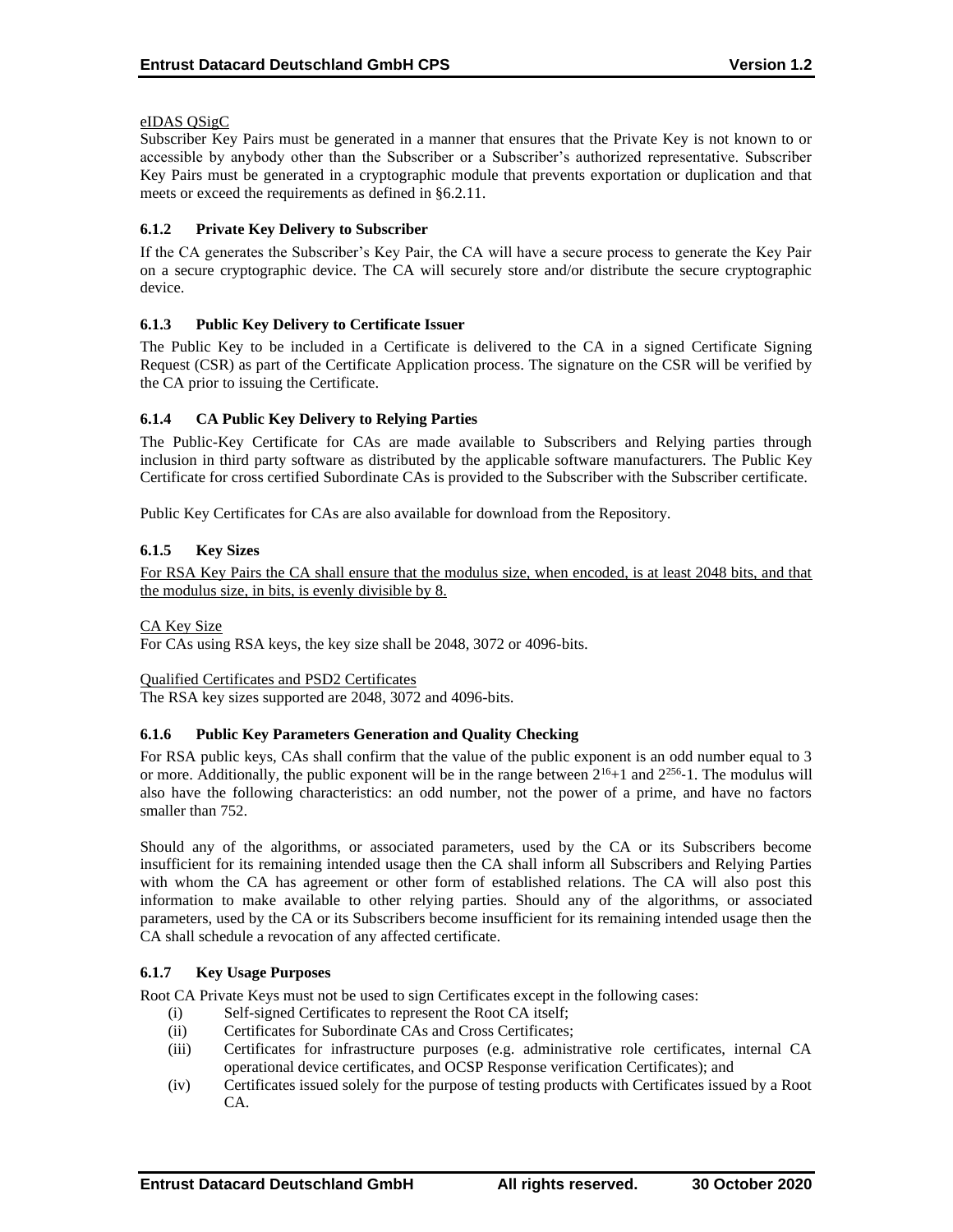# **6.2 Private Key Protection and Cryptographic Module Engineering Controls**

The CAs have implemented physical and logical safeguards to prevent unauthorized Certificate issuance. Protection of the CA Private Key outside the validated system consist of physical security, encryption, or a combination of both, implemented in a manner that prevents disclosure of the CA Private Key. The CA encrypts its Private Key with an algorithm and key-length that are capable of withstanding cryptanalytic attacks for the residual life of the encrypted key.

# **6.2.1 Cryptographic Module Standards and Controls**

### CA Private Keys

CA Private Keys must be stored and protected on cryptographic modules that meet or exceed the requirements as defined in §6.2.11. Private Keys on cryptographic modules are held in secure facilities under two-person control. RA Private Keys must be stored and protected on cryptographic modules that meet or exceed the requirements defined in §6.2.11.

If the CA generates the Key Pair on behalf of the Subject or Subscriber, the keys will be generated in a confidential process.

# eIDAS QSigC

eIDAS QSigC Private Keys must be generated, stored and protected on a secure cryptographic device that meets or exceeds the requirements defined in §6.2.11.

# **6.2.2 Private Key (N out of M) Multi-person Control**

A minimum of two-person control shall be established on any CA Private Key for all purposes including activation and backup, and may be implemented as a combination of technical and procedural controls. Persons involved in management and use of the CA Private Keys shall be designated as authorized by the CA for this purpose. The names of the parties used for two-person control shall be maintained on a controlled list.

#### **6.2.3 Private Key Escrow**

Entrust does not escrow the CAs' Private Keys.

# **6.2.4 Private Key Backup**

#### CA Private Keys

CA Private Keys shall be backed up under the two-person control used to create the original version of the Private Keys. All copies of the CA Private Key shall be securely protected.

#### Subscriber Private Keys

Subscribers are responsible for protecting the Private Key associated with the Public Key in the Subscriber's Certificate.

#### **6.2.5 Private Key Archival**

#### CA Private Keys

Upon retirement of a CA, the Private Keys will be archived securely using hardware cryptographic modules that meet the requirements §6.2.11. The Key Pairs shall not be used unless the CA has been removed from retirement or the keys are required temporarily to validate historical data. Private Keys required for temporary purposes shall be removed from archive for a short period of time.

The archived CA Private Keys will be reviewed on an annual basis. After the minimum period of 5 years, the CA Private Keys may be destroyed according to the requirements in §6.2.10. The CA Private Keys must not be destroyed if they are still required for business or legal purposes.

Third parties will not archive CA Private Keys.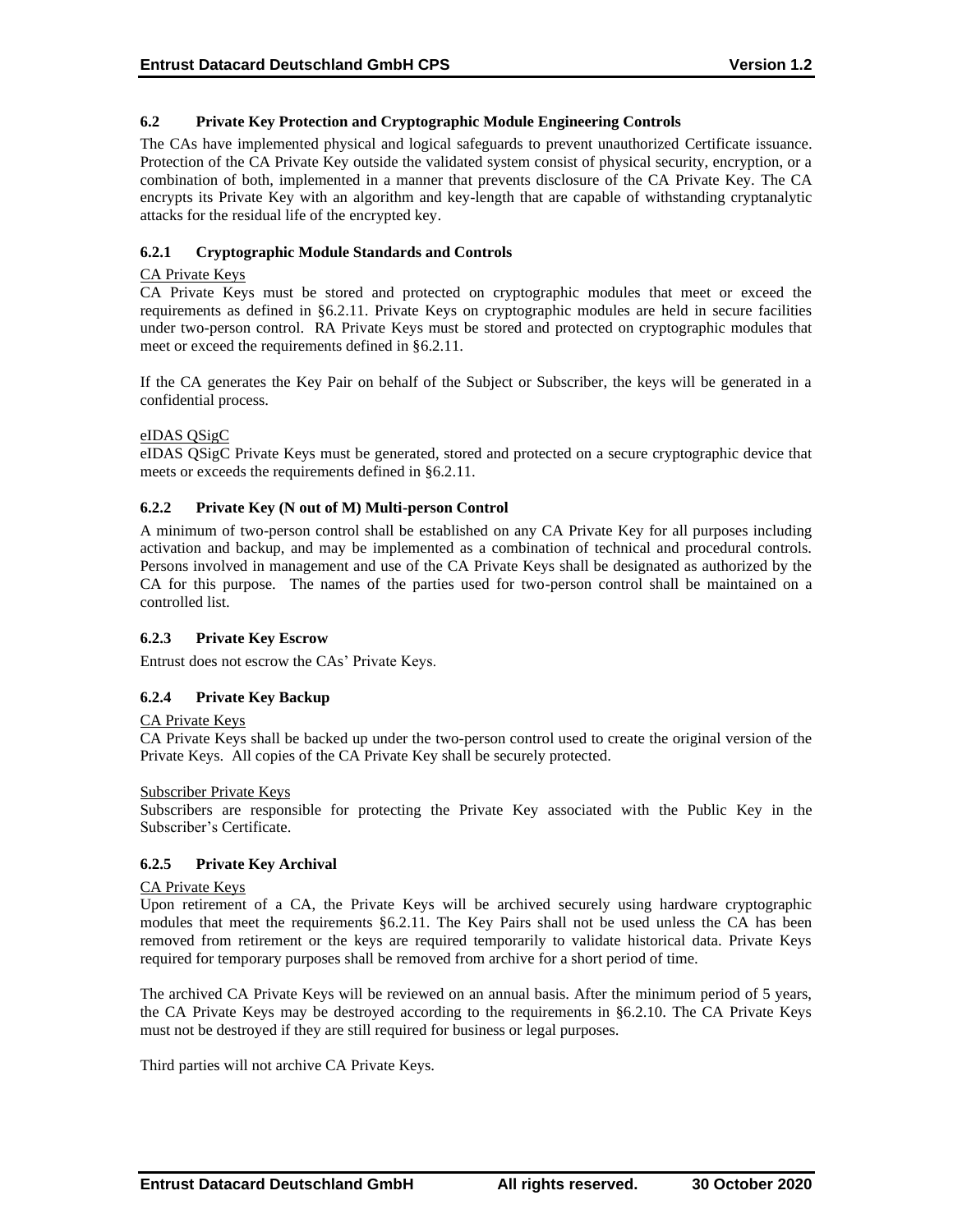# **6.2.6 Private Key Transfer into or from Cryptographic Module**

CA Private Keys shall be generated by and secured in a cryptographic module. In the event that a Private Key is to be transported from one cryptographic module to another, the Private Key must be migrated using the secure methodology supported by the cryptographic module.

If the Private Key of a Subordinate CA is communicated to an unauthorized third party, then the Subordinate CA shall revoke all Certificates corresponding to Private Key.

# **6.2.7 Private Key Storage on Cryptographic Module**

CA Private Keys are stored on a cryptographic module are secured in cryptographic module as defined in §6.2.11.

# **6.2.8 Method of Activating Private Key**

#### CA Private Keys

CA Private Keys shall be activated under two-person control using the methodology provided with the cryptographic module.

#### Subscriber Private Keys

Subscriber Private Keys shall be activated by the Subscriber to meet the requirements of the security software used for their applications. Subscribers shall protect their Private Keys corresponding to the requirements in §9.6.3.

# **6.2.9 Method of Deactivating Private Key**

#### CA Private Keys

CA Private Keys shall be deactivated when the CA is not required for active use. Deactivation of the Private Keys shall be done in accordance with the methodology provided with the cryptographic module.

#### CA Administrators

The administrator's identity is deactivated in the CA and the administrator's Certificate is revoked.

#### **6.2.10 Method of Destroying Private Key**

#### CA Private Keys

CA Private Keys destruction will be two-person controlled and may be accomplished by executing a "zeroize" command or by destruction of the cryptographic module. Destruction of CA Private Keys must be authorized by the Policy Authority.

If the CA is removing a cryptographic module from service, then all Private Keys must be removed from the module. If the CA cryptographic module is intended to provide tamper-evident characteristics is removed from service, then the device will be destroyed.

#### CA Administrators

The administrator's Private Key is destroyed by reinitializing the cryptographic module.

#### **6.2.11 Cryptographic Module Rating**

#### CA Key Pairs

CA Key Pairs must be generated and protected on a cryptographic module that is compliant to at least FIPS 140-2 Level 3 certification standards.

#### CA Administrators

Key Pairs for CA administrators must be generated and protected on a cryptographic module that is compliant to at least FIPS 140-2 Level 2 certification standards.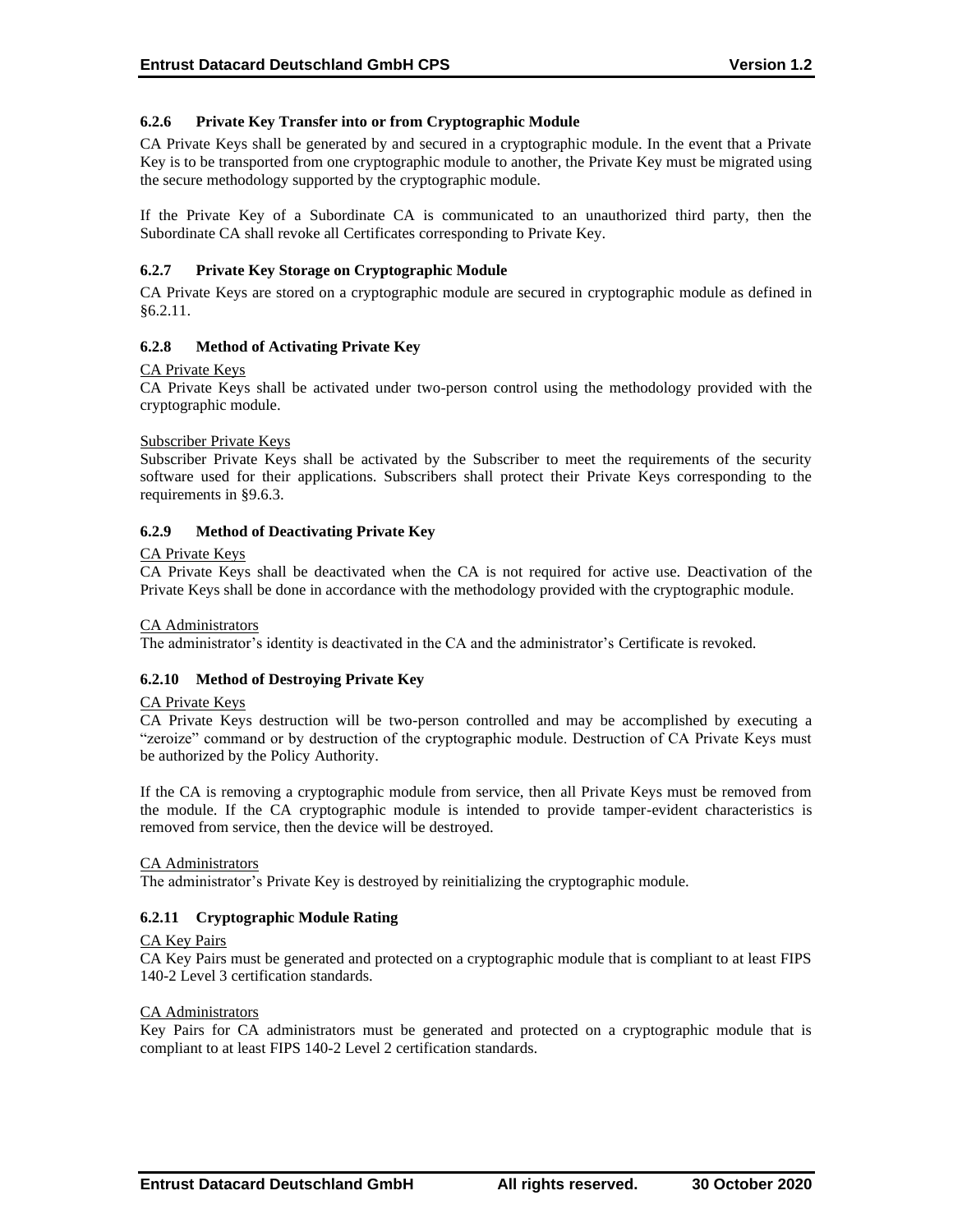# eIDAS QSigC

Key Pairs must be generated and protected on a secure cryptographic device that is compliant to at least Common Criteria EAL 4+ certification standards or equivalent.

### **6.3 Other Aspects of Key Pair Management**

# **6.3.1 Public Key Archival**

No stipulation.

# **6.3.2 Certificate Operational Periods and Key Pair Usage Periods**

CA Key Pairs

CA 2048-bit RSA Key Pairs may have a validity period expiring no later than 31 December 2030.

# eIDAS QWAC and PSD2 QWAC

eIDAS QWAC and PSD2 QWAC may have a validity period of up to, but no more than, 825-days. Effective 1 September 2020, eIDAS QWAC and PSD2 QWAC may have a validity period of up to, but no more than, 398-days.

#### eIDAS QSealC, PSD2 QSealC and eIDAS QSigC

eIDAS QSealC, PSD2 QSealC and eIDAS QSigC may have a validity period of up to, but no more than, 3 years.

# **6.4 Activation Data**

# **6.4.1 Activation Data Generation and Installation**

No stipulation.

# **6.4.2 Activation Data Protection**

No stipulation.

#### **6.4.3 Other Aspects of Activation Data**

No stipulation.

#### **6.5 Computer Security Controls**

# **6.5.1 Specific Computer Security Technical Requirements**

The workstations on which the CAs operate are physically secured as described in §5.1. The operating systems on the workstations on which the CAs operate enforce identification and authentication of users. Access to CA software databases and audit trails is restricted as described in this CPS. All operational personnel that are authorized to have access to the CAs are required to use hardware tokens in conjunction with a PIN to gain access to the physical room that contains the CA software being used for such CAs.

The CA enforces multi-factor authentication for all accounts capable of directly causing Certificate issuance.

For Subscriber accounts, the CA has implemented technical controls to restrict Certificate issuance to a limited set of pre-approved domains.

# **6.5.2 Computer Security Rating**

No stipulation.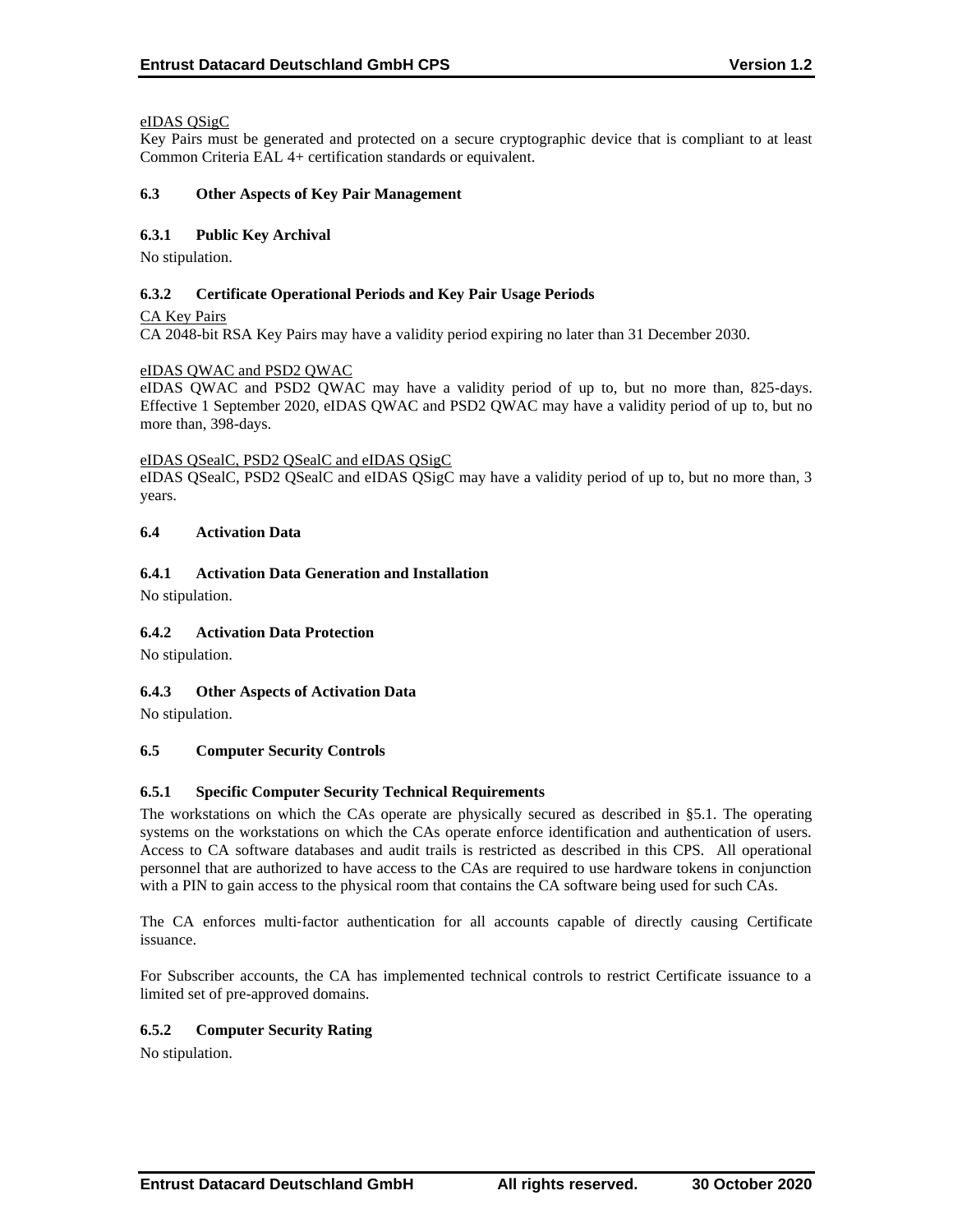# **6.6 Life Cycle Security Controls**

# **6.6.1 System Development Controls**

The CA makes use of Commercial Off The Shelf (COTS) products for the hardware, software, and network components. Systems developed by the CA are deployed in accordance with Entrust software lifecycle development standards.

# **6.6.2 Security Management Controls**

The configuration of the CA system as well as any modifications and upgrades are documented and controlled. Methods of detecting unauthorized modifications to the CA equipment and configuration are in place to ensure the integrity of the security software, firmware, and hardware for correct operation. A formal configuration management methodology is used for installation and ongoing maintenance of Entrust's trusted services and CA systems. Quarterly reviews are performed to confirm compliance to security policies.

When first loaded, the CA software is verified as being that supplied from the vendor, with no modifications, and be the version intended for use.

#### **6.6.3 Life Cycle Security Controls**

No stipulation.

# **6.7 Network Security Controls Security Controls**

Remote access to CA application via the Administration software interface is secured.

# **6.8 Time-stamping**

No stipulation.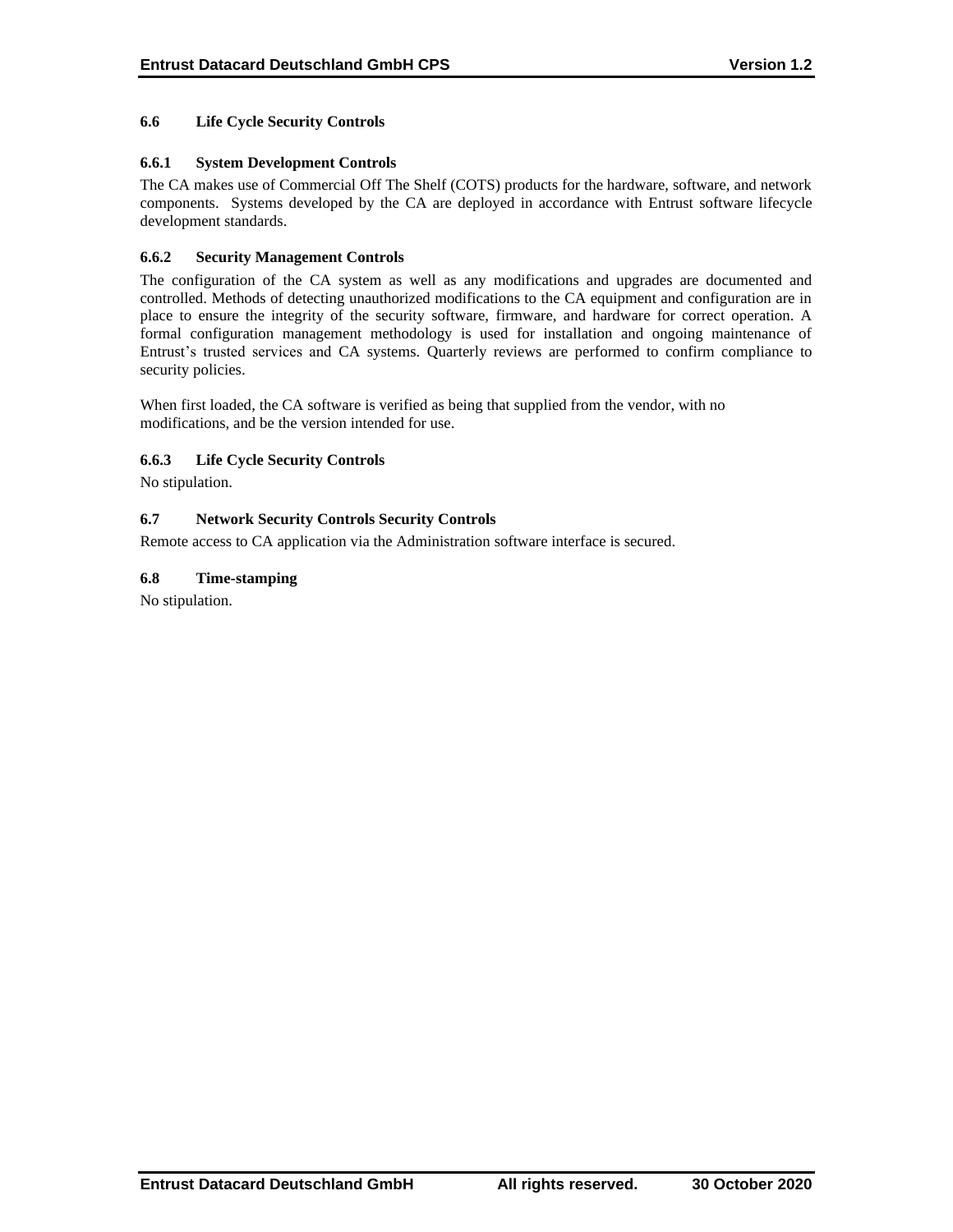# **7. Certificate, CRL and OCSP Profiles**

The profile for the Certificates and Certificate Revocation List (CRL) issued by a CA conform to the specifications contained in the IETF RFC 5280 Internet X.509 PKI Certificate and Certificate Revocation List (CRL) Profile.

# **7.1 Certificate Profile**

CAs issue Certificates in accordance with the X.509 version 3. Certificate profiles for Root CA Certificate, Subordinate CA Certificates, and Subscriber Certificates are described in Appendix A and the sections below.

Certificates have a serial number greater than zero (0) that contains at least 64 unpredictable bits.

# **7.1.1 Version Number**

All Certificates issued by the CAs are X.509 version 3 certificates.

# **7.1.2 Certificate Extensions**

#### **7.1.2.1 Root CA Certificate**

Certificate extensions are as set as stipulated in IETF RFC 5280 and in accordance with Appendix A.

#### **7.1.2.2 Subordinate CA Certificate**

Certificate extensions are as set as stipulated in IETF RFC 5280 and in accordance with Appendix A.

The extension requirements for extended key usage are:

- (i) Must contain an EKU extension,
- (ii) Must not include the anyExtendedKeyUsage EKU, and
- (iii) Must not include either id-kp-serverAuth, id-kp-emailProtection, id-kp-codeSigning or id-kptimeStamping EKUs in the same certificate.

#### **7.1.2.3 Subscriber Certificate**

Certificate extensions are as set as stipulated in IETF RFC 5280 and in accordance with Appendix A.

#### Qualified Certificates

Qualified Certificates shall include qcStatements as required by ETSI EN 319 412-5.

#### PSD2 Certificates

PSD2 Certificates shall include the PSD2 qcStatement as required by ETSI EN 319 495 and include the role of the payment service provider, which maybe one or more of the following:

- (i) account servicing (PSP\_AS);
- (ii) payment initiation (PSP\_PI);
- (iii) account information (PSP\_AI);
- (iv) issuing of card-based payment instruments (PSP\_IC).

# **7.1.2.4 All Certificates**

All other fields and extensions MUST be set in accordance with RFC 5280.

#### **7.1.2.5 Application of RFC 5280**

For purposes of clarification, a precertificate, as described in RFC 6962 (Certificate Transparency), shall not be considered to be a "certificate" subject to the requirements of RFC 5280.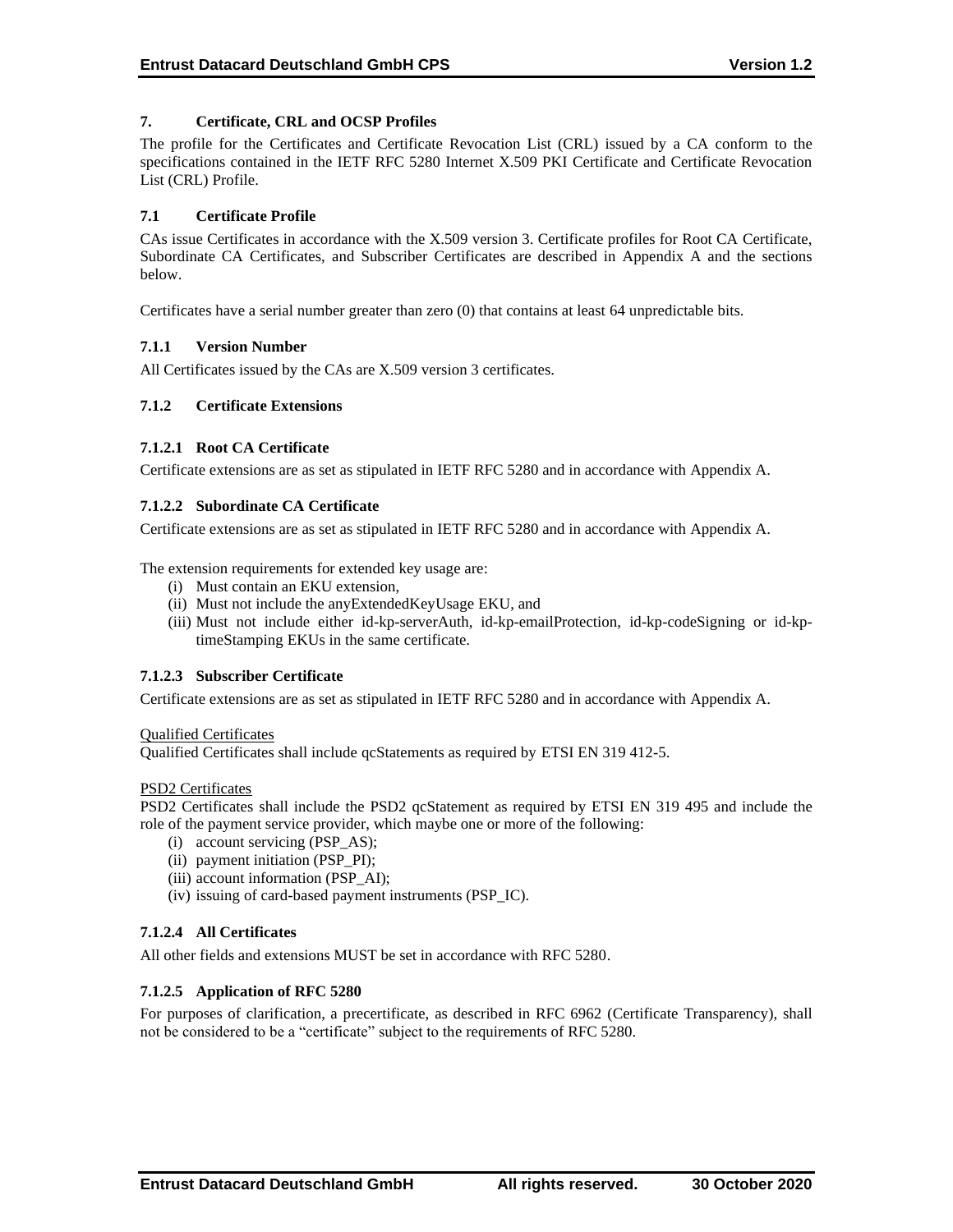# **7.1.3 Algorithm Object Identifiers**

### **7.1.3.1 SubjectPublicKeyInfo**

For RSA, the CA will indicate an RSA key using the rsaEncryption (OID: 1.2.840.113549.1.1.1) algorithm identifier. The parameters must be present and must be explicit NULL.

### **7.1.3.2 SignatureAlgorithmIdentifier**

All objects signed by a CA Private Key must conform to these requirements on the use of the AlgorithmIdentifier or AlgorithmIdentifier-derived type in the context of signatures.

For RSA, the CA must use one of the following signature algorithms and encodings.

- (i) RSASSA-PKCS1-v1\_5 with SHA-256
- (ii) RSASSA-PKCS1-v1\_5 with SHA-384
- (iii) RSASSA-PKCS1-v1\_5 with SHA-512

#### **7.1.4 Name Forms**

#### **7.1.4.1 Name Encoding**

For every valid Certification Path (as defined by RFC 5280, Section 6) for all Certificate and Subordinate CA Certificate, the following must be met:

- (i) For each Certificate in the Certification Path, the encoded content of the issuer distinguished name field a Certificate shall be byte-for-byte identical with the encoded form of the Subject distinguished name field of the issuing CA certificate.
- (ii) For each CA Certificate in the Certification Path, the encoded content of the Subject distinguished name field of a Certificate shall be byte-for-byte identical among all Certificates whose Subject distinguished names can be compared as equal according to RFC 5280, Section 7.1, and including expired and revoked Certificates

#### **7.1.4.2 Subject Information – Subscriber Certificates**

Subject information must meet the requirements stated in Appendix A.

Name forms for Subscriber Certificates are as stipulated in §3.1.1. All other optional attributes must contain information that has been verified by the CA or RA. Optional attributes will not contain only metadata such as '.', '-', and '' (i.e. space) characters, and/or any other indication that the value is absent, incomplete, or not applicable.

Entries in the dNSName are in the "preferred name syntax" as specified in IETF RFC 5280 and thus do not contain underscore characters.

#### eIDAS QWAC and PSD2 QWAC

CAs shall not issue a Certificate with a domain name containing a Reserved IP Address or Internal Name

#### **7.1.4.3 Subject Information – Root Certificates and Subordinate CA Certificates**

Subject information must meet the requirements stated in Appendix A.

#### **7.1.5 Name Constraints**

CAs do not support the issuance of technically constrained Subordinate CA Certificates.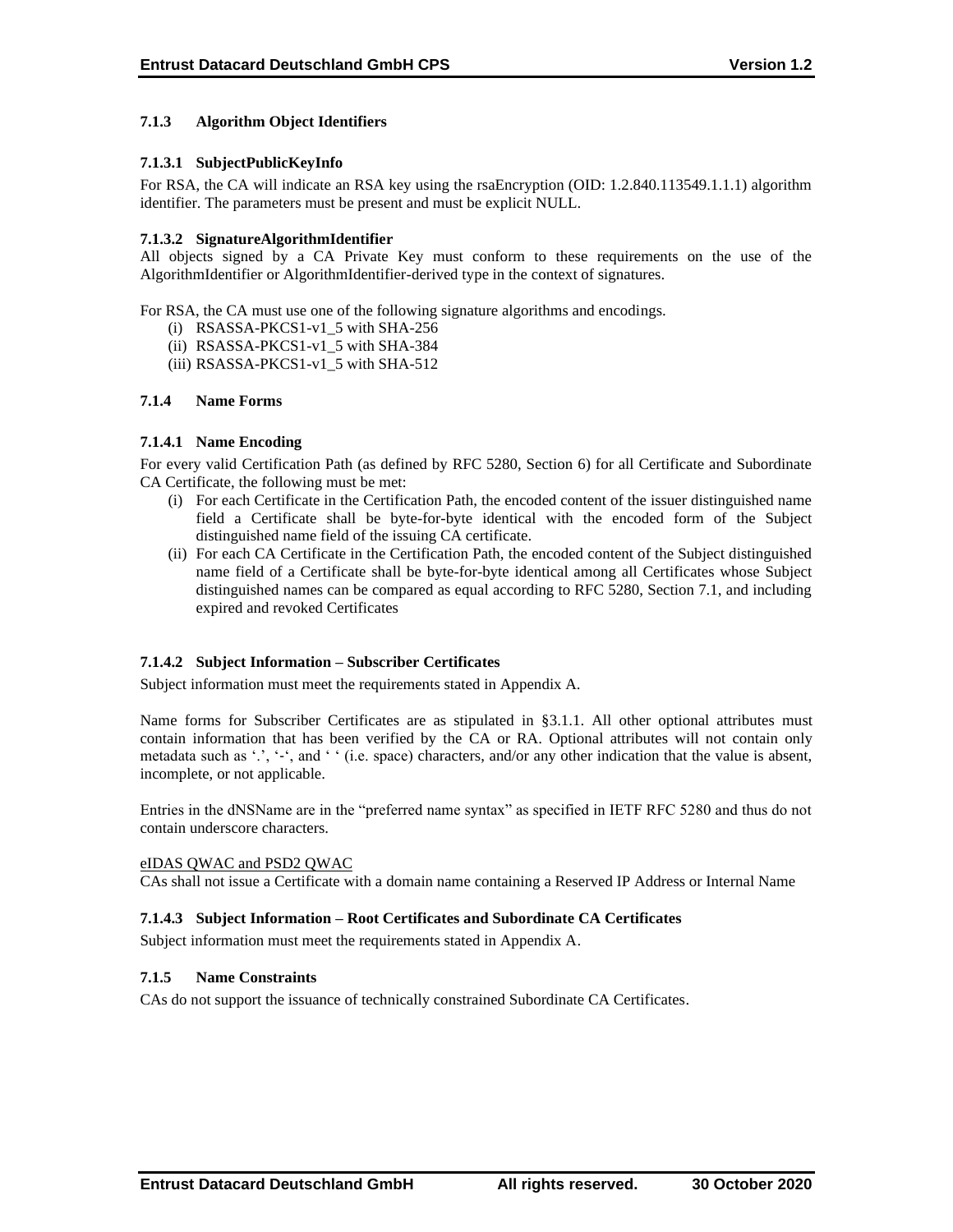# **7.1.6 Certificate Policy Object Identifier**

### **7.1.6.1 Reserved Certificate Policy Identifiers**

Subscriber Certificates must include one or more of the following reserved Certificate Policy Identifiers, if the CA is asserting the Certificate meets the associated policy:

| Extended Validation (EV) SSL Certificates        | 2.23.140.1.1     |
|--------------------------------------------------|------------------|
| <b>Qualified Signature Certificates</b>          | 0.4.0.194112.1.0 |
| <b>Oualified Seal Certificates</b>               | 0.4.0.194112.1.1 |
| <b>Qualified Web Authentication Certificates</b> | 0.4.0.194112.1.4 |
| <b>PSD2</b> Certificates                         | 0.4.0.19495.3.1  |

# **7.1.6.2 Root CA Certificates**

Root CA Certificates do not contain the certificate policy object identifiers.

# **7.1.6.3 Subordinate CA Certificates**

#### Subordinate CA

Subordinate CA Certificates must include either the "any policy" certificate policy object identifier or one or more explicit certificate policy object identifiers that indicates compliance with a specific certificate policy. Certificate policy object identifiers are listed in §7.1.6.4.

# **7.1.6.4 Subscriber Certificates**

Certificates include one or more of the following certificate policy identifiers:

| Extended Validation (EV) SSL Certificates        | 2.16.840.1.114028.10.1.2    |
|--------------------------------------------------|-----------------------------|
| Document Signing Certificates (AATL)             | 2.16.840.1.114028.10.1.6    |
| <b>Qualified Signature Certificates</b>          | 2.16.840.1.114028.10.1.12.0 |
| <b>Qualified Seal Certificates</b>               | 2.16.840.1.114028.10.1.12.1 |
| <b>Qualified Web Authentication Certificates</b> | 2.16.840.1.114028.10.1.12.4 |
| <b>PSD2</b> Qualified Seal Certificates          | 2.16.840.1.114028.10.1.12.5 |
| PSD2 Qualified Web Authentication Certificates   | 2.16.840.1.114028.10.1.12.6 |

#### **7.1.7 Usage of Policy Constraints Extension**

No stipulation.

# **7.1.8 Policy Qualifiers Syntax and Semantics**

CAs include policy qualifiers in all Subscriber Certificates as stipulated in Appendix A.

#### **7.1.9 Processing Semantics for the Critical Certificate Policies Extension**

Certificate policies extension is marked Not Critical

# **7.2 CRL Profile**

The following fields of the X.509 version 2 CRL format are used by the CAs:

- version: set to v2
- signature: identifier of the algorithm used to sign the CRL
- issuer: the full Distinguished Name of the CA issuing the CRL
- this update: time of CRL issuance
- next update: time of next expected CRL update
- revoked Certificates: list of revoked Certificate information

# **7.2.1 Version Number**

No stipulation.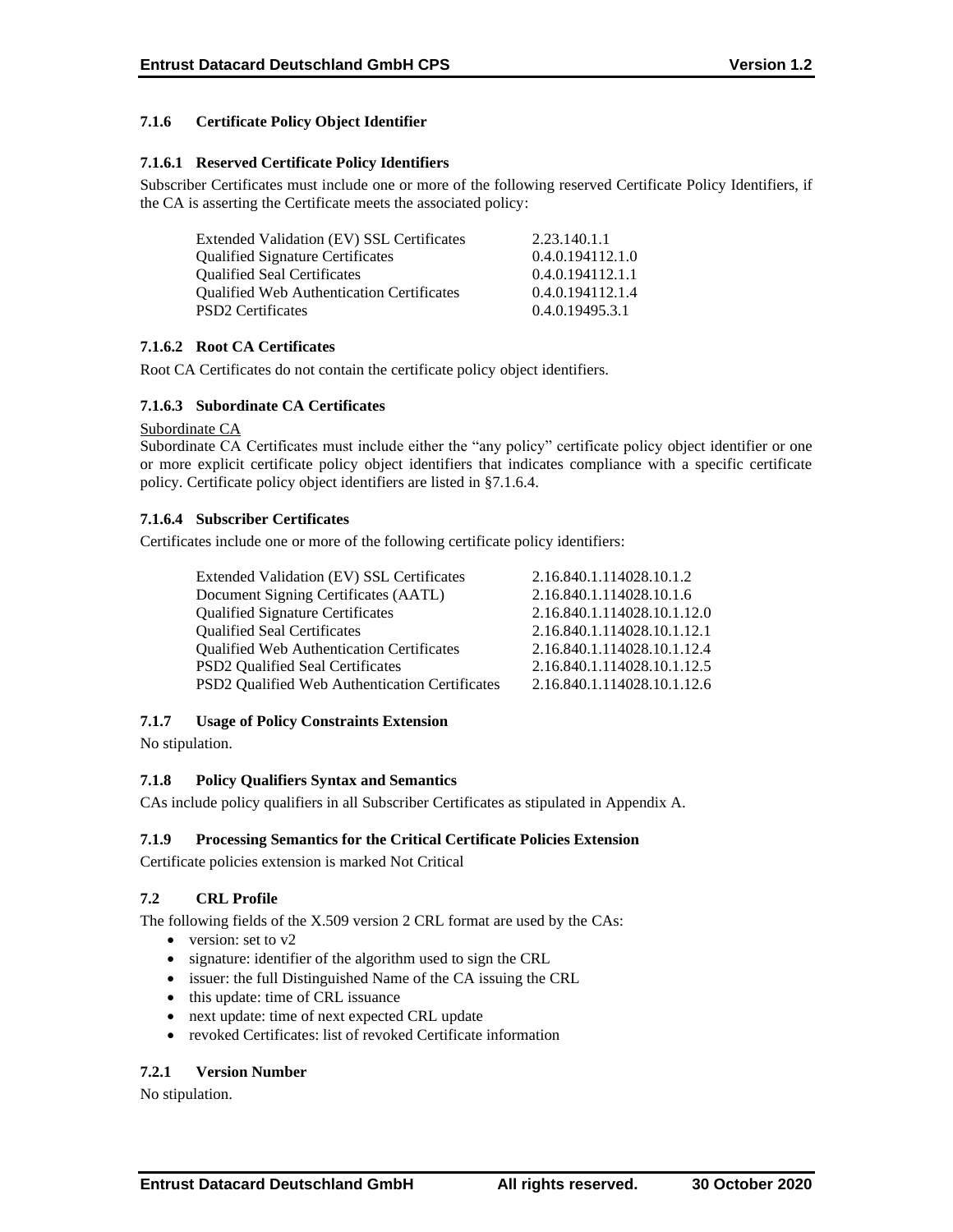# **7.2.2 CRL and CRL Entry Extensions**

#### reasonCode (OID 2.5.29.21)

The CRLReason code extension is used for all revoked Certificates. The CRLReason indicated must not be unspecified (0) or certificateHold (6). This extension must not be marked critical. The most appropriate reason must be selected by the Subscriber or the CA from one the following:

- (i) keyCompromise (1), if the key to the certificate has been or is suspected to be compromised
- (ii) cACompromise (2), if the CA has been or is suspected to be compromised
- (iii) affiliationChanged (3), if verified information in the Certificate has changed and as such the Relying Parties should no longer trust the Certificate
- (iv) superseded (4), if the Certificate has been reissued, rekeys or renewed by another Certificate
- (v) cessationOfOperation (5), if the application or device is no longer in service

# **7.3 OCSP Profile**

The profile for the Online Certificate Status Protocol (OCSP) messages issued by a CA conform to the specifications contained in the IETF RFC 6960 Internet X.509 PKI Online Certificate Status Protocol (OCSP) Profile.

Effective 2020-09-30, if an OCSP response is for a Root CA or Subordinate CA Certificate, including Cross Certificates, and that certificate has been revoked, then the revocationReason field within the RevokedInfo of the CertStatus shall be present.

Effective 2020-09-30, the CRLReason indicated shall contain a value permitted for CRLs, as specified in §7.2.2.

# **7.3.1 Version Number**

No stipulation.

# **7.3.2 OCSP Extensions**

The singleExtensions of an OCSP response shall not contain the reasonCode (OID 2.5.29.21) CRL entry extension.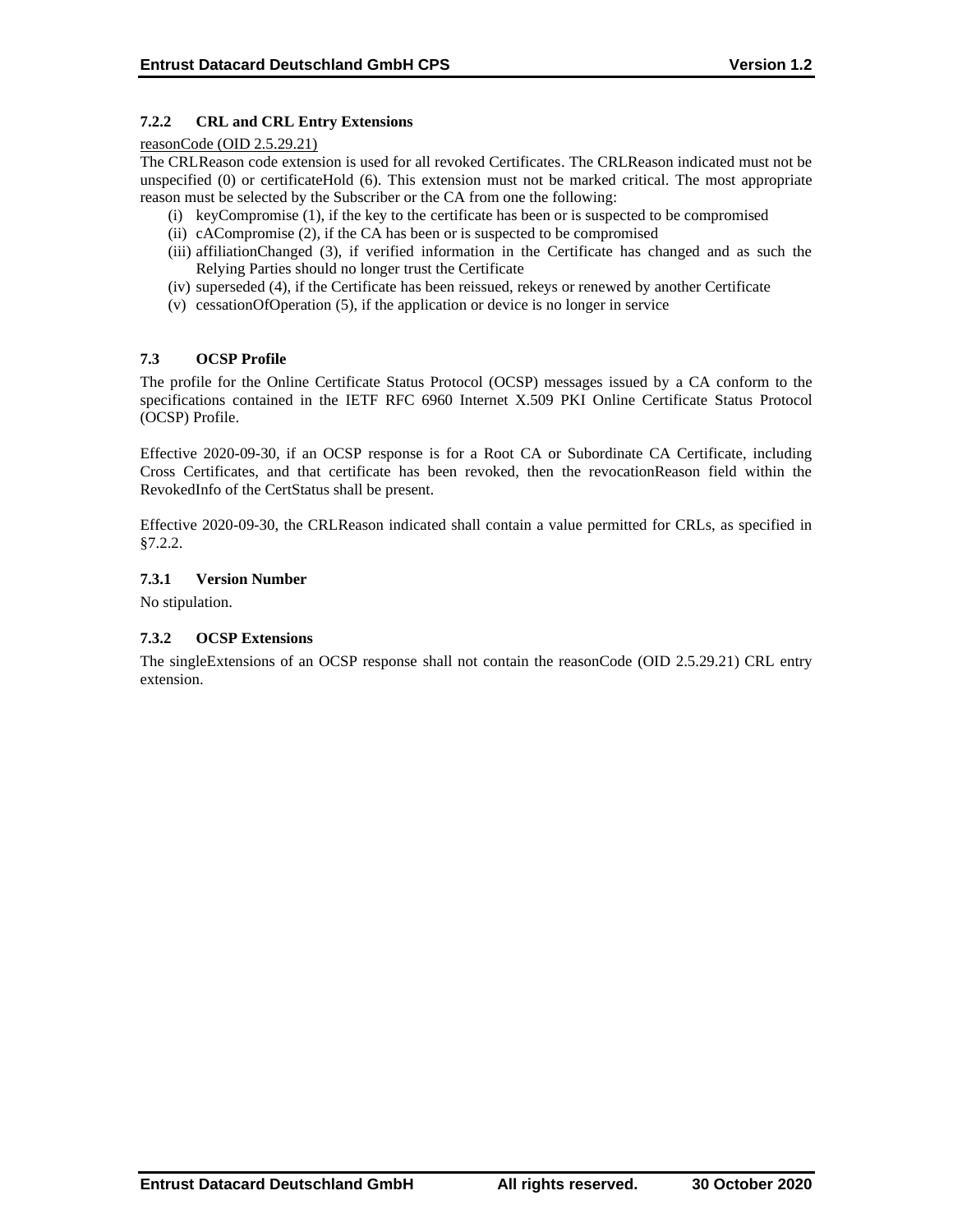### **8. Compliance Audit and Other Assessment**

### **8.1 Frequency or Circumstances of Assessment**

The CAs and RAs shall be audited for compliance with the practices and procedures set forth in the CPS. The period during which the CA issues Certificates will be divided into an unbroken sequence of audit periods. An audit period will not exceed one year in duration.

# **8.2 Identity/Qualifications of Assessor**

The compliance audit of the CAs shall be performed by an auditor which possesses the following qualifications and skills:

- i. Independence from the subject of the audit;
- ii. Ability to conduct an audit that addresses the criteria of the audit schemes specified in §8.4;
- iii. Employs individuals who have proficiency in examining PKI technology, information security tools and techniques, information technology and security auditing, and the third-party attestation function;
- iv. Performed by a licensed conformity assessment body accredited in accordance with ISO 17065 applying the requirements specified in ETSI EN 319 403;
- v. Bound by law, government regulation, or professional code of ethics; and
- vi. Maintains professional liability/errors and omissions insurance policy limits of at least one million US dollars coverage.

# **8.3 Assessor's Relationship to Assessed Entity**

The certified public accounting firm selected to perform the compliance audit for the CAs and RAs shall be independent from the entity being audited.

#### **8.4 Topics Covered by Assessment**

The compliance audit shall test compliance of the CAs and RAs against the policies and procedures set forth, as applicable in:

- i. This CPS;
- ii. ETSI EN 319 411-2 and related standards documents;
- iii. ETSI TS 119 495 and related standards documents.

#### **8.5 Actions Taken as a Result of Deficiency**

Upon receipt of a compliance audit that identifies any deficiencies, the audited CA or RA shall use commercially reasonable efforts to correct any such deficiencies in an expeditious manner.

#### **8.6 Communication of Results**

The results of all compliance audits shall be communicated to the Policy Authority and to any third party entities which are entitled by law or regulation to receive a copy of the audit results.

The results of the most recent compliance audit will be posted within three months from the end of the audit period to the Repository. In the event of a delay greater than three months, the CA will provide an explanatory letter signed by the qualified auditor.

The audit report shall contain at least the following information:

- (i) name of the organization being audited;
- (ii) name and address of the organization performing the audit;
- (iii) the SHA-256 fingerprint of all Roots and Subordinate CA Certificates, including Cross Certificates, that were in-scope of the audit, where the fingerprint uses uppercase letters and does not contain colons, spaces or line feeds;
- (iv) audit criteria, with version number(s), that were used to audit each of the certificates (and associated keys);
- (v) a list of the CA policy documents, with version numbers, referenced during the audit;
- (vi) whether the audit assessed a period of time or a point in time;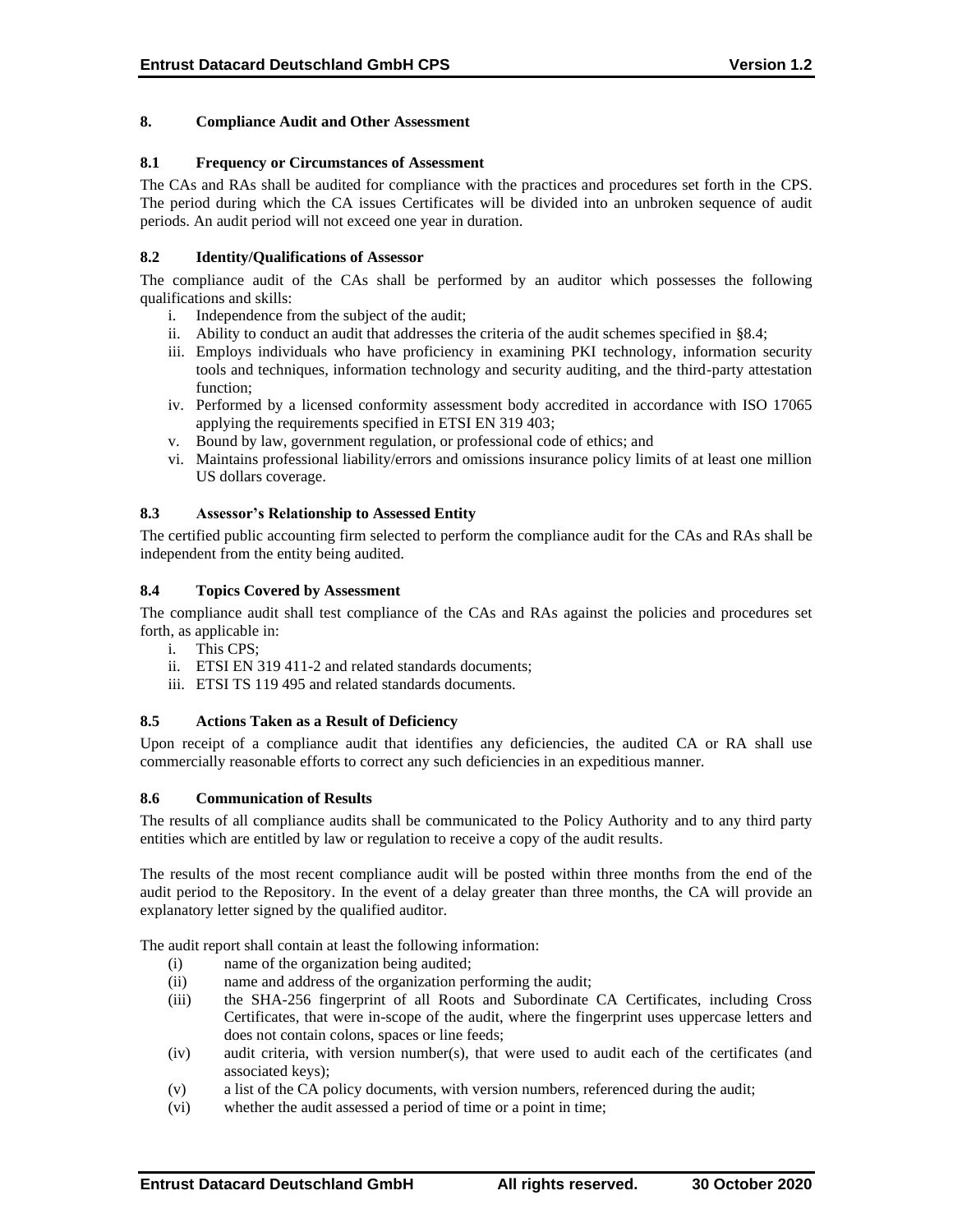- (vii) the start date and end date of the Audit Period, for those that cover a period of time;
- (viii) the point in time date, for those that are for a point in time;
- (ix) the date the report was issued, which will necessarily be after the end date or point in time date;
- (x) (for audits conducted in accordance with any of the ETSI standards) a statement to indicate if the audit was a full audit or a surveillance audit, and which portions of the criteria were applied and evaluated, e.g. DVCP, OVCP, NCP, NCP+, LCP, EVCP, EVCP+, QCP-w, Part 1 (General Requirements), and/or Part 2 (Requirements for Trust Service Providers); and
- (xi) (for audits conducted in accordance with any of the ETSI standards) a statement to indicate that the auditor referenced the applicable CA/Browser Forum criteria, such as this document, and the version used.

The authoritative version of the audit report must be English language, available as a PDF and text searchable for all required information.

# eIDAS QWAC and PSD2 QWAC

The audit results will also be posted to the CA Common Database (i.e., https://ccadb.force.com).

# **8.7 Self-audits**

#### eIDAS QWAC and PSD2 QWAC

The CA will monitor adherences to this CPS, ETSI Guidelines, and the Baseline Requirements and strictly control its service quality by performing self-audits on at least a quarterly basis against a randomly selected sample of the greater of one Certificate or at least three percent of the Certificates issued by it during the period commencing immediately after the previous self-audit sample was taken.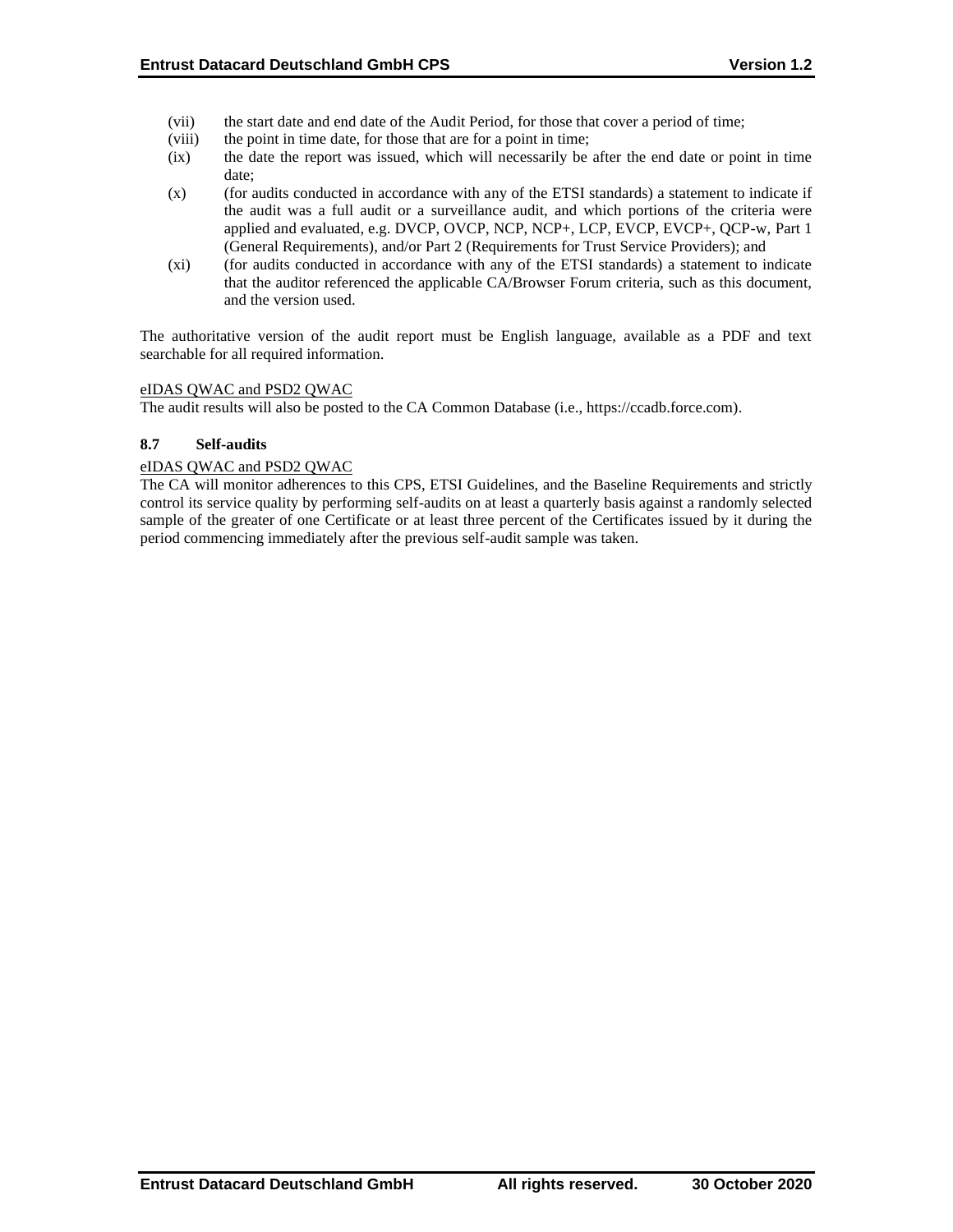# **9. Other Business and Legal Matters**

### **9.1 Fees**

Unless otherwise set out in a Subscription Agreement, the fees for services provided by Entrust with respect to Certificates are set forth on the websites operated by Entrust. Unless otherwise set out in a Subscription Agreement, these fees are subject to change, and any such changes shall become effective immediately after posting on such websites. The fees for services provided by independent third-party RAs, Resellers and Co-marketers in respect to Certificates are set forth on the web sites operated by such RAs, Resellers and Co-marketers. These fees are subject to change, and any such changes shall become effective immediately after posting on such web sites.

# **9.1.1 Certificate Issuance or Renewal Fees**

No stipulation.

# **9.1.2 Certificate Access Fees**

No stipulation.

# **9.1.3 Revocation or Status Information Access Fees**

No stipulation.

# **9.1.4 Fees for Other Services**

No stipulation.

# **9.1.5 Refund Policy**

Except for a formal written Entrust refund policy, if any, neither Entrust nor any RAs operating under the CAs nor any Resellers or Co-Marketers provide any refunds for Certificates or services provided in respect to Certificates.

#### **9.2 Financial Responsibility**

Subscribers and Relying Parties shall be responsible for the financial consequences to such Subscribers, Relying Parties, and to any other persons, entities, or organizations for any transactions in which such Subscribers or Relying Parties participate and which use Certificates or any services provided in respect to Certificates. Entrust makes no representations and gives no warranties or conditions regarding the financial efficacy of any transaction completed utilizing an Certificate or any services provided in respect to Certificates and the Entrust Group shall have no liability except as explicitly set forth herein in respect to the use of or reliance on an Certificate or any services provided in respect to Certificates.

#### **9.2.1 Insurance Coverage**

Entrust maintains (a) Commercial General Liability insurance with policy limits of at least two million US dollars (US\$2,000,000.00) in coverage; and (b) Professional Liability/Errors and Omissions insurance, with policy limits of at least five million US dollars (US\$5,000,000.00) in coverage. Such insurance policies will be carried with companies rated no less than A- as to Policy Holder's Rating in the current edition of Best's Insurance Guide.

#### **9.2.2 Other Assets**

No stipulation.

### **9.2.3 Insurance or Warranty Coverage for End-entities**

No stipulation.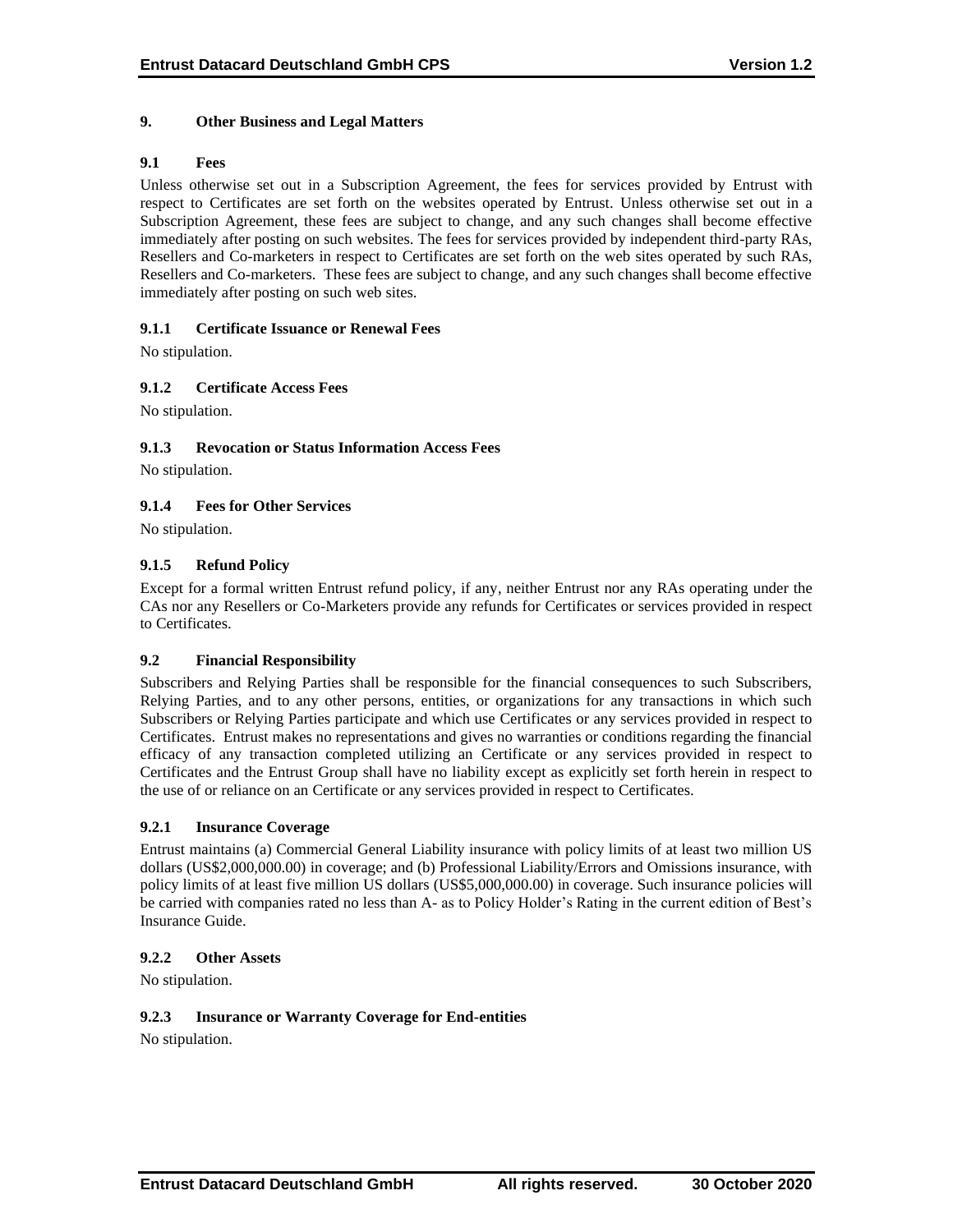# **9.3 Confidentiality of Business Information**

Neither Entrust nor any independent third-party RAs operating under the CAs, nor any Resellers or Co-Marketers shall disclose or sell Applicant or Subscriber names (or other information submitted by an Applicant or Subscriber when applying for a Certificate), except in accordance with this CPS, a Subscription Agreement, or a Relying Party Agreement. Entrust and all independent third-party RAs operating under the CAs, and all Resellers and Co-Marketers shall use a commercially reasonable degree of care to prevent such information from being used or disclosed for purposes other than those set forth in the CPS, a Subscription Agreement, or a Relying Party Agreement. Notwithstanding the foregoing, Applicants and Subscribers acknowledge that some of the information supplied with a Certificate Application is incorporated into Certificates and that Entrust and all independent third-party RAs operating under the CAs, and all Resellers and Co-Marketers shall be entitled to make such information publicly available.

# **9.3.1 Scope of Confidential Information**

Information that is supplied by Applicants, Subscribers, or Relying Parties for the subscription for, use of, or reliance upon an Certificate, and which is not included in the information described in §9.3.2 below, shall be considered to be confidential. Entrust and RAs shall be entitled to disclose such information to any subcontractors or agents that are assisting in the verification of information supplied in Certificate Applications or that are assisting in the operation of the CAs or Entrust RAs. Information considered to be confidential shall not be disclosed unless compelled pursuant to legal, judicial, or administrative proceedings, or otherwise required by law. Entrust and independent third-party RAs shall be entitled to disclose information that is considered to be confidential to legal and financial advisors assisting in connection with any such legal, judicial, administrative, or other proceedings required by law, and to potential acquirers, legal counsel, accountants, banks and financing sources and their advisors in connection with mergers, acquisitions, or reorganizations.

# **9.3.2 Information not with the Scope of Confidential Information**

Information that is included in a Certificate or a Certificate Revocation List, including without limitation personal information, shall not be considered confidential. Information contained in the CPS shall not be considered confidential. Without limiting the foregoing, information that (i) was or becomes known through no fault of Entrust, an independent third-party RA under a CA, a Reseller, or a Co-marketer, (ii) was rightfully known or becomes rightfully known to Entrust, an independent third-party RA under the CA, a Reseller, or a Co-marketer without confidential or proprietary restriction from a source other than the Subscriber, (iii) is independently developed by Entrust, an independent third-party RA under a CA, a Reseller, or a Co-marketer, or (iv) is approved by a Subscriber for disclosure, shall not be considered confidential.

# **9.3.3 Responsibility to Protect Confidential Information**

Entrust's employees, agents, and contractors are responsible for protecting confidential information and are contractually obligated to do so. Entrust systems are configured to protect confidential information.

# **9.4 Privacy of Personal Information**

# **9.4.1 Privacy Plan**

Entrust follows the policies, statements and practices available at https://www.entrust.com/legalcompliance/privacy ("Privacy Plan") when handling personal information.

# **9.4.2 Information Treated as Private**

Entrust treats all personal information about an individual as personal information in accordance with the Data Protection Plan.

# **9.4.3 Information not Deemed Private**

Certificates, CRLs, and OCSP and the personal or corporate information appearing in them are not considered confidential information.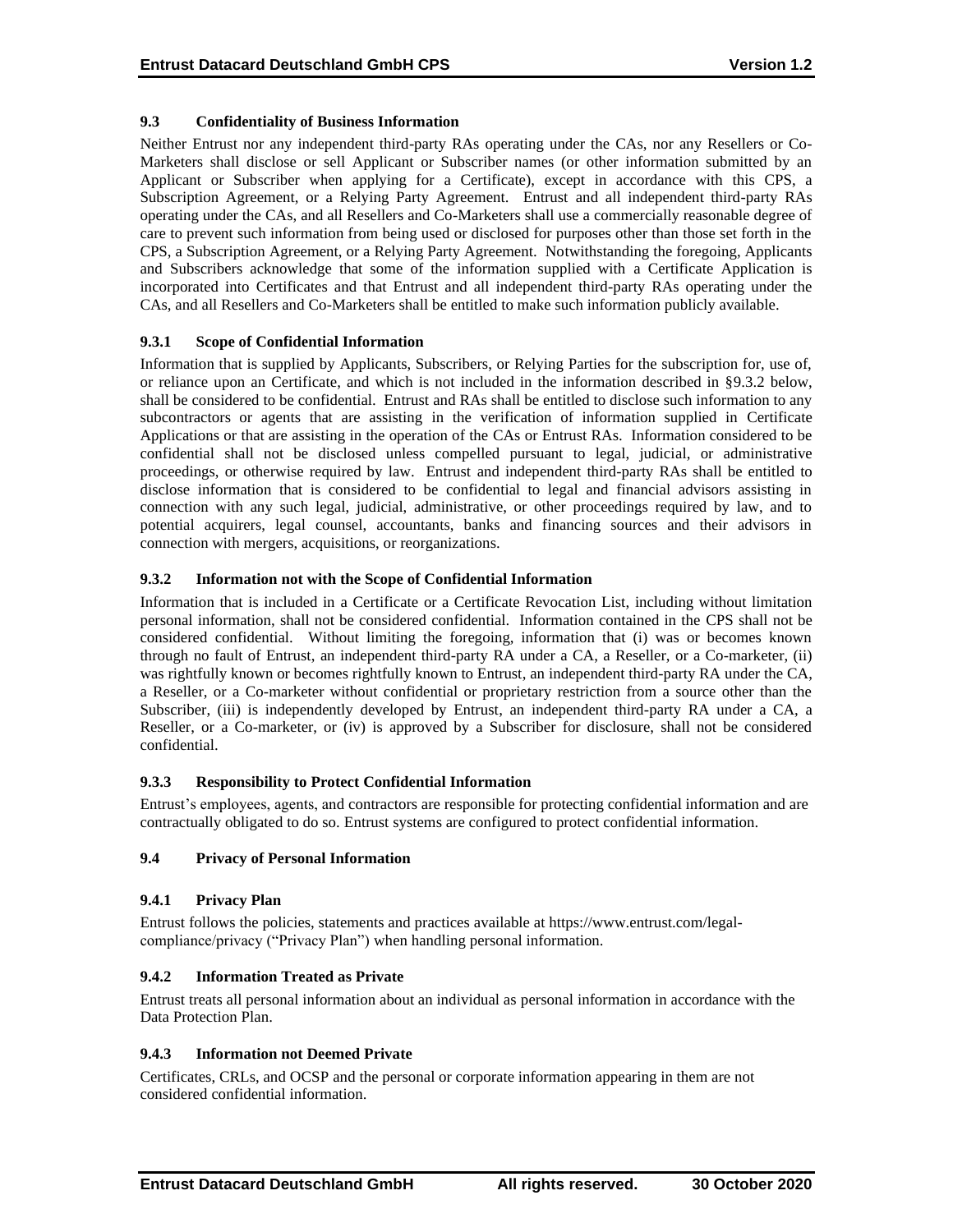# **9.4.4 Responsibility to Protect Private Information**

Entrust personnel are required to protect personal information in accordance with the Data Protection Policy.

#### **9.4.5 Notice and Consent to Use Private Information**

Unless otherwise stated in the CPS, Data Protection Plan or other agreement (such as a Subscription Agreement or Relying Party Agreement), personal information will not be used without the consent of the subject of such personal information. Notwithstanding the foregoing, personal information contained in a Certificate may be published in online public repositories and all Subscribers consent to the global transfer of any personal data contained in the Certificate.

# **9.4.6 Disclosure Pursuant to Judicial or Administrative Process**

Entrust, independent third-party RAs under a CA, Resellers, and Co-marketers shall have the right to release information that is considered to be personal and/ or confidential to law enforcement officials in compliance with applicable law.

Entrust, independent third-party RAs under a CA, Resellers, and Co-marketers may disclose information that is considered confidential during the course of any arbitration, litigation, or any other legal, judicial, or administrative proceeding relating to such information. Any such disclosures shall be permissible provided that Entrust, the independent third-party RA, Reseller, or Co-marketer uses commercially reasonable efforts to obtain a court-entered protective order restricting the use and disclosure of any such information to the extent reasonably required for the purposes of such arbitration, litigation, or any other legal, judicial, or administrative proceeding.

# **9.4.7 Other Information Disclosure Circumstances**

Entrust, independent third-party RAs under a CA, Resellers, and Co-marketers may disclose information provided to Entrust, such RA, Reseller or Co-marketer, by an Applicant, a Subscriber, or a Relying Party upon request of such Applicant, Subscriber, or Relying Party.

If a Certificate is revoked by a CA, a serial number will be included in the Certificate Revocation List entry for the revoked Certificate.

# **9.5 Intellectual Property Rights**

Entrust retains all right, title, and interest (including all intellectual property rights), in, to and under all Certificates, except for any information that is supplied by an Applicant or a Subscriber and that is included in an Certificate, which information shall remain the property of the Applicant or Subscriber. All Applicants and Subscribers grant to Entrust and any RAs operating under the CAs a non-exclusive, worldwide, paid-up, royalty-free license to use, copy, modify, publicly display, and distribute such information, by any and all means and through any and all media whether now known or hereafter devised for the purposes contemplated under the CPS, the Subscriber's Subscription Agreement, and any Relying Party Agreements. Entrust and any RAs operating under the CAs shall be entitled to transfer, convey, or assign this license in conjunction with any transfer, conveyance, or assignment as contemplated in §9.16.2. Entrust grants to Subscribers and Relying Parties a non-exclusive, non-transferable license to use, copy, and distribute Certificates, subject to such Certificates being used as contemplated under the CPS, the Subscriber's Subscription Agreement, and any Relying Party Agreements, and further provided that such Certificates are reproduced fully and accurately and are not published in any publicly available database, repository, or directory without the express written permission of Entrust. Except as expressly set forth herein, no other right is or shall be deemed to be granted, whether by implication, estoppel, inference or otherwise. Subject to availability, Entrust may in its discretion make copies of one or more Subordinate CA Certificate(s) available to Subscribers for use solely with the Certificate issued to such Subscribers. Entrust retains all right, title, and interest (including all intellectual property rights), in, to and under the Subordinate CA Certificate(s).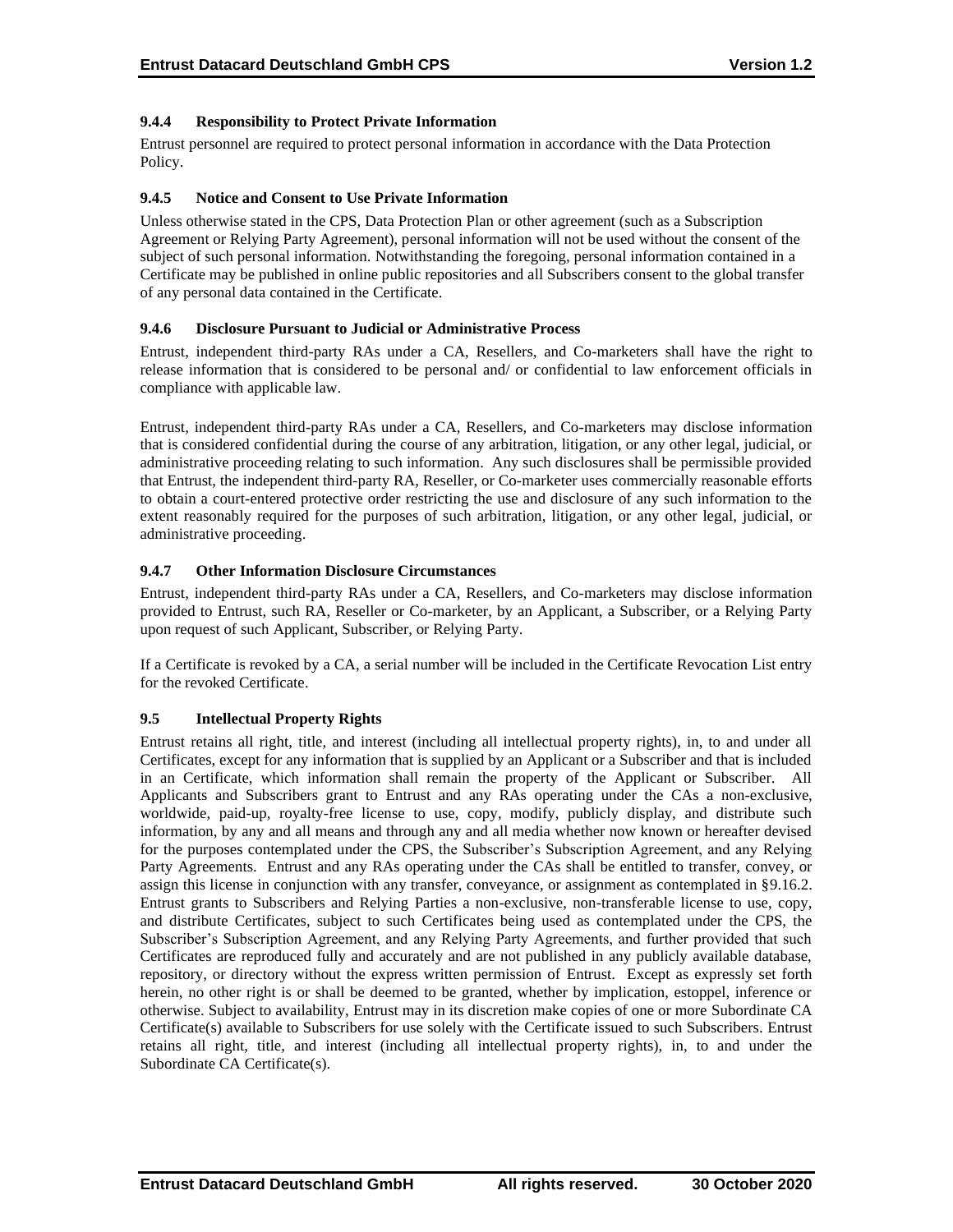Entrust grants permission to reproduce the CPS provided that (i) the copyright notice on the first page of this CPS is retained on any copies of the CPS, and (ii) the CPS is reproduced fully and accurately. Entrust retains all right, title, and interest (including all intellectual property rights), in, to and under the CPS.

Unless otherwise set out in a Subscription Agreement, in no event shall the Entrust Group be liable to any Applicants, Subscribers, or Relying Parties or any other third parties for any losses, costs, liabilities, expenses, damages, claims, or settlement amounts arising from or relating to claims of infringement, misappropriation, dilution, unfair competition, or any other violation of any patent, trademark, copyright, trade secret, or any other intellectual property or any other right of person, entity, or organization in any jurisdiction arising from or relating to any Certificate or arising from or relating to any services provided in relation to any Certificate.

# **9.6 Representation and Warranties**

# **9.6.1 CA Representations and Warranties**

A CA shall:

- (i) provide CA services in accordance with the terms and conditions of the CPS;
- (ii) upon receipt of a request from an RA operating under such CA, issue an Certificate in accordance with the terms and conditions of the CPS;
- (iii) make available Certificate revocation information by issuing Certificates and by issuing and making available Certificate CRLs in an Repository in accordance with the terms and conditions of the CPS;
- (iv) issue and publish Certificate CRLs on a regular schedule in accordance with the terms and conditions of the CPS; and
- (v) upon receipt of a revocation request from an RA operating under such CA, revoke the specified Certificate in accordance with the terms and conditions of the CPS.

In operating the CAs, Entrust may use one or more representatives or agents to perform its obligations under the CPS, any Subscription Agreements, or any Relying Party Agreements, provided that Entrust shall remain responsible for its performance.

#### **9.6.1.1 Warranties and Limitations on Warranties**

Entrust makes the following limited warranties to Subscribers with respect to the operation of the CAs:

- (i) CAs shall provide Repository services consistent with the practices and procedures set forth in this CPS;
- (ii) CAs shall perform Certificate issuance consistent with the procedures set forth in this CPS; and
- (iii) CAs shall provide revocation services consistent with the procedures set forth in this CPS.

Notwithstanding the foregoing, in no event does the Entrust Group make any representations, or provide any warranties, or conditions to any Applicants, Subscribers, Relying Parties, or any other persons, entities, or organizations with respect to (i) the techniques used in the generation and storage of the Private Key corresponding to the Public Key in an Certificate, including, whether such Private Key has been Compromised or was generated using sound cryptographic techniques, (ii) the reliability of any cryptographic techniques or methods used in conducting any act, transaction, or process involving or utilizing an Certificate, (iii) any software whatsoever, or (iv) non-repudiation of any Certificate or any transaction facilitated through the use of an Certificate, since such determination is a matter of applicable law.

Applicants, Subscribers, and Relying Parties acknowledge and agree that operations in relation to Certificates and Certificate Applications are dependent on the transmission of information over communication infrastructures such as, without limitation, the Internet, telephone and telecommunications lines and networks, servers, firewalls, proxies, routers, switches, and bridges ("Telecommunication Equipment") and that this Telecommunication Equipment is not under the control of Entrust. The Entrust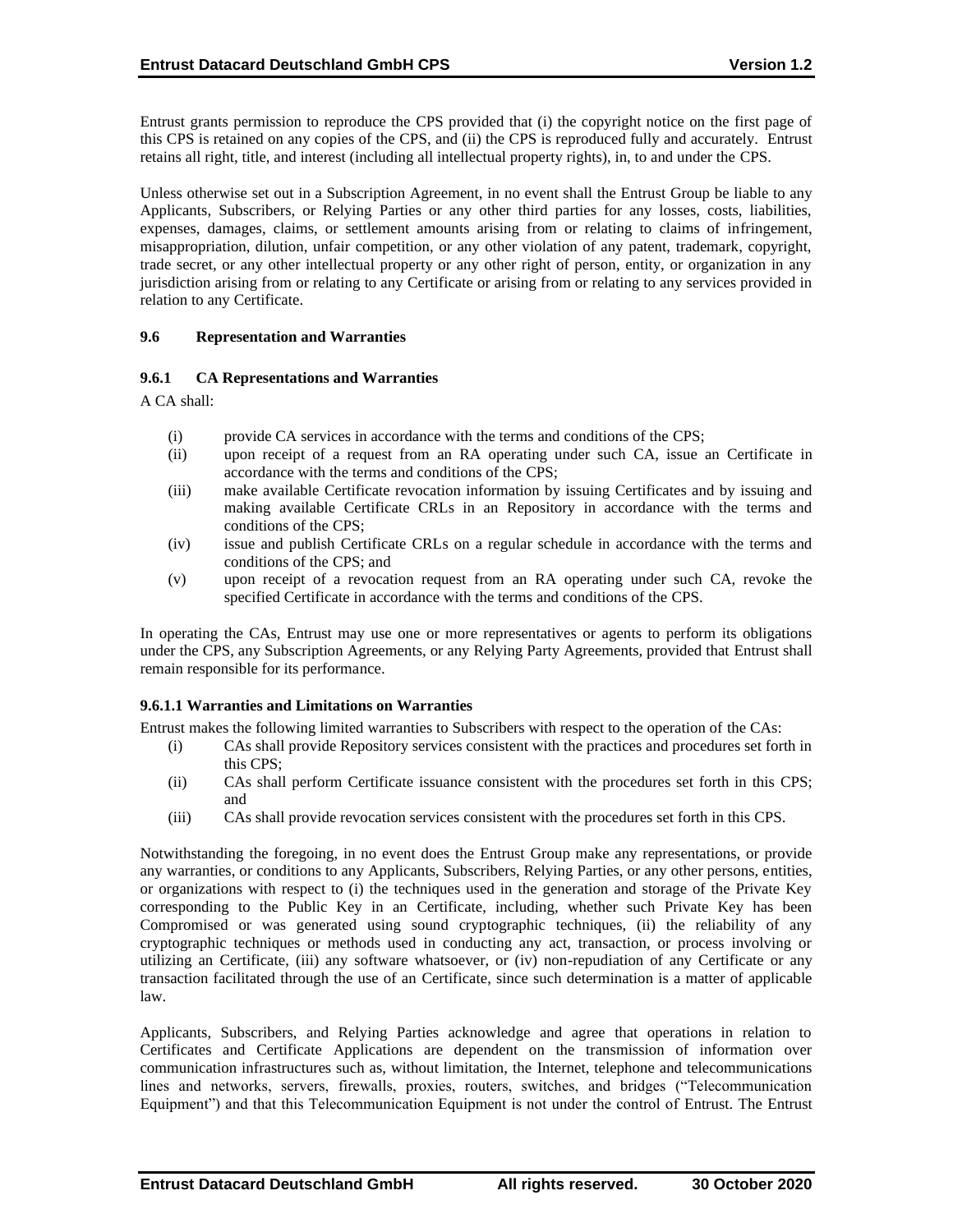Group shall not be liable for any error, failure, delay, interruption, defect, or corruption in relation to a Certificate, a Certificate CRL, OCSP message, or a Certificate Application to the extent that such error, failure, delay, interruption, defect, or corruption is caused by such Telecommunication Equipment.

# **9.6.2 RA Representations and Warranties**

RAs operating under a CA shall:

- (i) receive Certificate Applications in accordance with the terms and conditions of the CPS;
- (ii) perform, log and secure verification of information submitted by Applicants when applying for Certificates, and if such verification is successful, submit a request to a CA for the issuance of a Certificate, all in accordance with the terms and conditions of the CPS;
- (iii) receive and verify requests from Subscribers for the revocation of Certificates, and if the verification of a revocation request is successful, submit a request to a CA for the revocation of such Certificate, all in accordance with the terms and conditions of the CPS;
- (iv) notify Subscribers, in accordance with the terms and conditions of the CPS, that an Certificate has been issued to them; and
- (v) notify Subscribers, in accordance with the terms and conditions of the CPS that and Certificate issued to them has been revoked or will soon expire.

Entrust may use one or more representatives or agents to perform its obligations in respect of an Entrust RA under the CPS, any Subscription Agreements, or any Relying Party Agreements, provided that Entrust shall remain responsible for the performance of such representatives or agents under the CPS, any Subscription Agreements, or any Relying Party Agreements. Entrust may appoint independent third parties to act as RAs under a CA. Such independent third-party RAs shall be responsible for their performance under the CPS, any Subscription Agreements, or any Relying Party Agreements. Entrust shall not be responsible for the performance of such independent third-party RAs. Independent third-party RAs may use one or more representatives or agents to perform their obligations when acting as an RA under a CA. Independent third-party RAs shall remain responsible for the performance of such representatives or agents under the CPS, any Subscription Agreements, or any Relying Party Agreements. Entrust may appoint Resellers and Co-marketers for (i) Certificates, and (ii) services provided in respect to Certificates. Such Resellers and Co-marketers shall be responsible for their performance under the CPS, any Subscription Agreements, or any Relying Party Agreements. Entrust shall not be responsible for the performance of any such Resellers and Co-marketers. Resellers and Co-marketers may use one or more representatives or agents to perform their obligations under the CPS, any Subscription Agreements, or any Relying Party Agreements. Resellers and Co-marketers shall remain responsible for the performance of such representatives or agents under the CPS, any Subscription Agreements, or any Relying Party Agreements. Independent third-party RAs, Resellers, and Co-marketers shall be entitled to receive all of the benefit of all (i) disclaimers of representations, warranties, and conditions, (ii) limitations of liability, (iii) representations and warranties from Applicants, Subscribers, and Relying Parties, and (iv) indemnities from Applicants, Subscribers, and Relying Parties, set forth in this CPS, any Subscription Agreements, and any Relying Party Agreements.

The same liability provisions that apply in §9.6.1 with respect to the CAs shall apply with respect to RAs.

#### **9.6.3 Subscriber representations and Warranties**

As a condition of having any Certificate issued to or for Subscriber, each Subscriber (in this section, "Subscriber" includes "Applicant" when referring to any time prior to issuance of the Certificate) makes, on its own behalf and if applicable on behalf of its principal or agent under a subcontractor or hosting service relationship, the following representations, commitments, affirmations and warranties for the benefit of Certificate Beneficiaries, Entrust and any of Entrust's Affiliates that will issue Certificates to or for Subscriber:

9.6.3.1 If Subscriber is applying for a Certificate to be issued to or for another Person, such Person has authorized Subscriber to act on its behalf, including to request Certificates on behalf of such Person, and to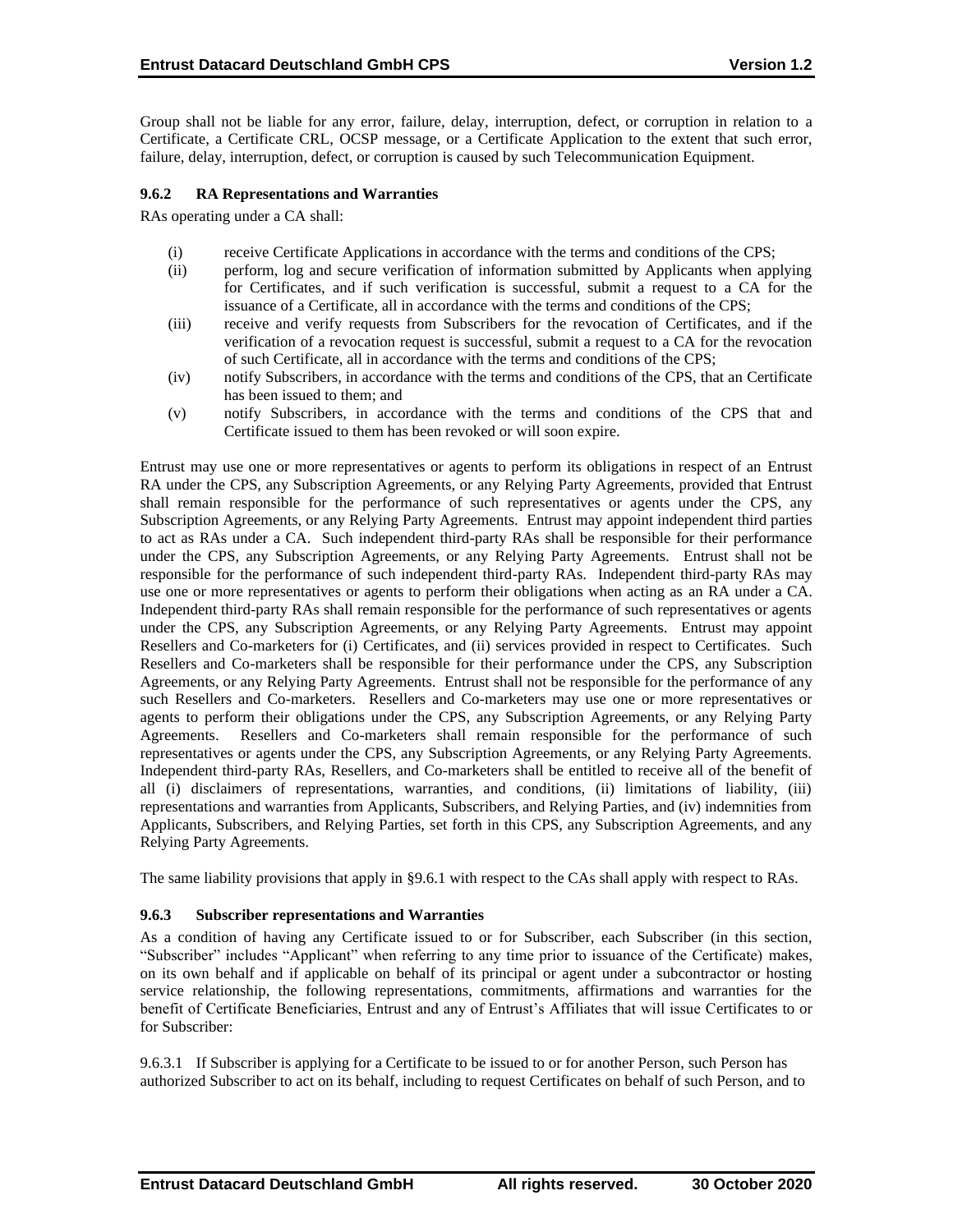make the representations, commitments, affirmations and warranties in this §9.6.3 on behalf of such Person as well as on Subscriber's own behalf.

9.6.3.2 Subscriber will generate (in a cryptographic module if and as required in the CPS) a new, secure, and cryptographically sound key pair to be used in association with the Certificate. For clarity, Key Pairs for eIDAS QSigC are required to be generated in a cryptographic module that prevents exportation or duplication and that meets or exceed the requirements as defined in §6.2.11.

9.6.3.3 All information provided, and all representations made, at all times, by Subscriber in relation to any Certificate Services, including in the Certificate request and otherwise in connection with Certificate issuance, are and will be complete, correct and accurate, including that any legal entity Subject legally exists as a valid entity in the jurisdiction of incorporation or registration specified in the Certificate (and such information and representations will be promptly updated from time to time as necessary to maintain such completeness, correctness and accuracy), and does not infringe, misappropriate, dilute, unfairly compete with, or otherwise violate the intellectual property, or other rights of any person, entity, or organization in any jurisdiction. For clarity, in submitting any request for a Certificate using pre-qualified information, a Subscriber is deemed to be making anew the representations, commitments, affirmations and warranties set out in this §9.6.3, and Entrust will have no obligation to issue any Certificate containing prequalified information if such information is subsequently found to have changed or to be in any way inaccurate, incorrect, or misleading.

9.6.3.4 The private key corresponding to the public key submitted to Entrust with the Certificate request was created using sound cryptographic techniques and all reasonable measures have been taken to, at all times, assure control of, keep confidential, properly protect, and prohibit unauthorized use of, the private key (and any associated access or activation data or device, e.g., password or token).

9.6.3.5 Any device storing private keys will be operated and maintained in a secure manner.

9.6.3.6 A Certificate will not be installed or used until Subscriber has reviewed and verified that the content of the Certificate is accurate and correct.

9.6.3.7 In the case of all eIDAS QWACs and PSD2 QWACs, the Certificate will be installed only on servers that are accessible at the domain name (subjectAltName(s)) listed in the Certificate.

9.6.3.8 Certificates and the private key corresponding to the public key listed in such Certificate will only be used in compliance with all applicable laws and solely for authorized company business in accordance with the Agreement, and will only be used on behalf of the organization listed as the Subject in such Certificates.

9.6.3.9 The contents of Certificates will not be improperly modified.

9.6.3.10 Subscriber will notify Entrust, cease all use of the Certificate and the private key corresponding to the public key in the Certificate, and request the revocation of the Certificate,

9.6.3.10.1 promptly, if any information included in the Certificate or the application for a Certificate changes, is or becomes incorrect or inaccurate, or if any change in any circumstances would make the information in the Certificate misleading.

9.6.3.10.2 immediately, if there is any actual or suspected loss, theft, misuse or compromise of the private key (or key activation data) corresponding to the public key in the Certificate, including if the value of the private key has been disclosed to an unauthorized person or an unauthorized person has had access to it ("Key Compromise"), or if control over the private key has been lost for other reasons.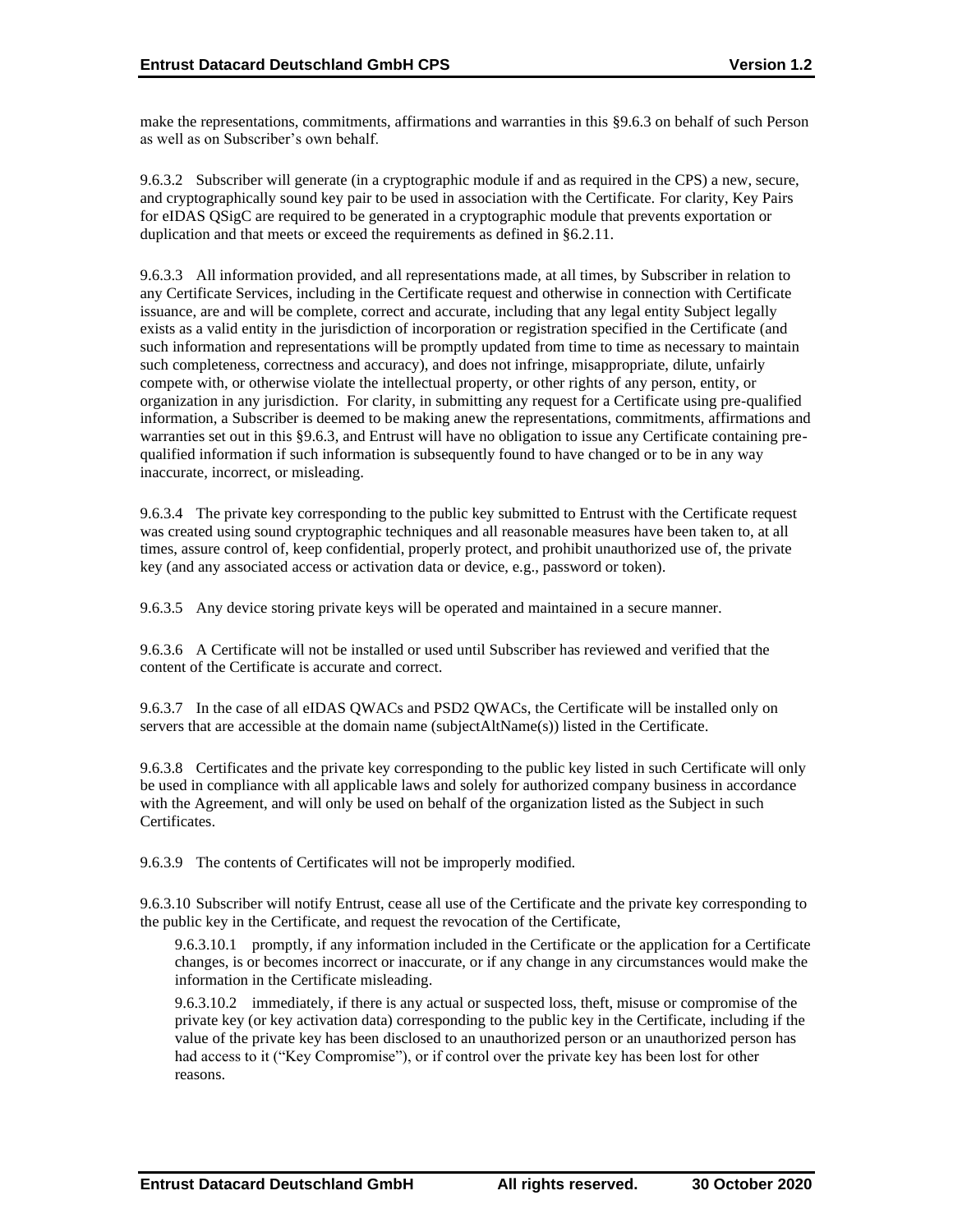9.6.3.11 Subscriber will promptly cease all use of the Certificate and the private key corresponding to the public key in such Certificate, and will remove such Certificate from the device(s) and/or software in which it was installed, upon expiration or revocation of such Certificate.

9.6.3.12 Subscriber will immediately respond to Entrust's instructions concerning any Key Compromise or misuse or suspected misuse of a Certificate.

9.6.3.13 Subscriber acknowledges and agrees that Entrust is entitled to revoke a Certificate immediately if:

9.6.3.13.1 Customer breaches this Agreement.

9.6.3.13.2 Entrust discovers that there has been a Key Compromise of the Certificate's private key.

9.6.3.13.3 Entrust discovers that a Certificate is being used to enable criminal activities, including phishing attacks, fraud and/or the distribution of Suspect Code.

9.6.3.13.4 Entrust discovers that a Certificate or the private key corresponding to the public key in the Certificate has been used to digitally sign Suspect Code.

9.6.3.14 Where the Subject named in the Certificate(s) is a separate entity from the Subscriber, the Subject has authorized the inclusion of the Subject's information in the Certificate.

9.6.3.15 Subscriber owns, controls, or has the exclusive right to use the domain name or email address listed in Certificate.

9.6.3.16 Subscriber acknowledges and agrees that Entrust is entitled to modify the Agreement when necessary to comply with any changes in Industry Standards.

9.6.3.17 Subscriber will use appropriate judgment about whether it is appropriate, given the level of security and trust provided by Certificate, to use the Certificate in any given circumstance.

9.6.3.18 In addition, in the case of eIDAS QWACs and PSD2 QWACs,

9.6.3.18.1 Subscriber will comply with any requirements in the CPS for it to use a secure cryptographic device, and if so required:

9.6.3.18.1.1 the Subject's private key(s) will only be used for cryptographic functions within the secure cryptographic device.

9.6.3.18.1.2 if the Subject's keys are generated under control of the Subscriber or Subject, the Subject's keys will be generated within the secure cryptographic device.

9.6.3.18.2 Subscriber consents to Entrust's keeping of a record of information used in registration, subject device provision, including whether this is to the Subscriber or to the Subject where they differ, and any subsequent revocation, the identity and any specific attributes placed in the Certificate, and the passing of this information to third parties under the same conditions as required by Industry Standards in the case of Entrust terminating its services.

9.6.3.18.3 Subscriber requires the publication of the Certificate in the manner and in accordance with the conditions set out in the CPS and will obtain, where applicable, the Subject's consent to such publication.

9.6.3.18.4 The private key and corresponding public key associated with the Certificate will only be used in accordance with the limitations notified to the Subscriber, including in the CPS.

9.6.3.18.5 If the Subscriber or Subject generates the Subject's keys:

9.6.3.18.5.1 the Subject keys will be generated using an algorithm as specified in the Industry Standards for the uses of the certified key as identified in the CPS.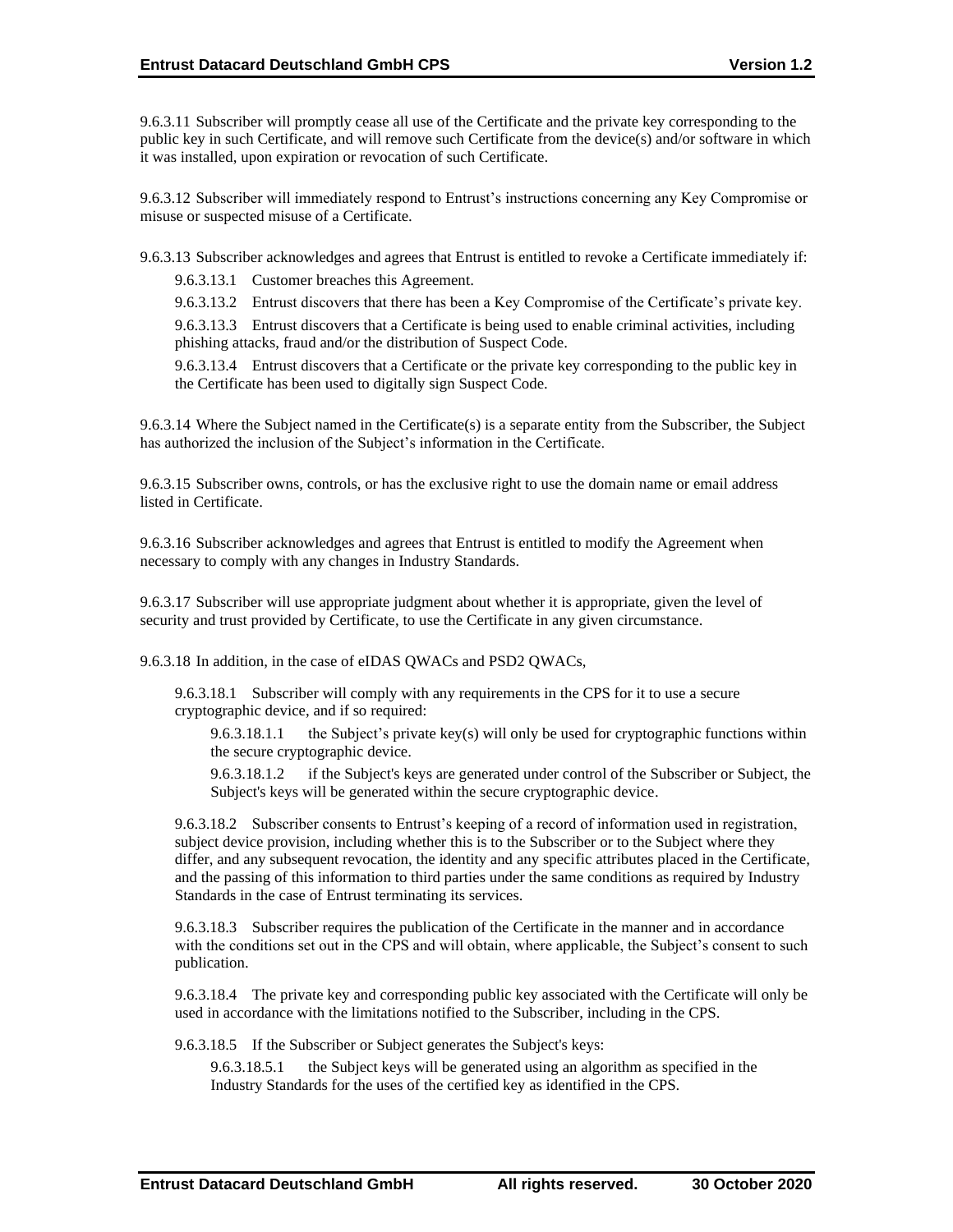9.6.3.18.5.2 the key length and algorithm will be as specified in the Industry Standards for the uses of the certified key as identified in the CPS during the validity time of the Certificate.

9.6.3.18.5.3 and the Subject is an individual, the Subject's private key will be maintained under the Subject's sole control.

9.6.3.18.5.4 and the Subject is a Person other than an individual, the Subject's private key will be maintained under the Subject's control.

9.6.3.18.6 Upon being informed that the Subject's Certificate has been revoked, or that the issuing CA has been compromised, Subscriber will ensure that the private key corresponding to the public key in the Certificate is no longer used by the Subject.

9.6.3.18.7 In respect to eIDAS QSigC, Subscribers and Applicants represent and warrant to Entrust Datacard and to all Certificate Beneficiaries, that Key Pairs shall only be used for electronic signatures.

9.6.3.18.8 In respect to eIDAS QSealC and PSD2 QSealC, Subscribers and Applicants represent and warrant to Entrust Datacard and to all Certificate Beneficiaries, that Key Pairs shall only be used for electronic seals.

# **9.6.4 Relying Parties Representations and Warranties**

Each Relying Party makes the following representations, commitments, affirmations and warranties:

9.6.4.1 The Relying Party shall understand and, if necessary, receive proper education in the use of Public-Key cryptography and Certificates including Certificates.

9.6.4.2 The Relying Party shall read and agree to all terms and conditions of the CPS and the Relying Party Agreement.

9.6.4.3 The Relying Party shall verify Certificates, including use of CRLs, in accordance with the certification path validation procedure specified in ITU-T Rec. X.509:2005 | ISO/IEC 9594-8 (2005), taking into account any critical extensions and approved technical corrigenda as appropriate.

9.6.4.4 The Relying Party shall trust and make use of a Certificate only if the Certificate has not expired or been revoked and if a proper chain of trust can be established to a trustworthy Root.

9.6.4.5 The Relying Party shall properly validate a Certificate before making a determination about whether to rely on such Certificate, including confirmation that the Certificate has not expired or been revoked and that a proper chain of trust can be established to a trustworthy root.

9.6.4.6 **T**he Relying Party shall not rely on a Certificate that cannot be validated back to a trust anchor, which is on the EU trusted list;

9.6.4.7 The Relying Party shall make its own judgment and rely on a Certificate only if such reliance is reasonable in the circumstances, including determining whether such reliance is reasonable given the nature of the security and trust provided by a Certificate and the value of any transaction that may involve the use of a Certificate.

9.6.4.8 The Relying Party shall exercise its own judgment in determining whether it is reasonable under the circumstances to rely on a Certificate, including determining whether such reliance is reasonable given the nature of the security and trust provided by an Certificate and the value of any transaction that may involve the use of a Certificate.

9.6.4.9 The Relying Party shall not use a Certificate for any hazardous or unlawful (including tortious) activities.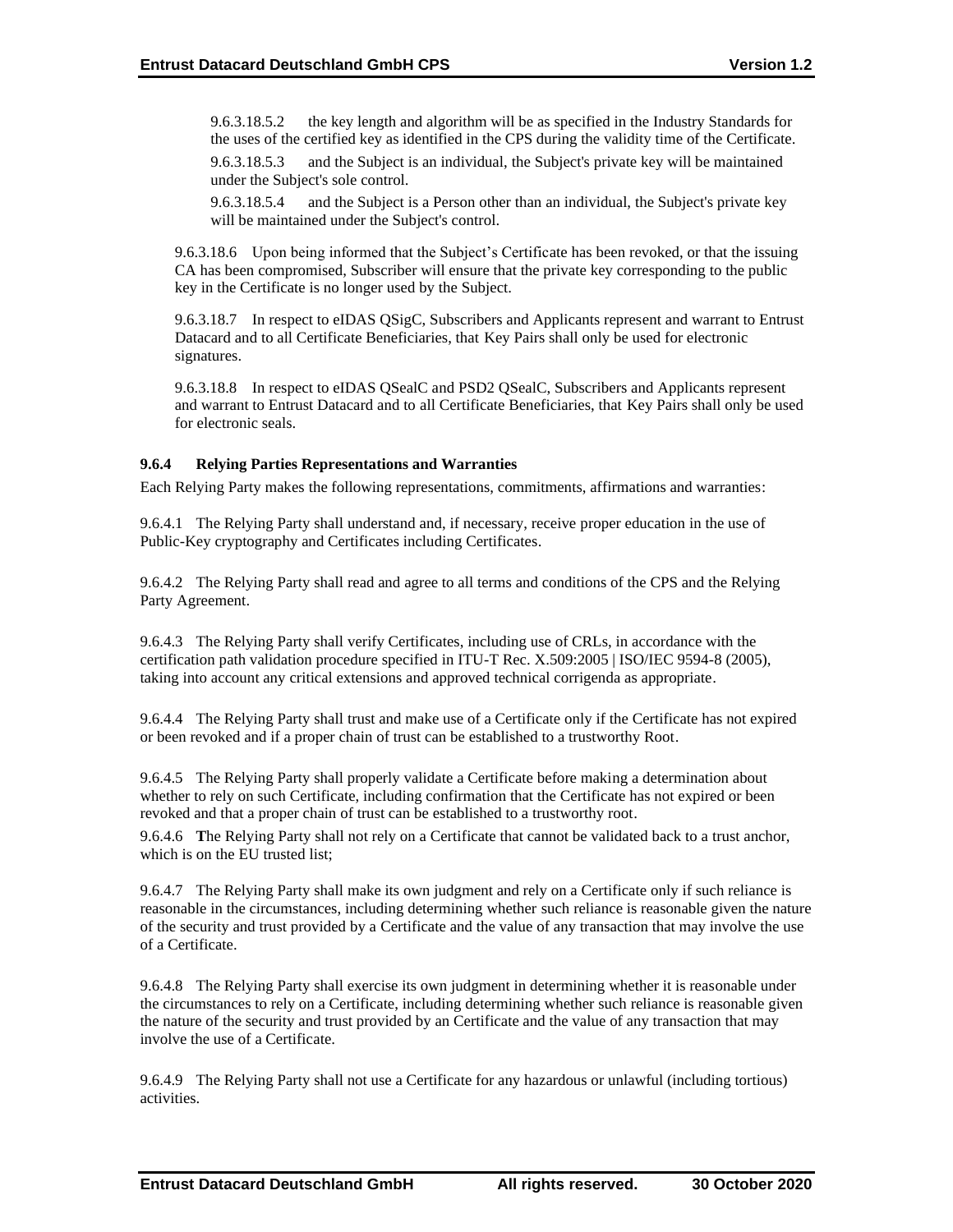9.6.4.10 The Relying Party shall trust and make use of a Certificate only if the Certificate has not expired or been revoked and if a proper chain of trust can be established to a trustworthy root, and the Relying Party shall not rely on a revoked or expired Certificate.

# **9.6.5 Representations and Warranties of Other Participants**

Third parties performing Certificate services shall provide those services in accordance with the requirements of the CPS.

# **9.7 Disclaimers of Warranties**

EXCEPT FOR THE LIMITED WARRANTY DESCRIBED IN §9.6.1 AND §9.6.1.1 ABOVE, EXCEPT AS OTHERWISE PROVIDED IN THE SUBSCRIPTION AGREEMENT, ENTRUST AND ENTRUST GROUP AFFILIATES EXPRESSLY DISCLAIMS AND MAKES NO REPRESENTATION, WARRANTY OR COVENANT OF ANY KIND, WHETHER EXPRESS OR IMPLIED, EITHER IN FACT OR BY OPERATION OF LAW, WITH RESPECT TO THIS CPS OR ANY CERTIFICATE ISSUED HEREUNDER, INCLUDING WITHOUT LIMITATION, ALL WARRANTIES OF QUALITY, MERCHANTABILITY, NON-INFRINGEMENT, TITLE AND FITNESS FOR A PARTICULAR PURPOSE, AND ALL WARRANTIES, REPRESENTATIONS, CONDITIONS, UNDERTAKINGS, TERMS AND OBLIGATIONS IMPLIED BY STATUTE OR COMMON LAW, TRADE USAGE, COURSE OF DEALING OR OTHERWISE ARE HEREBY EXCLUDED TO THE FULLEST EXTENT PERMITTED BY LAW. EXCEPT FOR THE LIMITED WARRANTY DESCRIBED ABOVE, ENTRUST AND ENTRUST GROUP AFFILIATES FURTHER DISCLAIM AND MAKES NO REPRESENTATION, WARRANTY OR COVENANT OF ANY KIND, WHETHER EXPRESS OR IMPLIED, EITHER IN FACT OR BY OPERATION OF LAW, TO ANY APPLICANT, SUBSCRIBER OR ANY RELYING PARTY THAT (A) THE SUBSCRIBER TO WHICH IT HAS ISSUED A CERTIFICATE IS IN THE FACT THE PERSON, ENTITY OR ORGANIZATION IT CLAIMS TO HAVE BEEN (B) A SUBSCRIBER IS IN FACT THE PERSON, ENTITY OR ORGANIZATION LISTED IN THE CERTIFICATE, OR (C) THAT THE INFORMATION CONTAINED IN THE CERTIFICATES OR IN ANY CERTIFICATE STATUS MECHANISM COMPILED, PUBLISHED OR OTHERWISE DISSEMINATED BY ENTRUST, OR THE RESULTS OF ANY CRYPTOGRAPHIC METHOD IMPLEMENTED IN CONNECTION WITH THE CERTIFICATES IS ACCURATE, AUTHENTIC, COMPLETE OR RELIABLE.

IT IS AGREED AND ACKNOWLEDGED THAT APPLICANTS AND SUBSCRIBERS ARE LIABLE FOR ANY MISREPRESENTATIONS MADE TO ENTRUST AND RELIED UPON BY A RELYING PARTY. ENTRUST AND ENTRUST GROUP AFFILIATES DO NOT WARRANT OR GUARANTEE UNDER ANY CIRCUMSTANCES THE "NON-REPUDIATION" BY A SUBSCRIBER AND/OR RELYING PARTY OF ANY TRANSACTION ENTERED INTO BY THE SUBSCRIBER AND/OR RELYING PARTY INVOLVING THE USE OF OR RELIANCE UPON A CERTIFICATE.

IT IS UNDERSTOOD AND AGREED UPON BY SUBSCRIBERS AND RELYING PARTIES THAT IN USING AND/OR RELYING UPON A CERTIFICATE THEY ARE SOLELY RESPONSIBLE FOR THEIR RELIANCE UPON THAT CERTIFICATE AND THAT SUCH PARTIES MUST CONSIDER THE FACTS, CIRCUMSTANCES AND CONTEXT SURROUNDING THE TRANSACTION IN WHICH THE CERTIFICATE IS USED IN DETERMINING SUCH RELIANCE.

THE SUBSCRIBERS AND RELYING PARTIES AGREE AND ACKNOWLEDGE THAT CERTIFICATES HAVE A LIMITED OPERATIONAL PERIOD AND MAY BE REVOKED AT ANY TIME. SUBSCRIBERS AND RELYING PARTIES ARE UNDER AN OBLIGATION TO VERIFY WHETHER A CERTIFICATE IS EXPIRED OR HAS BEEN REVOKED. ENTRUST AND ENTRUST GROUP AFFILIATES HEREBY DISCLAIM ANY AND ALL LIABILITY TO SUBSCRIBERS AND RELYING PARTIES WHO DO NOT FOLLOW SUCH PROCEDURES. MORE INFORMATION ABOUT THE SITUATIONS IN WHICH A CERTIFICATE MAY BE REVOKED CAN BE FOUND IN §4.9.3 OF THIS CPS.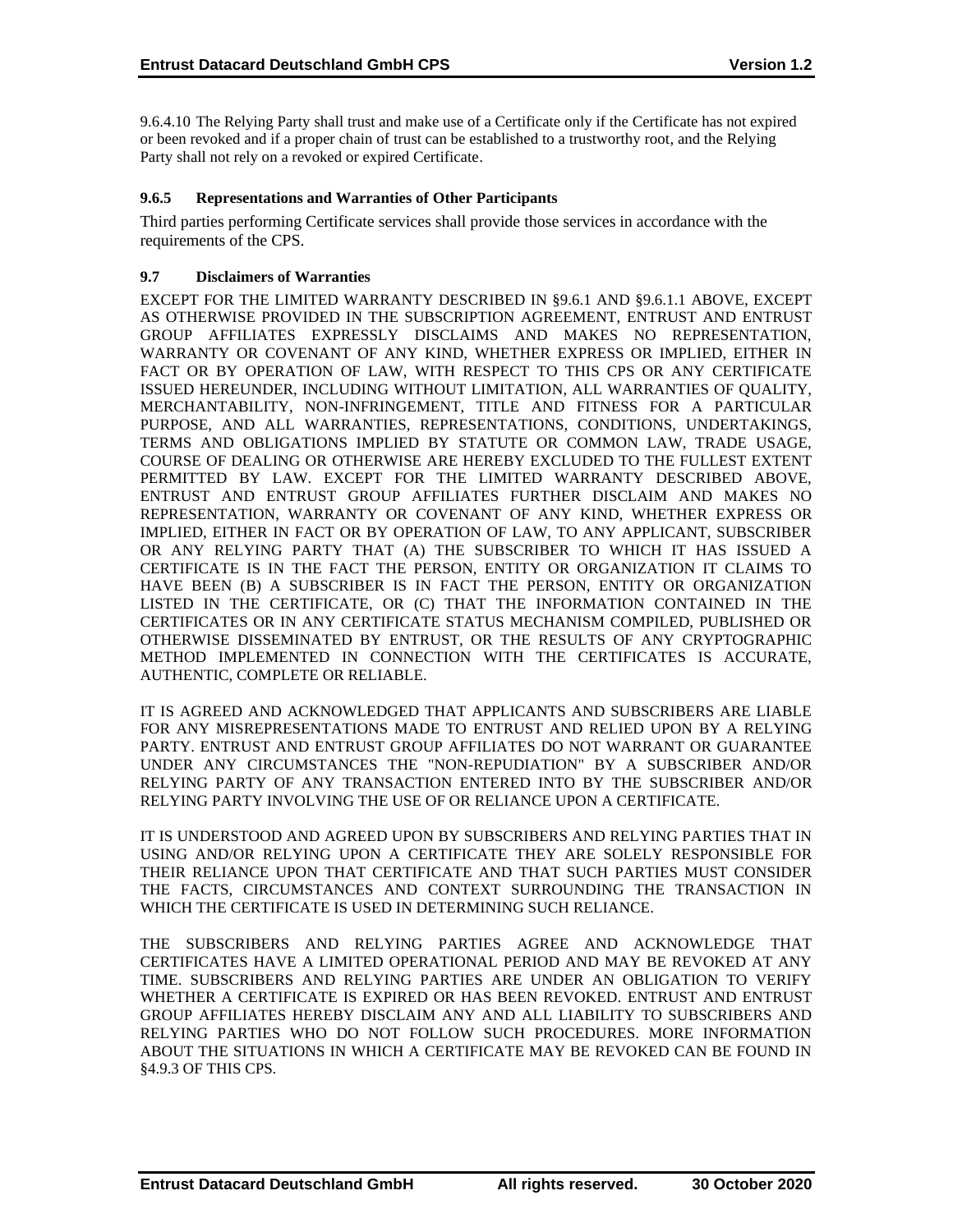# **9.8 Limitations of Liability**

9.8.1 IN RESPECT TO APPLICANT'S, SUBSCRIBERS AND RELYING PARTIES, THE ENTRUST GROUP'S ENTIRE LIABILITY UNDER THE CPS IS SET FORTH IN THE APPLICABLE SUBSCRIPTION AGREEMENT(S) AND/OR RELYING PARTY AGREEMENT(S). THE ENTRUST GROUP'S ENTIRE LIABILITY TO ANY OTHER PARTY IS SET OUT IN THE AGREEMENT(S) BETWEEN ENTRUST AND SUCH OTHER PARTY. TO THE EXTENT ENTRUST HAS ISSUED THE CERTIFICATE IN COMPLIANCE WITH THE CPS, THE ENTRUST GROUP SHALL HAVE NO LIABILITY TO THE SUBSCRIBER, RELYING PARTY OR ANY OTHER PARTY FOR ANY CLAIMS, DAMAGES OR LOSSES SUFFERED AS THE RESULT OF THE USE OF OR RELIANCE ON SUCH CERTIFICATE.

FOR GREATER CERTAINTY, ENTRUST GROUP'S ENTIRE LIABILITY UNDER THIS CPS TO: (I) AN APPLICANT OR SUBSCRIBER IS SET OUT IN THE SUBSCRIPTION AGREEMENT BETWEEN ENTRUST (OR AN AFFILIATE OF ENTRUST) AND SUCH SUBSCRIBER; AND (II) A RELYING PARTY IS SET OUT IN THE RELYING PARTY AGREEMENT POSTED IN THE REPOSITORY ON THE DATE THE RELYING PARTY RELIES ON SUCH CERTIFICATE.

9.8.2 TO THE EXTENT ENTRUST HAS ISSUED THE CERTIFICATE(S) IN COMPLIANCE WITH THE CPS, THE ENTRUST GROUP SHALL HAVE NO LIABILITY TO THE SUBSCRIBER, RELYING PARTY OR ANY OTHER PARTY FOR ANY CLAIMS, DAMAGES OR LOSSES SUFFERED AS THE RESULT OF THE USE OF OR RELIANCE ON SUCH CERTIFICATE.

SUBJECT TO THE FOREGOING AND IF §9.8.1 ABOVE DOES NOT APPLY:

9.8.2.1 IN NO EVENT WILL ENTRUST GROUP BE LIABLE FOR, AND CUSTOMER WAIVES ANY RIGHT IT MAY HAVE TO, ANY CONSEQUENTIAL, INDIRECT, SPECIAL, INCIDENTAL, PUNITIVE OR EXEMPLARY DAMAGES OR FOR ANY LOSS OF BUSINESS, OPPORTUNITIES, CONTRACTS, REVENUES, PROFITS, SAVINGS, GOODWILL, REPUTATION, USE, OR DATA, OR COSTS OF REPROCUREMENT OR BUSINESS INTERRUPTION, OR ANY LOSS OR DAMAGE THAT IS NOT DIRECTLY ATTRIBUTABLE TO THE USE OR RELIANCE ON A CERTIFICATE OR THE CERTIFICATE SERVICES PROVIDED UNDER THIS AGREEMENT AND THE CPS INCLUDING ANY LOSS OR DAMAGE RESULTING FROM THE COMBINATION OR INTEGRATION OF THE CERTIFICATE OR CERTIFICATE SERVICES WITH ANY SOFTWARE OR HARDWARE NOT PROVIDED BY ENTRUST IF THE LOSS OR DAMAGE WOULD NOT HAVE OCCURRED AS A RESULT OF USE OF THE CERTIFICATE OR CERTIFICATE SERVICES ALONE.

9.8.2.2 IN NO EVENT WILL ENTRUST GROUP'S TOTAL AGGREGATE LIABILITY ARISING OUT OF OR RELATED TO THIS AGREEMENT, THE CPS AND THE USE AND PERFORMANCE OF ANY PRODUCTS AND SERVICES PROVIDED HEREUNDER EXCEED THE GREATER OF ONE THOUSAND UNITED STATES DOLLARS (\$1,000.00 U.S.), OR (2) THE FEES PAID BY SUCH PARTY TO ENTRUST UNDER THIS CPS DURING THE TWELVE MONTHS PRIOR TO THE INITIATION OF THE CLAIM TO A MAXIMUM OF ONE HUNDRED THOUSAND DOLLARS (\$100,000.00) ) (EXCEPT THAT FOR ANY EIDAS QUALIFIED WEB AUTHENTICATION CERTIFICATES OR PSD2 QUALIFIED WEB AUTHENTICATION CERTIFICATES ISSUED UNDER THIS CPS, ENTRUST AND ITS ENTITIES' AGGREGATE LIABILITY TO ANY SUBSCRIBER OR RELYING PARTY IS LIMITED TO TWO THOUSAND U.S. DOLLARS (US\$2,000.00) PER EV SSL CERTIFICATE, UP TO A MAXIMUM OF ONE HUNDRED THOUSAND U.S. DOLLARS (US\$100,000.00).

9.8.2.3 THE EXCLUSIONS AND LIMITS IN THIS SECTION (LIMITATIONS OF LIABILITY) APPLY: (A) REGARDLESS OF THE FORM OF ACTION, WHETHER IN CONTRACT (INCLUDING FUNDAMENTAL BREACH), TORT (INCLUDING NEGLIGENCE), WARRANTY, BREACH OF STATUTORY DUTY, MISREPRESENTATION, STRICT LIABILITY, STRICT PRODUCT LIABILITY, OR OTHERWISE; (B) ON AN AGGREGATE BASIS, REGARDLESS OF THE NUMBER OF CLAIMS, TRANSACTIONS, DIGITAL SIGNATURES OR CERTIFICATES; (C) EVEN IF THE POSSIBILITY OF THE DAMAGES IN QUESTION WAS KNOWN OR COMMUNICATED IN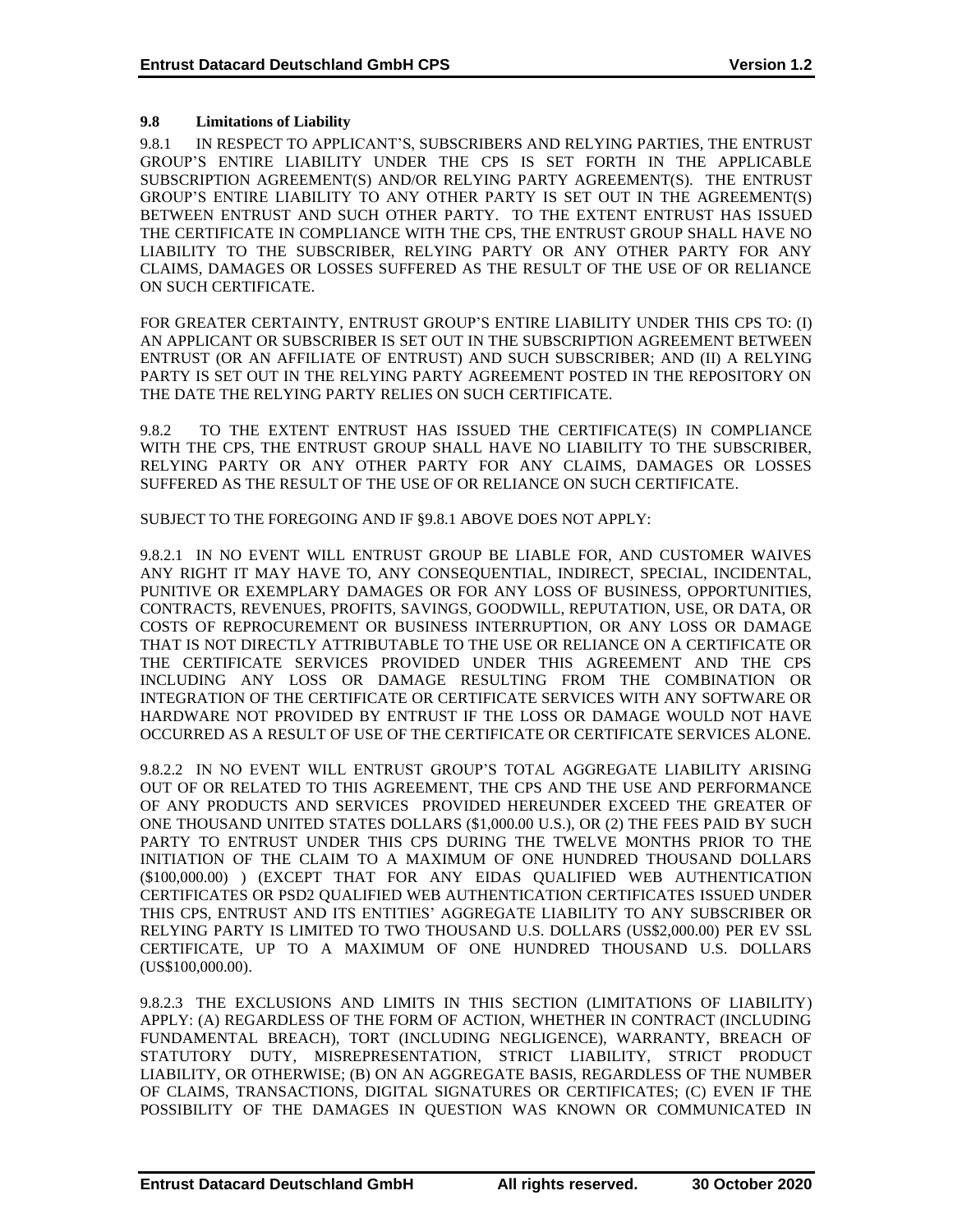#### ADVANCE AND EVEN IF SUCH DAMAGES WERE FORESEEABLE; AND (D) EVEN IF THE REMEDIES FAIL OF THEIR ESSENTIAL PURPOSE. ENTRUST HAS SET ITS PRICES AND PROVIDES CERTIFICATES IN RELIANCE ON THE EXCLUSIONS AND LIMITS IN THIS SECTION (LIMITATIONS OF LIABILITY), WHICH FORM AN ESSENTIAL BASIS OF THE AGREEMENT.

9.8.2.4 In no event will Entrust or its Affiliates be liable to Subscribers, Relying Parties or any other person, entity or organization for any losses, costs, expenses, liabilities, damages, claims, or settlement amounts arising out of or related to the use or misuse of, or reliance on any Certificate issued under this CPS that: (i) has expired or been revoked; (ii) has been used for any purpose other than as set forth in this CPS or an applicable Subscription Agreement; (iii) has been tampered with; (iv) with respect to which the key pair underlying such Certificate or the cryptography algorithm used to generate such Certificate's key pair, has been compromised by the action of any party other than Entrust or its Affiliates (including without limitation the Subscriber or Relying Party); or (v) is the subject of misrepresentations or other misleading acts or omissions of any other party, including but not limited to Subscribers and Relying Parties. Except to the extent expressly provided in this CPS or an applicable Subscription Agreement or Relying Party Agreement, in no event shall Entrust or its Affiliates be liable to the Subscriber, Relying Party or other party for damages arising out of any claim that the content of a Certificate infringes any patent, trademark, copyright, trade secret or other intellectual property right of any party.

9.8.2.5 Notwithstanding anything to the contrary in this Section (Limitation of Liability) or elsewhere in the Agreement, to the extent required by applicable law Entrust neither excludes nor limits its liability for: (i) death or bodily injury caused by its own negligence; (ii) its own fraud or fraudulent misrepresentation; or (iii) other matters for which liability cannot be excluded or limited under applicable law.

# **9.9 Indemnities**

# **9.9.1 Indemnification by CAs**

Entrust will defend, indemnify, and hold harmless each Application Software Vendor for any and all third party claims, damages, and losses suffered by such Application Software Vendor related to a Certificate issued by the CA that is not in compliance with the Baseline Requirements in effect at the time the Certificate was issued, regardless of the cause of action or legal theory involved. This does not apply, however, to any claim, damages, or loss suffered by such Application Software Vendor related to a Certificate issued by the CA where such claim, damage, or loss was directly or indirectly caused by such Application Software Vendor's software displaying as not trustworthy a Certificate that is still valid, or displaying as trustworthy: (1) a Certificate that has expired, or (2) a Certificate that has been revoked (but only in cases where the revocation status is currently available from the CA online, and the application software either failed to check such status or ignored an indication of revoked status).

# **9.9.2 Indemnification for Relying Parties**

RELYING PARTIES SHALL INDEMNIFY AND HOLD ENTRUST AND ALL INDEPENDENT THIRD-PARTY REGISTRATION AUTHORITIES OPERATING UNDER AN CERTIFICATION AUTHORITY, AND ALL RESELLERS, CO-MARKETERS, AND ALL SUBCONTRACTORS, DISTRIBUTORS, AGENTS, APPLICATION SOFTWARE VENDORS, SUPPLIERS, EMPLOYEES, AND DIRECTORS OF ANY OF THE FOREGOING (COLLECTIVELY, THE "INDEMNIFIED PARTIES") HARMLESS FROM AND AGAINST ANY AND ALL LIABILITIES, LOSSES, COSTS, EXPENSES, DAMAGES, CLAIMS, AND SETTLEMENT AMOUNTS (INCLUDING REASONABLE ATTORNEY'S FEES, COURT COSTS, AND EXPERT'S FEES) ARISING OUT OF OR RELATING TO ANY USE OR RELIANCE BY A RELYING PARTY ON ANY CERTIFICATE OR ANY SERVICE PROVIDED IN RESPECT TO CERTIFICATES, INCLUDING (I) LACK OF PROPER VALIDATION OF AN CERTIFICATE BY A RELYING PARTY, (II) RELIANCE BY THE RELYING PARTY ON AN EXPIRED OR REVOKED CERTIFICATE, (III) USE OF AN CERTIFICATE OTHER THAN AS PERMITTED BY THE CPS, THE SUBSCRIPTION AGREEMENT, ANY RELYING PARTY AGREEMENT, AND APPLICABLE LAW, (IV) FAILURE BY A RELYING PARTY TO EXERCISE REASONABLE JUDGMENT IN THE CIRCUMSTANCES IN RELYING ON AN CERTIFICATE, OR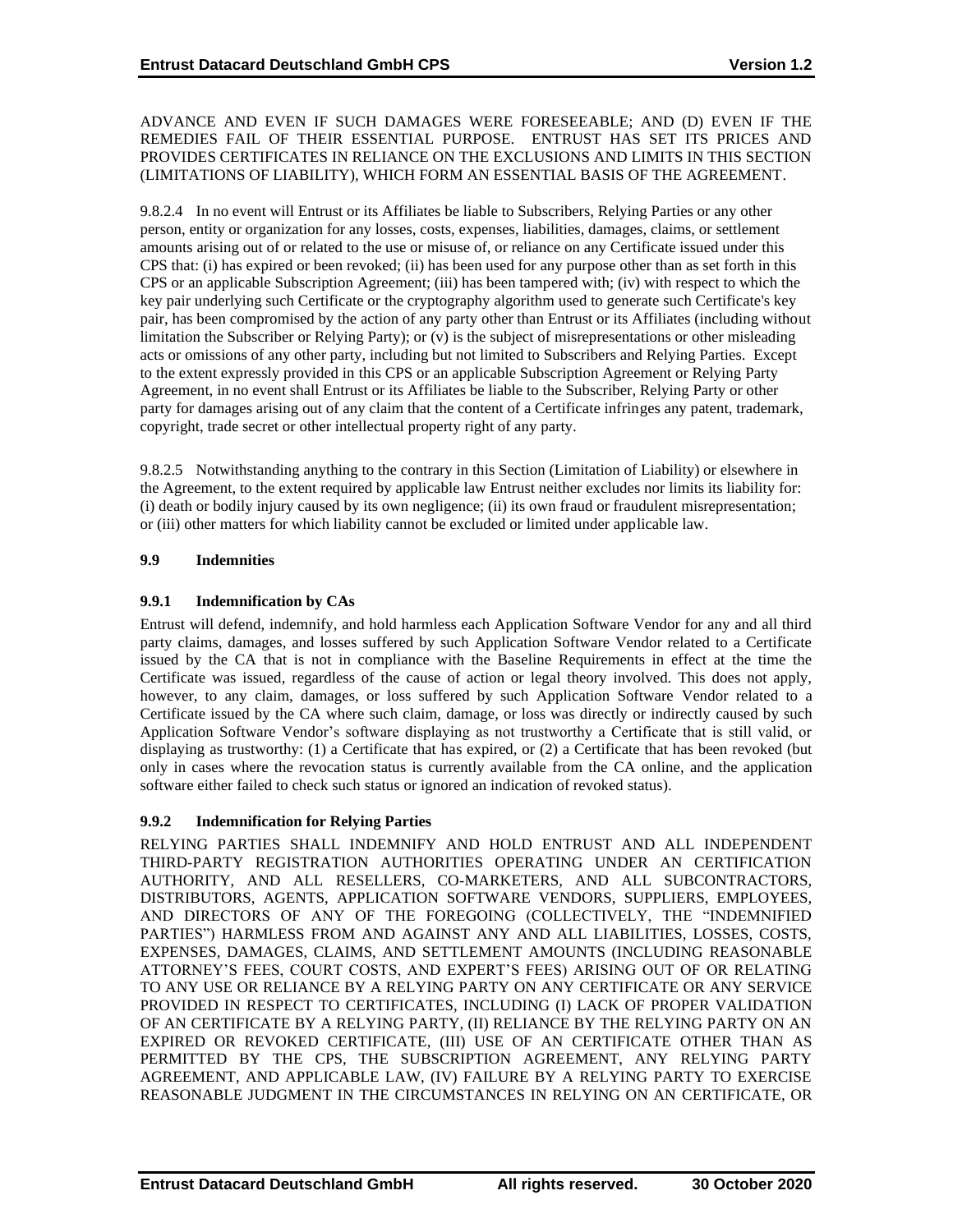(V) ANY CLAIM OR ALLEGATION THAT THE RELIANCE BY A RELYING PARTY ON AN CERTIFICATE OR THE INFORMATION CONTAINED IN AN CERTIFICATE INFRINGES, MISAPPROPRIATES, DILUTES, UNFAIRLY COMPETES WITH, OR OTHERWISE VIOLATES THE RIGHTS INCLUDING INTELLECTUAL PROPERTY RIGHTS OR ANY OTHER RIGHTS OF ANYONE IN ANY JURISDICTION. NOTWITHSTANDING THE FOREGOING, RELYING PARTIES SHALL NOT BE OBLIGATED TO PROVIDE ANY INDEMNIFICATION TO AN INDEMNIFIED PARTY IN RESPECT TO ANY LIABILITIES, LOSSES, COSTS, EXPENSES, DAMAGES, CLAIMS, AND SETTLEMENT AMOUNTS (INCLUDING REASONABLE ATTORNEY'S FEES, COURT COSTS AND EXPERT'S FEES) TO THE EXTENT THAT SUCH LIABILITIES, LOSSES, COSTS, EXPENSES, DAMAGES, CLAIMS, AND SETTLEMENT AMOUNTS (INCLUDING REASONABLE ATTORNEY'S FEES, COURT COSTS, AND EXPERT'S FEES) ARISE OUT OF OR RELATE TO ANY WILLFUL MISCONDUCT BY SUCH INDEMNIFIED PARTY.

# **9.9.3 Indemnification by Subscribers**

UNLESS OTHERWISE SET OUT IN IN A SUBSCRIPTION AGREEMENT SUBSCRIBERS SHALL INDEMNIFY AND HOLD ENTRUST AND ALL INDEPENDENT THIRD-PARTY REGISTRATION AUTHORITIES OPERATING UNDER A CERTIFICATION AUTHORITY, AND ALL RESELLERS, CO-MARKETERS, AND ALL SUBCONTRACTORS, DISTRIBUTORS, AGENTS, APPLICATION SOFTWARE VENDORS, SUPPLIERS, EMPLOYEES, OR DIRECTORS OF ANY OF THE FOREGOING (COLLECTIVELY, THE "INDEMNIFIED PARTIES") HARMLESS FROM AND AGAINST ANY AND ALL LIABILITIES, LOSSES, COSTS, EXPENSES, DAMAGES, CLAIMS, AND SETTLEMENT AMOUNTS (INCLUDING REASONABLE ATTORNEY'S FEES, COURT COSTS, AND EXPERT'S FEES) ARISING OUT OF OR RELATING TO ANY RELIANCE BY A RELYING PARTY ON ANY CERTIFICATE OR ANY SERVICE PROVIDED IN RESPECT TO CERTIFICATES, INCLUDING ANY (I) ERROR, MISREPRESENTATION OR OMISSION MADE BY A SUBSCRIBER IN USING OR APPLYING FOR AN CERTIFICATE, (II) MODIFICATION MADE BY A SUBSCRIBER TO THE INFORMATION CONTAINED IN AN CERTIFICATE, (III) USE OF AN CERTIFICATE OTHER THAN AS PERMITTED BY THE CPS, THE SUBSCRIPTION AGREEMENT, ANY RELYING PARTY AGREEMENT, AND APPLICABLE LAW, (IV) FAILURE BY A SUBSCRIBER TO TAKE THE NECESSARY PRECAUTIONS TO PREVENT LOSS, DISCLOSURE, COMPROMISE OR UNAUTHORIZED USE OF THE PRIVATE KEY CORRESPONDING TO THE PUBLIC KEY IN SUCH SUBSCRIBER'S CERTIFICATE, OR (V) ALLEGATION THAT THE USE OF A SUBSCRIBER'S CERTIFICATE OR THE INFORMATION CONTAINED IN A SUBSCRIBER'S CERTIFICATE INFRINGES, MISAPPROPRIATES, DILUTES, UNFAIRLY COMPETES WITH, OR OTHERWISE VIOLATES THE RIGHTS INCLUDING INTELLECTUAL PROPERTY RIGHTS OR ANY OTHER RIGHTS OF ANYONE IN ANY JURISDICTION. NOTWITHSTANDING THE FOREGOING, A SUBSCRIBER SHALL NOT BE OBLIGATED TO PROVIDE ANY INDEMNIFICATION TO AN INDEMNIFIED PARTY IN RESPECT TO ANY LIABILITIES, LOSSES, COSTS, EXPENSES, DAMAGES, CLAIMS, AND SETTLEMENT AMOUNTS (INCLUDING REASONABLE ATTORNEY'S FEES, COURT COSTS AND EXPERTS FEES) TO THE EXTENT THAT SUCH LIABILITIES, LOSSES, COSTS, EXPENSES, DAMAGES, CLAIMS, AND SETTLEMENT AMOUNTS (INCLUDING REASONABLE ATTORNEY'S FEES, COURT COSTS, AND EXPERT'S FEES) ARISE OUT OF OR RELATE TO ANY WILLFUL MISCONDUCT BY SUCH INDEMNIFIED PARTY.

#### **9.10 Term and Termination**

# **9.10.1 Term**

This CPS will be effective on the date this CPS is published in the Repository and will continue until a newer version of the CPS is published.

#### **9.10.2 Termination**

This CPS will remain in effect until replaced by a newer version.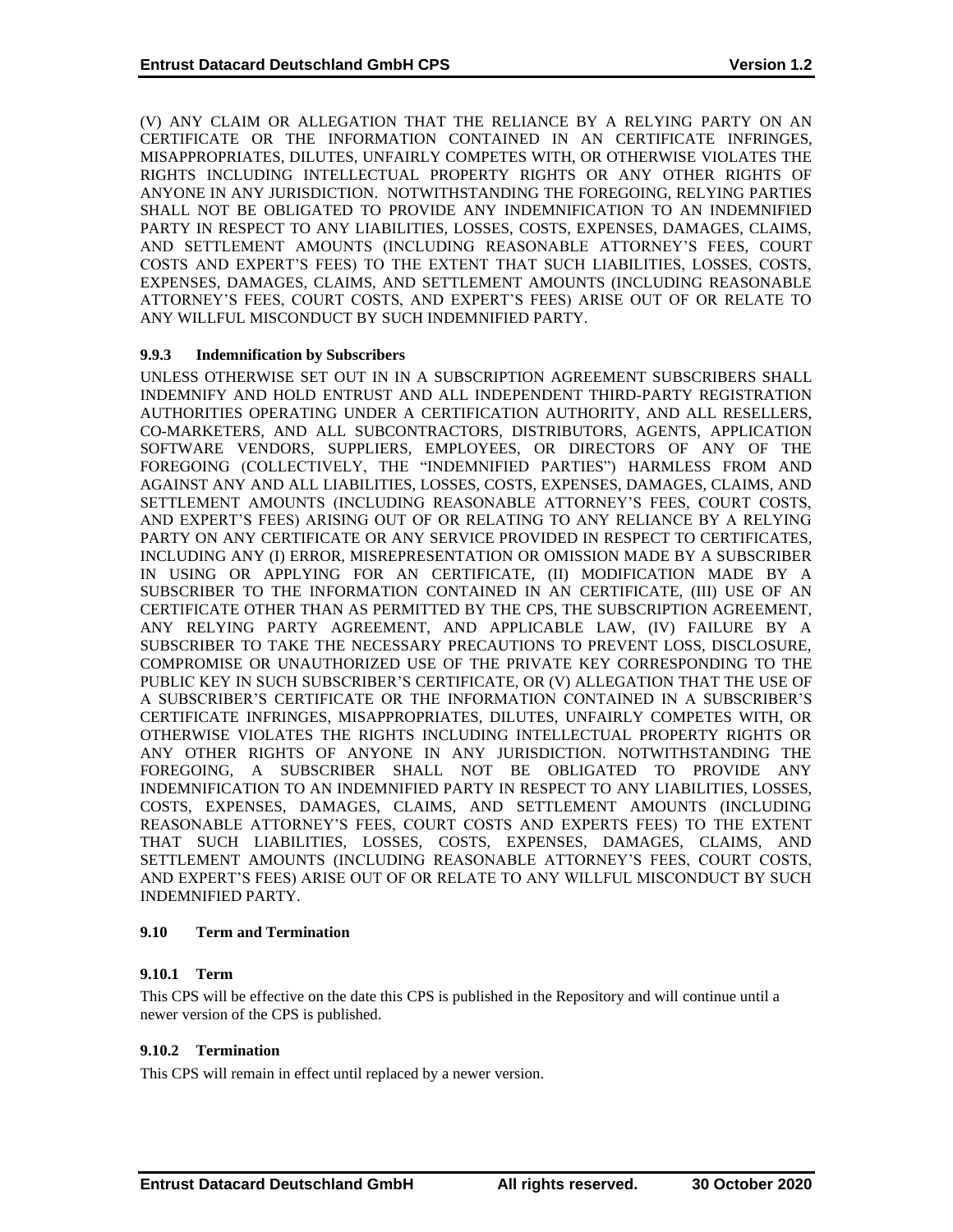## **9.10.3 Effect of Termination and Survival**

The provisions of sections 1.6, 3.1.6, 5.5, 9.1, 9.3, 9.4, 9.5, 9.7, 9.8, 9.9.2, 9.9.3, 9.10.3, 9.13, 9.14 and 9.16 shall survive termination or expiration of the CPS, any Subscription Agreements, and any Relying Party Agreements. All references to sections that survive termination of the CPS, any Subscription Agreements, and any Relying Party Agreements, shall include all sub-sections of such sections. All payment obligations shall survive any termination or expiration of the CPS, any Subscription Agreements, and any Relying Party Agreements.

### **9.11 Individual Notices and Communications with Participants**

Unless otherwise set out in in a Subscription Agreement or Relying Party Agreement, any notice to be given to Entrust under this CPS, a Subscription Agreement, or a Relying Party Agreement shall be given in writing to the address specified in §1.5.2 by prepaid receipted mail, overnight courier or email, and shall be effective as follows (i) in the case of courier or email, on the next Business Day, and (ii) in the case of receipted mail, five (5) Business Days following the date of deposit in the mail. Any notice to be given by Entrust under the CPS, any Subscription Agreement, or any Relying Party Agreement shall be given by email or courier to the last address or email address for the Subscriber on file with Entrust. The notice shall become effective on the next Business Day.

#### **9.12 Amendments**

## **9.12.1 Procedure for Amendment**

Entrust may, in its discretion, modify the CPS and the terms and conditions contained herein from time to time. Entrust shall modify the CPS to stay concurrent with the latest version of the Baseline Requirements, EV SSL Guidelines, and ETSI Guidelines.

## **9.12.2 Notification Mechanism and Period**

Modifications to the CPS shall be published in the Repository. Such modifications shall become effective immediately upon publication in the Repository and remain valid until the duration of such publication. In the event that Entrust makes a significant modification to CPS, the version number of the CPS shall be updated. Unless a Subscriber ceases to use, removes, and requests revocation of such Subscriber's Certificate(s) prior to the date on which an updated version of the CPS becomes effective, such Subscriber shall be deemed to have consented to the terms and conditions of such updated version of the CPS and shall be bound by the terms and conditions of such updated version of the CPS.

# **9.12.3 Circumstances Under which OID must be Changed**

No stipulation.

# **9.13 Dispute Resolution Provisions**

Unless otherwise set out in in a Subscription Agreement or Relying Party Agreement, any disputes between a Subscriber or an Applicant and Entrust or any third-party RAs operating under the CAs, or a Relying Party and Entrust or any third-party RAs operating under the CAs, shall be submitted to mediation in accordance with the Commercial Mediation Rules of the American Arbitration Association which shall take place in English in Ottawa, Ontario. In the event that a resolution to such dispute cannot be achieved through mediation within thirty (30) days, the dispute shall be submitted to binding arbitration. The arbitrator shall have the right to decide all questions of arbitrability. The dispute shall be finally settled by arbitration in accordance with the rules of the American Arbitration Association, as modified by this provision. Such arbitration shall take place in English in Ottawa, Ontario, before a sole arbitrator appointed by the American Arbitration Association (AAA) who shall be appointed by the AAA from its Technology Panel and shall be reasonably knowledgeable in electronic commerce disputes. The arbitrator shall apply the laws of the Province of Ontario, without regard to its conflict of laws provisions, and shall render a written decision within thirty (30) days from the date of close of the arbitration hearing, but no more than one (1) year from the date that the matter was submitted for arbitration. The decision of the arbitrator shall be binding and conclusive and may be entered in any court of competent jurisdiction. In each arbitration, the prevailing party shall be entitled to an award of all or a portion of its costs in such arbitration, including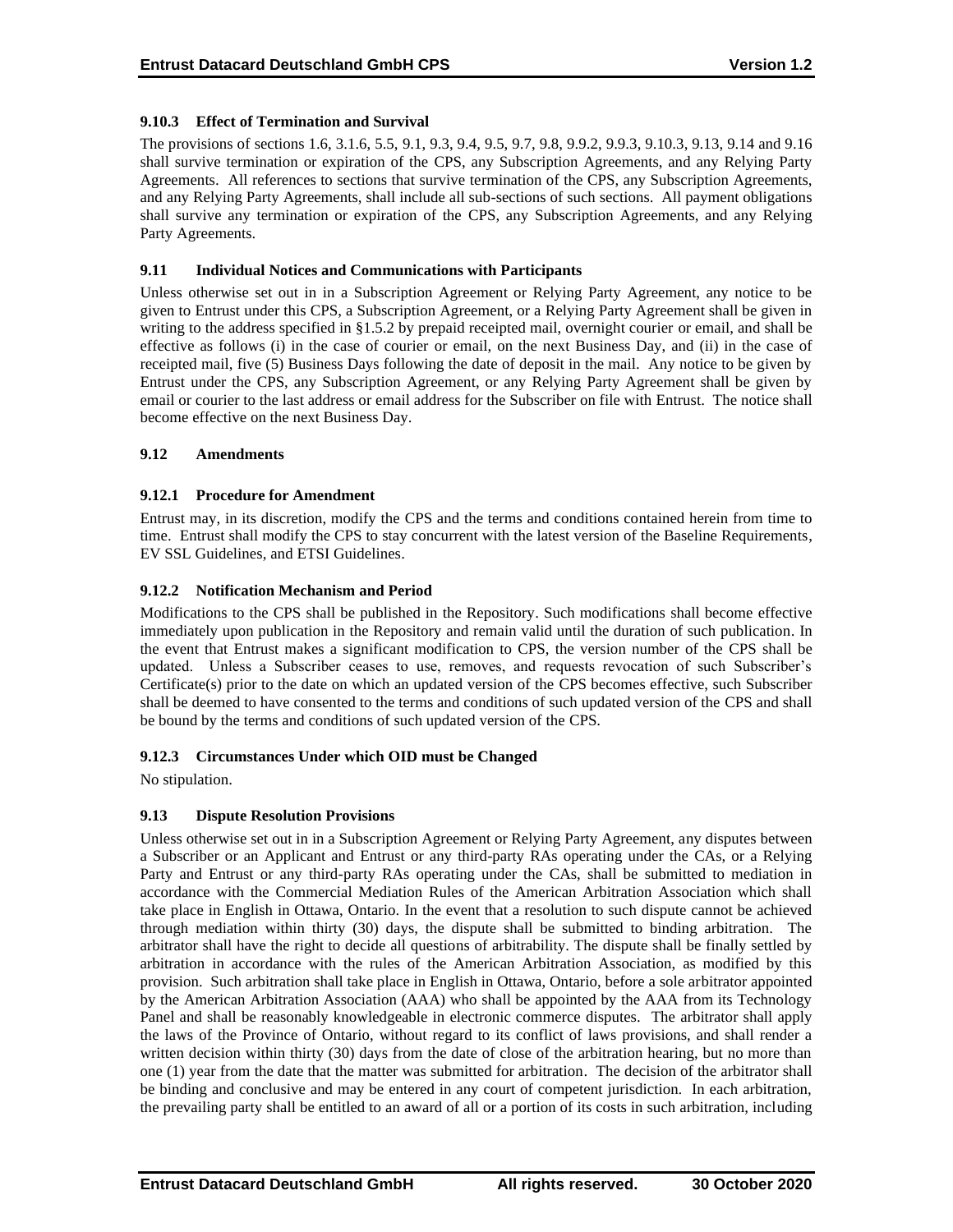reasonable attorney's fees actually incurred. Nothing in the CPS, or in any Subscription Agreement, or any Relying Party Agreement shall preclude Entrust or any third-party RAs operating under the CAs from applying to any court of competent jurisdiction for temporary or permanent injunctive relief, without breach of this §9.13 and without any abridgment of the powers of the arbitrator, with respect to any (i) alleged Compromise that affects the integrity of an Certificate, or (ii) alleged breach of the terms and conditions of the CPS, any Subscription Agreement, or any Relying Party Agreement. The institution of any arbitration or any action shall not relieve an Applicant, Subscriber or Relying Party of its obligations under the CPS, any Subscription Agreement, or any Relying Party Agreement.

Any and all arbitrations or legal actions in respect to a dispute that is related to an Certificate or any services provided in respect to an Certificate shall be commenced prior to the end of one (1) year after (i) the expiration or revocation of the Certificate in dispute, or (ii) the date of provision of the disputed service or services in respect to the Certificate in dispute, whichever is sooner. If any arbitration or action in respect to a dispute that is related to an Certificate or any service or services provided in respect to an Certificate is not commenced prior to such time, any party seeking to institute such an arbitration or action shall be barred from commencing or proceeding with such arbitration or action.

## **9.14 Governing Law**

Unless otherwise set out in in a Subscription Agreement or Relying Party Agreement, the laws of the Province of Ontario, Canada,, excluding its conflict of laws rules, shall govern the construction, validity, interpretation, enforceability and performance of the CPS, all Subscription Agreements and all Relying Party Agreements. The application of the United Nations Convention on Contracts for the International Sale of Goods to the CPS, any Subscription Agreements, and any Relying Party Agreements is expressly excluded. Any dispute arising out of or in respect to the CPS, any Subscription Agreement, any Relying Party Agreement, or in respect to any Certificates or any services provided in respect to any Certificates that is not resolved by alternative dispute resolution, shall be brought in the provincial or federal courts sitting in Ottawa, Ontario, and each person, entity, or organization hereby agrees that such courts shall have personal and exclusive jurisdiction over such disputes. In the event that any matter is brought in a provincial or federal court, Applicants, Subscribers, and Relying Parties waive any right that such Applicants, Subscribers, and Relying Parties may have to a jury trial.

#### **9.15 Compliance with Applicable Law**

Certificates and related information may be subject to export, import, and/or use restrictions. Subscribers and Relying Parties acknowledge and agree to use Certificates in compliance with all applicable laws and regulations, including without limitation all applicable export laws and regulations, and all laws and regulations in respect to nuclear, chemical or biological weapons proliferation. Entrust may refuse to issue or may revoke Certificates if in the reasonable opinion of Entrust such issuance or the continued use of such Certificates would violate applicable laws and regulations. Subscribers and Relying Parties shall be responsible for procuring all required licenses and permissions for any export, import, and/or use of Certificates and/or related information. Certain cryptographic techniques, software, hardware, and firmware ("Technology") that may be used in processing or in conjunction with Certificates may be subject to export, import, and/or use restrictions. Subscribers and Relying Parties shall comply with all laws and regulations applicable to a Subscriber's or Relying Party's right to export, import, and/or use such Technology or related information. Subscribers and Relying Parties shall be responsible for procuring all required licenses and permissions for any export, import, and/or use of such Technology or related information.

Entrust shall ensure that it operates in a legal and trustworthy manner. In particular, Entrust shall comply with all the applicable legal requirements (such as the General Data Protection Regulation (GDPR)) by maintaining a competent and licensed legal department staff that is knowledgeable about all applicable laws and regulations, performs ongoing continuing legal education as to new laws and regulations, updates Entrust internal policies and practices (including this CPS) to comply with applicable laws and regulations, and trains other Entrust staff (as applicable) in all new laws and regulations pertaining to their functions and duties.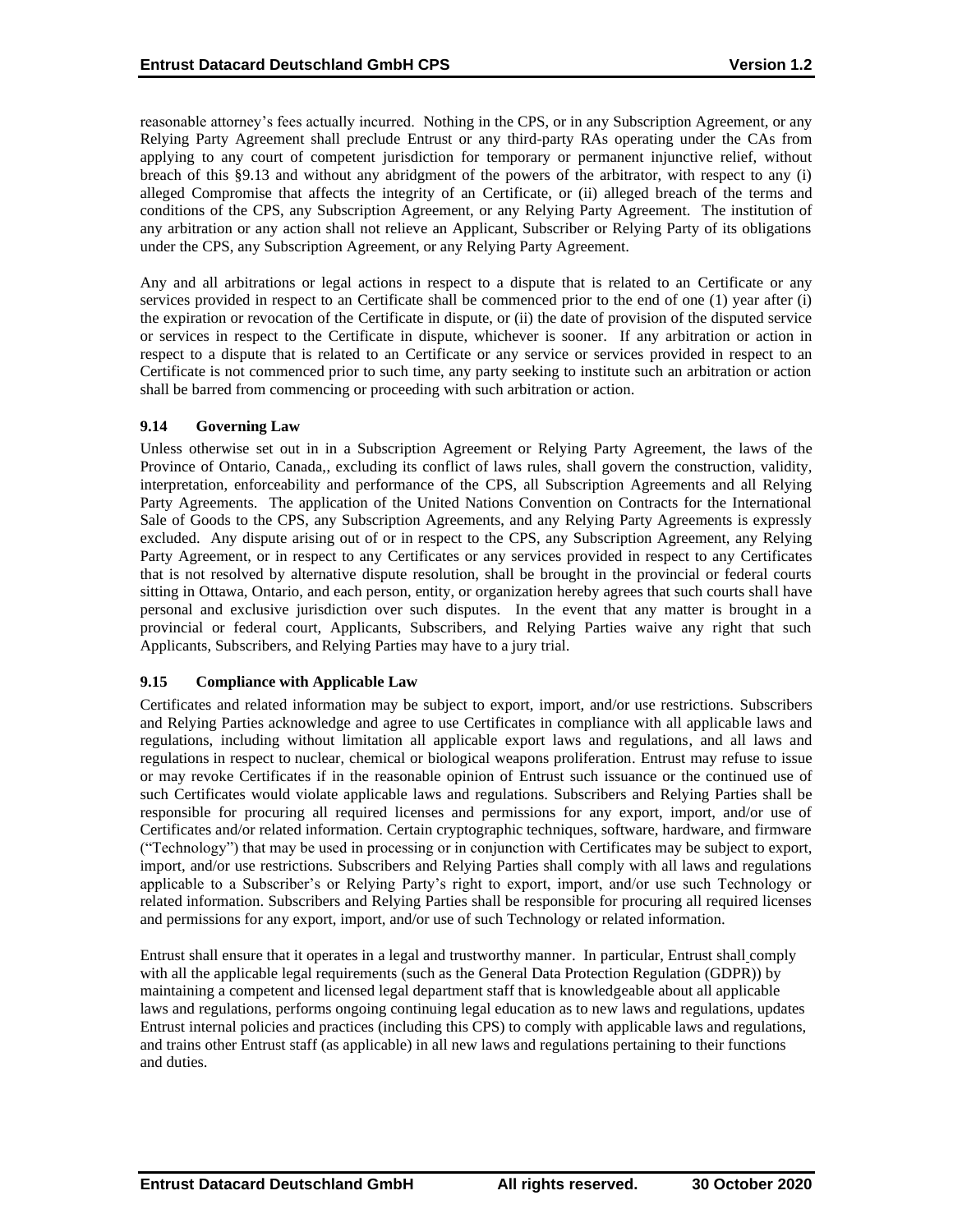### **9.16 Miscellaneous Provisions**

### **9.16.1 Entire Agreement**

No stipulation.

#### **9.16.2 Assignment**

Certificates and the rights granted under the CPS, any Subscription Agreement, or any Relying Party Agreement are personal to the Applicant, Subscriber, or Relying Party that entered into the Subscription Agreement or Relying Party Agreement and cannot be assigned, sold, transferred, or otherwise disposed of, whether voluntarily, involuntarily, by operation of law, or otherwise, without the prior written consent of Entrust or the relevant RA under a CA. Any attempted assignment or transfer without such consent shall be void and shall automatically terminate such Applicant's, Subscriber's or Relying Party's rights under the CPS, any Subscription Agreement, or any Relying Party Agreement. Entrust may assign, sell, transfer, or otherwise dispose of the CPS, any Subscription Agreements, or any Relying Party Agreements together with all of its rights and obligations under the CPS, any Subscription Agreements, and any Relying Party Agreements (i) to an Affiliate, or (ii) as part of a sale, merger, or other transfer of all or substantially all the assets or stock of the business of Entrust to which the CPS, the Subscription Agreements, and Relying Party Agreements relate. Subject to the foregoing limits, this CPS and terms and conditions of any Subscription Agreement, or any Relying Party Agreement shall be binding upon and shall inure to the benefit of permitted successors and assigns of Entrust, any third-party RAs operating under the CAs, Applicants, Subscribers, and Relying Parties, as the case may be.

The CPS, the Subscription Agreements, and the Relying Party Agreements state all of the rights and obligations of the Entrust Group, any Applicant, Subscriber, or Relying Party and any other persons, entities, or organizations in respect to the subject matter hereof and thereof and such rights and obligations shall not be augmented or derogated by any prior agreements, communications, or understandings of any nature whatsoever whether oral or written. The rights and obligations of the Entrust Group may not be modified or waived orally and may be modified only in a writing signed or authenticated by a duly authorized representative of Entrust.

#### **9.16.3 Severability**

Whenever possible, each provision of the CPS, any Subscription Agreements, and any Relying Party Agreements shall be interpreted in such a manner as to be effective and valid under applicable law. If the application of any provision of the CPS, any Subscription Agreements, or any Relying Party Agreements or any portion thereof to any particular facts or circumstances shall be held to be invalid or unenforceable by an arbitrator or court of competent jurisdiction, then (i) the validity and enforceability of such provision as applied to any other particular facts or circumstances and the validity of other provisions of the CPS, any Subscription Agreements, or any Relying Party Agreements shall not in any way be affected or impaired thereby, and (ii) such provision shall be enforced to the maximum extent possible so as to effect its intent and it shall be reformed without further action to the extent necessary to make such provision valid and enforceable.

#### **9.16.4 Enforcement**

No stipulation.

# **9.16.5 Force Majeure**

In no event shall the Entrust Group be deemed in default or liable for any loss or damage resulting from the failure or delay in the performance of its obligations under the CPS, any Subscription Agreement, or any Relying Party Agreement, arising out of or caused by, directly or indirectly, a Force Majeure Event. "Force Majeure Event" means any event or circumstance beyond Entrust Group's reasonable control, including but not limited to, floods, fires, hurricanes, earthquakes, tornados, epidemics, pandemics, other acts of God or nature, strikes and other labor disputes, failure of utility, transportation or communications infrastructures, riots or other acts of civil disorder, acts of war, terrorism (including cyber terrorism), malicious damage, judicial action, lack of or inability to obtain export permits or approvals, acts of government such as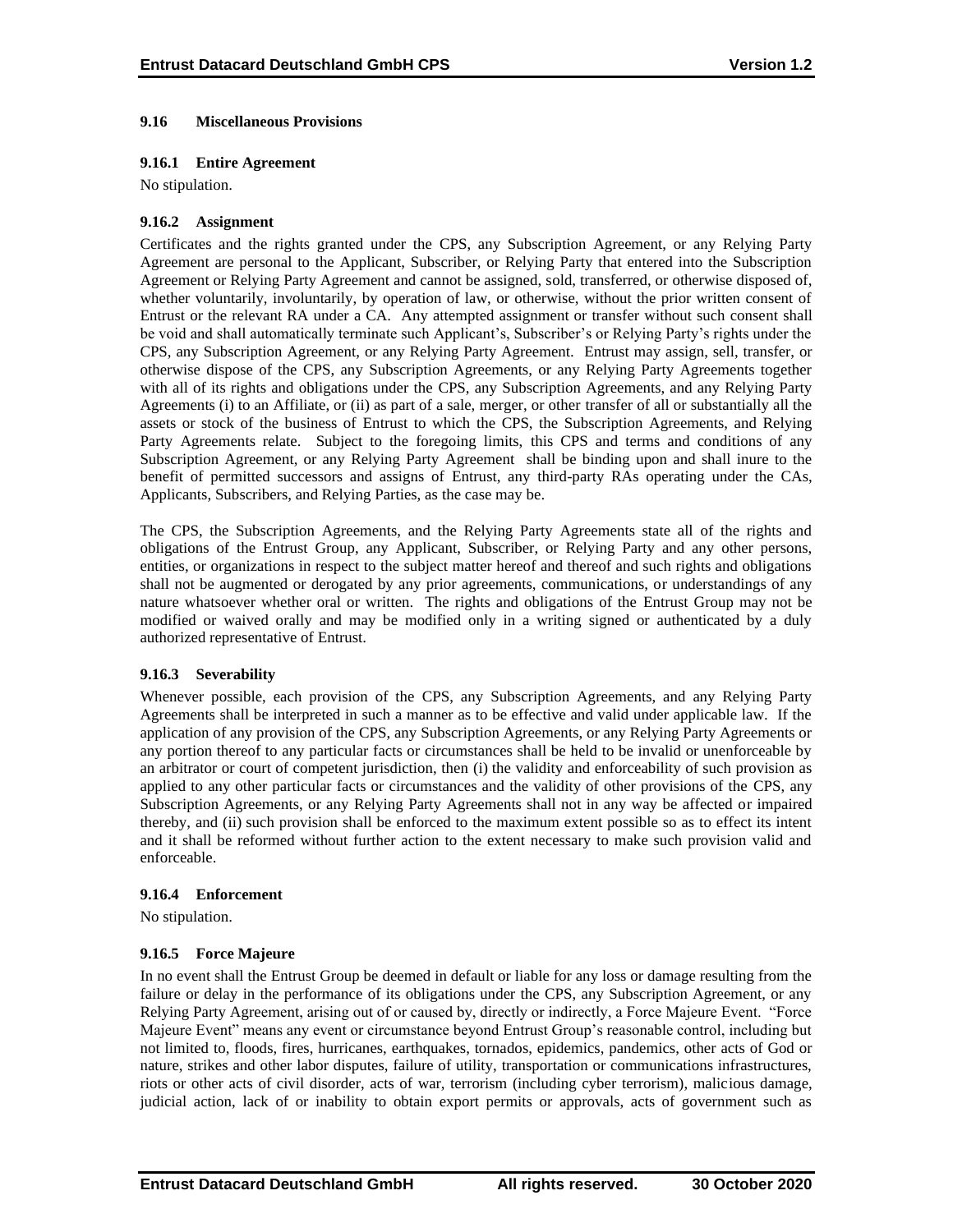expropriation, condemnation, embargo, changes in applicable laws or regulations, and shelter-in-place or similar orders, and acts or defaults of third party suppliers or service providers.

# **9.17 Other Provisions**

### **9.17.1 Conflict of Provisions**

In the event of any inconsistency between the provisions of this CPS and the provisions of any Subscription Agreement or any Relying Party Agreement, the terms and conditions of this CPS shall govern.

## **9.17.2 Fiduciary Relationships**

Nothing contained in this CPS, or in any Subscription Agreement, or any Relying Party Agreement shall be deemed to constitute the Entrust Group as the fiduciary, partner, agent, trustee, or legal representative of any Applicant, Subscriber, Relying Party or any other person, entity, or organization or to create any fiduciary relationship between the Entrust Group and any Subscriber, Applicant, Relying Party or any other person, entity, or organization, for any purpose whatsoever. Nothing in the CPS, or in any Subscription Agreement or any Relying Party Agreement shall confer on any Subscriber, Applicant, Relying Party, or any other third party, any authority to act for, bind, or create or assume any obligation or responsibility, or make any representation on behalf of the Entrust Group.

# **9.17.3 Waiver**

The failure of Entrust to enforce, at any time, any of the provisions of this CPS, a Subscription Agreement with Entrust, or a Relying Party Agreement with Entrust or the failure of Entrust to require, at any time, performance by any Applicant, Subscriber, Relying Party or any other person, entity, or organization of any of the provisions of this CPS, a Subscription Agreement with Entrust, or a Relying Party Agreement with Entrust, shall in no way be construed to be a present or future waiver of such provisions, nor in any way affect the ability of Entrust to enforce each and every such provision thereafter. The express waiver by Entrust of any provision, condition, or requirement of this CPS, a Subscription Agreement with Entrust, or a Relying Party Agreement with Entrust shall not constitute a waiver of any future obligation to comply with such provision, condition, or requirement. The failure of an independent third-party RA or Reseller operating under a CA to enforce, at any time, any of the provisions of a this CPS, any Subscription Agreement with such RA, or any Relying Party Agreement with such RA or the failure to require by such RA, at any time, performance by any Applicant, Subscriber, Relying Party or any other person, entity, or organization of this CPS, any Subscription Agreement with such RA, or any Relying Party Agreement with such RA shall in no way be construed to be a present or future waiver of such provisions, nor in any way affect the ability of such RA to enforce each and every such provision thereafter. The express waiver by a RA of any provision, condition, or requirement of a Subscription Agreement with such RA or a Relying Party Agreement with such RA shall not constitute a waiver of any future obligation to comply with such provision, condition, or requirement.

#### **9.17.4 Interpretation**

All references in this CPS to "section" or "§" refer to the sections of this CPS unless otherwise stated. As used in this CPS, neutral pronouns and any variations thereof shall be deemed to include the feminine and masculine and all terms used in the singular shall be deemed to include the plural, and vice versa, as the context may require. The words "hereof", "herein", and "hereunder" and other words of similar import refer to this CPS as a whole, as the same may from time to time be amended or supplemented, and not to any subdivision contained in this CPS. The word "including" when used herein is not intended to be exclusive and means "including, without limitation".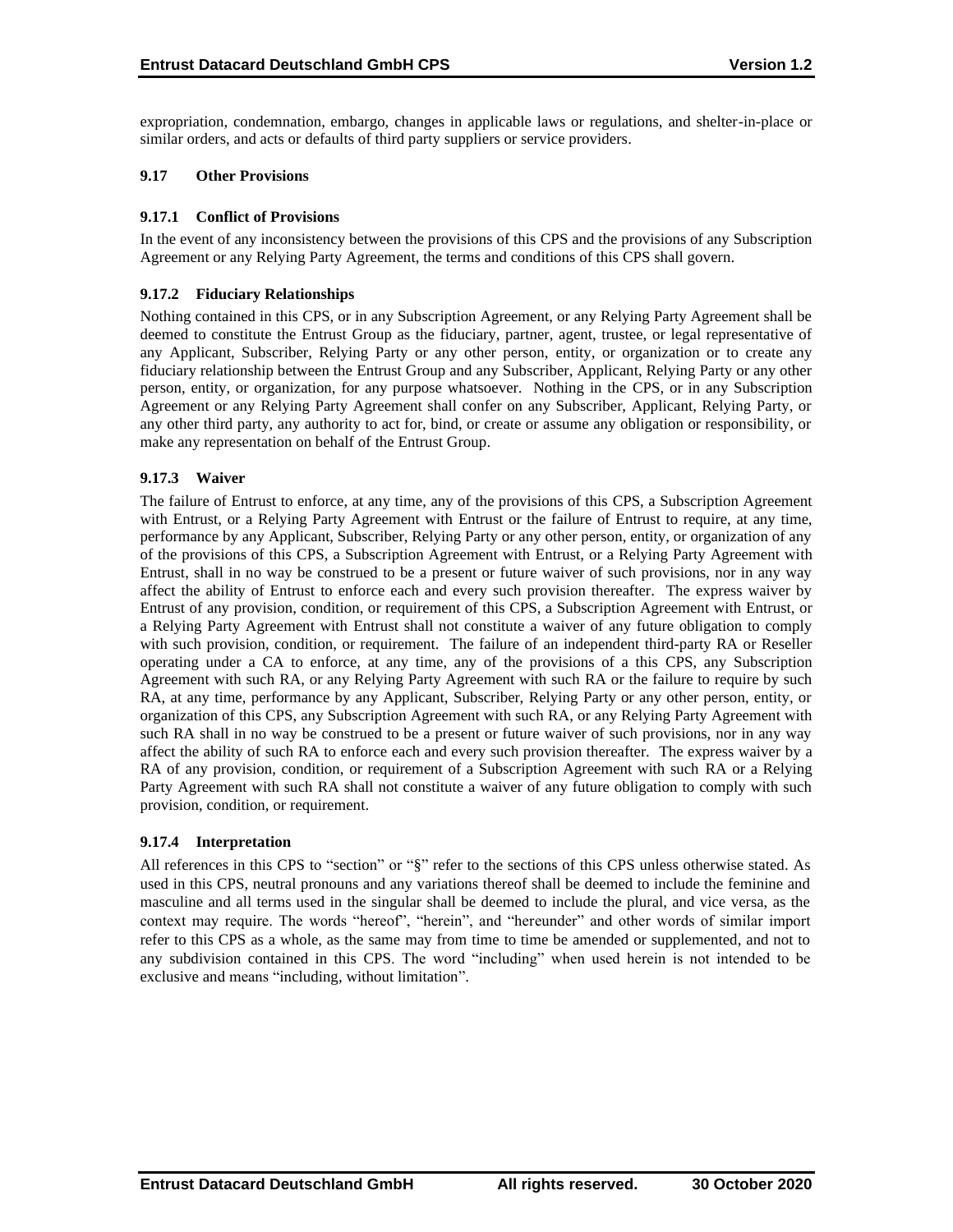# **Appendix A – Certificate Profiles**

### **Root Certificate**

| <b>Root Certificate Field</b>   | <b>Critical</b><br><b>Extension</b> | <b>Content</b>                                                 |
|---------------------------------|-------------------------------------|----------------------------------------------------------------|
| <i>Issuer</i>                   |                                     | Must match subject                                             |
| Subject                         |                                     | Must contain country Name, organization Name and<br>commonName |
| Extension: subjectKeyIdentifier | Not critical                        | 160-bit SHA-1 hash of subjectPublicKey per RFC<br>5280         |
| Extension: basicConstraints     | Critical                            | cA is TRUE; pathLenConstraint is not present                   |
| Extension: keyUsage             | Critical                            | key Certsign and cRLSign bits are set                          |

## **Subordinate CA Certificate**

| Field                             | <b>Critical</b><br><b>Extension</b> | <b>Content</b>                                                                                                                                                                                                                            |
|-----------------------------------|-------------------------------------|-------------------------------------------------------------------------------------------------------------------------------------------------------------------------------------------------------------------------------------------|
| Validity: notAfter                |                                     | Not later than the notAfter of the signing certificate                                                                                                                                                                                    |
| Subject                           |                                     | Must contain countryName, organizationName and<br>commonName and may contain<br>organizationIdentifier                                                                                                                                    |
| Extension: subjectKeyIdentifier   | Not critical                        | 160-bit SHA-1 hash of subjectPublicKey per RFC<br>5280                                                                                                                                                                                    |
| Extension: authorityKeyIdentifier | Not critical                        | Matches subject KeyIdentifier of signing certificate                                                                                                                                                                                      |
| Extension: certificatePolicies    | Not critical                        | Must contain at least one set of policyInformation<br>containing at least a policyIdentifier                                                                                                                                              |
| Extension: basicConstraints       | Critical                            | cA is TRUE                                                                                                                                                                                                                                |
| Extension: keyUsage               | Critical                            | keyCertsign and cRLSign bits are set                                                                                                                                                                                                      |
| Extension: extKeyUsage            | Not critical                        | Must be present when associated with public trust<br>roots                                                                                                                                                                                |
| Extension: authorityInfoAccess    | Not critical                        | Must contain one AccessDescription with an<br>accessMethod of caIssuers and a Location of type<br>uniformResourceIdentifier and one<br>AccessDescription with an accessMethod of ocsp and<br>a Location of type uniformResourceIdentifier |
| Extension: cRLDistributionPoints  | Not critical                        | Must have at least one DistributionPoint containing a<br>fullName of type uniformResourceIdentifier                                                                                                                                       |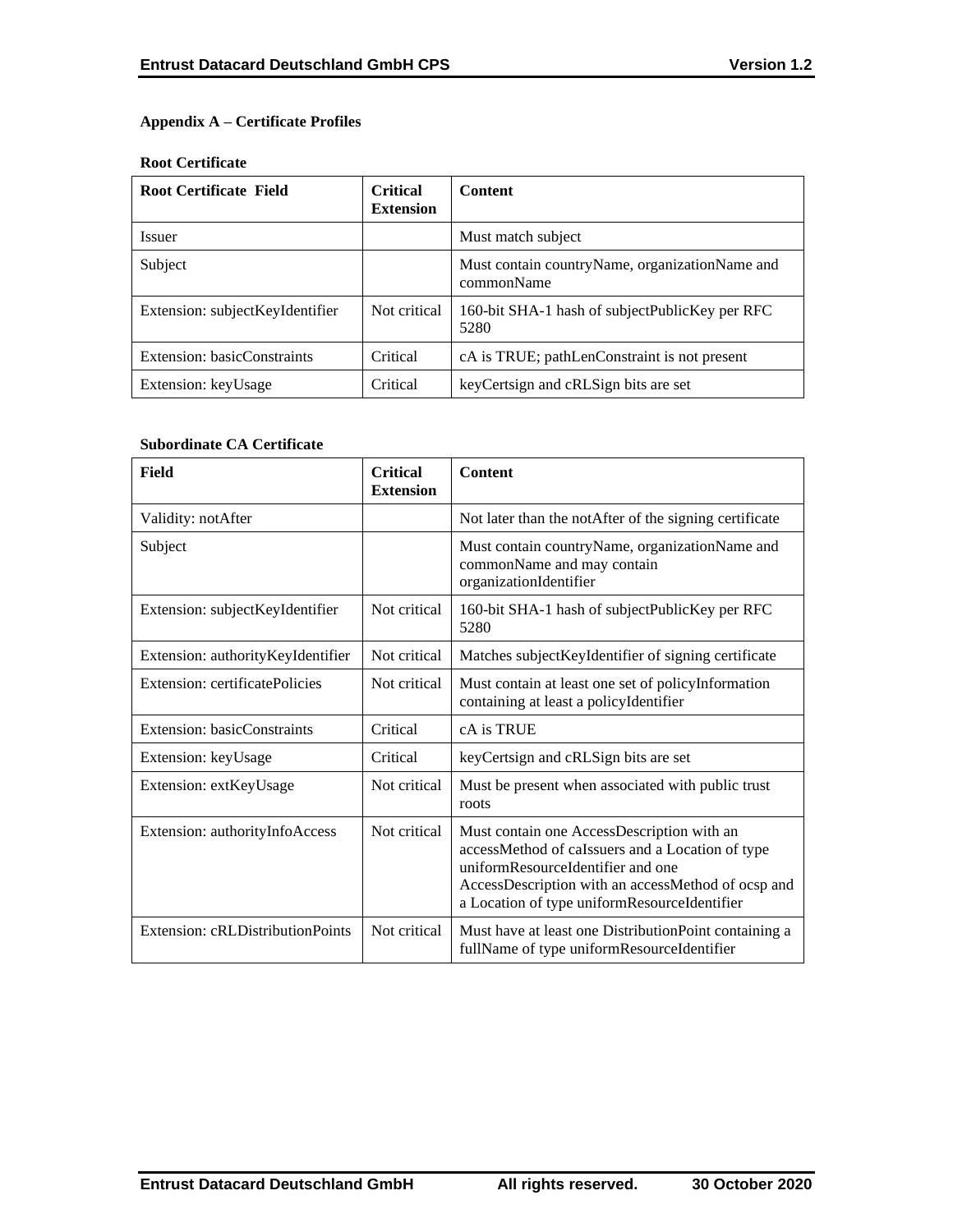| <b>Field</b>                |                 | <b>Value</b>                                                                                                 |
|-----------------------------|-----------------|--------------------------------------------------------------------------------------------------------------|
| <b>Attributes</b>           |                 |                                                                                                              |
| Version                     |                 | V <sub>3</sub>                                                                                               |
| Serial Number               |                 | Unique number with 64-bit entropy                                                                            |
| <b>Issuer Signature</b>     |                 | sha- $256$                                                                                                   |
| Algorithm                   |                 |                                                                                                              |
| <b>Issuer DN</b>            |                 | $CN =$ Entrust Certification Authority - DE QSig1                                                            |
|                             |                 | OrganizationIdentifier = VATDE-119264316                                                                     |
|                             |                 | $O =$ Entrust Datacard Deutschland GmbH                                                                      |
|                             |                 | $C = DE$                                                                                                     |
| <b>Validity Period</b>      |                 | notBefore and notAfter are specified                                                                         |
|                             |                 | $\leq$ 3 years                                                                                               |
| Subject DN                  |                 | $CN =$ < common name which is commonly used by the                                                           |
|                             |                 | subject to represent itself>                                                                                 |
|                             |                 | serialNumber $(2.5.4.5) = \langle$ randomly generated>                                                       |
|                             |                 | givenName $(2.5.4.42) = \langle$ validated first name><br>surname $(2.5.4.4) = \text{{{-}zaldated surname}}$ |
|                             |                 | $OU = coganization unit of subscripts (optional)$                                                            |
|                             |                 | $O = \frac{1}{2}$ legal name of subscriber                                                                   |
|                             |                 | $L =$ <locality of="" subscriber=""> (optional)</locality>                                                   |
|                             |                 | $S = \text{state}$ or province of subscriber > (optional)                                                    |
|                             |                 | $C = \langle$ country of subscriber>                                                                         |
| Subject Public Key Info     |                 | 2048, 3072 or 4096-bit RSA key modulus                                                                       |
|                             |                 | rsaEncryption {1.2.840.113549.1.1.1}                                                                         |
| <b>Extension</b>            | <b>Critical</b> | <b>Value</b>                                                                                                 |
| Authority Key Identifier    | N <sub>0</sub>  | Hash of the CA public key                                                                                    |
| Subject Key Identifier      | N <sub>o</sub>  | Hash of the subjectPublicKey in this certificate                                                             |
| Key Usage                   | Yes             | nonRepudiation, digitalSignature                                                                             |
| <b>Extended Key Usage</b>   | N <sub>o</sub>  | Document Signing (1.3.6.1.4.1.311.10.3.12)                                                                   |
|                             |                 | Adobe Authentic Documents Trust (1.2.840.113583.1.1.5)                                                       |
| <b>Certificate Policies</b> | No              | [1]Certificate Policy:                                                                                       |
|                             |                 | Policy Identifier= 2.16.840.1.114028.10.1.12.0                                                               |
|                             |                 | [1,1] Policy Qualifier Info:                                                                                 |
|                             |                 | Policy Qualifier Id=CPS                                                                                      |
|                             |                 | Qualifier: https://www.entrust.net/rpa                                                                       |
|                             |                 | [2] Certificate Policy:                                                                                      |
|                             |                 | Policy Identifier=0.4.0.194112.1.0                                                                           |
|                             |                 | [3]Certificate Policy:                                                                                       |
| <b>Basic Constraints</b>    | Yes             | Policy Identifier=2.16.840.1.114028.10.1.6<br>Subject Type = End Entity                                      |
|                             |                 | Path Length Constraint = None                                                                                |
| Authority Information       |                 | [1] Authority Info Access                                                                                    |
| Access                      |                 | Access Method = On-line Certificate Status Protocol                                                          |
|                             |                 | (1.3.6.1.5.5.7.48.1)                                                                                         |
|                             |                 | Alternative Name: uri=http://ocsp.entrust.net                                                                |
|                             |                 | [2] Authority Info Access                                                                                    |
|                             |                 | Access Method=Certification Authority Issuer                                                                 |
|                             |                 | (1.3.6.1.5.5.7.48.2)                                                                                         |
|                             |                 | Alternative Name: URL= http://aia.entrust.net/esqsig1-                                                       |
|                             |                 | g4.cer                                                                                                       |

# **eIDAS Qualified Signature Certificate**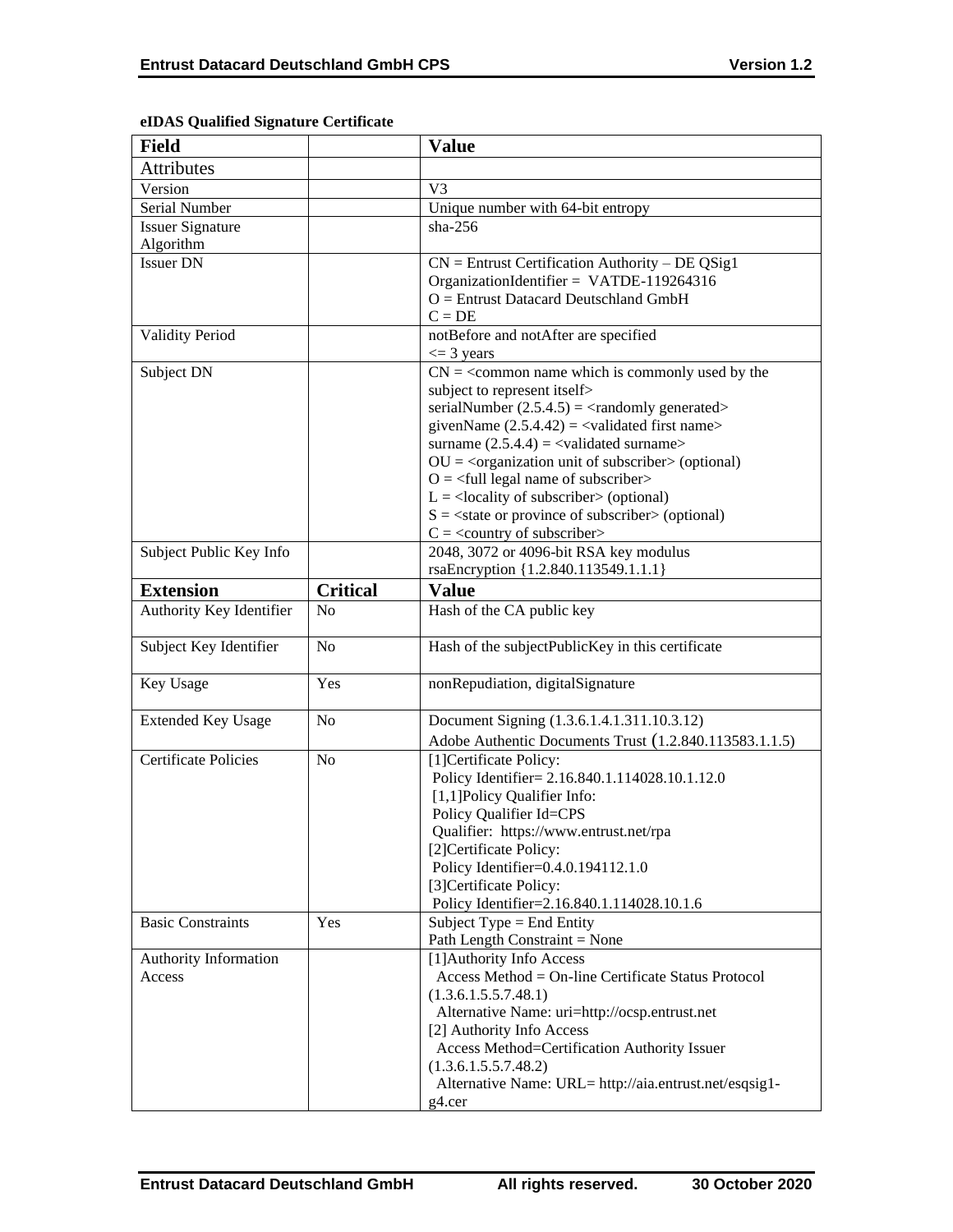| <b>CRL</b> Distribution Points | N <sub>0</sub>  | uri: http://crl.entrust.net/esqsig1ca.crl                      |
|--------------------------------|-----------------|----------------------------------------------------------------|
| Archive Rev Info               | No              | 30 03 02 01 01                                                 |
| (1.2.840.113583.1.1.9.2)       |                 |                                                                |
| Time-stamp                     | N <sub>0</sub>  | $URI = \frac{http://timestamp.entrust.net/TSS/RFC3161sha2TS}{$ |
| (1.2.840.113583.1.1.9.1)       |                 | Authentication = Not Required                                  |
| qcStatements                   | <b>Critical</b> | <b>Value</b>                                                   |
| id-etsi-qcs-                   | N <sub>0</sub>  | id-etsi-qcs-1 (0.4.0.1862.1.1)                                 |
| QcCompliance                   |                 | esi4-qcStatement-1: Claim that the certificate is an EU        |
| (0.4.0.1862.1.1)               |                 | Qualified Certificate in accordance with Regulation EU No      |
|                                |                 | 910/2014                                                       |
| id-etsi-qcs-QcType             | N <sub>0</sub>  | id-etsi-qcs-6 $(0.4.0.1862.1.6)$                               |
| (0.4.0.1862.1.6)               |                 | esi4-qcStatement-6 : Type of certificate                       |
|                                |                 | id-etsi-qcs-QcType $1 =$ Certificate for electronic signatures |
|                                |                 | as defined in Regulation EU No 910/2014                        |
| id-etsi-qcs-QcPDS              | No              | id-etsi-qcs-5 (0.4.0.1862.1.5)                                 |
| (0.4.0.1862.1.5)               |                 | URL= http://www.entrust.net/rpa                                |
|                                |                 | Language $=$ en                                                |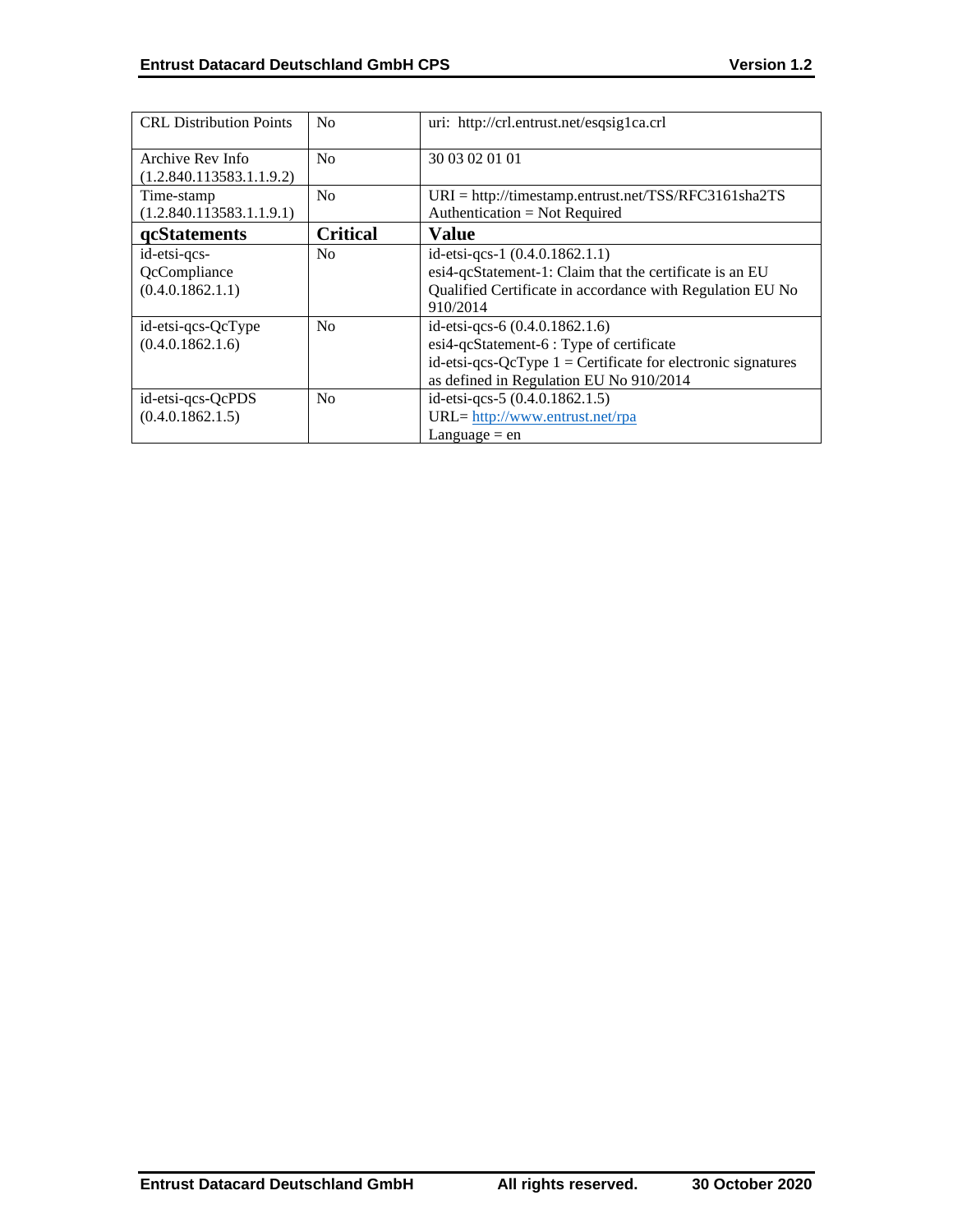| <b>Field</b>                   |                 | <b>Value</b>                                                                             |
|--------------------------------|-----------------|------------------------------------------------------------------------------------------|
| <b>Attributes</b>              |                 |                                                                                          |
| Version                        |                 | V <sub>3</sub>                                                                           |
| Serial Number                  |                 | Unique number to PKI domain                                                              |
| <b>Issuer Signature</b>        |                 | $sha-256$                                                                                |
| Algorithm                      |                 |                                                                                          |
| <b>Issuer DN</b>               |                 | $CN =$ Entrust Certification Authority – DE QSeal1                                       |
|                                |                 | OrganizationIdentifier = VATDE-119264316                                                 |
|                                |                 | $O =$ Entrust Datacard Deutschland GmbH                                                  |
|                                |                 | $C = DE$                                                                                 |
| <b>Validity Period</b>         |                 | notBefore and notAfter are specified                                                     |
|                                |                 | $\leq$ 3 years                                                                           |
| Subject DN                     |                 | $CN =$ < common name which is commonly used by the                                       |
|                                |                 | subject to represent itself>                                                             |
|                                |                 | $OU = coganization unit of subscripts (optional)$<br>$OrgID = corganization identifier>$ |
|                                |                 | $Q = \text{full legal name of subscriber}$                                               |
|                                |                 | $L =$ <locality of="" subscriber=""> (optional)</locality>                               |
|                                |                 | $S = \text{state or province of subscriber} > \text{(optional)}$                         |
|                                |                 | $C = \langle$ country of subscriber>                                                     |
| Subject Public Key Info        |                 | 2048, 3072 or 4096-bit RSA key modulus                                                   |
|                                |                 | rsaEncryption {1.2.840.113549.1.1.1}                                                     |
| <b>Extension</b>               | <b>Critical</b> | <b>Value</b>                                                                             |
| Authority Key Identifier       | No              | Hash of the CA public key                                                                |
|                                |                 |                                                                                          |
| Subject Key Identifier         | N <sub>o</sub>  | Hash of the subjectPublicKey in this certificate                                         |
| Key Usage                      | Yes             | Non Repudiation                                                                          |
| <b>Extended Key Usage</b>      | No              | Document Signing (1.3.6.1.4.1.311.10.3.12)                                               |
|                                |                 | Adobe Authentic Documents Trust (1.2.840.113583.1.1.5)                                   |
| <b>Certificate Policies</b>    | N <sub>o</sub>  | [1] Certificate Policy:                                                                  |
|                                |                 | Policy Identifier= 2.16.840.1.114028.10.1.12.1                                           |
|                                |                 | [1,1] Policy Qualifier Info:                                                             |
|                                |                 | Policy Qualifier Id=CPS                                                                  |
|                                |                 | Qualifier: https://www.entrust.net/rpa                                                   |
|                                |                 | [2] Certificate Policy:                                                                  |
|                                |                 | Policy Identifier=0.4.0.194112.1.1                                                       |
|                                |                 | [3] Certificate Policy:                                                                  |
|                                |                 | Policy Identifier=2.16.840.1.114028.10.1.6 (Optional)                                    |
| <b>Basic Constraints</b>       | N <sub>o</sub>  | Subject Type = End Entity                                                                |
|                                |                 | Path Length Constraint = None                                                            |
| Authority Information          |                 | [1] Authority Info Access<br>Access Method = On-line Certificate Status Protocol         |
| Access                         |                 | (1.3.6.1.5.5.7.48.1)                                                                     |
|                                |                 | Alternative Name: uri=http://ocsp.entrust.net                                            |
|                                |                 | [2] Authority Info Access                                                                |
|                                |                 | Access Method=Certification Authority Issuer                                             |
|                                |                 | (1.3.6.1.5.5.7.48.2)                                                                     |
|                                |                 | Alternative Name: URL= http://aia.entrust.net/esqseal1-                                  |
|                                |                 | g4.cer                                                                                   |
| <b>CRL Distribution Points</b> | N <sub>o</sub>  | uri: http://crl.entrust.net/esqseal1ca.crl                                               |
|                                |                 |                                                                                          |

# **eIDAS Qualified Seal Certificate**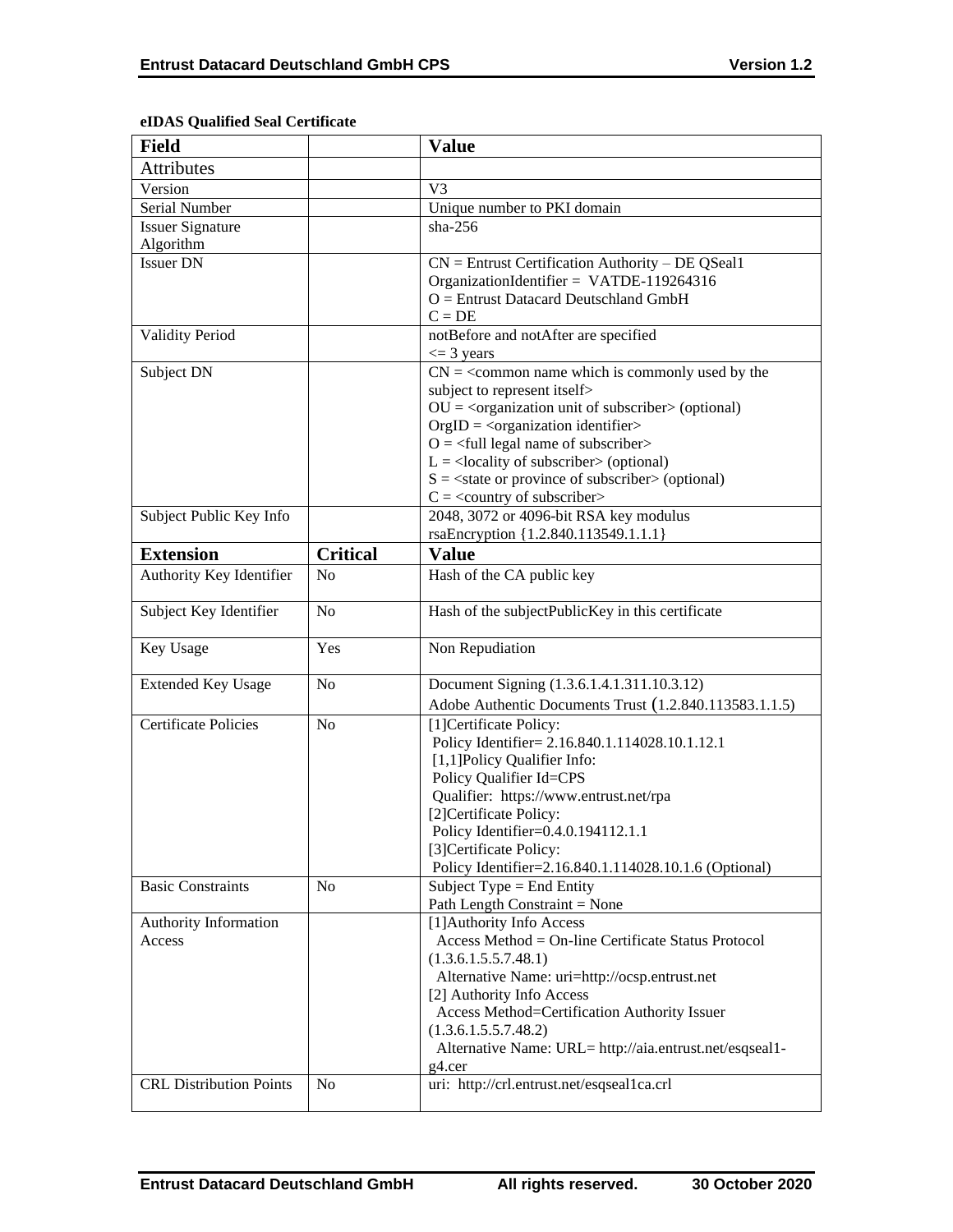| <b>qcStatements</b> | <b>Critical</b> | <b>Value</b>                                                 |
|---------------------|-----------------|--------------------------------------------------------------|
| id-etsi-qcs-        | N <sub>0</sub>  | id-etsi-qcs-1 (0.4.0.1862.1.1)                               |
| QcCompliance        |                 | esi4-qcStatement-1: Claim that the certificate is an EU      |
| (0.4.0.1862.1.1)    |                 | Qualified Certificate in accordance with Regulation EU No    |
|                     |                 | 910/2014                                                     |
| id-etsi-qcs-QcType  | N <sub>0</sub>  | id-etsi-qcs-6 $(0.4.0.1862.1.6)$                             |
| (0.4.0.1862.1.6)    |                 | esi4-qcStatement-6 : Type of certificate                     |
|                     |                 | id-etsi-qcs-QcType $2$ = Certificate for electronic Seals as |
|                     |                 | defined in Regulation EU No 910/2014                         |
| id-etsi-qcs-QcPDS   | No              | id-etsi-qcs-5 (0.4.0.1862.1.5)                               |
| (0.4.0.1862.1.5)    |                 | URL= http://www.entrust.net/rpa                              |
|                     |                 | Language $=$ en                                              |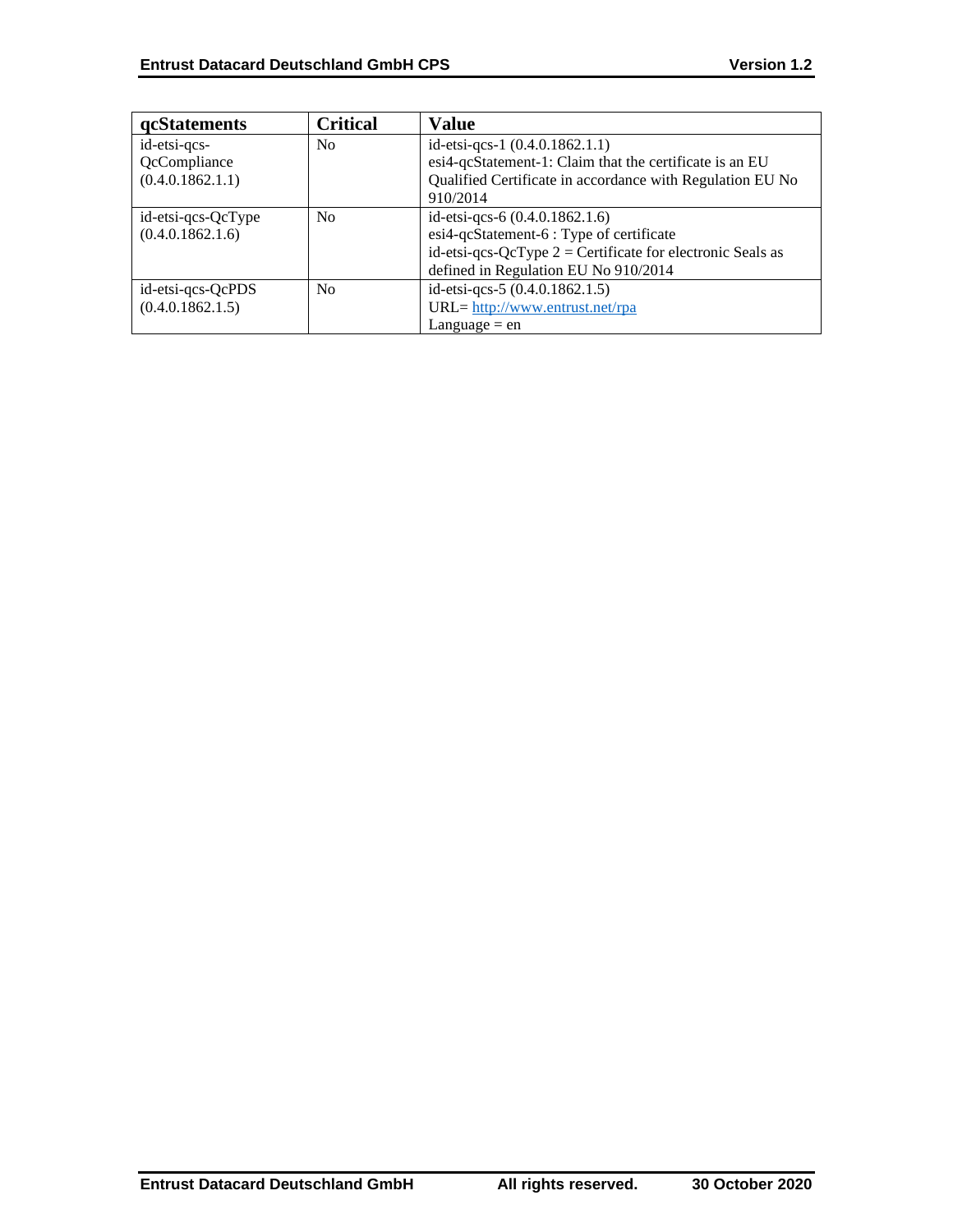## **Field Value Attributes** Version V3 Serial Number  $\vert$  Unique number to PKI domain Issuer Signature Algorithm sha-256 Issuer DN CN = Entrust Certification Authority – DE QSeal1 OrganizationIdentifier = VATDE-119264316 O = Entrust Datacard Deutschland GmbH  $C = DE$ Validity Period notBefore and notAfter are specified  $\leq$  3 years Subject DN  $\vert$  CN = <common name which is commonly used by the subject to represent itself>  $OU = <sub>cor</sub>$  comparization unit of subscriber  $>$  (optional)  $OrgID = <$ organization identifier $>$  $O = \left\langle \text{full legal name of subscriber} \right\rangle$  $L =$  <locality of subscriber > (optional)  $S = \text{state or province of subscriber} > \text{(optional)}$  $C = \langle$  country of subscriber $>$ Subject Public Key Info 2048, 3072 or 4096-bit RSA key modulus rsaEncryption {1.2.840.113549.1.1.1} **Extension Critical Value** Authority Key Identifier No Hash of the CA public key Subject Key Identifier  $\begin{array}{|l|l|}\n\hline\n\end{array}$  No  $\begin{array}{|l|l|}\n\hline\n\end{array}$  Hash of the subjectPublicKey in this certificate Key Usage Yes Non Repudiation Extended Key Usage  $\vert$  No  $\vert$  Document Signing  $(1.3.6.1.4.1.311.10.3.12)$ Adobe Authentic Documents Trust (1.2.840.113583.1.1.5) Certificate Policies No [1]Certificate Policy: Policy Identifier= 2.16.840.1.114028.10.1.12.5 [1,1]Policy Qualifier Info: Policy Qualifier Id=CPS Qualifier: https://www.entrust.net/rpa [2]Certificate Policy: Policy Identifier=0.4.0.194112.1.1 Basic Constraints  $\log N_0$   $\log N_0$  Subject Type = End Entity Path Length Constraint = None Authority Information Access [1]Authority Info Access Access Method = On-line Certificate Status Protocol (1.3.6.1.5.5.7.48.1) Alternative Name: uri=http://ocsp.entrust.net [2] Authority Info Access Access Method=Certification Authority Issuer (1.3.6.1.5.5.7.48.2) Alternative Name: URL= http://aia.entrust.net/esqseal1 g4.cer CRL Distribution Points No uri: http://crl.entrust.net/esqseal1ca.crl **qcStatements Critical Value** id-etsi-qcs- No id-etsi-qcs-1 (0.4.0.1862.1.1)

## **PSD2 Qualified Seal Certificate**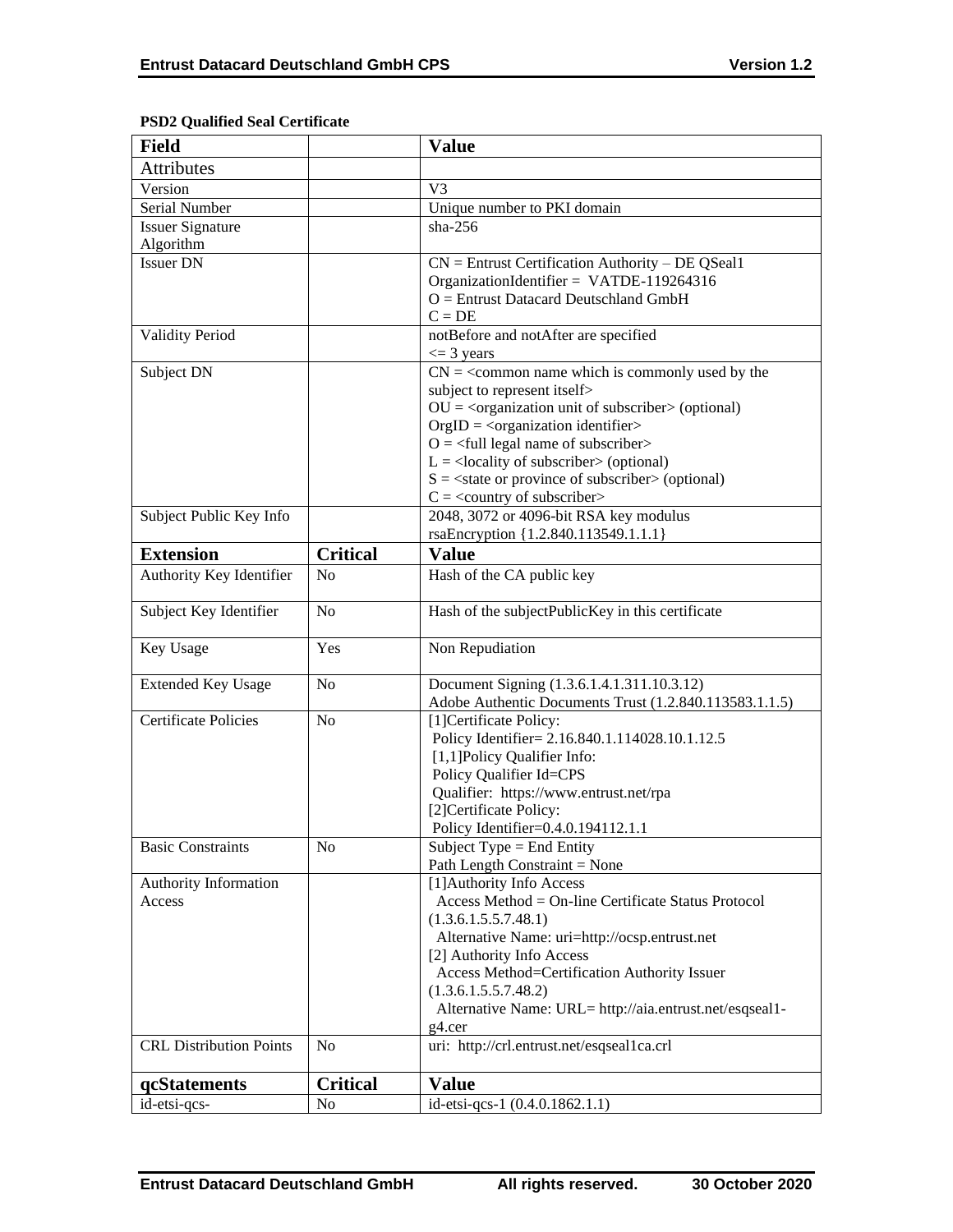| QcCompliance             |                | esi4-qcStatement-1: Claim that the certificate is an EU      |
|--------------------------|----------------|--------------------------------------------------------------|
| (0.4.0.1862.1.1)         |                | Qualified Certificate in accordance with Regulation EU No    |
|                          |                | 910/2014                                                     |
| id-etsi-qcs-QcType       | N <sub>0</sub> | id-etsi-qcs-6 (0.4.0.1862.1.6)                               |
| (0.4.0.1862.1.6)         |                | esi4-qcStatement-6 : Type of certificate                     |
|                          |                | id-etsi-qcs-QcType $2$ = Certificate for electronic Seals as |
|                          |                | defined in Regulation EU No 910/2014                         |
| id-etsi-qcs-QcPDS        | No             | id-etsi-qcs-5 (0.4.0.1862.1.5)                               |
| (0.4.0.1862.1.5)         |                | $URL = \frac{http://www.entrust.net/rpa}{}$                  |
|                          |                | $L$ anguage = $EN$                                           |
| id-etsi-psd2-qcStatement | N <sub>0</sub> | (ONLY for PSD2 per ETSI TS 119 495, 5.1)                     |
| (0.4.0.19495.2)          |                | $PSD2QcType ::= SEQUENCE$                                    |
|                          |                | rolesOfPSP<br>RolesOfPSO.                                    |
|                          |                | NCAName,<br>nCAName                                          |
|                          |                | NCAId<br>nCAId                                               |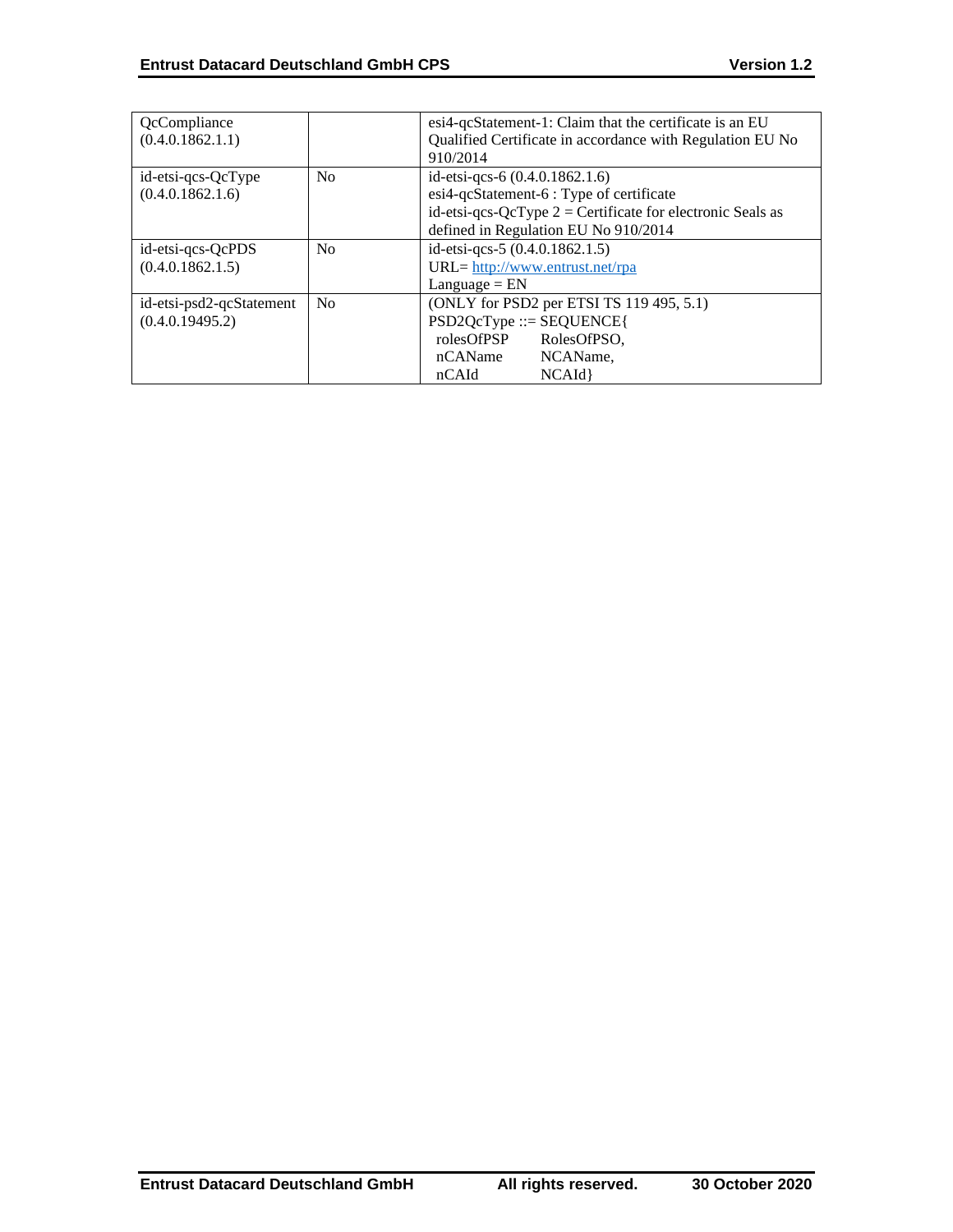| <b>Field</b>                    |                 | <b>Value</b>                                                                                        |
|---------------------------------|-----------------|-----------------------------------------------------------------------------------------------------|
| <b>Attributes</b>               |                 |                                                                                                     |
| Version                         |                 | V <sub>3</sub>                                                                                      |
| Serial Number                   |                 | Unique number to PKI domain                                                                         |
| <b>Issuer Signature</b>         |                 | $sha-256$                                                                                           |
| Algorithm                       |                 |                                                                                                     |
| <b>Issuer DN</b>                |                 | $CN =$ Entrust Certification Authority – DE QWAC1                                                   |
|                                 |                 | OrganizationIdentifier = VATDE-119264316                                                            |
|                                 |                 | $O =$ Entrust Datacard Deutschland GmbH                                                             |
|                                 |                 | $C = DE$                                                                                            |
|                                 |                 |                                                                                                     |
| <b>Validity Period</b>          |                 | notBefore and notAfter are specified                                                                |
| Subject DN                      |                 | $CN = <$ DNS name of secure server>                                                                 |
|                                 |                 | serialNumber= <registration number="" of="" subscriber=""></registration>                           |
|                                 |                 | businessCategory= <ev business="" category=""></ev>                                                 |
|                                 |                 | $OU = corganization unit of subscripter > (optional)$                                               |
|                                 |                 | $O = \left\langle \text{full legal name of subscripter} \right\rangle$                              |
|                                 |                 | jurisdictionOfIncorporationLocalityName (if applicable) =                                           |
|                                 |                 | <jurisdiction incorporation="" locality="" of="" of<="" or="" registration="" td=""></jurisdiction> |
|                                 |                 | subscriber>                                                                                         |
|                                 |                 | jurisdicationOfIncorporationStateOrProvinceName (if                                                 |
|                                 |                 | $applicable) = \langle$ jurisdiction of registration or incorporation                               |
|                                 |                 | state or province of subscriber>                                                                    |
|                                 |                 | jurisdicationOfIncorporationCountry = $\langle$ jurisdiction of                                     |
|                                 |                 | registration or incorporation country of subscriber>                                                |
|                                 |                 | $L =$ <locality of="" subscriber=""> (optional)</locality>                                          |
|                                 |                 | $S = \text{state}$ or province of subscriber $\text{in}$ (if applicable)                            |
|                                 |                 | $C = \langle$ country of subscriber>                                                                |
| Subject Public Key Info         |                 | 20483072 or 4096-bit RSA key modulus                                                                |
|                                 |                 | rsaEncryption {1.2.840.113549.1.1.1}                                                                |
| <b>Extension</b>                | <b>Critical</b> | <b>Value</b>                                                                                        |
| Authority Key Identifier        | No              | Hash of the CA public key                                                                           |
|                                 |                 |                                                                                                     |
|                                 |                 |                                                                                                     |
| Subject Key Identifier          | N <sub>o</sub>  | Hash of the subjectPublicKey in this certificate                                                    |
|                                 |                 |                                                                                                     |
| Subject Alternative             | No              | DNS name(s) of secure server                                                                        |
| Name                            |                 |                                                                                                     |
| <b>Certificate Transparency</b> | No              | (1.3.6.1.4.1.11129.2.4.2) MAY include two or more                                                   |
|                                 |                 | Certificate Transparency proofs from approved CT Logs                                               |
| Key Usage                       | Yes             | Digital Signature                                                                                   |
|                                 |                 | Key Encipherment                                                                                    |
|                                 | No              |                                                                                                     |
| <b>Extended Key Usage</b>       |                 | Server Authentication (1.3.6.1.5.5.7.3.1)                                                           |
|                                 |                 | Client Authentication (1.3.6.1.5.5.7.3.2)                                                           |
| Certificate Policies            | No              | [1] Certificate Policy:                                                                             |
|                                 |                 | Policy Identifier= 2.16.840.1.114028.10.1.12.4                                                      |
|                                 |                 | [1,1] Policy Qualifier Info:                                                                        |
|                                 |                 | Policy Qualifier Id=CPS                                                                             |
|                                 |                 | Qualifier: http://www.entrust.net/rpa                                                               |
|                                 |                 | [2] Certificate Policy:                                                                             |
|                                 |                 | Policy Identifier=0.4.0.194112.1.4                                                                  |
|                                 |                 | [3] Certificate Policy:                                                                             |
|                                 |                 | Policy Identifier=2.16.840.1.114028.10.1.2                                                          |
|                                 |                 | [4] Certificate Policy:                                                                             |
| <b>Basic Constraints</b>        | No              | Policy Identifier=2.23.140.1.1<br>Subject Type = End Entity                                         |

# **eIDAS Qualified Web Authentication Certificate**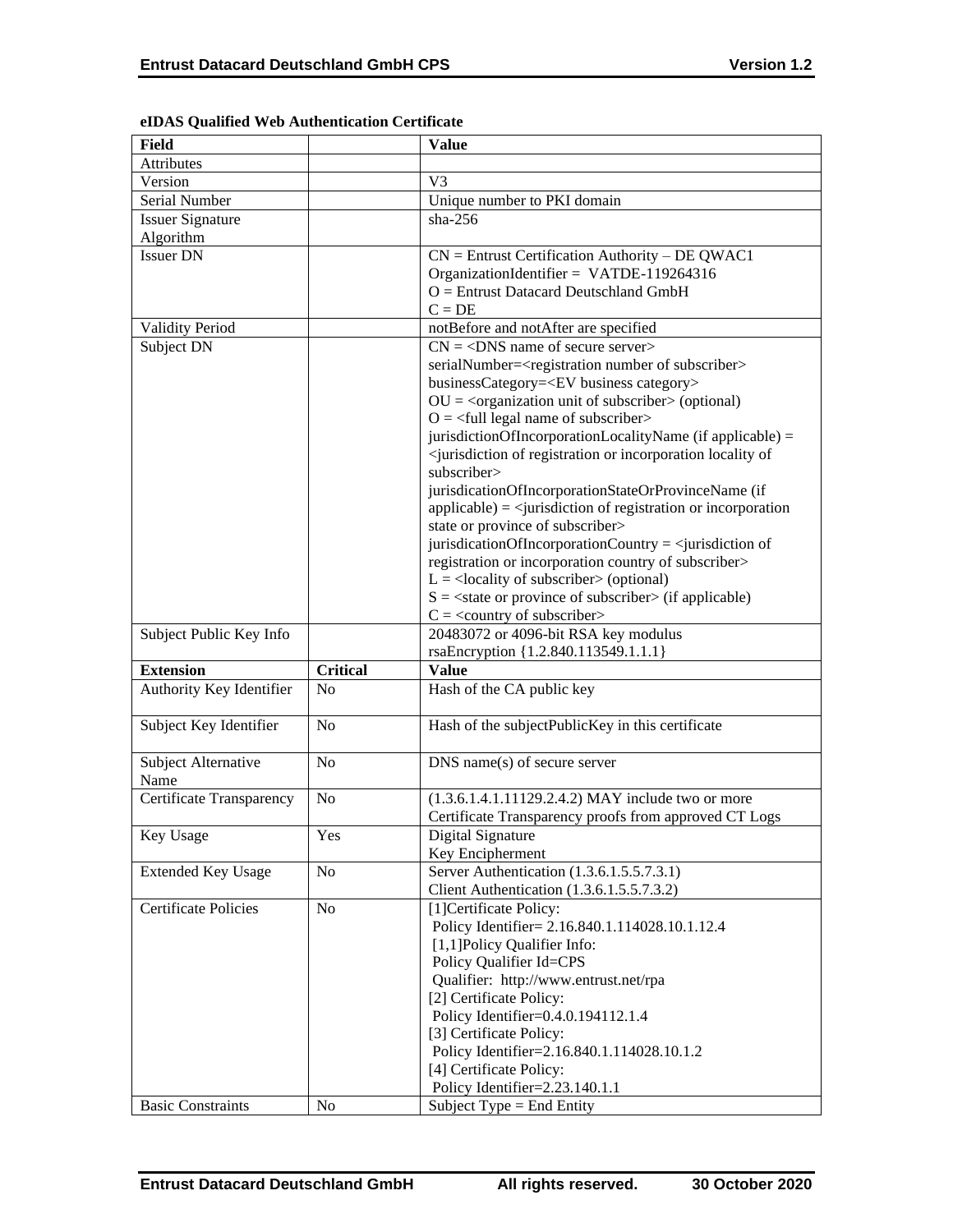|                                 |                 | Path Length Constraint = None                                                                                                                                                                                                                                                                          |
|---------------------------------|-----------------|--------------------------------------------------------------------------------------------------------------------------------------------------------------------------------------------------------------------------------------------------------------------------------------------------------|
| Authority Information<br>Access |                 | Access Method = On-line Certificate Status Protocol<br>$\bullet$<br>(1.3.6.1.5.5.7.48.1)<br>Alternative Name: URL=http://ocsp.entrust.net<br>Access Method=Certification Authority Issuer<br>$\bullet$<br>(1.3.6.1.5.5.7.48.2)<br>Alternative Name: URL= http://aia.entrust.net/qtsp1-<br>chain256.cer |
| <b>CRL</b> Distribution Points  | <b>No</b>       | uri: http://crl.entrust.net/qtsp1.crl                                                                                                                                                                                                                                                                  |
| qcStatements                    | <b>Critical</b> | <b>Value</b>                                                                                                                                                                                                                                                                                           |
| id-etsi-qcs-<br>QcCompliance    | N <sub>0</sub>  | id-etsi-qcs-1 $(0.4.0.1862.1.1)$<br>esi4-qcStatement-1: Claim that the certificate is an EU<br>Qualified Certificate in accordance with Regulation EU No<br>910/2014                                                                                                                                   |
| id-etsi-qcs-QcType              | No              | id-etsi-qcs-6 $(0.4.0.1862.1.6)$<br>esi4-qcStatement-6 : Type of certificate<br>Id-etsi-qct-web $(0.4.0.1862.1.6.3)$<br>id-etsi-qcs-QcType $3$ = Certificate for website authentication<br>as defined in Regulation EU No 910/2014                                                                     |
| id-etsi-qcs-QcPDS               | N <sub>0</sub>  | id-etsi-qcs-5 (0.4.0.1862.1.5)<br>URL= http://www.entrust.net/rpa<br>Language $=$ en                                                                                                                                                                                                                   |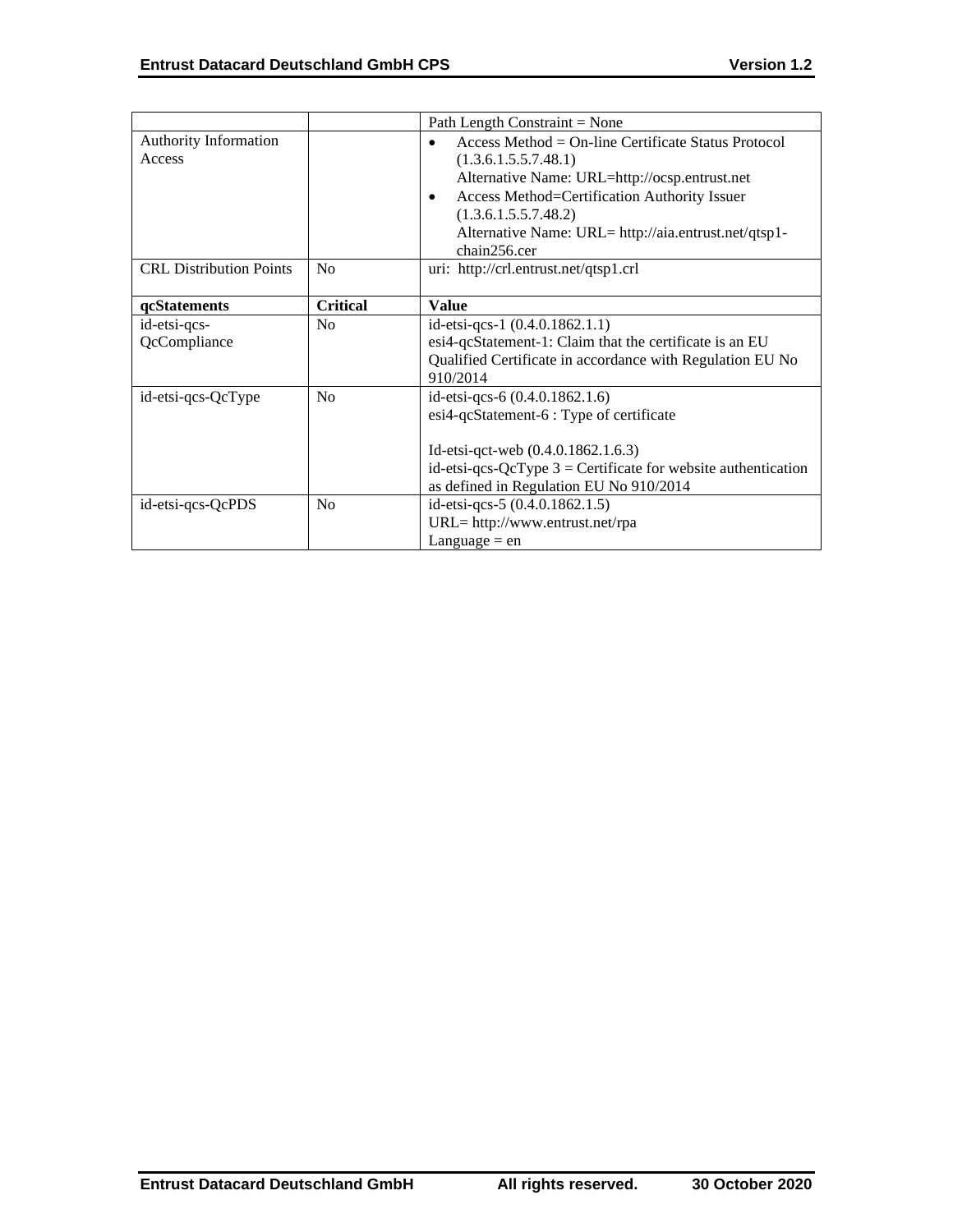| <b>Field</b>                    |                 | <b>Value</b>                                                                                        |
|---------------------------------|-----------------|-----------------------------------------------------------------------------------------------------|
| Attributes                      |                 |                                                                                                     |
| Version                         |                 | V <sub>3</sub>                                                                                      |
| Serial Number                   |                 | Unique number to PKI domain                                                                         |
| <b>Issuer Signature</b>         |                 | $sha-256$                                                                                           |
| Algorithm                       |                 |                                                                                                     |
| <b>Issuer DN</b>                |                 | $CN =$ Entrust Certification Authority – DE QWAC1                                                   |
|                                 |                 | OrganizationIdentifier = VATDE-119264316                                                            |
|                                 |                 | $O =$ Entrust Datacard Deutschland GmbH                                                             |
|                                 |                 | $C = DE$                                                                                            |
| <b>Validity Period</b>          |                 | notBefore and notAfter are specified                                                                |
| Subject DN                      |                 | $CN = <$ DNS name of secure server>                                                                 |
|                                 |                 | serialNumber= <registration number="" of="" subscriber=""></registration>                           |
|                                 |                 | businessCategory= <ev business="" category=""></ev>                                                 |
|                                 |                 | $OU = corganization unit of subscripter > (optional)$                                               |
|                                 |                 | OrgID $(2.23.140.3.1)$ = < Organization ID>                                                         |
|                                 |                 | $O = \frac{1}{2}$ legal name of subscriber                                                          |
|                                 |                 | organizationIdentifier = <organization assigned<="" identifier="" td=""></organization>             |
|                                 |                 | by applicable NCA>                                                                                  |
|                                 |                 | <jurisdiction incorporation="" locality="" of="" of<="" or="" registration="" td=""></jurisdiction> |
|                                 |                 | subscriber>                                                                                         |
|                                 |                 | jurisdictionOfIncorporationLocalityName (if applicable) =                                           |
|                                 |                 | jurisdicationOfIncorporationStateOrProvinceName (if                                                 |
|                                 |                 | $applicable) = \langle$ invisible $\langle$ intervalse of registration or incorporation             |
|                                 |                 | state or province of subscriber>                                                                    |
|                                 |                 | jurisdicationOfIncorporationCountry = $\le$ jurisdiction of                                         |
|                                 |                 | registration or incorporation country of subscriber>                                                |
|                                 |                 | $L =$ <locality of="" subscriber=""> (optional)</locality>                                          |
|                                 |                 | $S = \text{state}$ or province of subscriber (if applicable)                                        |
|                                 |                 | $C = \langle$ country of subscriber>                                                                |
| Subject Public Key Info         |                 | 2048, 3072 or 4096-bit RSA key modulus                                                              |
|                                 |                 | rsaEncryption {1.2.840.113549.1.1.1}                                                                |
| <b>Extension</b>                | <b>Critical</b> | <b>Value</b>                                                                                        |
| Authority Key Identifier        | N <sub>0</sub>  | Hash of the CA public key                                                                           |
|                                 |                 |                                                                                                     |
| Subject Key Identifier          | N <sub>0</sub>  | Hash of the subjectPublicKey in this certificate                                                    |
|                                 |                 |                                                                                                     |
| <b>Subject Alternative Name</b> | No              | $DNS$ name(s) of secure server                                                                      |
| <b>Certificate Transparency</b> | No              | (1.3.6.1.4.1.11129.2.4.2) MAY include two or more                                                   |
|                                 |                 | Certificate Transparency proofs from approved CT Logs                                               |
| Key Usage                       | Yes             | Digital Signature                                                                                   |
|                                 |                 | Key Encipherment                                                                                    |
| <b>Extended Key Usage</b>       | N <sub>o</sub>  | Server Authentication (1.3.6.1.5.5.7.3.1)                                                           |
|                                 |                 | Client Authentication (1.3.6.1.5.5.7.3.2)                                                           |
| <b>Certificate Policies</b>     | N <sub>0</sub>  | [1]Certificate Policy:                                                                              |
|                                 |                 | Policy Identifier= 2.16.840.1.114028.10.1.12.6                                                      |
|                                 |                 | [1,1] Policy Qualifier Info:                                                                        |
|                                 |                 | Policy Qualifier Id=CPS                                                                             |
|                                 |                 | Qualifier: http://www.entrust.net/rpa                                                               |
|                                 |                 | [2] Certificate Policy:                                                                             |
|                                 |                 | Policy Identifier=0.4.0.194112.1.4                                                                  |
|                                 |                 | [3] Certificate Policy                                                                              |
|                                 |                 | Policy identifier=2.16.840.1.114028.10.1.2                                                          |
|                                 |                 | [4] Certificate Policy:                                                                             |

# **PSD2 Qualified Web Authentication Certificate**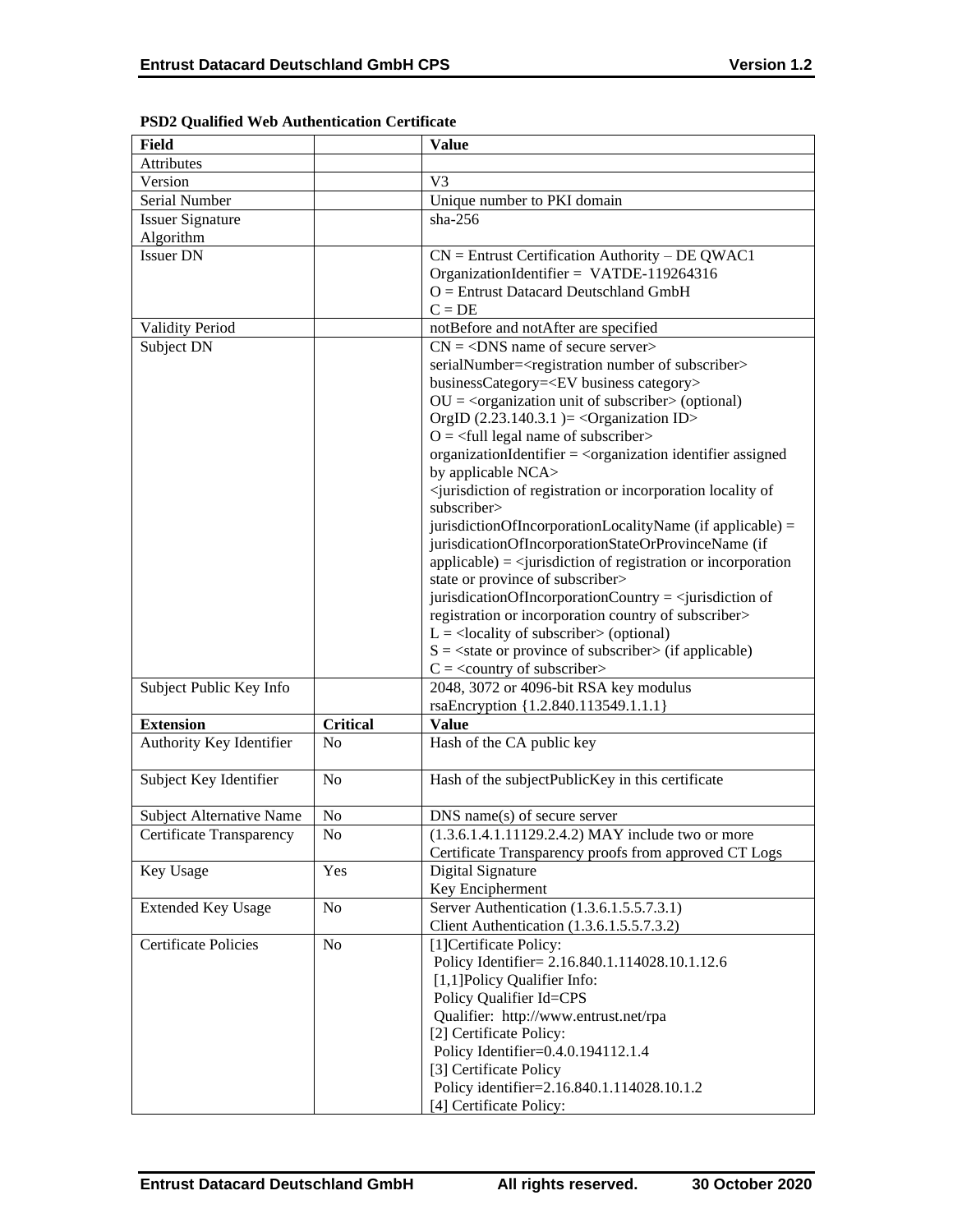|                                |                 | Policy Identifier=2.23.140.1.1                                   |
|--------------------------------|-----------------|------------------------------------------------------------------|
|                                |                 | [5] Certificate Policy                                           |
|                                |                 | Policy Identifier=0.4.0.19495.3.1                                |
|                                |                 |                                                                  |
| <b>Basic Constraints</b>       | N <sub>0</sub>  | Subject Type $=$ End Entity                                      |
|                                |                 | Path Length Constraint = None                                    |
| Authority Information          |                 | Access Method = On-line Certificate Status Protocol<br>$\bullet$ |
| Access                         |                 | (1.3.6.1.5.5.7.48.1)                                             |
|                                |                 | Alternative Name: URL=http://ocsp.entrust.net                    |
|                                |                 | Access Method=Certification Authority Issuer<br>$\bullet$        |
|                                |                 | (1.3.6.1.5.5.7.48.2)                                             |
|                                |                 | Alternative Name: URL= http://aia.entrust.net/qtsp1-             |
|                                |                 | chain256.cer                                                     |
| <b>CRL Distribution Points</b> | N <sub>o</sub>  | uri: http://crl.entrust.net/qtsp1.crl                            |
|                                |                 |                                                                  |
| cabfOrganizationIdentifier     | N <sub>o</sub>  | $2.23.140.3.1 =$ Organization ID encoded in compliance with      |
|                                |                 | the CAB Forum EV SSL Guidelines                                  |
| qcStatements                   | <b>Critical</b> | <b>Value</b>                                                     |
| id-etsi-qcs-QcCompliance       | No              | id-etsi-qcs-1 (0.4.0.1862.1.1)                                   |
|                                |                 | esi4-qcStatement-1: Claim that the certificate is an EU          |
|                                |                 | Qualified Certificate in accordance with Regulation EU No        |
|                                |                 | 910/2014                                                         |
| id-etsi-qcs-QcType             | N <sub>o</sub>  | id-etsi-qcs-6 (0.4.0.1862.1.6)                                   |
|                                |                 | esi4-qcStatement-6 : Type of certificate                         |
|                                |                 |                                                                  |
|                                |                 | Id-etsi-qct-web (0.4.0.1862.1.6.3)                               |
|                                |                 | id-etsi-qcs-QcType $3$ = Certificate for website                 |
|                                |                 | authentication as defined in Regulation EU No 910/2014           |
| id-etsi-qcs-QcPDS              | N <sub>0</sub>  | id-etsi-qcs-5 (0.4.0.1862.1.5)                                   |
|                                |                 | URL= http://www.entrust.net/rpa                                  |
|                                |                 | Language $=$ en                                                  |
| id-etsi-psd2-qcStatement       | No              | Id-etsi-psd2-qcStatement (0.4.0.19495.2)                         |
|                                |                 | PSD2QcType ::= SEQUENCE{                                         |
|                                |                 | rolesOfPSP RolesOfPSP,                                           |
|                                |                 | nCAName NCAName,                                                 |
|                                |                 | nCAId NCAId }                                                    |